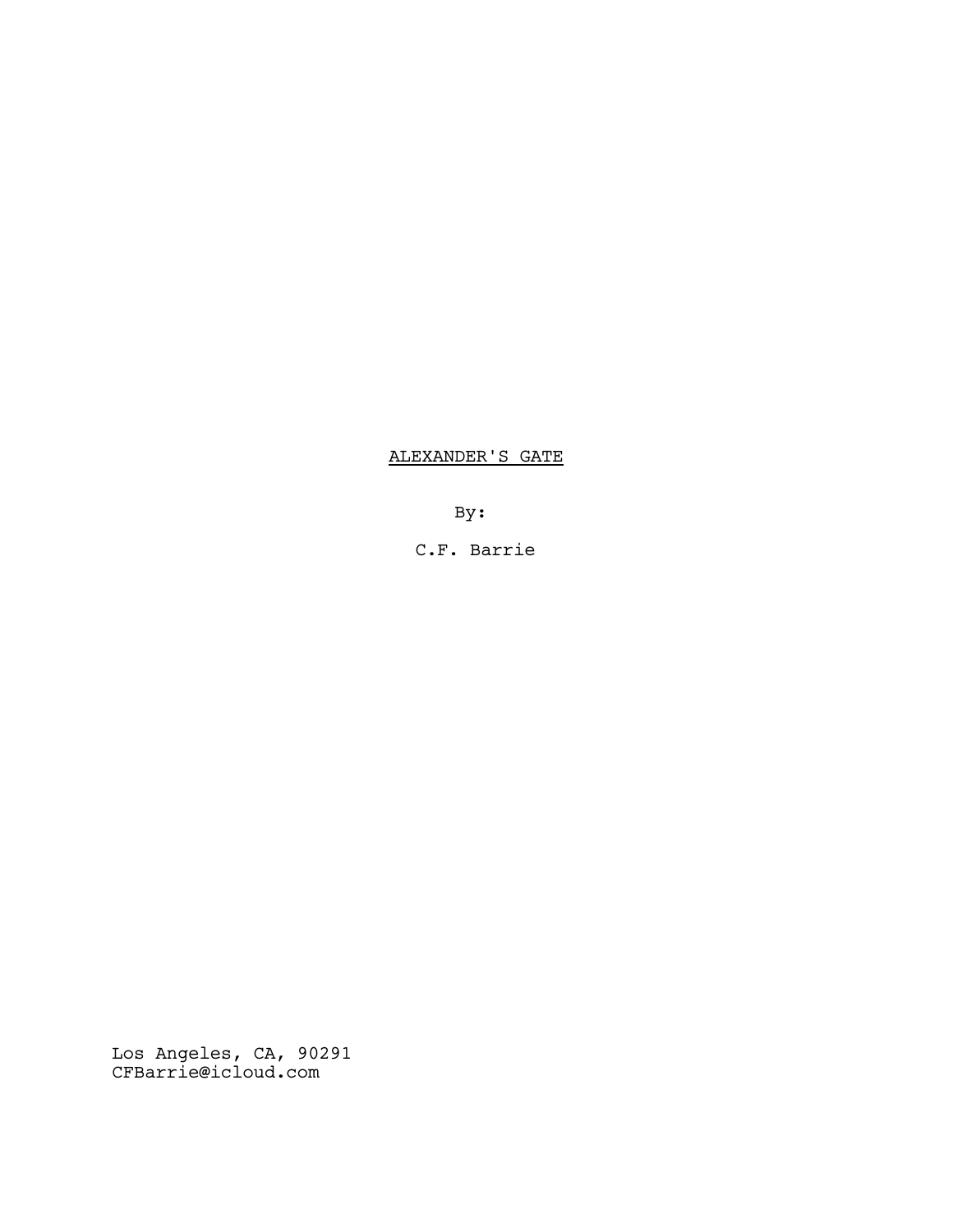# BLACK SCREEN

A salacious LICK is HEARD.

**SUPER: He said to me, Have you seen this, son of man? Is it a trivial matter for the people of Judah to do the detestable things they are doing here? Must they also fill the land with violence and continually arouse my anger? Look at them putting the branch to their nose!**

Another LICK, and then another and another until a consistent SLURP envelops the silence.

**Therefore I will deal with them in anger; I will not look on them with pity or spare them. Although they shout in my ears, I will not listen to them. - Book of Ezekiel**

EXT. RUGGED OCEANIC TERRAIN - DAWN

WATER MELODICALLY SLURPS the jagged coastline.

# **SUPER: 330 B.C. Persia**

HANDS CUP the water as it SPLASHES onto the face of a beautiful BEARDED MAN. He licks his lips.

ALEXANDER(30s), AKA DUHL-QARNAYN, a divine warrior with piercing BLUE EYES and dark mane. He is cloaked in a stellar ROYAL BLUE CAPE that covers ARMOR of a KING.

# ALEXANDER

(shouts in Greek) *It's salty!*

Alexander shakes his hands dry; he fetches his TWO-HORNED ANIMAL HIDE RAM HELMET.

Alexander meanders over to an impressive warrior who dismounts from his horse. CLEITUS, prematurely aged for mid-30's, tall and stoic with GINGER HAIR and a light complexion, wears armor with a sword by his side.

Alexander approaches and begins to stroke Cleitus' horse.

ALEXANDER *Feels good though.*

## CLEITUS

*Is it cold?*

ALEXANDER (chuckles; in English) What do you think?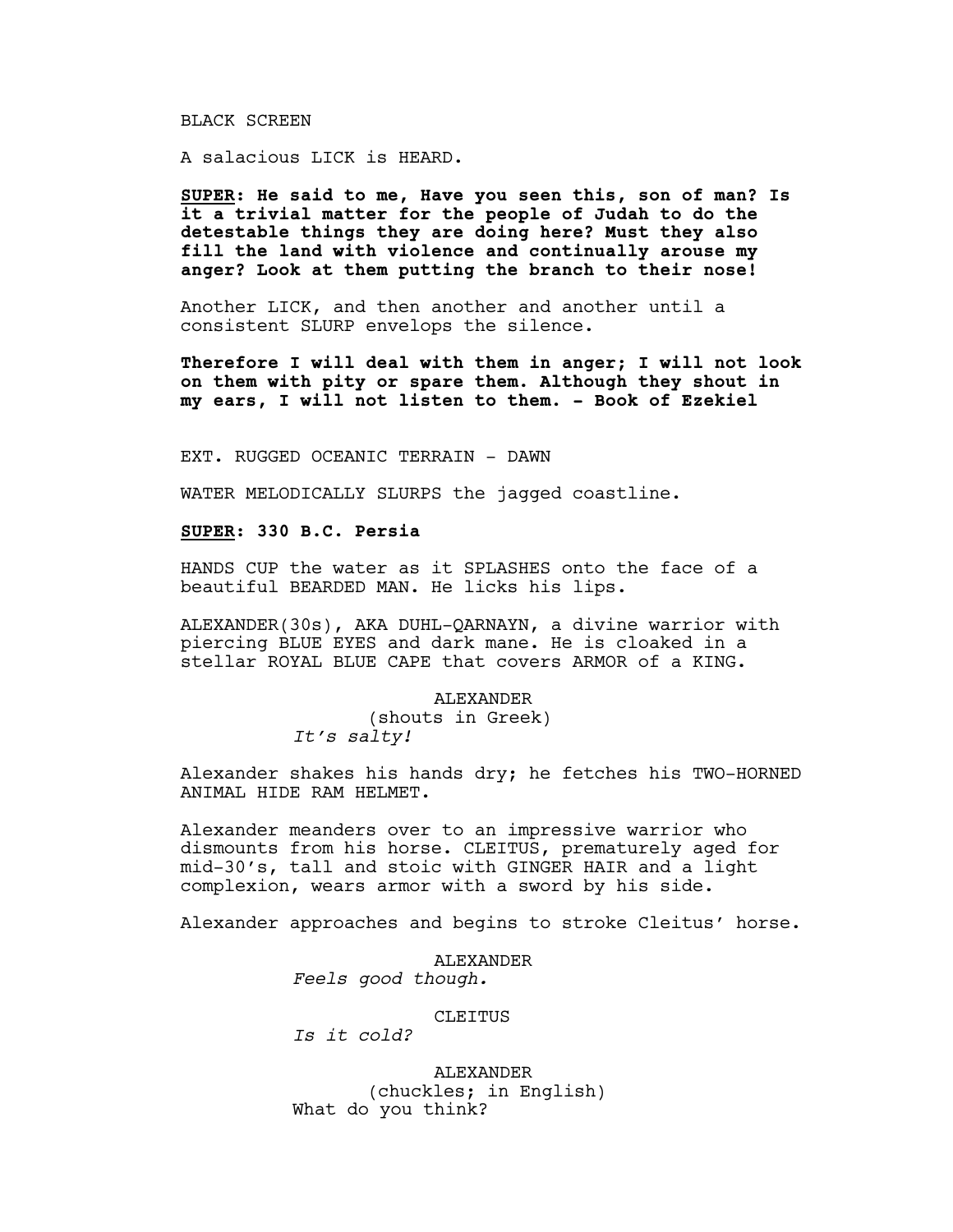Aye--

ALEXANDER Well, that's never stopped us before!

# CLEITUS

The scribe departs early on the morrow. Shall I respond to her request?

## ALEXANDER

(scoffs) Dearest Queen Olympias, it is with great sorrow and regret that I inform you, we must delay your trip for... (looks at Cleitus) Six weeks? (Cleitus shrugs) Your ever adoring son...

CLEITUS We'll see. If I know your mother.

ALEXANDER Don't say it, you'll curse me!

CLEITUS She's already on her way.

ALEXANDER Noooo Cleitus! You betray me with these words you cast!

Alexander humorously takes an imaginary knife out of his back and falls to the ground; knees, chest, head.

> CLEITUS *She* has cast her fishing net brother, she wants a *proper* heir.

Shouts erupt over yonder.

SFX: Cleitus jumps on his horse as Alexander leaps to his feet with inhuman mobility. Alexander WHISTLES, his horse canters by-- an impressive leap from the ground onto its back both men roll into full gallop.

The duo come across ALEXANDER'S ARMY interrogating the INHABITANTS of this land, MAGOG. One of Alexander's men, a consigliere, AZRAEL(40's), presses his sword into the neck of CHIEF GOG(70's), a small mountain, Mongolian-like native; he wears a heavy robe and feathery headdress.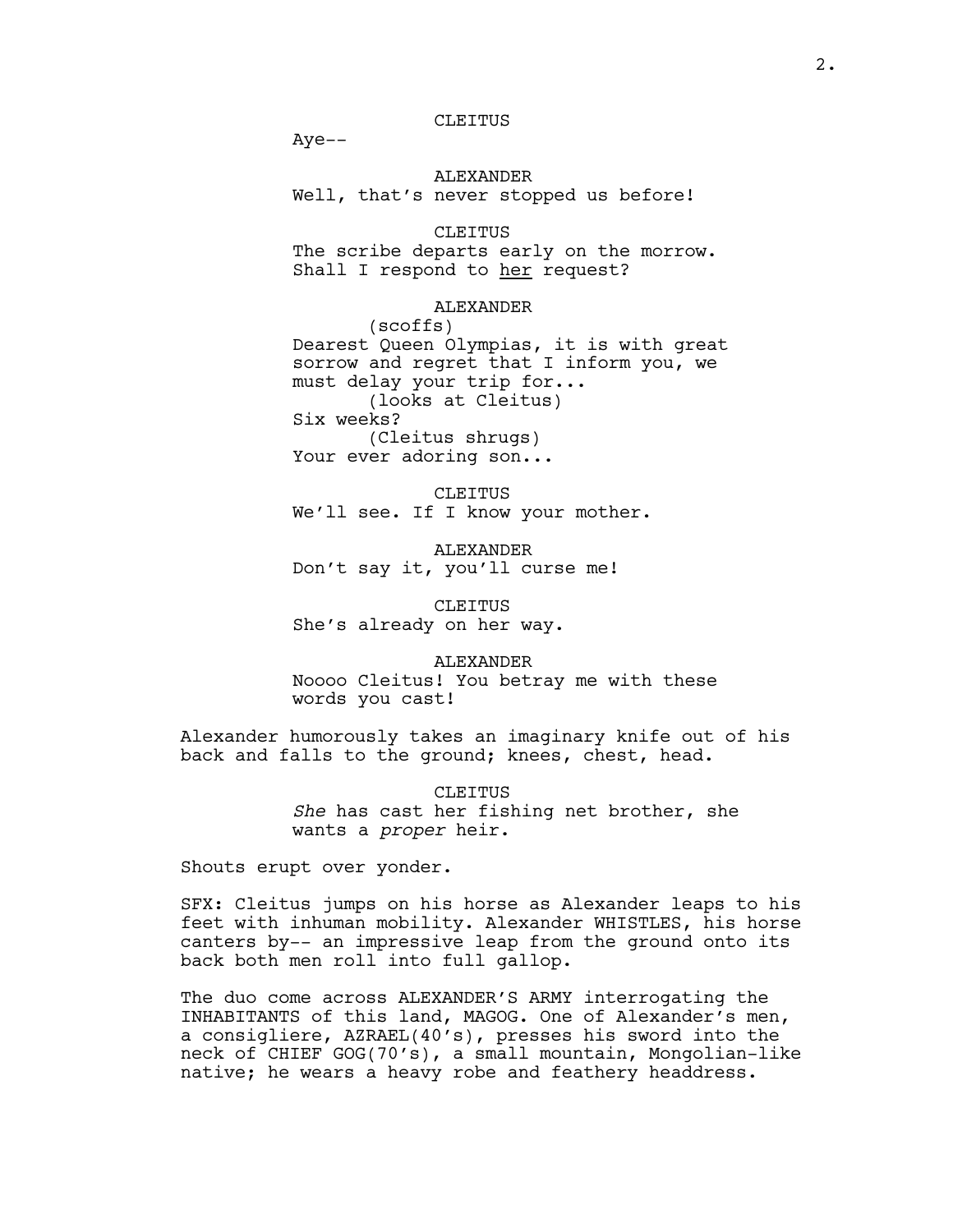ALEXANDER Who might this be?

AZRAEL We can't understand him sire.

Alexander makes eye contact with Chief Gog.

ALEXANDER What is your business here?

Alexander queries GOG in multiple tongues.

Chief Gog is wide eyed; shaken.

CLEITUS

(sotto) The sword?

Alexander looks around at the PRIMITIVE village.

ALEXANDER Draw down your swords--

# AZRAEL

But sire...

ALEXANDER We far outweigh the upper hand in this stance-- Men!

All the Men place their blades into the earth with both hands on the grip; ready at the wait.

Chief Gog nervously starts to speak in an unaccustomed language. He gestures at the MOUNTAIN.

Alexander puts his ear forth.

ALEXANDER This might take a while-- take some men and find a place for camp.

Cleitus motions to MILITIA on HORSES. Chief Gog, like a windup toy, goes on...

> **ALEXANDER** Near fresh water!

Cleitus nods.

ALEXANDER Preferably a spring!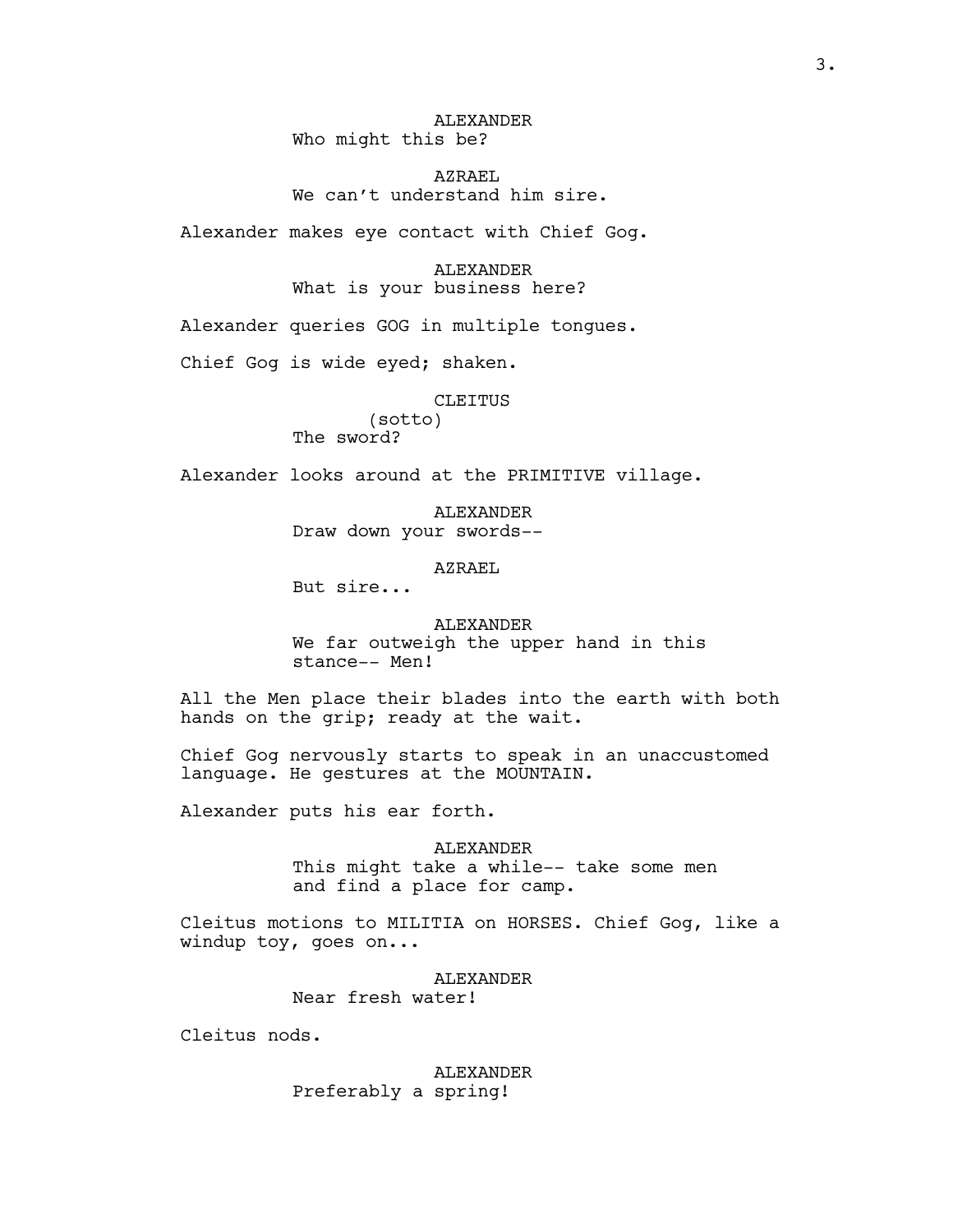Cleitus laughs and rides off.

LANDSCAPE/TIME LAPSE

INT. ALEXANDER'S TENT - NIGHT

Alexander, scantily clad, rests in luxury; on pillows of FINE SILKS and FURS drinking wine from a GOLDEN GOBLET. MEATS and EXOTIC FRUITS overflow a nearby table.

Cleitus enters; the Chief sits across the room as two GUARDS mediate the process of PAPYRUS SCROLL SKETCHES.

Azrael hovers above Alexander; hawkish.

CLEITUS Do we have an interpretation?

ALEXANDER We are trying a different method.

Alexander motions for Cleitus to grab a goblet.

**ALEXANDER** This creature is starting to wear on my patience.

Cleitus sits next to Alexander.

AZRAEL Let me slaughter the lot of them sire!

ALEXANDER Hasty-- too hasty my friend. He might yet be useful.

ALEXANDER The Egyptian Boy! Bring him to me... maybe he can be of service.

Cleitus begins to rise; Alexander calls for a GUARD.

ALEXANDER Bring me the Egyptian boy. (to Cleitus) Sit brother, relax, I appreciate your efforts... try this new fruit, I've never seen it before.

Alexander hands Cleitus an unpeeled LYCHEE NUT.

CLEITUS That is pleasant.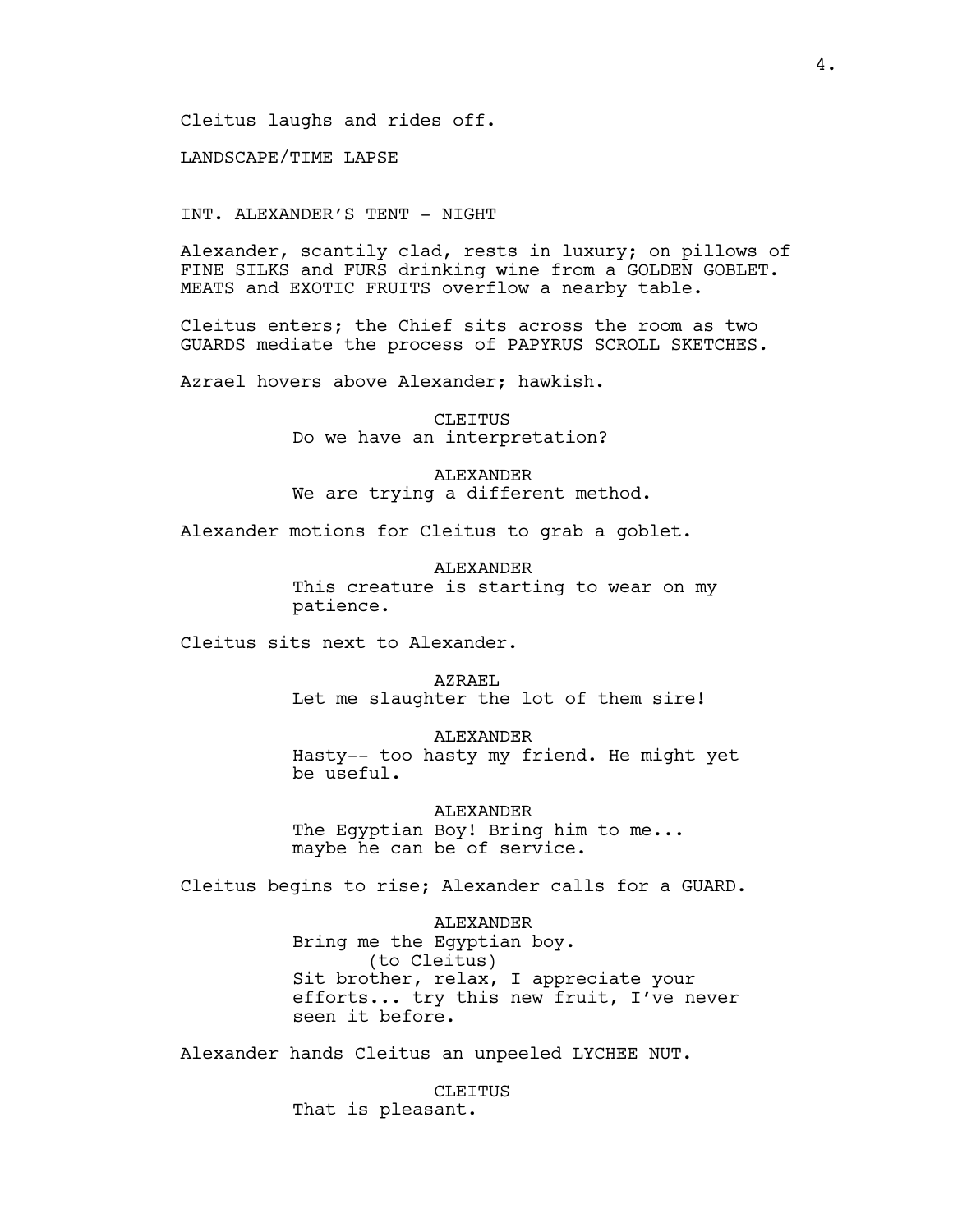Chief Gog moves to place the scroll in front of Alexander but is swiftly arrested by a GUARD who takes the SCROLL and places it in front of Alexander and Cleitus.

ALEXANDER

Most fascinating.

CLEITUS Do you understand it?

ALEXANDER There is some recognition.

Alexander's eyes dart around the document.

ALEXANDER This can't be right--

#### ALEXANDER

(shouts) Where is that boy?!

A young EGYPTIAN TEEN is thrust into the tent, stumbling to the ground; hands bound; recovers to his knees; bows.

> EGYPTIAN BOY How-- how may I, I be of ss-service sssssire?

#### **ALEXANDER**

Look at this.

Alexander drops the scrolls in front of him.

EGYPTIAN BOY I-I can't be sure-- it only looks like...

ALEXANDER

Looks like what--

EGYPTIAN BOY Wellll, it looks like-- (gulps) There are demons in the Mountain.

Alexander watches the Boy.

EGYPTIAN BOY The natives of this village are in peril. They have been tormented-- something about the End Times? Pp-possibly.

ALEXANDER

That's all.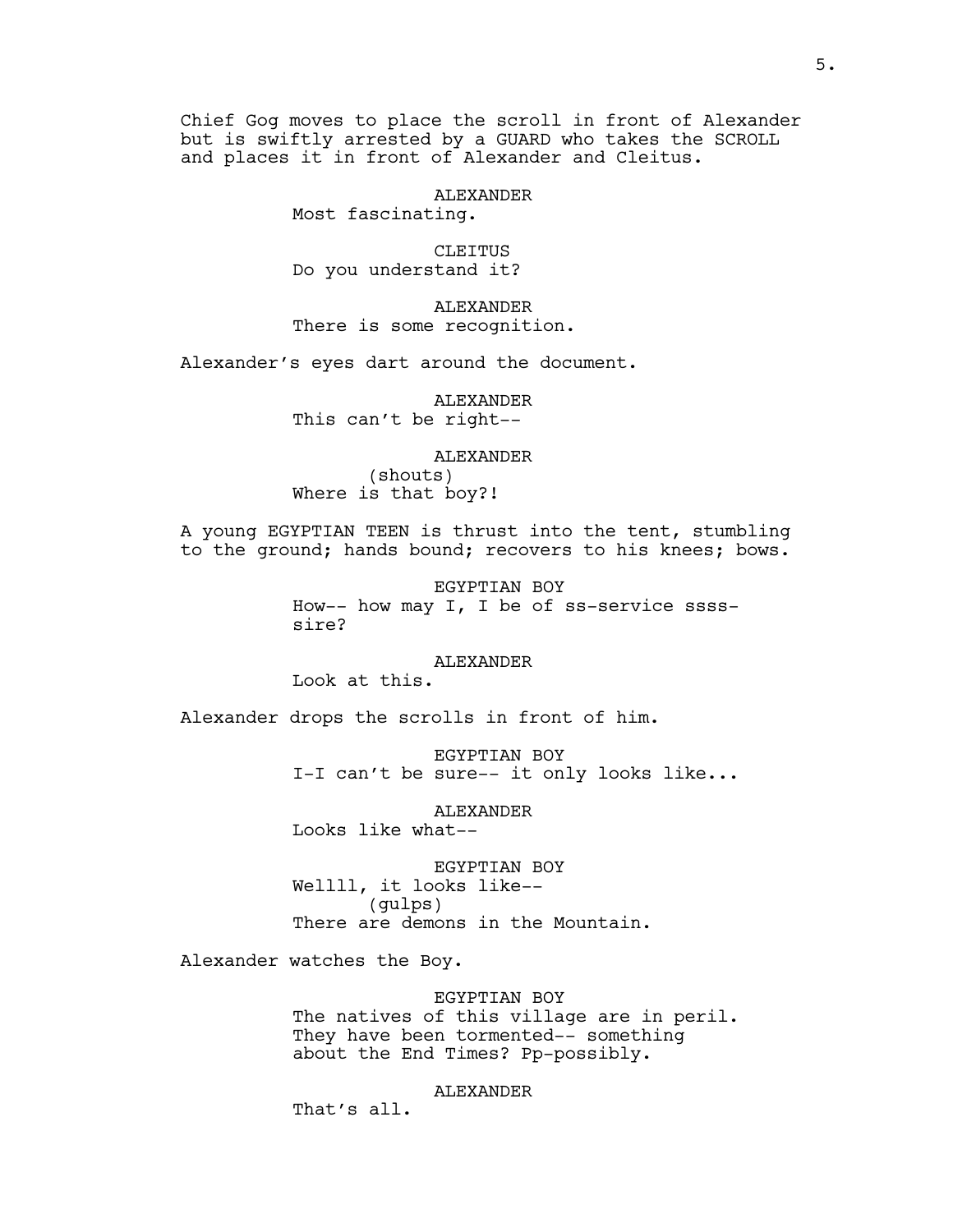The Guard grabs the Boy weightlessly; removes him.

ALEXANDER My faithful warriors, we have yet to conquer otherworldly demons--

He stands and walks out the back of the tent.

Azrael and Cleitus follow.

EXT. ALEXANDER'S TENT

WINDS HOWL a demonic undertone; long grass blows with a whispered LICKING SOUND. A supernaturally lit MOUNTAIN.

> ALEXANDER We're going to need more men...

#### AZRAEL

Done.

Azrael rushes back into and through the tent. His voice fades. A BELL RINGS.

> AZRAEL (O.S.) WAKE UP! WAKE UP! OUR MOST CHERISHED LEADER CALLS UPON YOUR SERVICE! WAKE UP!

CLOSE on Alexander as the camp stirs; HORSES WHINNY.

## ALEXANDER

(to Cleitus) We'll banish these beasts to the depths of hell in The Mountain which they reside. Only HE who governs the spells of the universe can vanquish them from this Earth, but we-- We can trap them in a pit of never ending despair...

PUSH IN to Alexander's eyes as he looks at The Mountain.

DISSOLVE onto quivering eyelids; present day AIDAN, (33) handsome, clean shaven dressed in hiking attire.

EXT. COLORADO SPRINGS OVERLOOK - EARLY MORNING

Aidan sits cross legged at the edge of a precipice. He breathes in deeply; meditates over an incomparable vista.

JULIE (O.S.)

Wakey, wakey!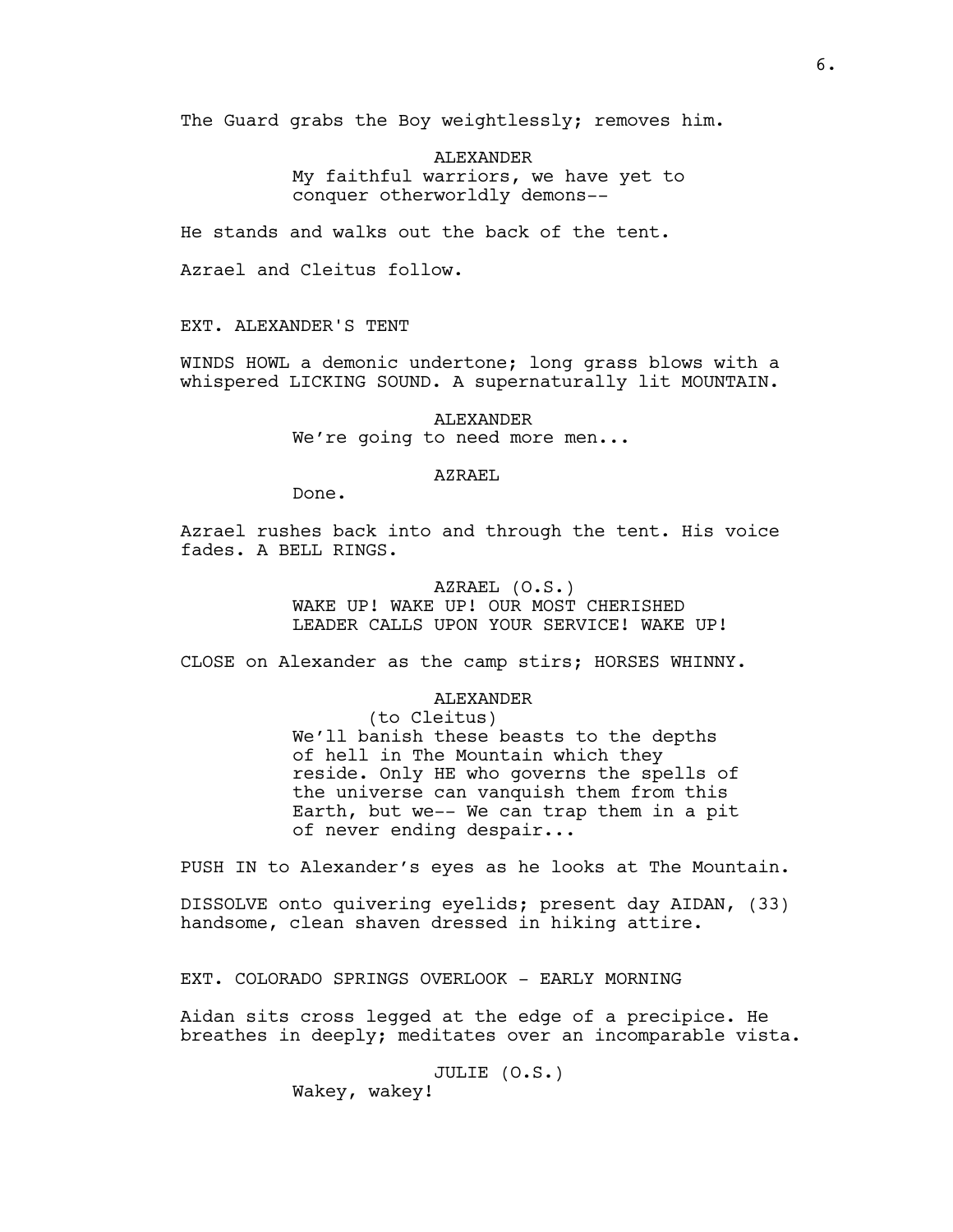The voice echoes through the canyon.

```
JULIE (O.S.)
(louder)
```
Ai!!

Aidan comes back to. There's fatigue about him, he massages a multicolored bruise on his arm.

JULIE MAGDELENA LACROIX(33), a natural beauty, a mystic, in school for a PHD in Religious Studies, sits with legs crossed atop an elevated rock; RAJ(33), a holistic shop owner, sits next to her; SEAN(33), tech start-up entrepreneur, a gap where Aidan was, then MICHAEL GERMAINE COEN(33), Aidan's adopted African American brother, a resident of internal medicine, sits next to Julie. Aidan faces the abyss of the canyon.

> AIDAN Yo, what's up? What'd I miss?

JULIE Did you fall asleep?!

**ATDAN** 

(laughs) It's possible! Works been crazy. Sorry.

JULIE

Don't apologize, that's good. That's a good meditation for you.

#### MICHAEL

That's the one they've been studying at work. They've found promising results in traumatic brain injuries.

Everyone starts to stand and shake their legs out-- Onwards.

JULIE

RAJ

Fascinating.

Really?!

SEAN

I buy it-- Jobs was totally into that stuff. A little too into it.

Julie links her arm with Michael's.

JULIE

This place is luminous.

Michael takes deep breaths. Julie places her hand on his forearm; slows his pace.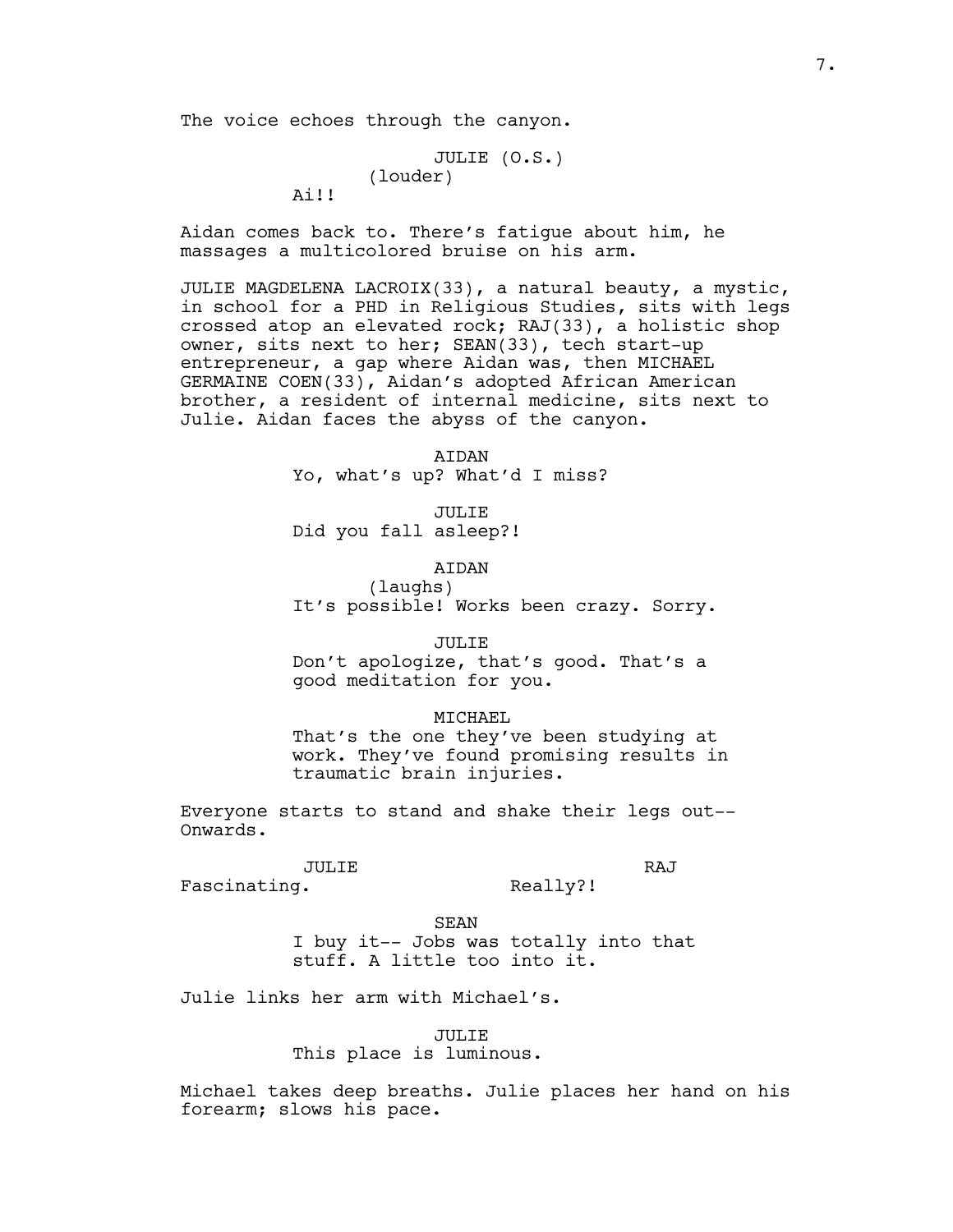MICHAEL (to Sean) You are sure correct there my friend!

SEAN Waited too long... so sad.

JULIE But how amazing that he was aware of all those layers.

RAJ I woulda sent him to a sweat lodge.

SEAN Didn't he do that?

MICHAEL These anti-vaxers will be the death of us all.

JULIE

That's harsh.

MICHAEL For real though.

RAJ Vaccinations *came* from India.

MICHAEL Exactly! What is it Ayurveda?

JULIE I'm just sayin'... I have friends who don't vaccinate.

Michael stops in his tracks.

MICHAEL They should be charged with child abuse. (a pregnant pause) (to Aidan) Sorry bro... but it's true.

Aidan links with Julie's free arm. Michael unsticks from the ground as they press forward. Julie looks to Aidan.

#### JULIE

How's the EPA?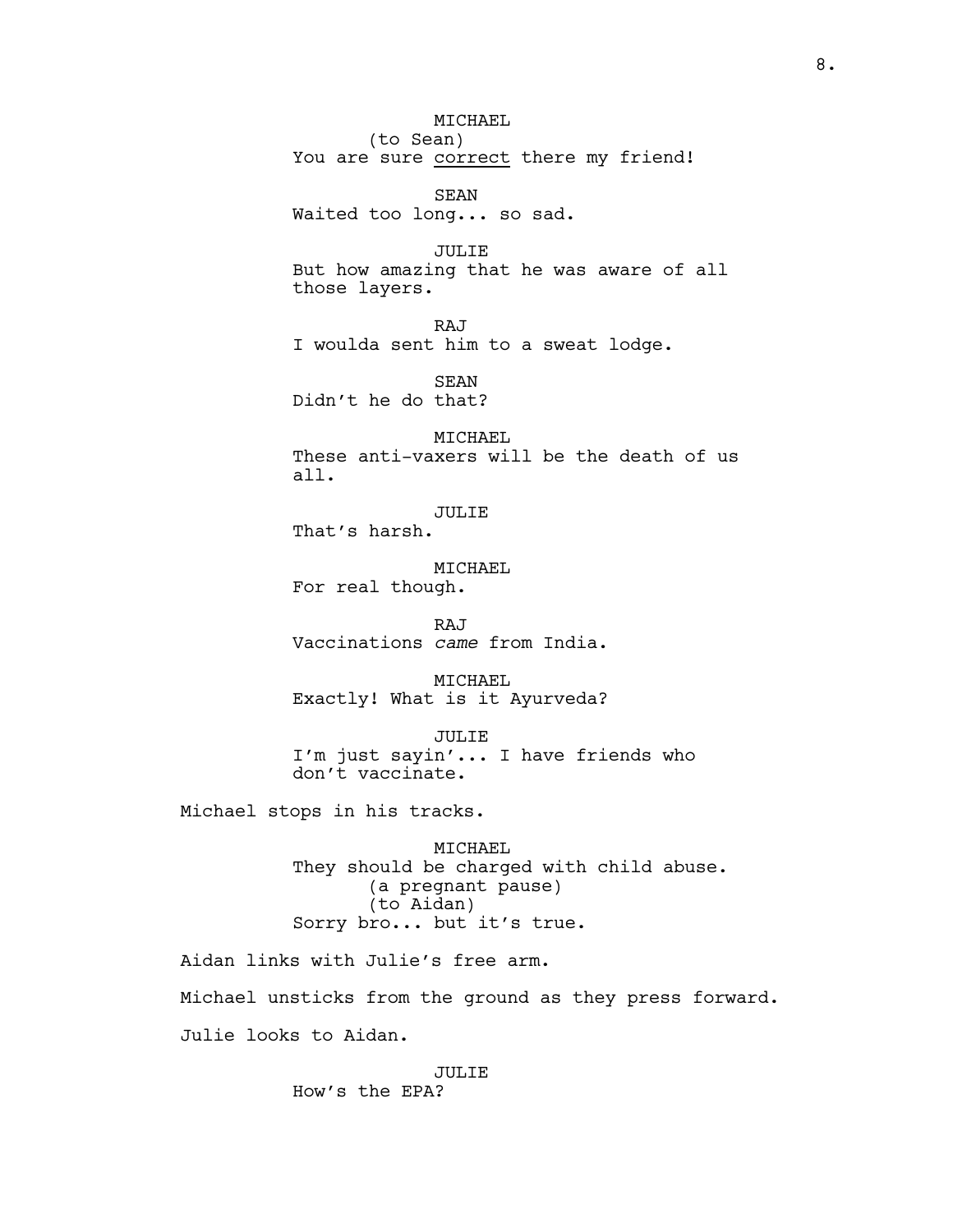# MICHAEL

Ugh, that thankless job.

#### AIDAN

It's only contract work, but hey if you don't like *this* environment or clean water, beaches... Forests. Mother Nature.

#### MICHAEL

Doesn't pay much. You could be doing so much more in the private sector with an engineering degree.

JULIE

Well I think you're a hero.

# MICHAEL

You would-- you just spent six months at an ashram in India.

RAJ

Don't knock the ashram-- I learned more than you all ever will by the time I was--

# MICHAEL

(cuts in)

Sure.

## JULIE

I don't doubt it. An unconditioned, esoteric environment like that-- I contemplate it for my hypothetical kids.

MICHAEL Do *enlightened* people have kids?

JULIE Imagine if we did!

MICHAEL That's a scary thought--

JULIE

Ouch!

# MICHAEL

I'm referring to the anti-vaxers... It would be the end of the World!

## JULIE

Ya know there are things that no matter what you do, you can't escape. No matter how well you try to protect yourself... or those you care about from 'em.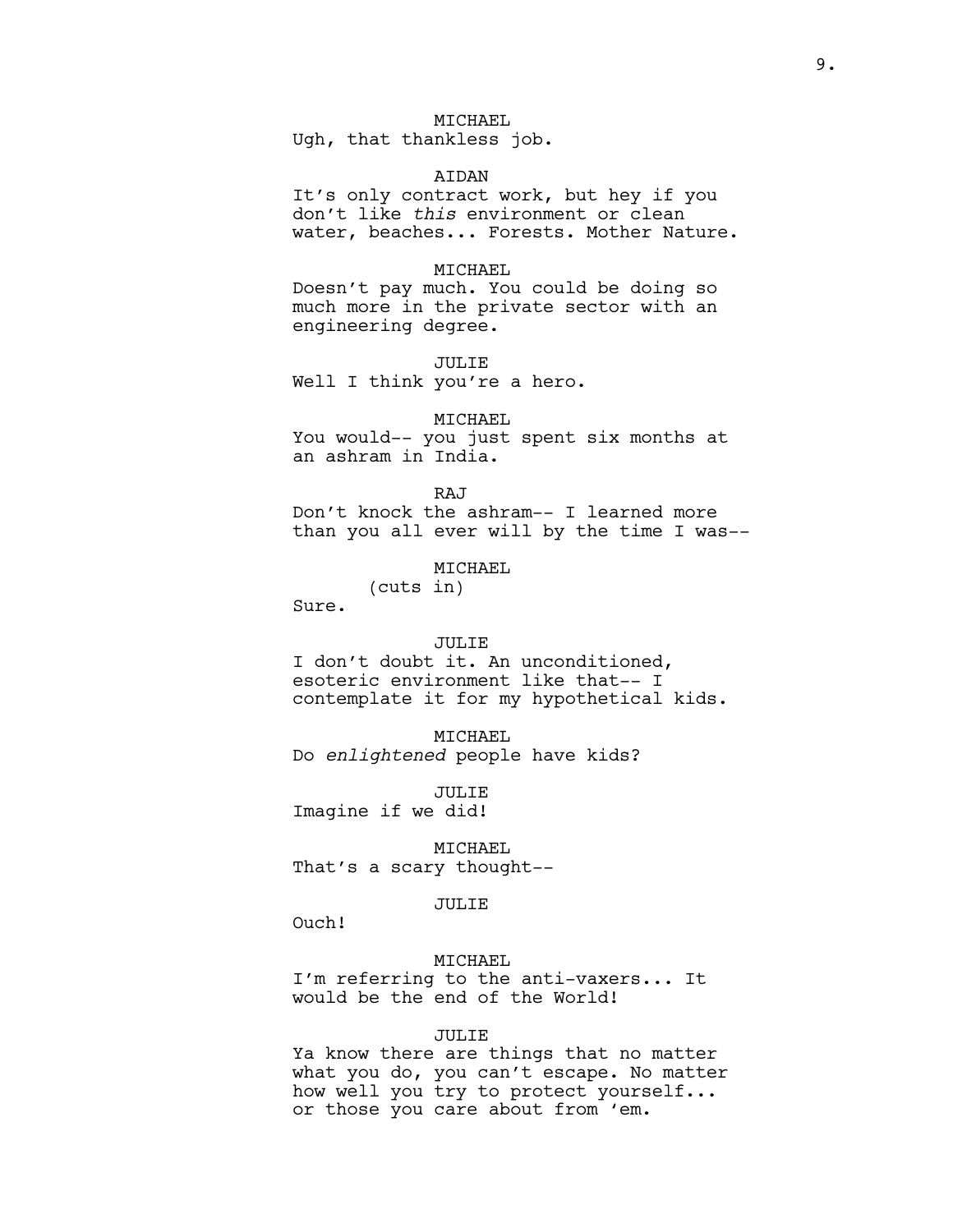# MICHAEL

What do you mean?

#### JULIE

Like energy. Frequencies of fear and love. How it all vibrates together. What you attract-- Rates of breast cancer went up when they made an awareness campaign around it. I'm talking psychologically, people give themselves the dis-ease.

Michael stops again; drops his head and starts to laugh.

MICHAEL Oh Jules, I gotta go.

Julie halts as Michael begins to walk away, dragging her.

JULIE What the hell! No you don't! No no! We can talk about something else--

## MICHAEL

(breaks away) Rates of breast cancer went up because more people were tested and physicians knew how to identify it-- (looks to Aidan) Sorry, I just, Vanessa's got the baby home and honestly... I just, I just can't talk about these things. It was different when I wasn't a father, but now just knowing what's at stake for my child-- as a physician... I, I just wanna go home.

JULIE I'm sorry Mike... I didn't Aw bro you sure? mean to-- AIDAN

#### MICHAEL

Really, don't worry about it. I'm just sensitive about pandemics ending the world at the moment-- (turns to leave) Just... I'm sorry you guys. Holler when

you're back in town.

#### AIDAN

Alrighty.

MICHAEL I won't be fun. You guys go on!

Michael leaves.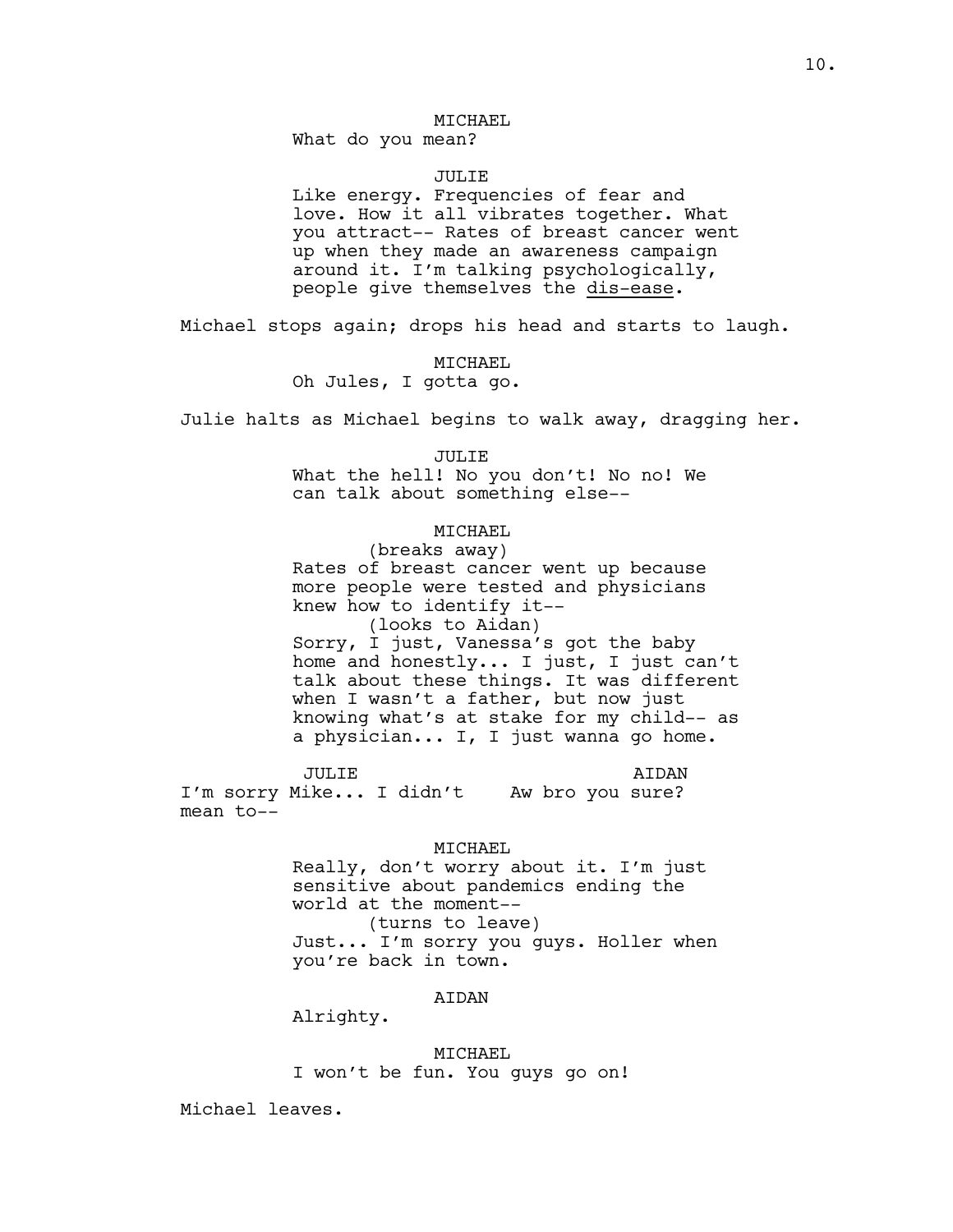## The group continues.

JULIE Wow... if ever I touched a nerve-- I'm sorry y'all.

AIDAN He's so sensitive right now.

RAJ Ninety percent of what you worry 'bout never happens, so says my man Twain.

JULIE C'mon guys! He's our friend-- (looks to Aidan) And your brother... show some compassion. He's so consumed right now. (sotto to Aidan) He doesn't understand how it works.

# AIDAN

What?

# JULIE

(serious) You change the past, you change the future... we'll have to make sure he doesn't get stuck.

AIDAN I forgot you're a Goddess-- wait what is it?

Julie bats an eye.

JULIE

(laughs) High Priestess. What do you care?

SEAN Who wants shrooms?

#### RAJ

Fuck yeah!

JULIE (to herself) We should have drugged him...

Sean and Raj high five as their hands projectile into a low five; Sean passes around some chocolate edibles.

Julie and Aidan continue on with linked arms.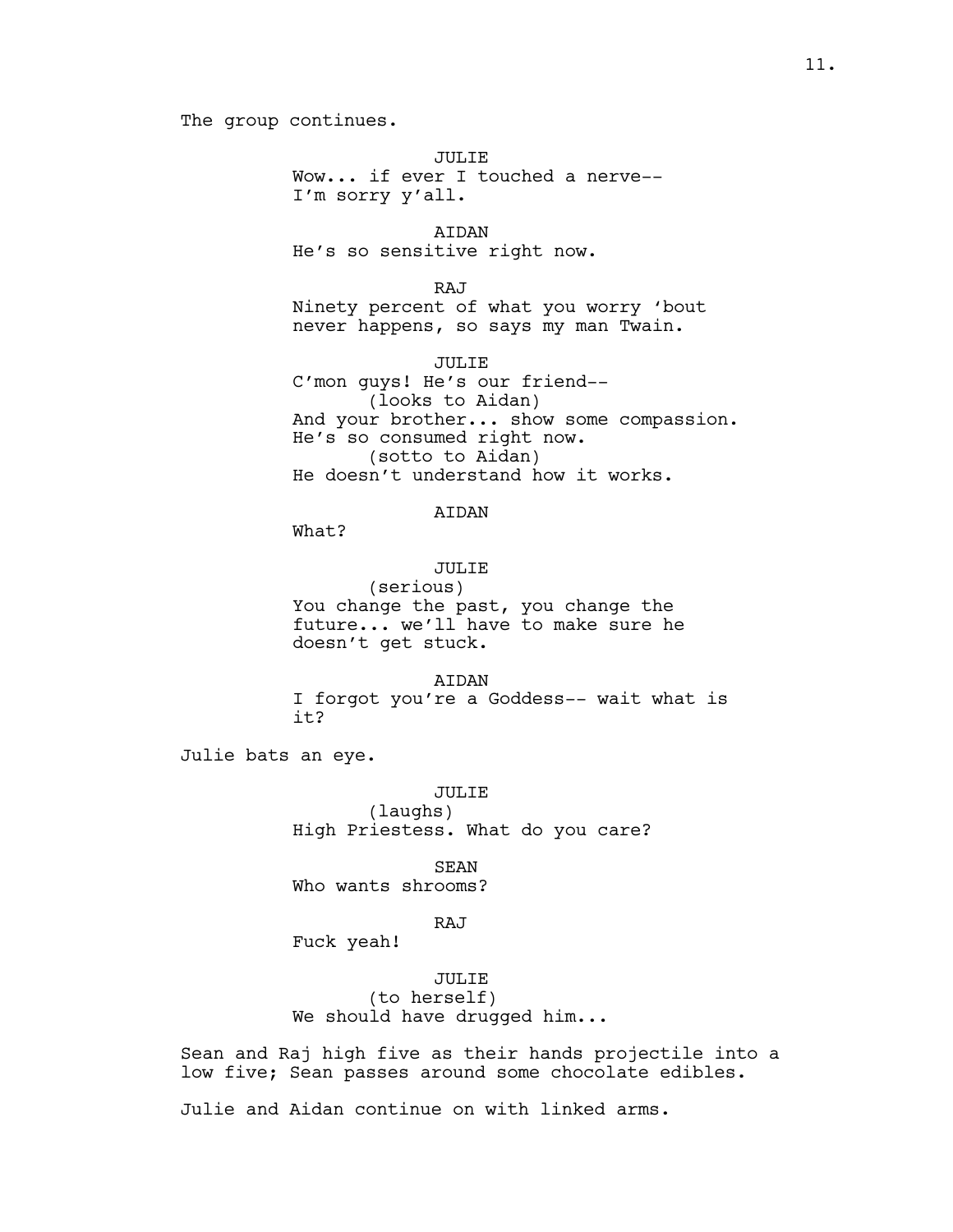JULIE

So... the EPA?

AIDAN

It's going-- mostly working on waterways and irrigation... Fighting the system with the system.

JULIE

Use the force Luke!

AIDAN Something like that--

JULIE I'm so proud of you.

AIDAN

Why?

#### JULIE

Well, these guys talk a big game but, I mean, you're using your powers for good-- Actually! Those two just like the idea of being idealistic.

# AIDAN

Well, shucks.

#### JULIE

I mean it--

# AIDAN

Well don't be too proud of me yet-- Dad is trying to get me to join them in Tel Aviv... Just some contract work, but it's through city planning in the West Bank.

#### JULIE

I have faith your intentions will be honorable.

Julie and Aidan unwrap and consume the chocolate edibles.

#### AIDAN

This is a good time for this. Get some space. Be with nature. Perspective. (mock spookily) Answers will be revealed!

#### JULIE

You know what they say... The teacher always appears when the student is ready.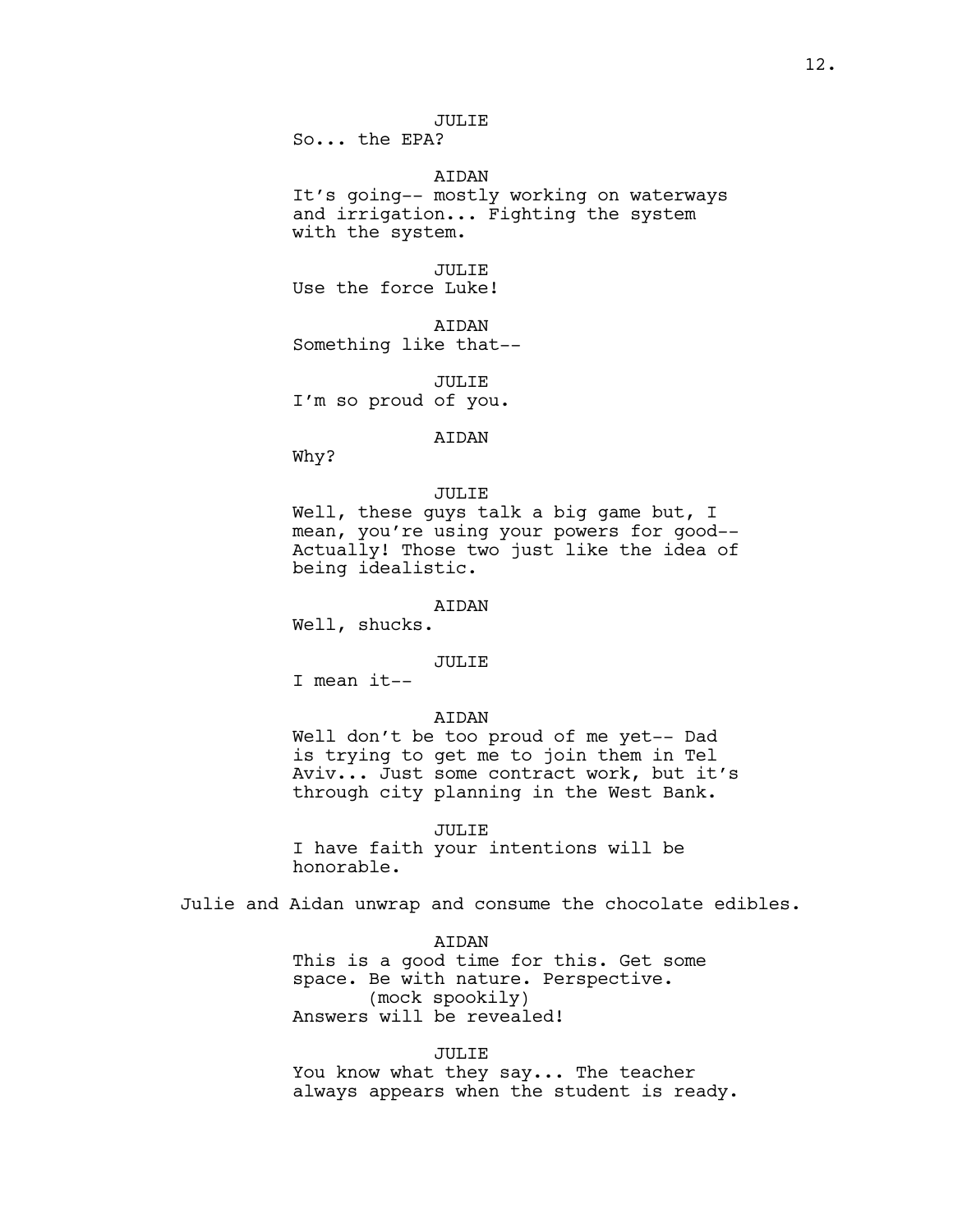AIDAN Are you my teacher?!

JULIE No silly! You are! (mimicking Aidan's spooky) The answers are within!

# AIDAN

How's Kent?

JULIE Broke up before India-- he was toxic...

Aidan rolls his eyes.

## JULIE

What?

AIDAN You said it... not me!

EXT. WATERFALL/CAMP - AFTERNOON

REVEAL: the friends at a fully erect camp. It is at the base of a beautiful waterfall-- nature is pristine here; untouched by visitors.

> SEAN Please tell me someone is feeling SOMETHING!

> > JULIE

I got nada...

AIDAN Same. How long has it been?

RAJ (pissed) Two hours give or take.

# SEAN

Fack!

Sean gets up and boxes the hanging leaves of a tree.

SEAN

DAMMIT DOYLE!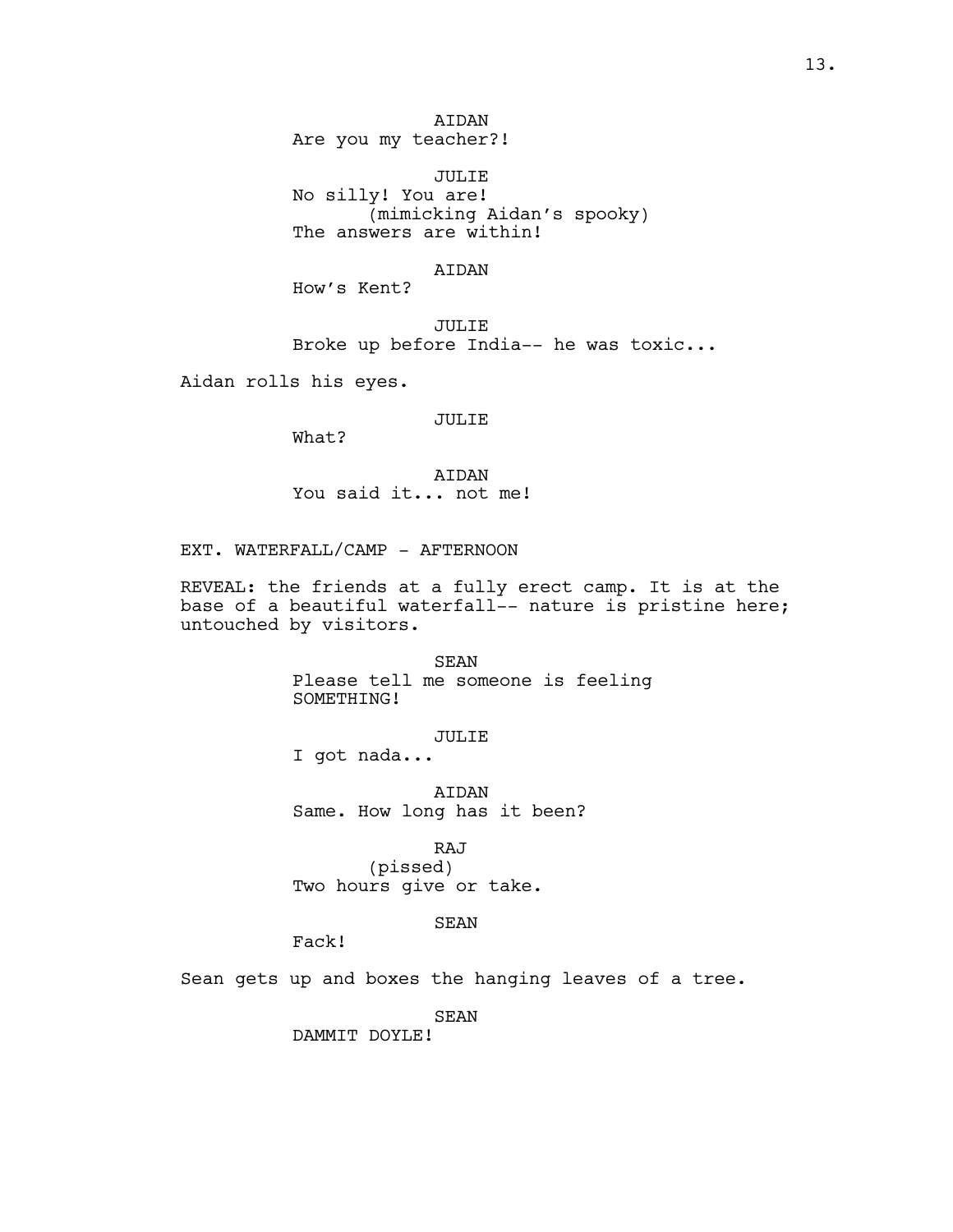# **ATDAN**

Aw MAN! You got these from Doyle... Wish you'd told me that before. Oh well. We're enjoying nature soberly this time--

JULIE

Not necessarily...

RAJ

Don't play with me voodoo woman!

Julie's small grin turns into a large smile.

JULIE Well... It's not exactly shrooms.

# AIDAN

Pray tell.

## JULIE

My friend's doin' his doctorate in pharmacology. He's pretty talented this is some potent LSD. Won't need much.

SEAN

Oooooohhhh... yes, yes, yes, yes, YESSSS! Have I told you how much I love you today?

#### JULIE

But your wife!

SEAN That's different!

Sean scoops Julie up in his arms, dips her and pretends to kiss her passionately. She and Raj bust laughter as Aidan plays along.

Julie catches Aidan's uncomfortable gaze.

#### JULIE

Okay, okay I get it! Put me down crazy.

# SEAN

Our savior.

#### RAJ

Hear, hear.

Julie digs through her backpack.

JULIE Has everyone done this before?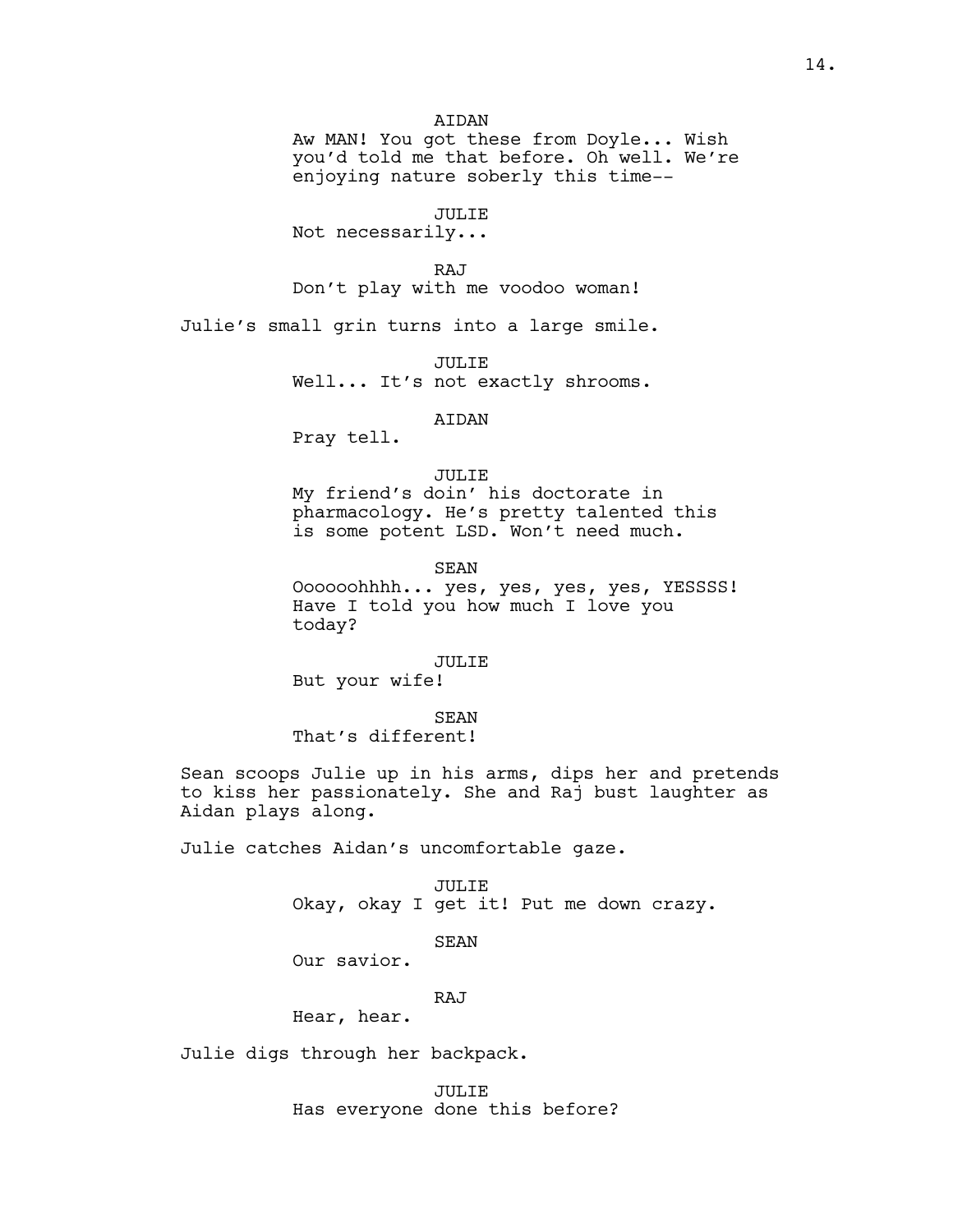SEAN Not for a very long time... All the time. RAJ

#### AIDAN

Never.

JULIE Half a tab each and reassess in an hour?

SEAN You're the boss, Boss.

Julie pulls out the OLD TESTAMENT.

SEAN Does this trip come with a sermon?

JULIE

It's research...

Julie retrieves a bookmarked envelope from the Bible where the delicate LSD tabs reside. She handles them with care; she uses an esoterically inscribed DAGGER to slice them in two atop the envelope/Bible; tabs distributed.

Aidan stares at the tab; observes crystalline structure.

All place their tabs under their tongue.

RAJ Did you get to Varanasi?

JULIE

It was AMAZING!

DISSOLVE

EXT. WATERFALL/CAMP - EVENING

Aidan sits annoyed; his friends laugh and explore nature.

AIDAN Well-- I'm happy everyone is *so* HAPPY!

Julie lays on her stomach at the base of the waterfall with her hands in the water, massaging the algae on smooth rocks.

> JULIE Well don't sulk! If you need more... There's more in the Book.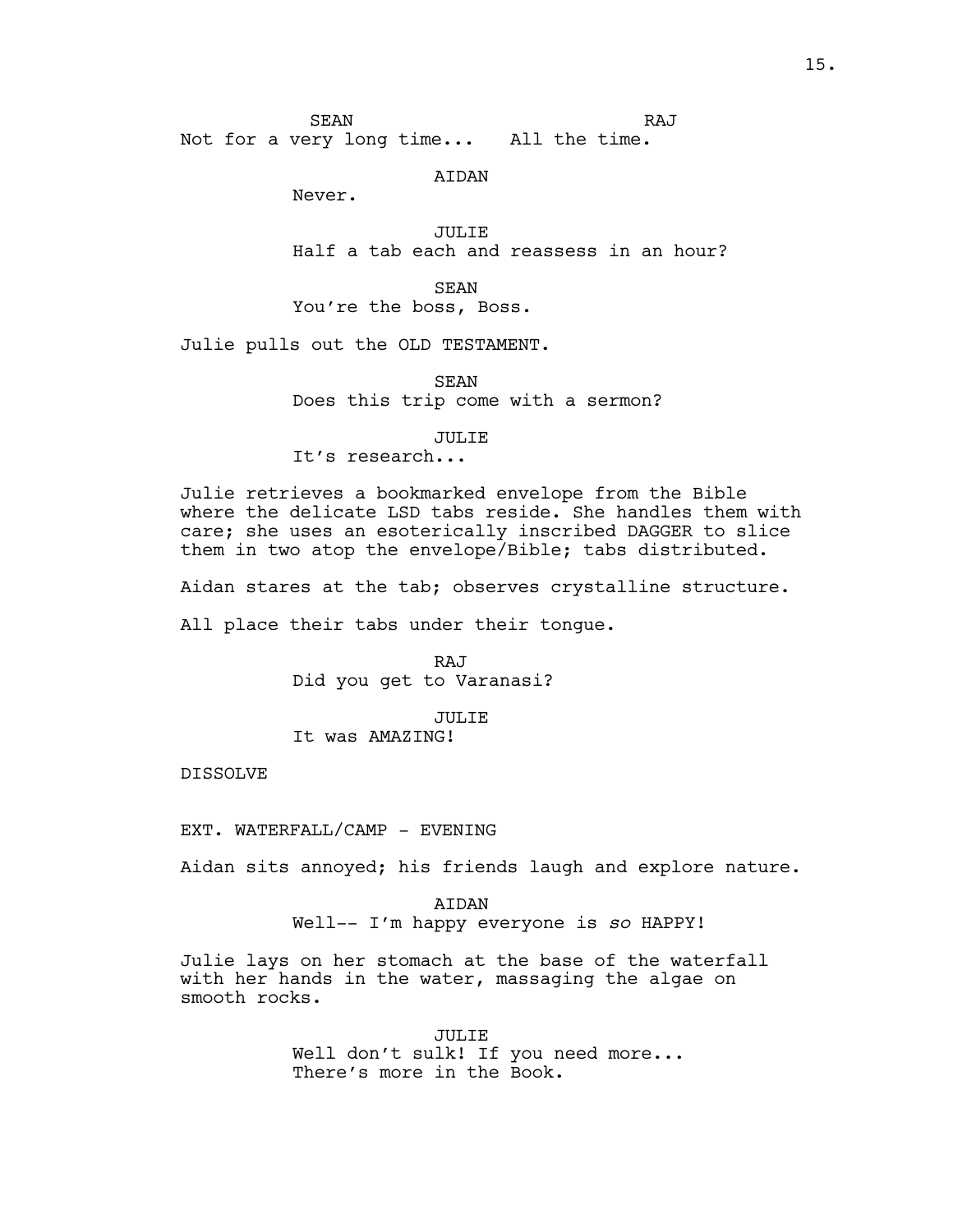Aidan reaches into Julie's bag; pulls out the Bible. The envelop holds to the page of THE BOOK OF EZEKIEL. He reads silently as he absentmindedly takes a full tab.

Aidan gets a chill as he slams the book shut.

CUT TO:

EXT. FOREST - NIGHT

A distant, utterly terrified MALE SCREAM ECHOES in the distance as Julie and Raj lay in the woods. They rise quickly to see a naked Aidan bolt through the forest.

#### JULIE

(sotto) Dammit Ai.

Raj and Julie attempt to run after Aidan.

EXT. FOREST/WATERFALL/CAMP

Sean sits by the camp fire, tending it, lost in thought.

A hysterical Aidan, runs through the camp. Sean laughs at the sight of his friend in his birthday suit.

> SEAN Went for that full tab huh?!

Aidan catches his foot on a large root and flies into the base of the waterfall; he hits his head on a rock.

Instant change in Sean's demeanor as he darts to and is in the waterfall; fast as lightning.

Julie and Raj arrive to help pull Aidan out.

Aidan's head has a gash, Julie tries to tend the wound.

Raj calls 911.

| JULTE.                     | RAJ                   |
|----------------------------|-----------------------|
| (cries)                    | (into phone)          |
| AIDAN! Oh Aidan! What have | Our friend He hit his |
| you done! Stay with me--   | head on a rock Is he  |
| The blood won't stop! It   | conscious?!           |
| won't stop!                |                       |

Aidan loses consciousness as the SOUND of the WATERFALL becomes LOUDER; LICKS HEARD beneath it.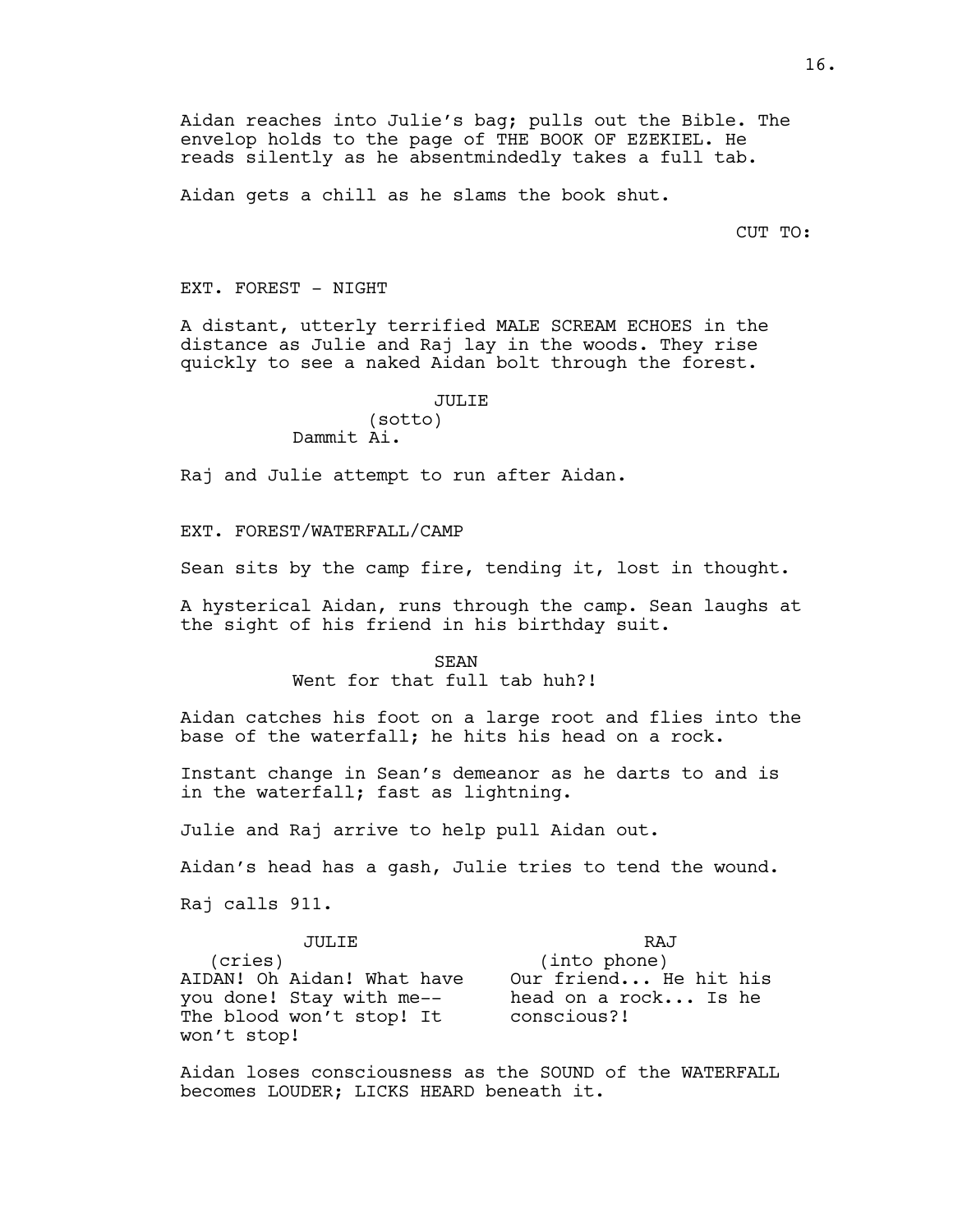## EXT. WATERFALL/CAMP

DISSOLVE on Aidan's eyes; his PUPILS have FIRE in them as they become the eyes of an ARAB BOY(7), small and skinny. These eyes also reflect FIRE.

## INT. 11TH CENTURY DWELLING, JERUSALEM - NIGHT

An Arab Boy shakes in terror, his home is on fire. He hides under a cloth'd table. Flames shoot from all around; he is alone. Chaos fills the streets outside as a massacre takes place.

A MAN IN BLACK, tall and lean, eyes concealed, walks through the flames as if immune to them. He takes inventory of the surroundings; spots his treasure.

The Man saunters over to the table secures his hand around the Boy's ankle as he effortlessly pulls the Boy out. The Boy shrieks in terror and is tossed into a BURLAP BAG. The Man walks back through the hiss and spit of the flames with the bagged Boy over his shoulder.

#### EXT. STREETS OF JERUSALEM

#### **SUPER: June 1099 AD Jerusalem**

Atrocities abound. Muslims BURN at the STAKE, NUNS are raped, Jews are trapped in a SYNAGOGUE as fire envelops the structure; an iron bar across the door handles locks them in. Soldiers stand around; they drink and laugh.

The Man appears through the smoke and flames with the bagged Boy. He is unfazed by the Knights of the Crusade.

#### EXT. STREETS OF JERUSALEM - EARLY MORNING

There is an eery calm. Smoke and ash rise from the city.

## INT. SAFE HOUSE

The Boy is thrust from the inside of the bag by his shirt collar, he begins to scream and shake. But it is the Man who saved him; KHALIL, 28, tall and dark, stoic, a mercenary on a mission-- an assassin.

Khalil drops some bread in front of the Boy.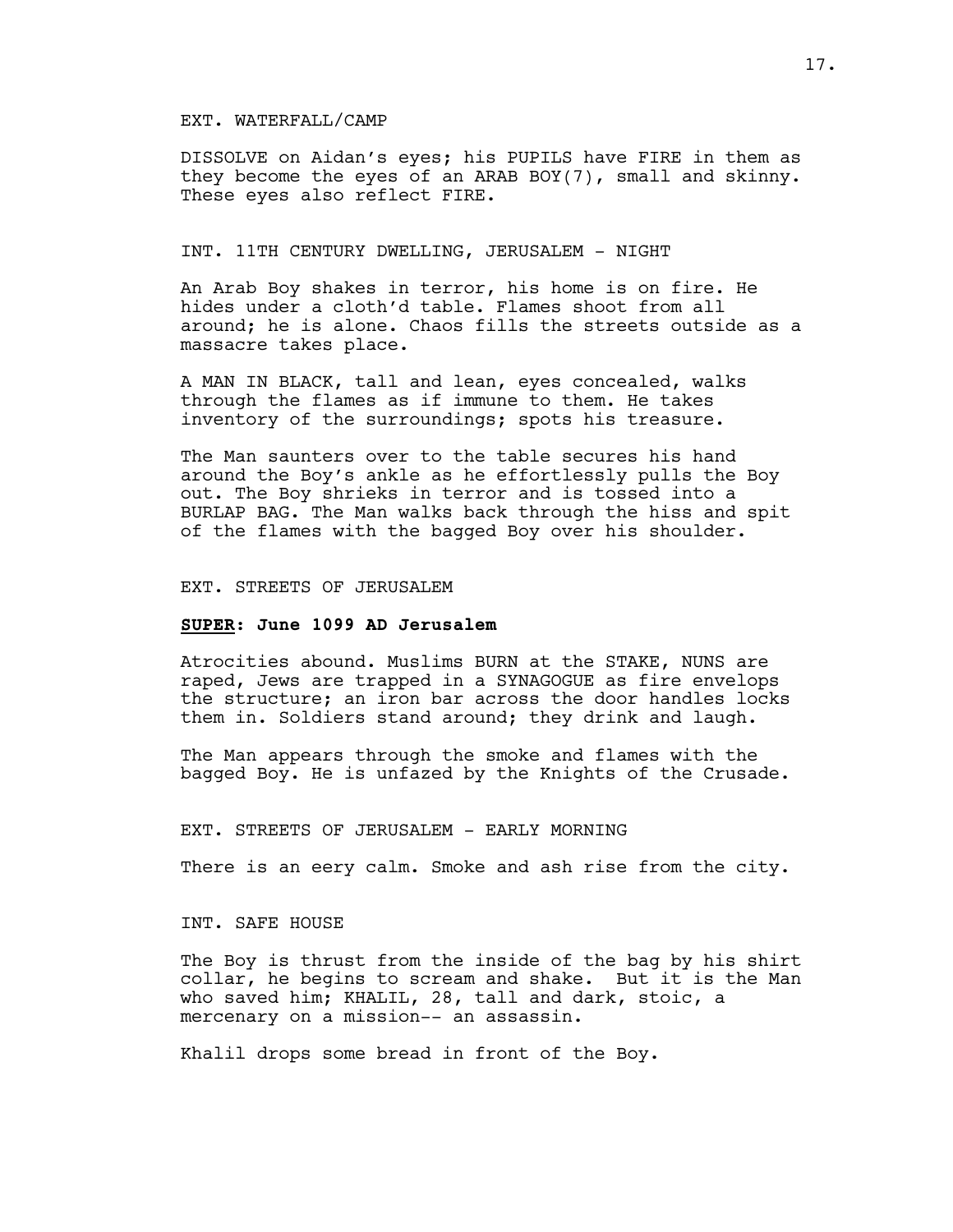## KHALIL (Arabic)

*Eat.*

The Boy begins to cry.

BOY *Where is my mommy?*

KHALIL

*Gone.*

BOY

*My sister?*

## KHALIL

*Gone.*

BOY *How do you know?*

KHALIL *The remnant of where their souls once resided is located out that door.*

BOY

*Who are you?*

# KHALIL

(a beat) *You have friends in high places. Or so your mother did. That is the only reason you are alive.*

The Boy starts to cry and bolts out the door.

EXT. STREETS OF JERUSALEM

TRACK the Boy to his mother's lifeless body; her head barely attached. The Boy barrels into her belly; pulls on her hand to wipe tears from his eyes. He looks up to her and begins to cry, to scream. Khalil swoops to cover his mouth.

> KHALIL *I vowed to your uncle I wouldn't leave without you-- it is your choice whether it is like that* (nods to the boys mother) *OR alive.*

The Boy sobs quietly and follows his savior.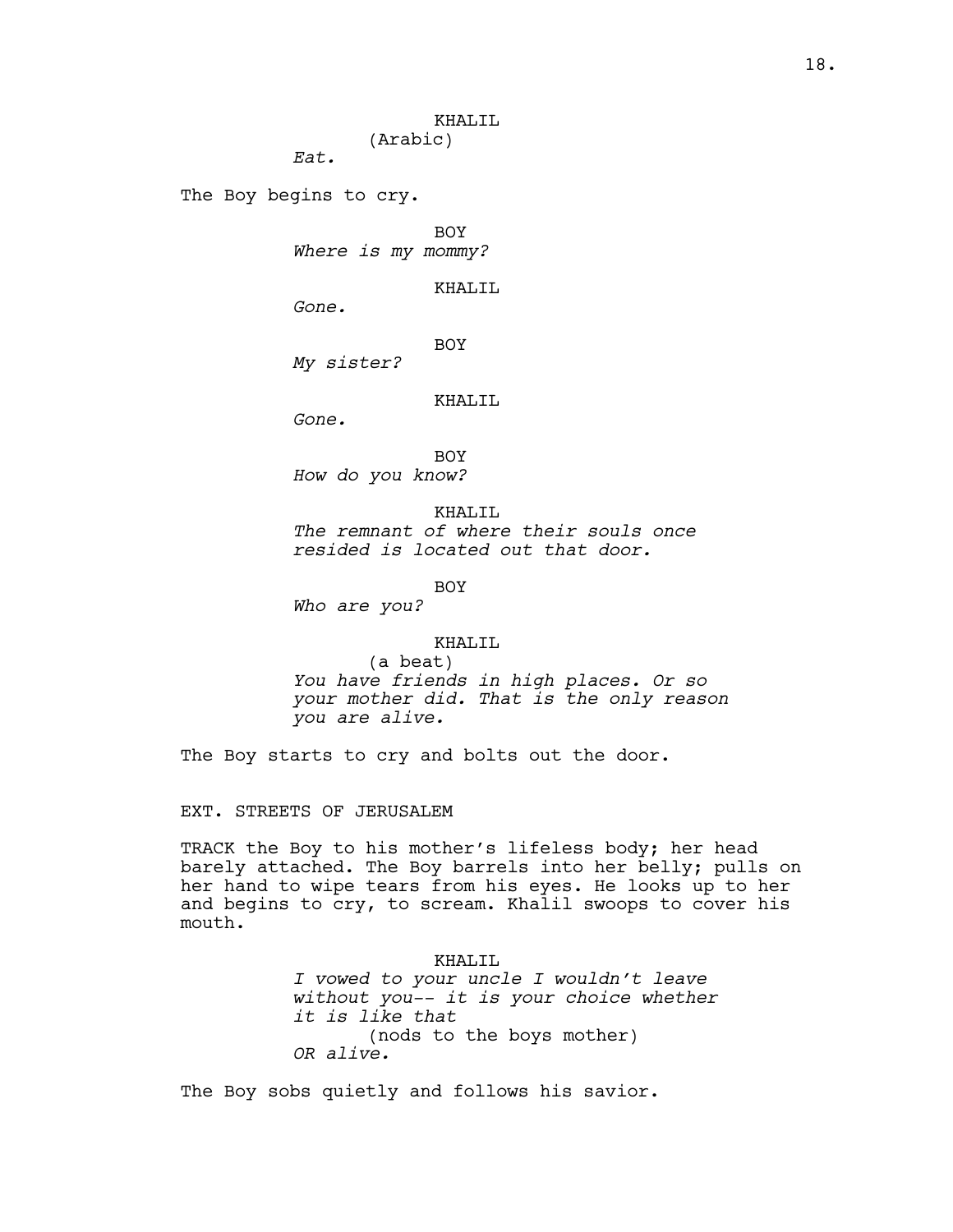EXT. ARID EXPANSIVE LAND - DAY

*Uncle?*

The Boy and Khalil traverse the arid landscape of the desert on camel back. The scenes are beautiful, albeit haunting and lonely, as the pair ride on.

LANDSCAPE/TIME LAPSE - MONTAGE - KHALIL & THE BOY

BOY

- Khalil stops at an OASIS to get water.

- The Boy picks up leaves and palm branches.

- Khalil hunts and kills a snake.

EXT. CAMP DESERT - TWILIGHT

Khalil and the Boy make camp at the base of a sand dune. The Milky Way lights up the night sky.

Khalil builds a fire with branches and palm leaves; he STAKES the dead SNAKE to cook over the smoldering pit.

The Boy stares into the flames-- numb to the world.

KHALIL *What is your name Boy?*

The Boy is catatonic.

Khalil rotates the snake kabob.

KHALIL *What is your name Boy?!*

No response.

SFX Khalil grabs the snake kabob, springs to his feet, flies aerodynamically over the fire to pin down the Boy, the spear of the kabob hovering over the Boy's RIGHT EYE.

KHALIL

*Name?*

ABRAHIM, has the wind knocked out of him.

ABRAHIM *Abra-- Abra-- him.*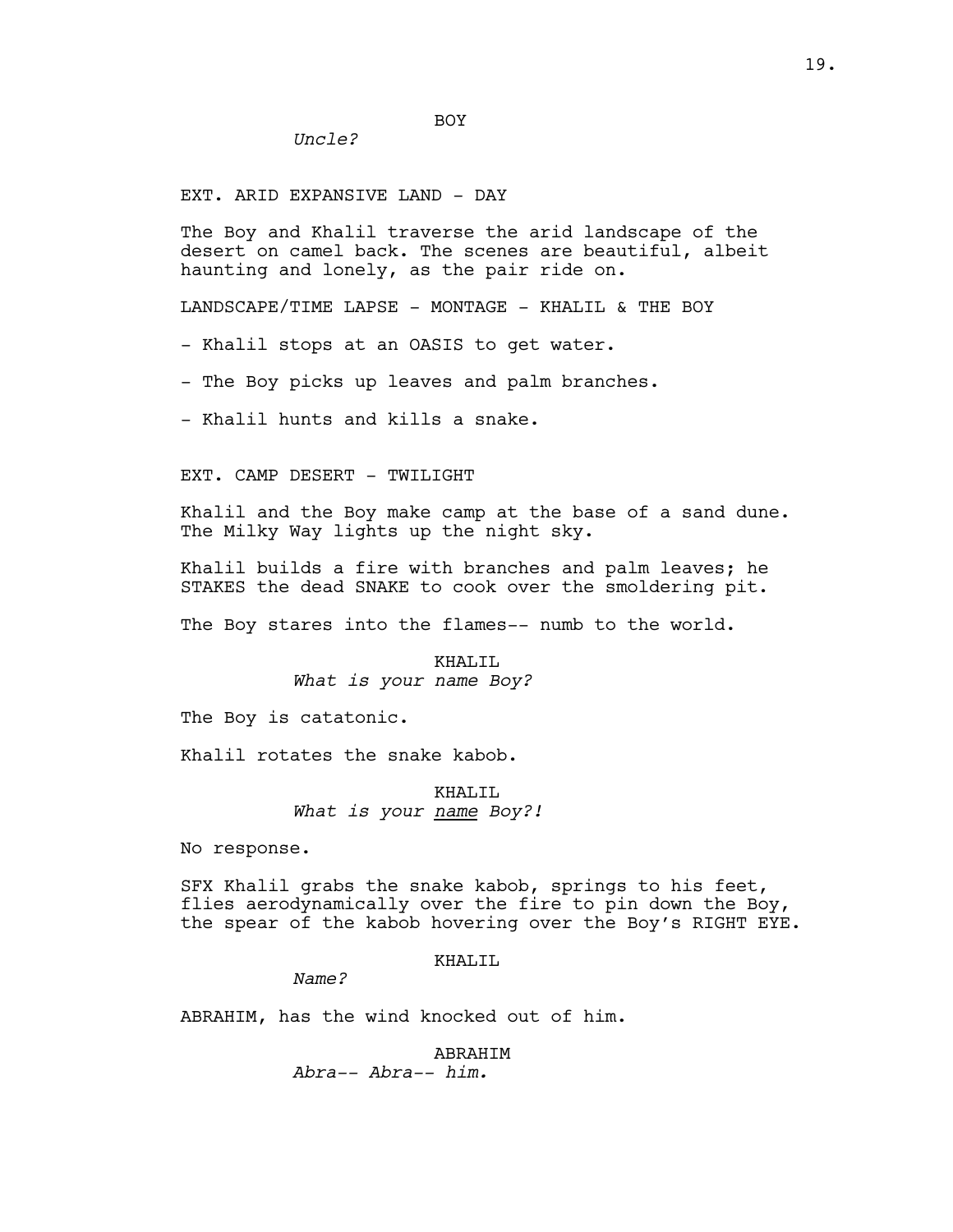# KHALIL *You answer me when I talking to you boy.*

Khalil releases himself as he rolls off Abrahim. Khalil rips some of the snake off the spear and thrusts it in Abrahim's mouth.

## KHALIL

*Chew. Eat.*

Abrahim chews as silent tears fall down his cheeks.

Khalil walks back over to where he was before and completes his 180 as he dusts himself off and continues to cook the snake; whistling merrily.

KHALIL

*I am a disciple of the Man in the Mountain-- you see simple, conversation.*

The HISS of the fire has a subtle LICK SOUND beneath it.

PAN UP as we follow the flames to the starry, brilliant night sky. We are such stuff as dreams are made of--

The pure bright light of the STARS SUPERNOVA through the blackness that surround as the SCREEN BLEEDS to WHITE.

INT. HOSPITAL ROOM - DAY

**AIDAN'S POV:** HOSPITAL SOUNDS BEEP AND BLARE.

SHAPES FORM-- BRIGHT LIGHTS-- familiar VOICES.

JULIE (muddled) This was an accident and you know it... (beat) He... He's waking up! Get the doctor! Aidan! Ai! Can you hear me?

INT. HOSPITAL ROOM - DAY

Aidan, horizontal atop a GURNEY; a plethora of TUBES run to him from a MACHINE; he fights a FEEDING TUBE down his THROAT and begins to cough/choke.

DOCTOR MORGAN, 45, and NURSE BECKY rush in to aid in the removal of the feeding tube.

> JULIE It's okay! It's okay. Calm down Ai--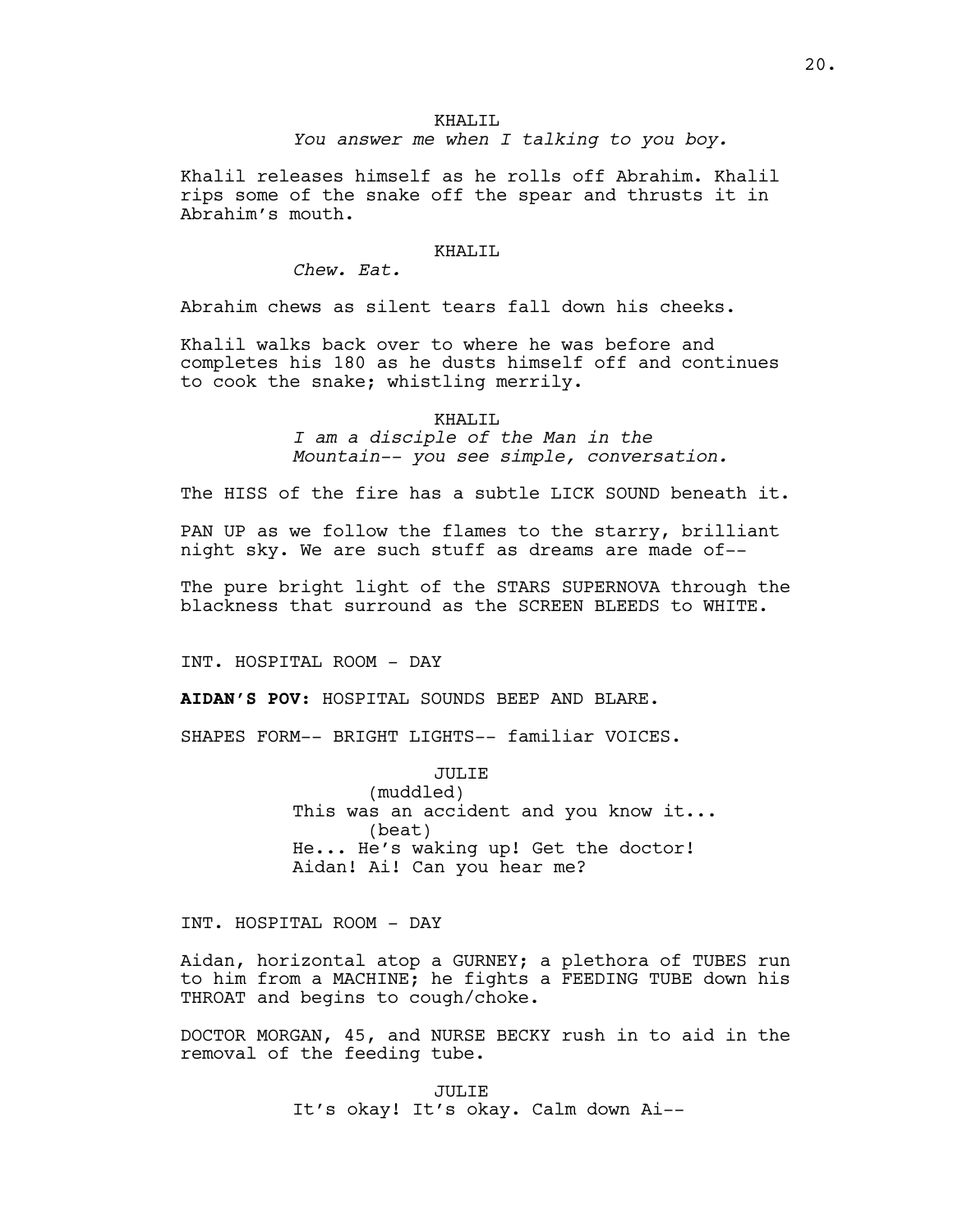Michael, in scrubs, sprints over.

MTCHAEL Oh Thank the Lord. Mom... Ma!

Michael hurries out of the room.

JULIE Fuckin' Ai! You scared the shit outta us.

# AIDAN

What the fuck?

Aidan moves too fast and is slowed by the gash on his forehead, nausea overtakes him.

> JULIE Just whoa! Take it easy.

AIDAN Jules, what? How did I get here?

Dr Morgan grabs the CLIPBOARD from the foot of the bed.

DR MORGAN What is the last thing you recall Mr. Coen? (to Nurse Becky) Can we get some valium on his drip?

Nurse Becky fixes a VIAL on the IV DRIP.

AIDAN Umm... I'm not sure. I was pulling into a parking lot for our camping trip. Was I hit by a car?

Aidan noticeably calms down, the drugs are quick.

Aidan's adoptive mother ANISE COEN(63), a small handsome woman with stylish glasses and impeccable taste, enters.

Michael follows, tail between his legs.

DR MORGAN No, evidently you consumed--

ANISE

OH MY BABY! OH MY HONEY. ARE YOU OKAY?! Oh Thank tha LORD you are awake! Thank you Moses, Thank you Raphael, Thank you Michael...

(looks at Michael) Not that one... Thank you--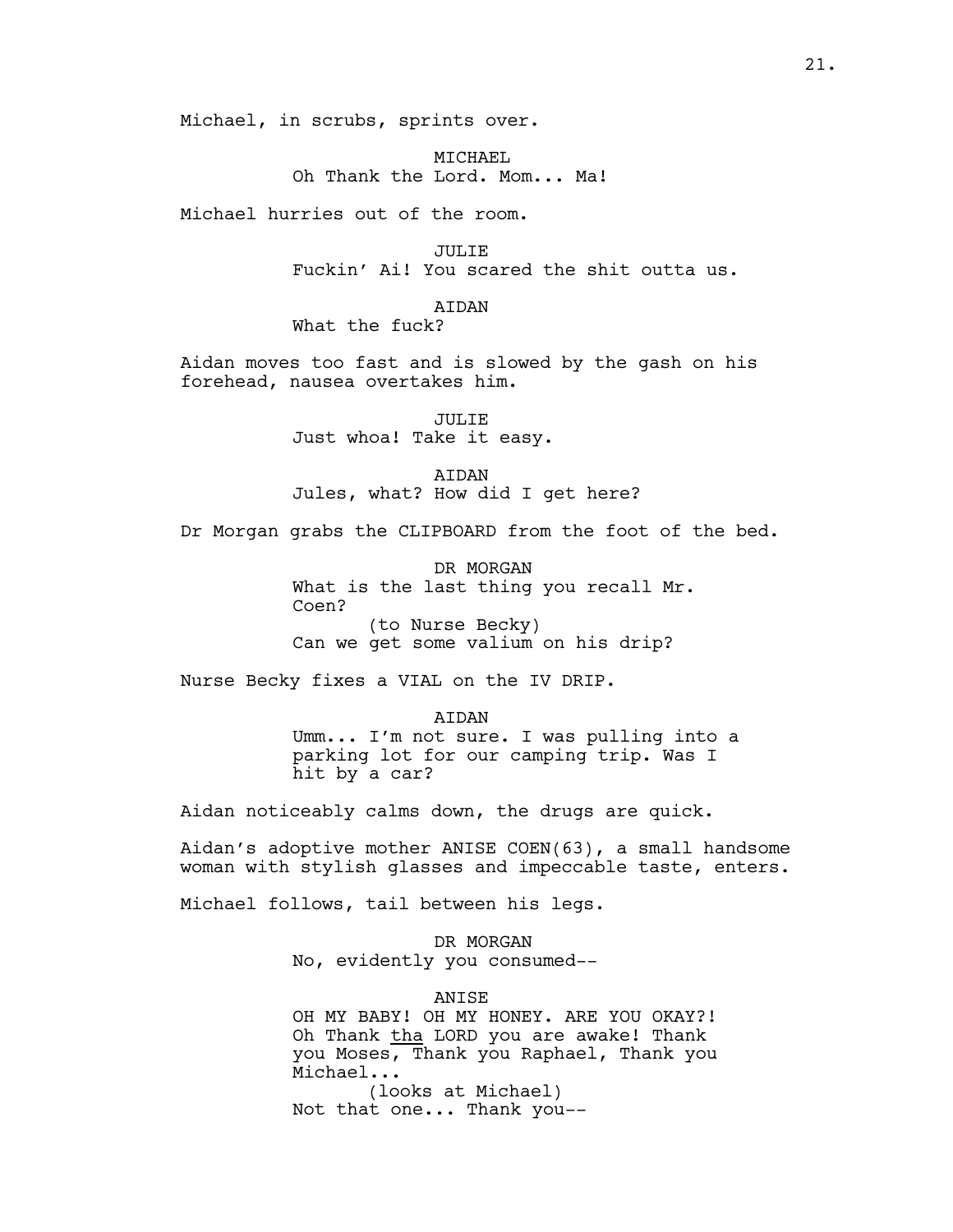Anise cradles Aidan's head into her bosom.

MTCHAEL Mom I told you this is NOT *my* fault!

DR MORGAN

Excu--

ANISE

Why weren't you there to protect your brother?! You two need to stick together when your father and I are not around...

# MICHAEL

We are not teenagers anymore, and what the hell could I have done to stop him?!

ANISE

LANGUAGE! Your brother just woke up c'mon now! Be a good brother. Doctor what's happening? When can he go home?

Aidan smiles dopily at his mother.

DR MORGAN Actually, can we clear this room Becky? I need to examine the patient more thoroughly to give the most accurate prognosis.

Michael walks over to Anise and helps her out of the room. Julie hidden in a corner moves to clear out.

AIDAN

(high) Can Jules stay?

DR MORGAN We need to talk about some things.

AIDAN

It's okay, she knows *everything*!

DR MORGAN

Mm, yes. I've heard. But *you* don't know everything.

AIDAN

Well then educate us.

Julie moves next to Aidan. He reaches for her hand and smiles up at her. She catches herself in an emotion; let's out a cry of relief; composes herself.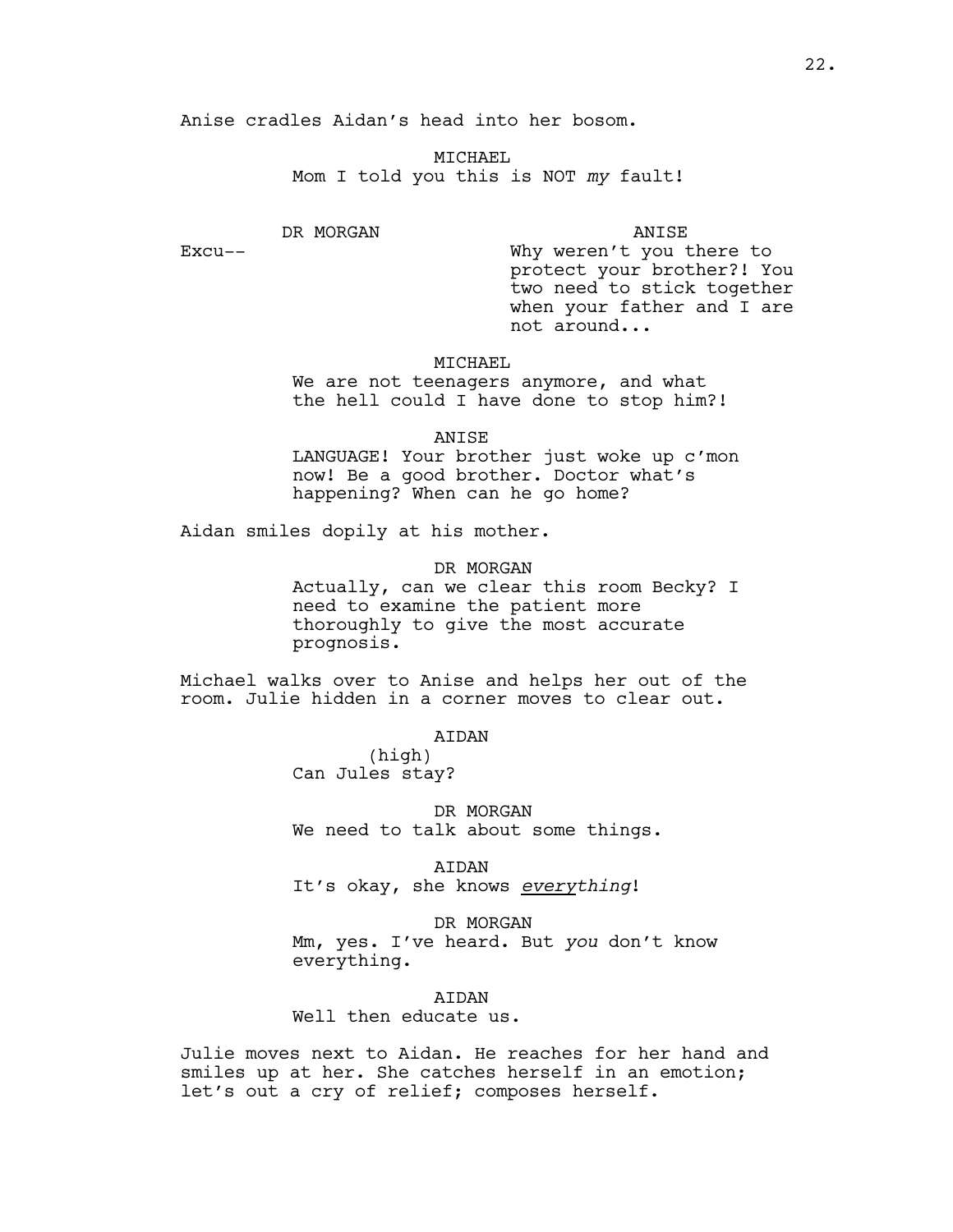JULIE Sorry, yes... if you need more information from me...

Dr Morgan begins to examine Aidan's head wound.

DR MORGAN This isn't about *that*... (beat) Have you been bruising easily? Feeling fatigued?

Aidan looks up.

AIDAN

Yeah but Raj is on it with this Maca Root stuff.

#### DR MORGAN

Mr Coen, we've discovered, through parallel tests conducted when you presented, that you have a rare blood disorder called Acute Mylogenous Leukemia, or AML.

#### AIDAN

Well-- shit.

#### DR MORGAN

It is.

JULIE Wait... What does it mean?

## DR MORGAN

It means that he's got an aggressive form of Leukemia. Induction chemotherapy is the only tool we have, for now... at least to put him into remission. We are currently registering him in the database to see if there are any matches-- He needs a bone marrow transplant...

Julie's face flushes any color that was left in it. Aidan is too relaxed to take anything seriously.

> AIDAN Aw, Jules don't cry.

> JULIE I want to be tested.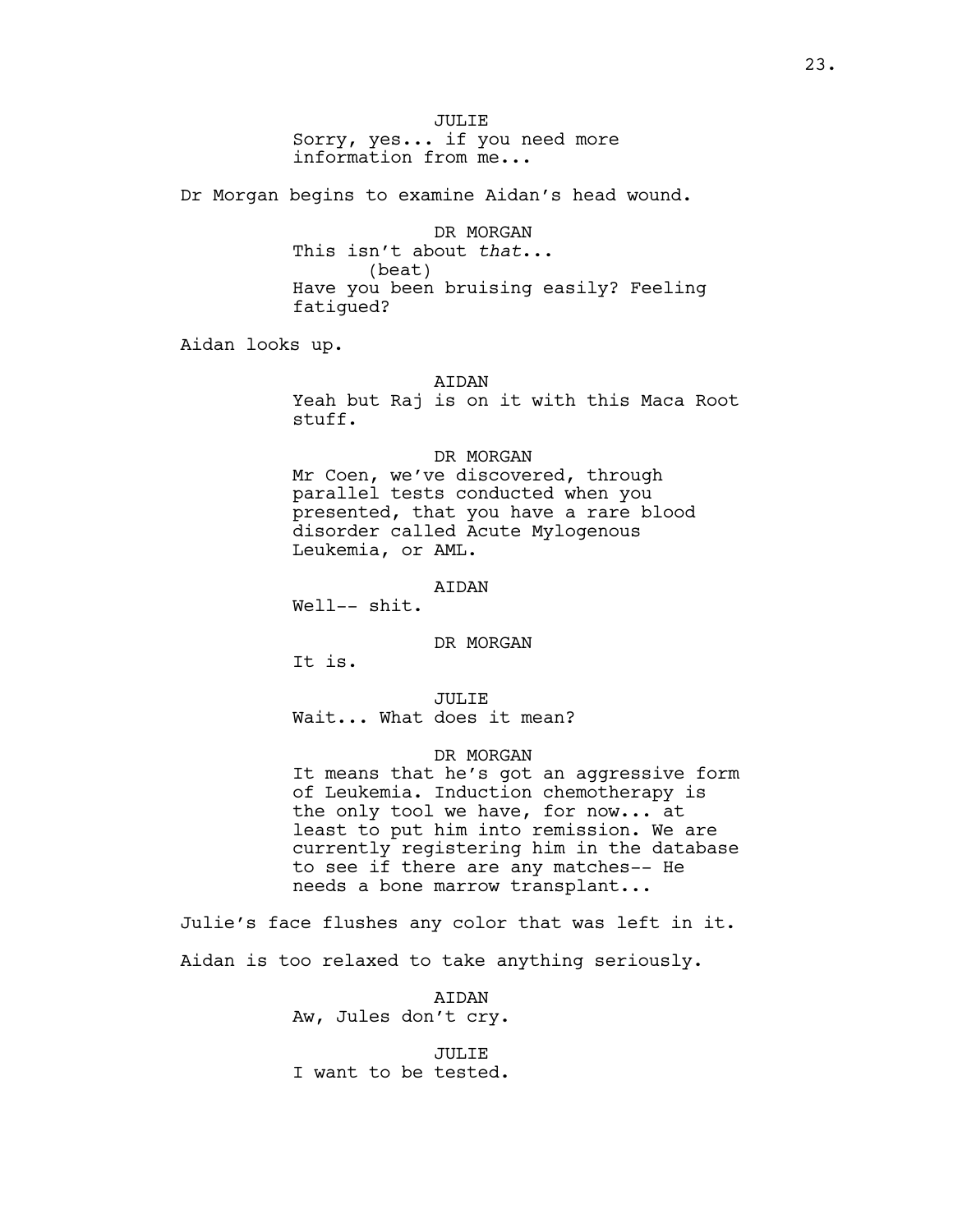DR MORGAN Yes, that's great, that's what we hope for in circumstances such as these.

Dr Morgan reviews the chart.

DR MORGAN Now, Mr Coen, you're adopted?

AIDAN Yes... oh yes. Have you met my mother? She's just the best.

DR MORGAN I think we should continue this conversation with less valium. (adjusts the drip) Let's try back in an hour.

Dr Morgan and Becky exit.

JULIE We have to find your mother.

AIDAN She's right out there.

JULIE Not what I'm talking about Ai.

Aidan shakes his head,

AIDAN No, no, no, no...

Aidan begins to shake all over.

AIDAN

No, no, no...

JULIE

I get it.

AIDAN No you don't.

JULIE

What?

AIDAN You don't understand Jules.

JULIE Help me understand!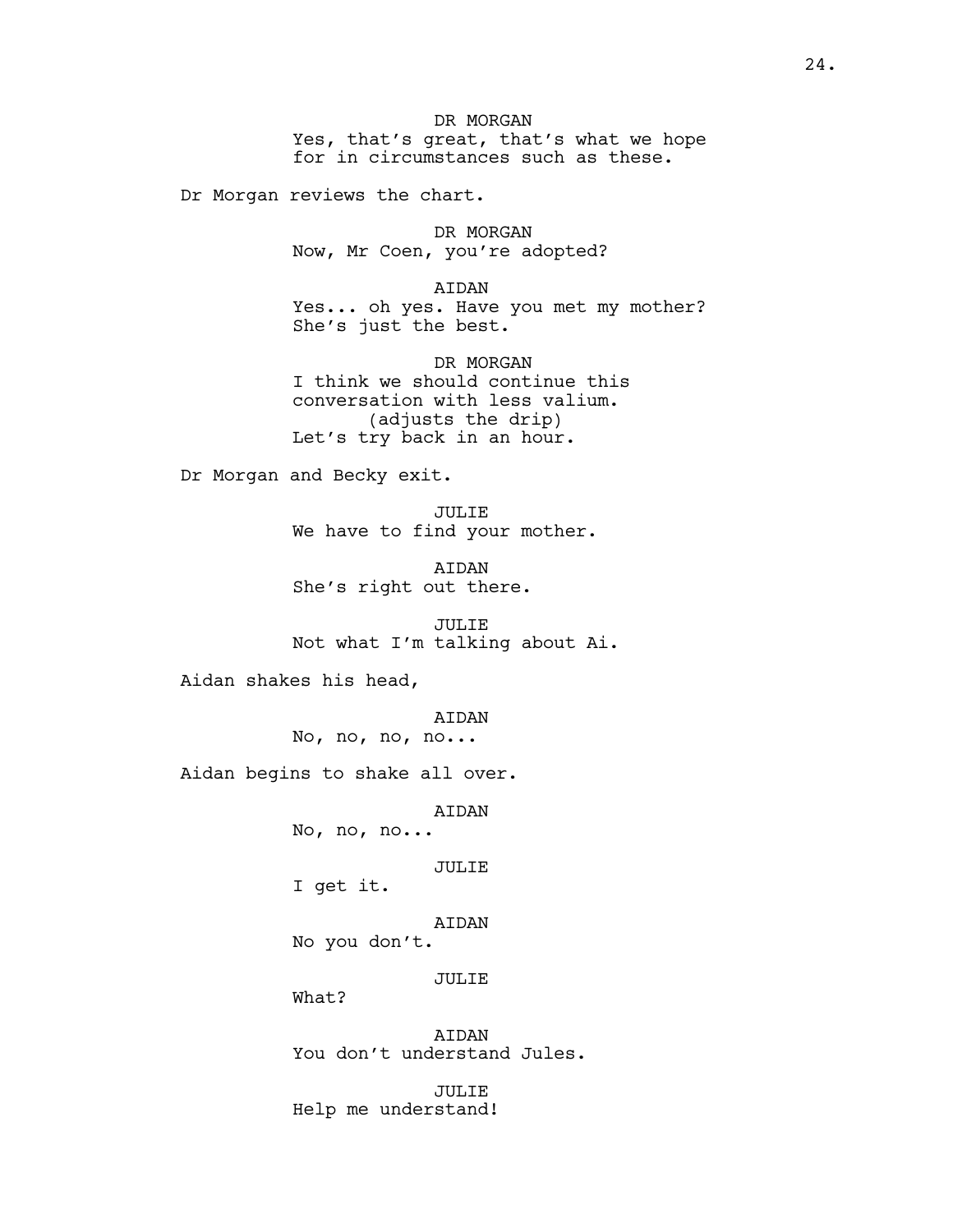A memory surfaces.

INT. LIBERTY, MISSISSIPPI TRAILER PARK CLOSET - AFTERNOON

YOUNG AIDAN(5), sniffles in the dark. He grabs an empty bottle of MOUNTAIN DEW to take a sip; nothing. He grabs an empty bag of CHEESE PUFFS; turns it inside out; licks the bag; he starts to cry.

> MOTHER (O.S.) (through the door) For fuck SAKES!

UNLOCK MULTIPLE LOCKS on the door.

Young Aidan holds his breath, places his hands over his mouth as the door opens; the daylight pierces his cornea.

A DARK SILHOUETTE with knotted, WIREY MEDUSA-LIKE HAIR fills the frame of the closet door.

> MOTHER You'll get it now you lil' beast!

She reaches in. Aidan(33) shields himself.

INT. HOSPITAL ROOM

Aidan has shrunk into a fetal position. Julie holds him.

AIDAN (whimpers) It's to much Jules.

JULIE Alright, alright... just get some rest.

INT. HOSPITAL WAITING ROOM - LATER

Julie on her laptop researches AML, Michael, Raj and Sean sit in the waiting room; silent.

Anise comes into the room followed by Dr Morgan.

ANISE Oh there are my boys!

Everyone livens up.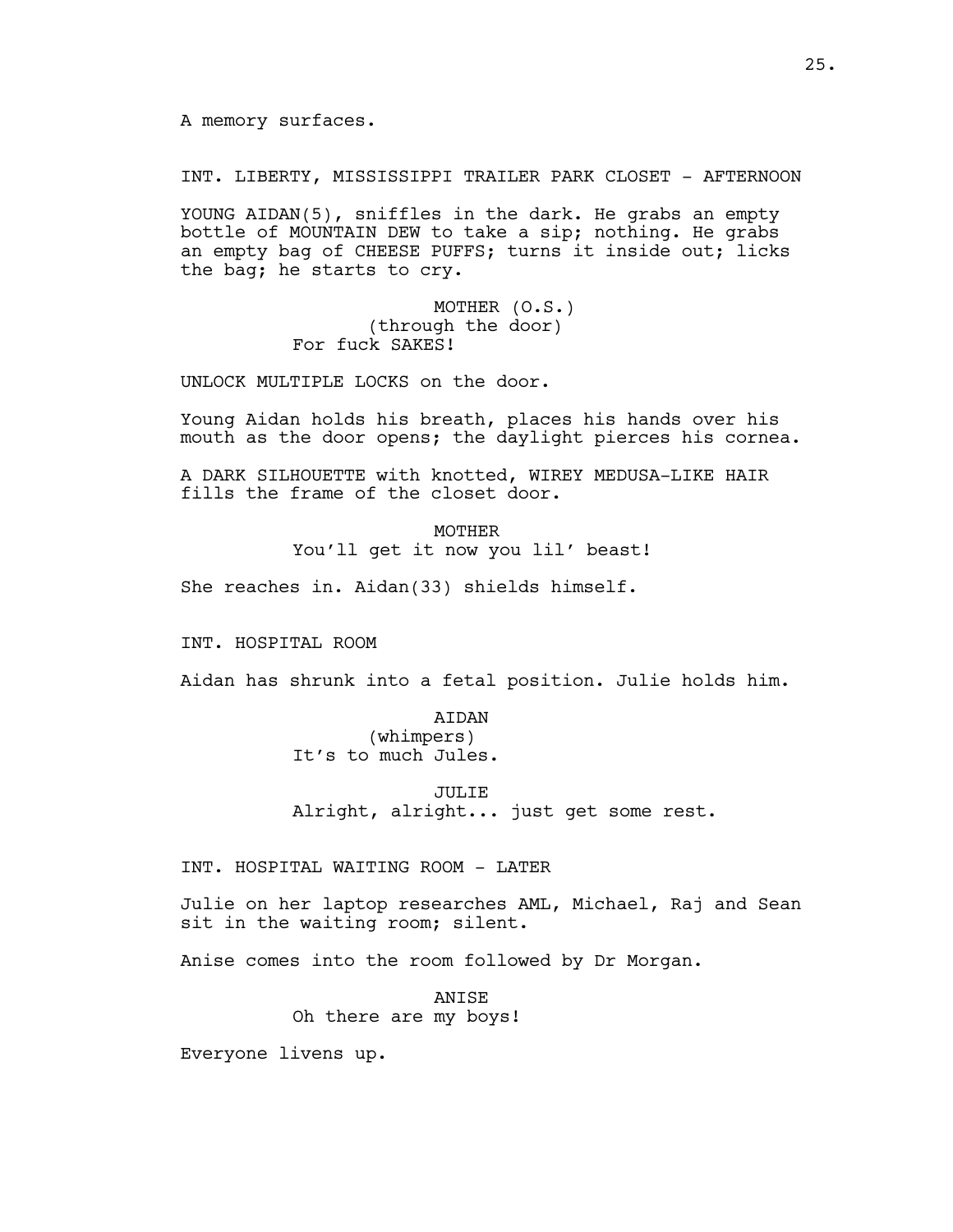ANISE

Oh Sean, my Sean! How is Lilian? (cuts herself off) And RAJ! I need to come see you I've got this lower back pain and some type of...

DR MORGAN

Michael, you're up.

Michael stands and accompanies the doctor.

ANISE Oh I just want to thank you boys and girl for doing this. It means so much us.

Anise sits next to Julie.

ANISE How are you dear?

JULIE This is just all... (gestures circular motions with a pen) Not what I had planned this week.

ANISE I know dear, I know. Aidan always keeping us on our toes! Our Ai!

JULIE What if we're not a match?

Anise becomes somber.

JULIE I think we need to contact her.

Anise reaches down to fetch her wallet, opening it to a PICTURE of towhead Aidan(5); he misses a front tooth.

> ANISE You just don't know what she did to him... My sweet boy.

Anise pulls out a handkerchief and wipes her nose.

JULIE

I'm so sorry.

ANISE For what dear?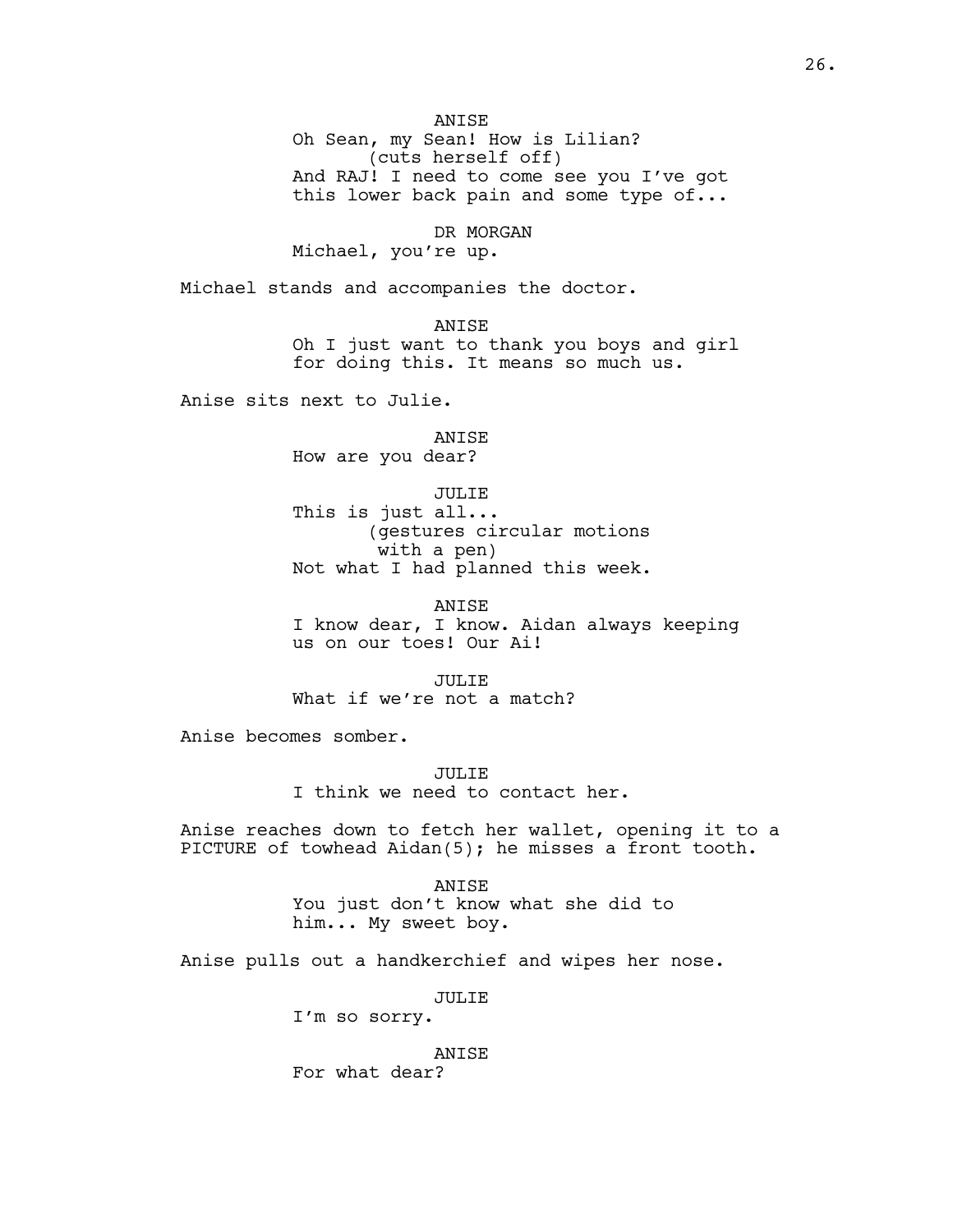# JULIE

(looks around) For this.

#### ANISE

Darling, this isn't your fault. Aidan's a big boy. Don't let Michael take you on that guilt trip... *you* actually might have saved him!

INT. HOSPITAL ROOM - LATER

Aidan lies in bed, receives a round of chemotherapy as he eats popsicles; everyone surrounds him.

ANISE

Don't get me wrong darlings... I was a so called 'flower child' myself but you need to obey the laws of gravity.

Dr Morgan enters.

# AIDAN

I wish I could remember...

DR MORGAN Sorry for the intrusion folks. How's the patient?

## AIDAN

Feeling better.

## DR MORGAN

Well, maintain that... Results are in and we haven't found a match from anyone in this room, but that's not unusual, we are just at the beginning of this process.

# ANISE

Oy vey.

Aidan begins to sink into the bed, losing consciousness.

ANISE Aidan?! Ai! What's happening to him?

Aidan begins to convulse as a seizure attacks.

DR MORGAN Nurse! NURSE! Cut the chemo. Clear out! (lowers the bed to recline) Becky, get them out!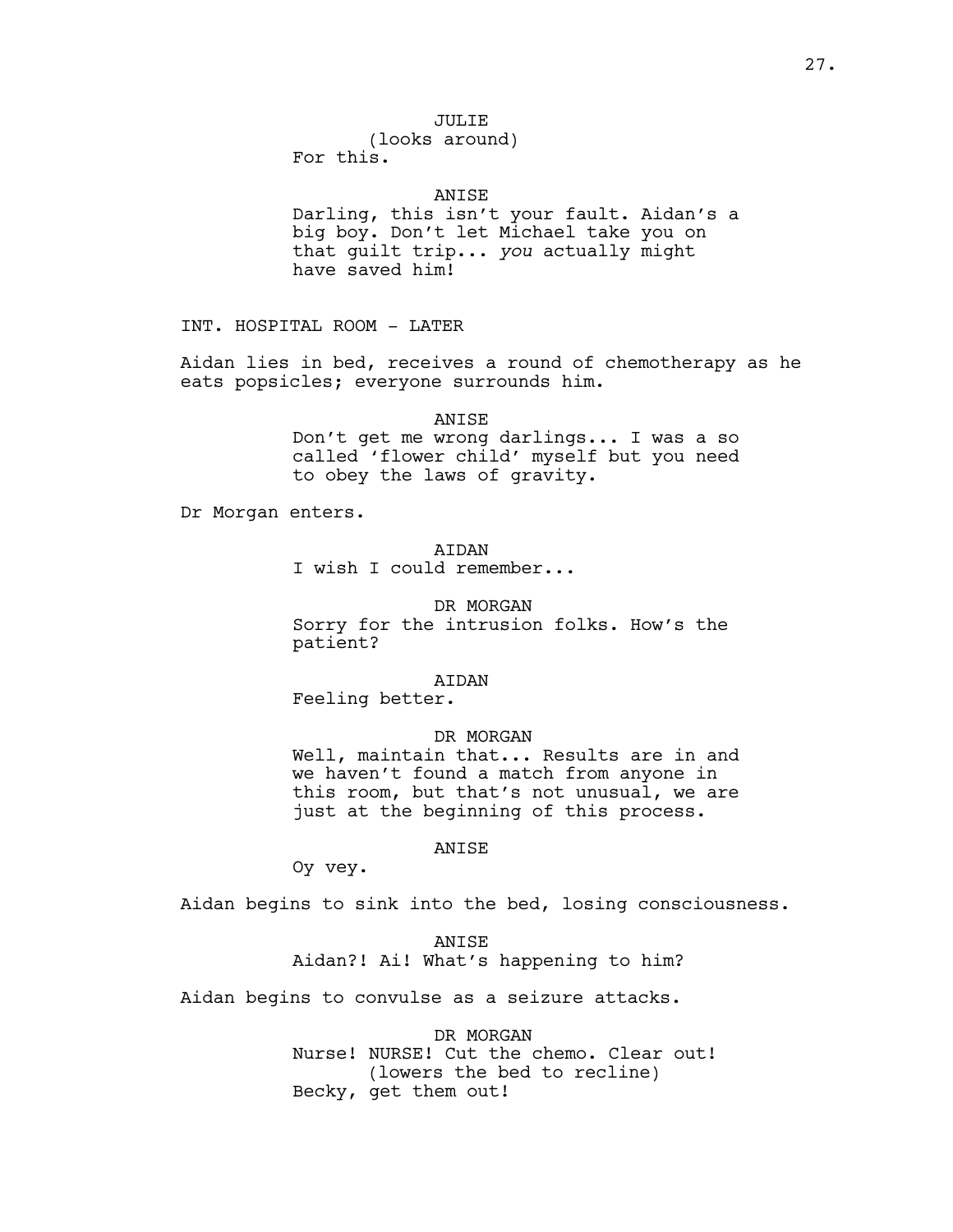Julie and Michael escort Anise out of the room followed by Raj and Sean. The guys turn back; solemn.

Anise collapses outside the windows of Aidan's room.

DR MORGAN Alright Mr. Coen, work with me.

Dr Morgan gets Aidan on his side as his eyes roll up into his head, foam starts to spew from his mouth.

FLASH - AIDAN'S MIND

**AIDAN'S POV**: A BLARRING GONG is HEARD.

GEOMETRIC SHAPES take form. A TRIANGLE, a CIRCLE, two TRIANGLES fixed atop each other, METATRON'S CUBE, SPIRALS, complex GEOMETRIC FIGURES.

The shapes become infinitely small, FRACTALS BRANCH OFF into NEW FORMS. We zoom out seeing a great stream of CRYSTAL LIGHT, SPIRALS breaking away from the SPINE of this super STREAM OF CONSCIOUSNESS.

EXT. BASE OF THE MOUNTAIN - OVERCAST - DAY

**AIDAN/ALEXANDER'S POV**: Cleitus appears an arms length away, his hair BLOWS in the WIND. RINGING NOISE as he mouths words and points; REVEAL: up towards the mysterious Mountain a small CAVERNOUS ENTRANCE.

Aidan/Alexander looks down to observe his strong and callused hand wielding a sword; no longer Aidan's hand.

There is a curiosity; he leans a bit too much, unaware of a gravitational center and falls from the horse.

Cleitus rushes over with concern.

Aidan/Alexander loses consciousness.

FLASH - LOUD BLARE. Aidan blinks into wakefulness.

INT. HOSPITAL - MOMENTS LATER

Aidan sits, legs dangle off the bed; fully conscious, as Doctor Morgan applies a stethoscope to his back.

> ATDAN Is it normal to not have any recollection of what happened? Or what's happening?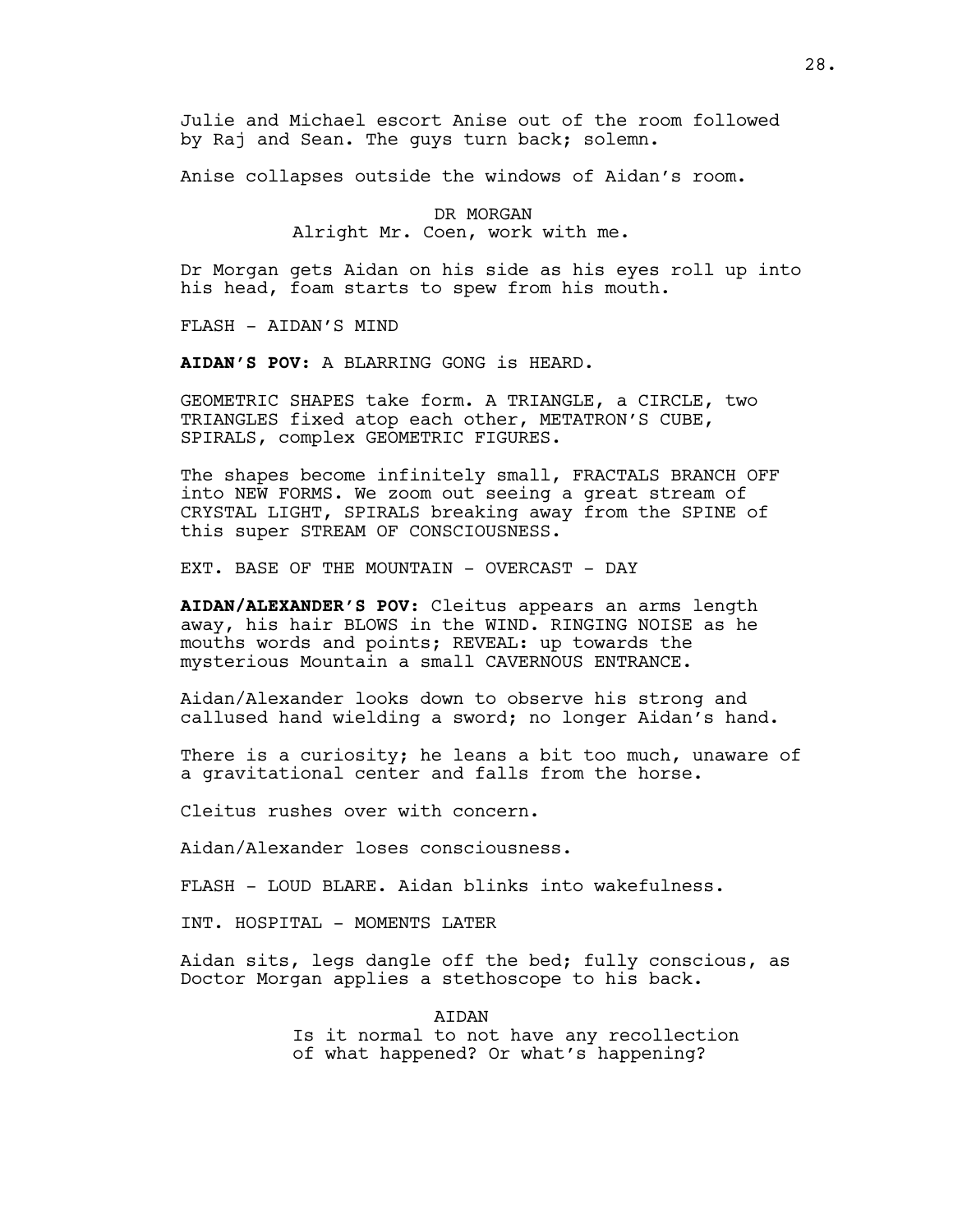# DR MORGAN

(writes on the chart) I've yet to meet a patient who recalls their seizures. The brain is a tricky instrument and is actually *seizing* during these episodes. We need to do more tests. This might be an adverse reaction to the chemo. Mr Coen...

#### **ATDAN**

Aidan, please.

# DR MORGAN

Aidan, it's my professional opinion, that if your biological parents are alive, it's your best shot. If we get a hit on the registry-- a donor could take years.

#### AIDAN

I just don't think I can face *her*.

## DR MORGAN

I've seen your medical history... No one, let alone a child, deserves what you went through. And now, this. We all have dark places Aidan. When we face those things that scare us, we obtain a freedom in another sense. Please forgive me if I'm overstepping--

(walks away, turns) The worst she can do is say no. If nothing else, it'll be a catharsis.

Doctor Morgan leaves as Aidan stares at Julie through the hospital room window; she helps Anise drink a glass of water. He doesn't know he is remembering something.

> AIDAN Change the past, change the future...

INT. AIRPLANE - DAY

Aidan's head presses against the window. Papers occupy the middle seat as Julie reads aloud from the aisle.

REVEAL: pivotal info about Aidan's biological mother, EARNESTINE KNOX(46), AKA SISTER EARN.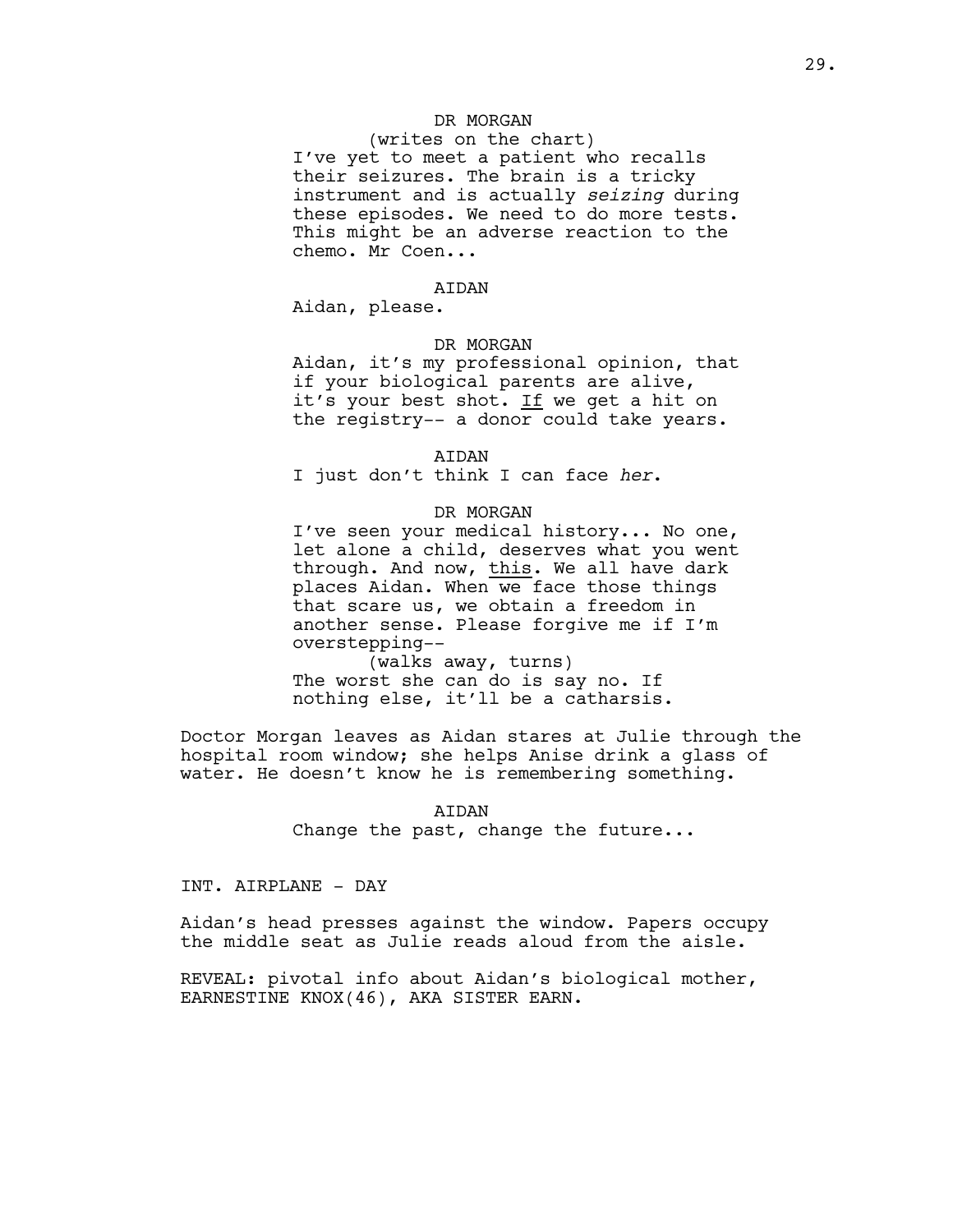JULIE

Earnestine Knox, age fortysix... Current location Erath, Louisiana. My gawd this woman has been arrested A LOT! Burglary, prostitution, possession... (looks a Aidan) Child neglect/abuse...

(sotto) Isn't it amazing... the Mighty Mississippi, it's like a crack in the Earth. Over time getting bigger and bigger.

AIDAN

# JULIE

Hey! Are you listening to this?

AIDAN

And we just poison that beautiful system. It looks so beautiful from here--

JULIE (reaches, closes the shade) Ai, you gotta focus.

AIDAN You haven't told me anything I don't already know...

Julie continues to digest the files/papers.

#### JULIE

So, when we get to my parents, they'll probably want to have dinner. (relaxes the papers to lap) I can't believe I've known you, what fifteen? No, sixteen years and you've never come to my natural habitat.

AIDAN (taps the files) I guess now we know why.

JULIE

I'll give ya that-- (papers up, page turn, page turn, eyes widen) Well here's somethin'...

Julie drops the page on Aidan's tray table.

JULIE She's a fucking nun.

Aidan begins to laugh.

AIDAN She's been redeemed-- hallelujah.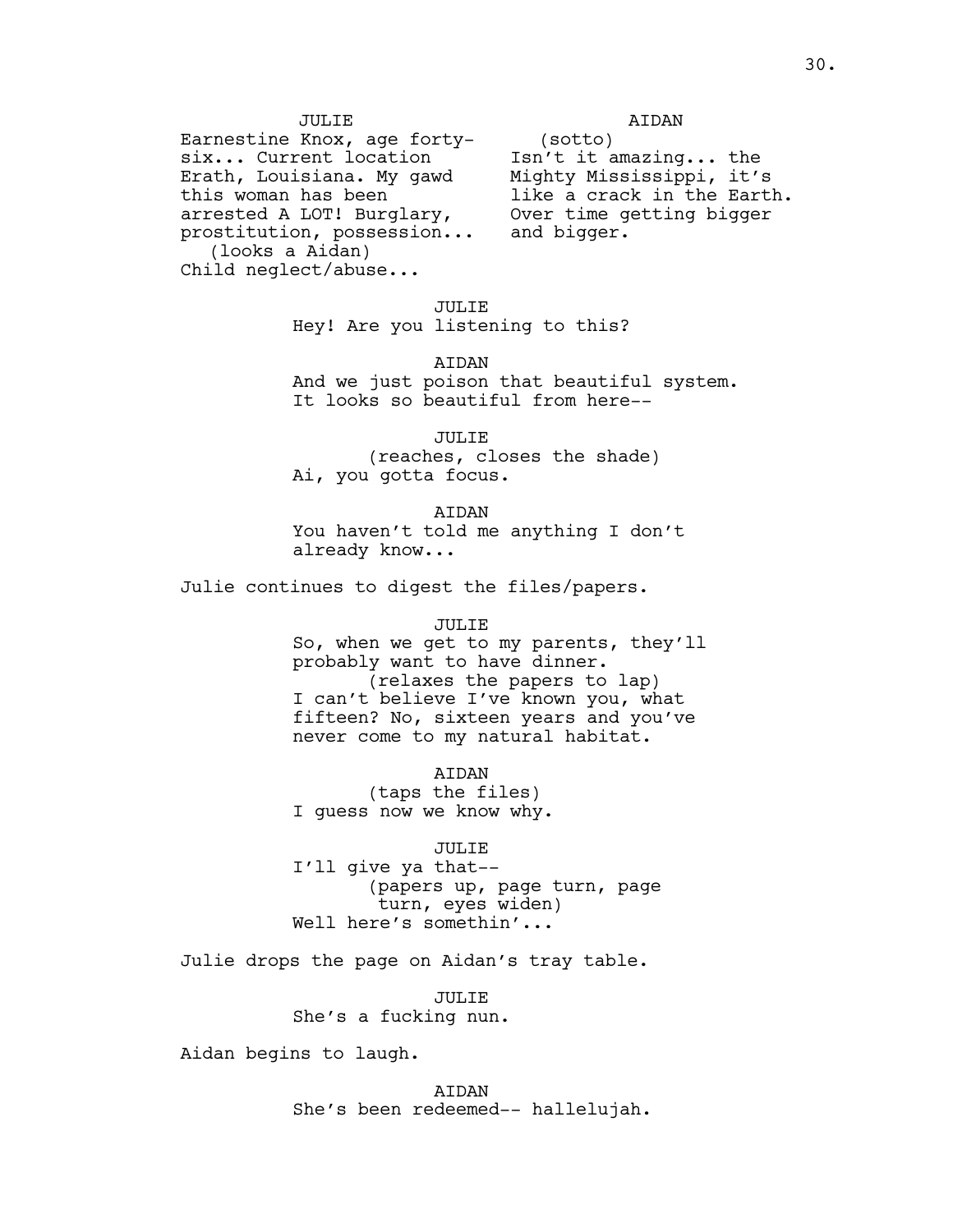Julie grabs another file from the middle seat.

JULIE Well, I think that's a good sign.

Julie starts reading the next report silently.

AIDAN

For what?

JULIE That she'd be willing to help.

AIDAN

Let's wait for that irony to unfold... (flicks the report) It's not like she gave us this info willingly. Kudos on the P.I. by the way- and hey if we can't find her, I'll have New Orleans crossed off my bucket list!

Julie is completely absorbed in the papers.

JULIE Listen to this... Her dad died when she was thirteen.

INT. BEDROOM MONTAGE - MORNING

We see Sister Earn's body as she preps for the day ahead. She is militant in her action-- we never see her face.

A gnarled foot with overgrown toenails forcefully enters a crisp black sock; pulled up and over an unshaven leg.

> JULIE (O.S.) It was a murder suicide.

Leggings are pulled up over weathered, sagging thighs.

JULIE (O.S.) He killed his brother and then himself.

A TUNIC, SCAPULAR, and COWL are placed accordingly.

JULIE (O.S.) The mother wound up in a looney bin.

A ROSARY is affixed into position; a BIBLE grabbed from the nightstand.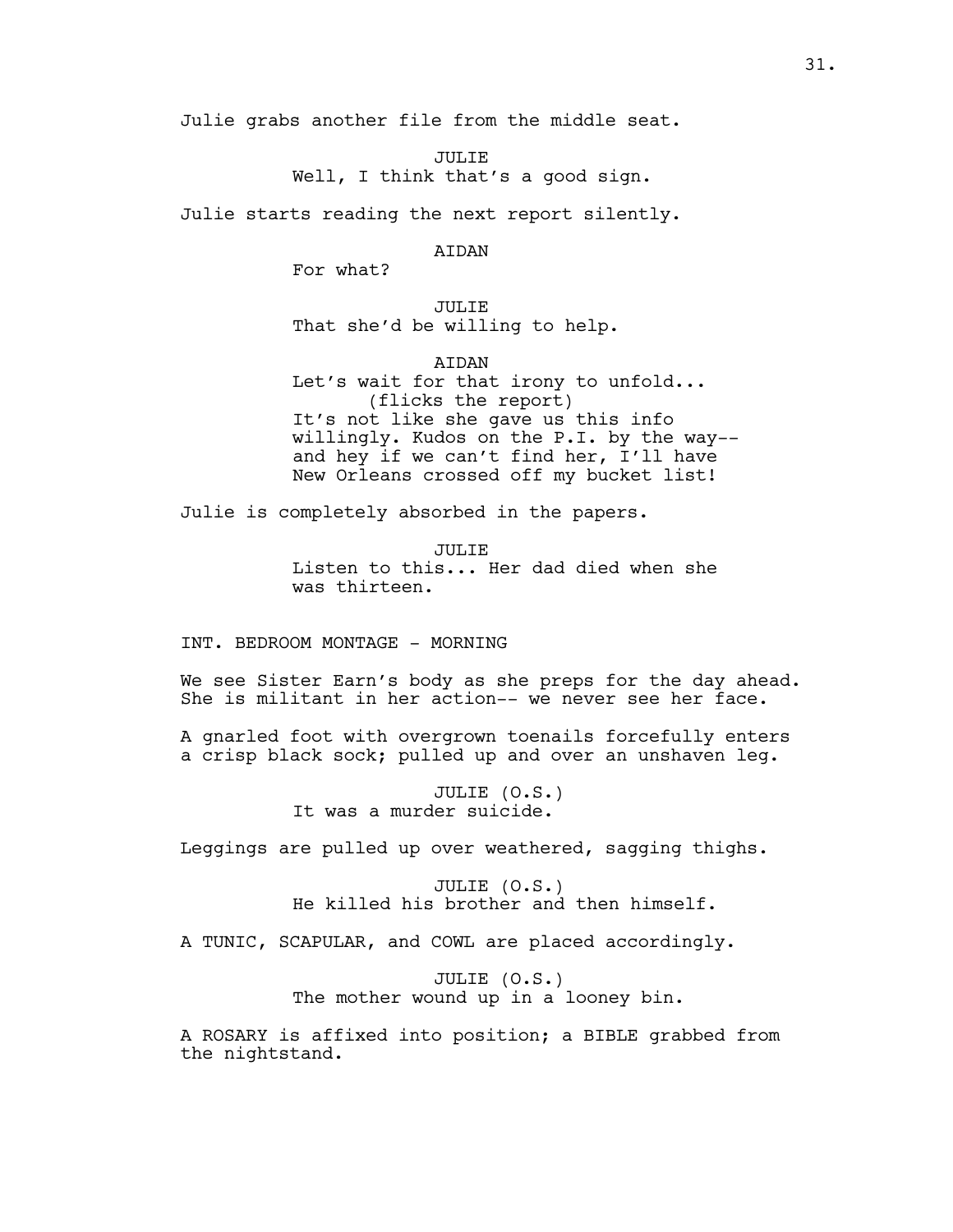INT. AIRPLANE - CONTINUOUS

JULIE Siblings went to aunts and uncles. (sotto) But why didn't she? Hmmmm...

Julie searches the pages.

AIDAN (whispers into the window) Because of me.

Aidan opens his window shade and stares down at a pregnant Mississippi River; the banks barely retain the unnatural water.

#### EXT. LACROIX RESIDENCE GARDEN DISTRICT - AFTERNOON

A car pulls up to a quaint New Orleans abode. Beautiful gardens surround the property. A SWING, a twisty, tubular SLIDE comes down from a rustic overgrown TREEHOUSE. Golden sunlight bathes the charming residence.

Julie and Aidan exit the vehicle as Julie's father greets them. MR. CHARLES LACROIX(60), a Cajun Rhett Butler, deco inspired, Professor of Ancient History at Tulane.

## INT. LACROIX KITCHEN

Charles comes through a side entrance; he struggles with heavy luggage.

# **CHARLES**

(laughs) What ya got in here kiddo? Rocks?

#### JULIE

Can't go nowheres without my tourmaline... but we also had to pack some medical stuff for Ai. (uncomfortable silence) Where's mom?

**CHARLES** Is it that serious?... Studio.

# AIDAN

(laughs) Well... I'm dying. Not sure what I make of it yet.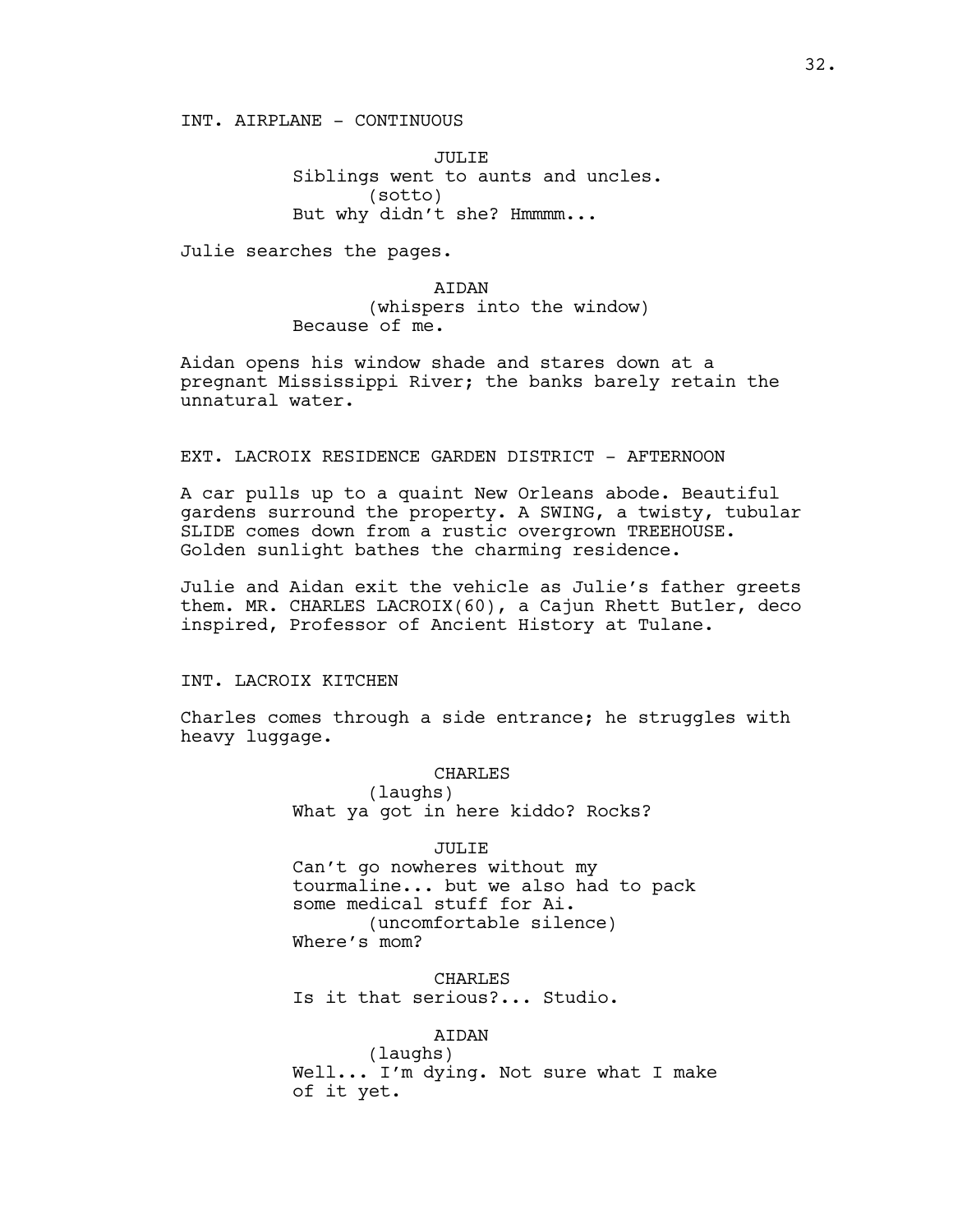## CHARLES Aren't we all son, aren't we all...

Julie exits for the studio; Charles walks to Aidan and wraps his arms around him. Aidan stands; uncomfortable but too exhausted to move.

# EXT. LACROIX GARDEN - CONTINUOUS

Julie walks through a beautiful fairy-like garden to her mother's studio. She envisions herself as a child.

BABY JULIE learns how to walk under a tree, loving parents support a milestone.

She turns her head.

THREE-YEAR-OLD JULIE doing yoga with her mother by the picket fence; Charles measures for a future treehouse.

Uncontrollable CHILD LAUGHTER HEARD; Julie turns around.

SIX-YEAR-OLD JULIE runs around the garden; Charles chases her as the BOOGIE MONSTER. A boy appears, it is YOUNG AIDAN(5) from the picture in Anise's wallet, together they laugh and play. They run up the treehouse, made manifest, to safety from the 'monster'.

VIOLET ANNE LACROIX, AKA VIANNE(55), Julie is her minime, a semi-famous New Orleans artist, works with sculpture and pottery, places her hands on Julie's shoulders-- Julie startles.

> VIANNE Precious... You can't change his past.

Julie turns her head towards her mothers loving eyes- her eyes swell with water.

#### JULIE

I can try.

Julie buries her head into the nape of her mothers neck.

INT. GUEST BEDROOM LACROIX RESIDENCE

REVEAL: Creep on a snoozing Aidan. His face twitches.

PUSH IN to Aiden's mind.

**AIDAN'S POV**: BLACK VOID, WEIGHTLESS, QUIET.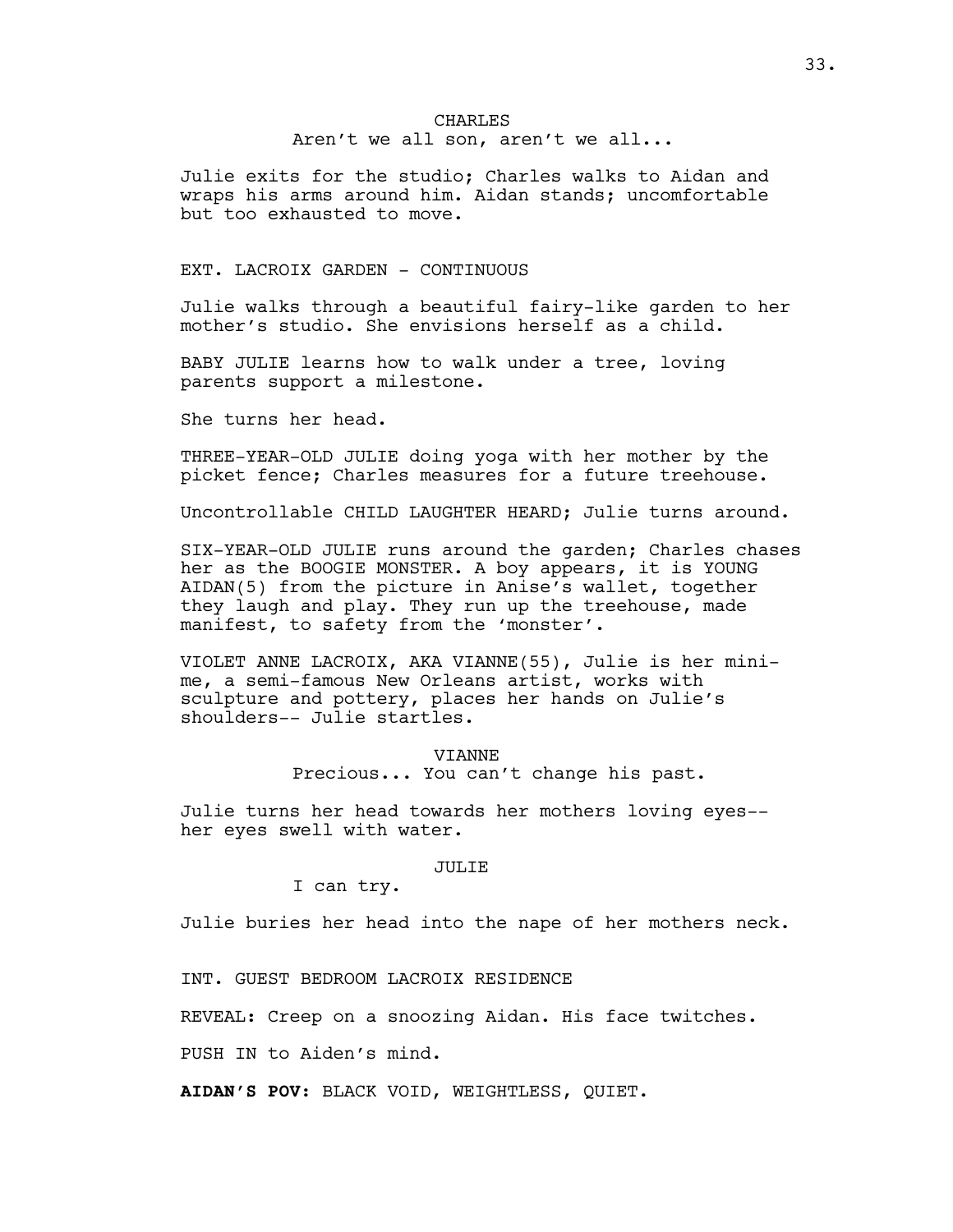Images form as the BLACK lightens to BLUE. Outlines of FISH swim by.

EXT. UNDERWATER - DAY

Abrahim's face looks angelic, the water caresses his hair. His eyes are wide. He begins to panic, arms thrash.

EXT. ROCKY BEACH COAST

Khalil's hand presses down on the back of Abrahim's head.

Khalil releases.

Abrahim GASPS and wipes his eyes.

ABRAHIM How long was that?

KHALIL Not even a minute.

Abrahim frowns.

#### ABRAHIM

Again?

Khalil impressed with the boy's gumption agrees.

Abrahim takes a big breath.

#### KHALIL

No, no... don't take such deep breaths, puts pressure on the lungs. Just a regular breath but a little more. Here breathe like me.

Khalil demonstrates, Abrahim joins in.

#### KHALIL

If you feel like you need to take a breath, relax the low part of the ribs. Release air out slowly-- Your languages are coming along nicely.

Abrahim sticks his face back in the water.

EXT. UNDERWATER

Abrahim once again appears suspended in time.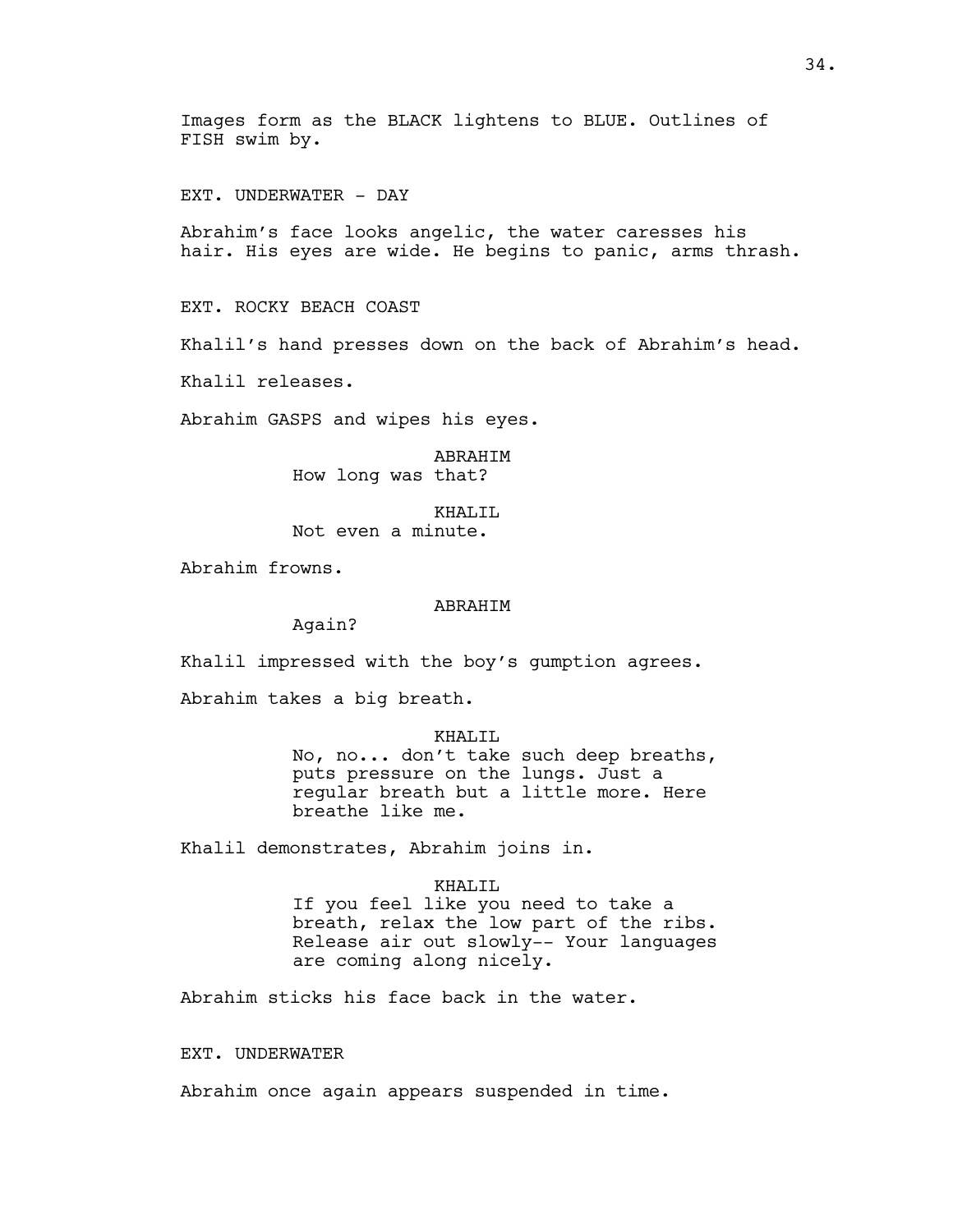INT. GUEST BEDROOM LACROIX RESIDENCE CLOSE on Aidan as he lays on his side. GASP into wakefulness.

> JULIE (O.S.) Aidan! Wakey, wakey!

It was a dream, a weird dream, but he remembers it.

Aidan grabs his phone, **5:55PM Missed Call Mikey;** rolls over and right off the bed.

> AIDAN (quick) Shit! Ouch. Fuck!

> > JULIE (O.S.)

You okay?!

AIDAN Yep, no problem. Down in a sec.

INT. ATCHAFALAYA RESTAURANT - EVENING

This quaint little neighborhood restaurant is packed.

VIANNE The only regret I have takin' you to them moon circles is we couldn't get you to put your clothes back on gurl!

Everyone laughs. More drinks arrive.

VIANNE It was fine until she got on her moon cycle. Then it was just a mess.

JULIE (like Nixon) You will not embarrass me!

VIANNE Aw baby, I know, I know, TMI.

CHARLES

TM<sub>T</sub>?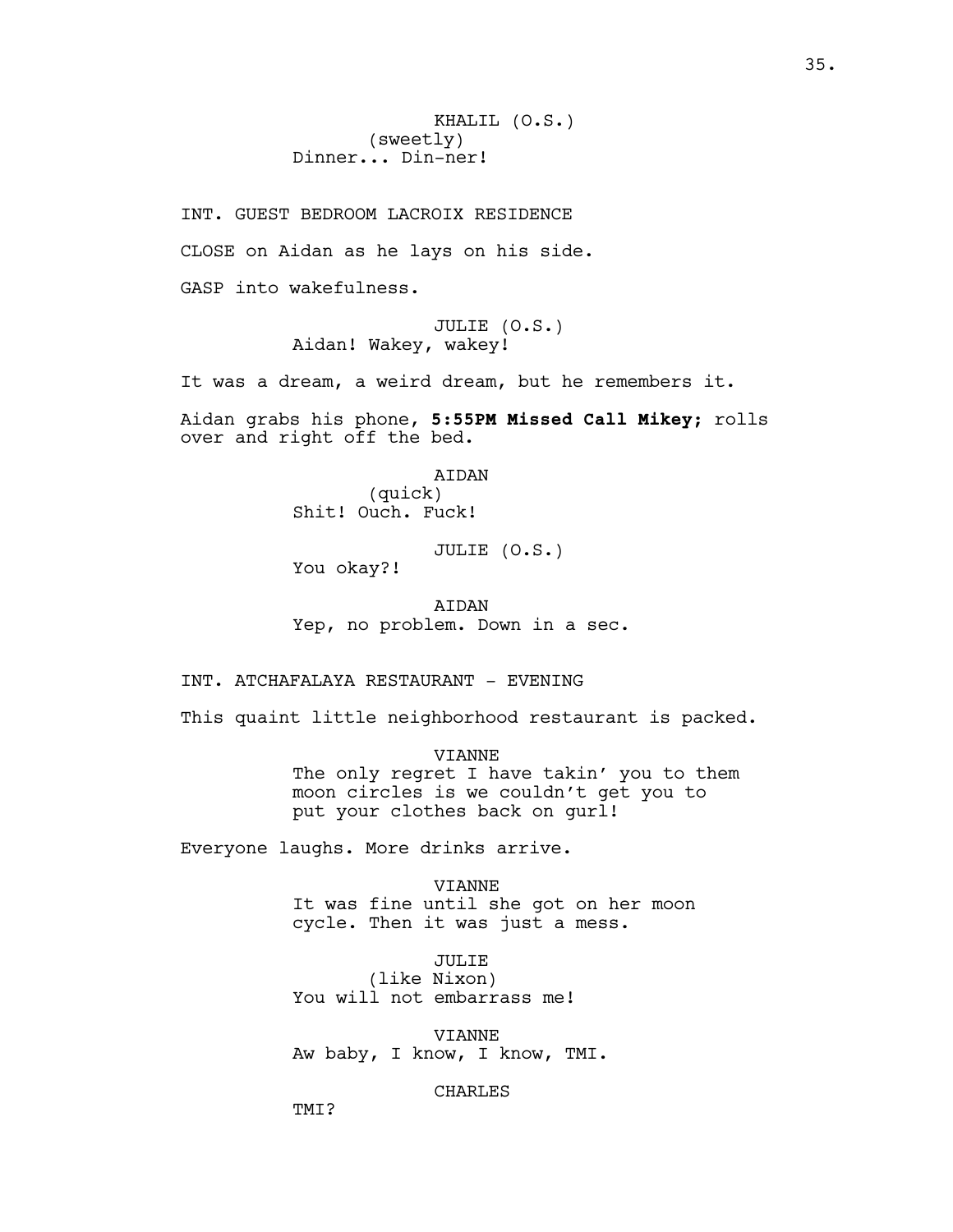VIANNE Too much *info* ya old fart!

CHARLES I pride myself on speakin' in full sentences-- a professor must darlin'.

VIANNE And I love you for it professor.

Vianne moves in to kiss her husband.

Julie begins to squirm as the kiss continues.

JULIE Okay, okay you guys!

# VIANNE (breaks away slowly) Thought we couldn't embarrass ya?

# JULIE

Touché.

LISETTE THIBODEAUX, (late 50's) a natural beauty aging gracefully, gray hair pulled back, approaches the table with a big smile and plates of magnificent CREOLE DISHES.

A WAITER follows with more plates.

LISETTE (Creole accent) Where y'at?

# JULIE

There's the master!

Julie stands and helps Lisette with the dishes; she places them on the table in front of her parents followed by a big hug and kiss to each cheek.

> LISETTE Oh I've missed you! What're you doing back here?

JULIE Oh it was spur of the moment, my Aidan...

Julie is distracted as she distributes the plates from the waiter.

> JULIE Sorry... Aidan and I... (looks at Aidan/comes to)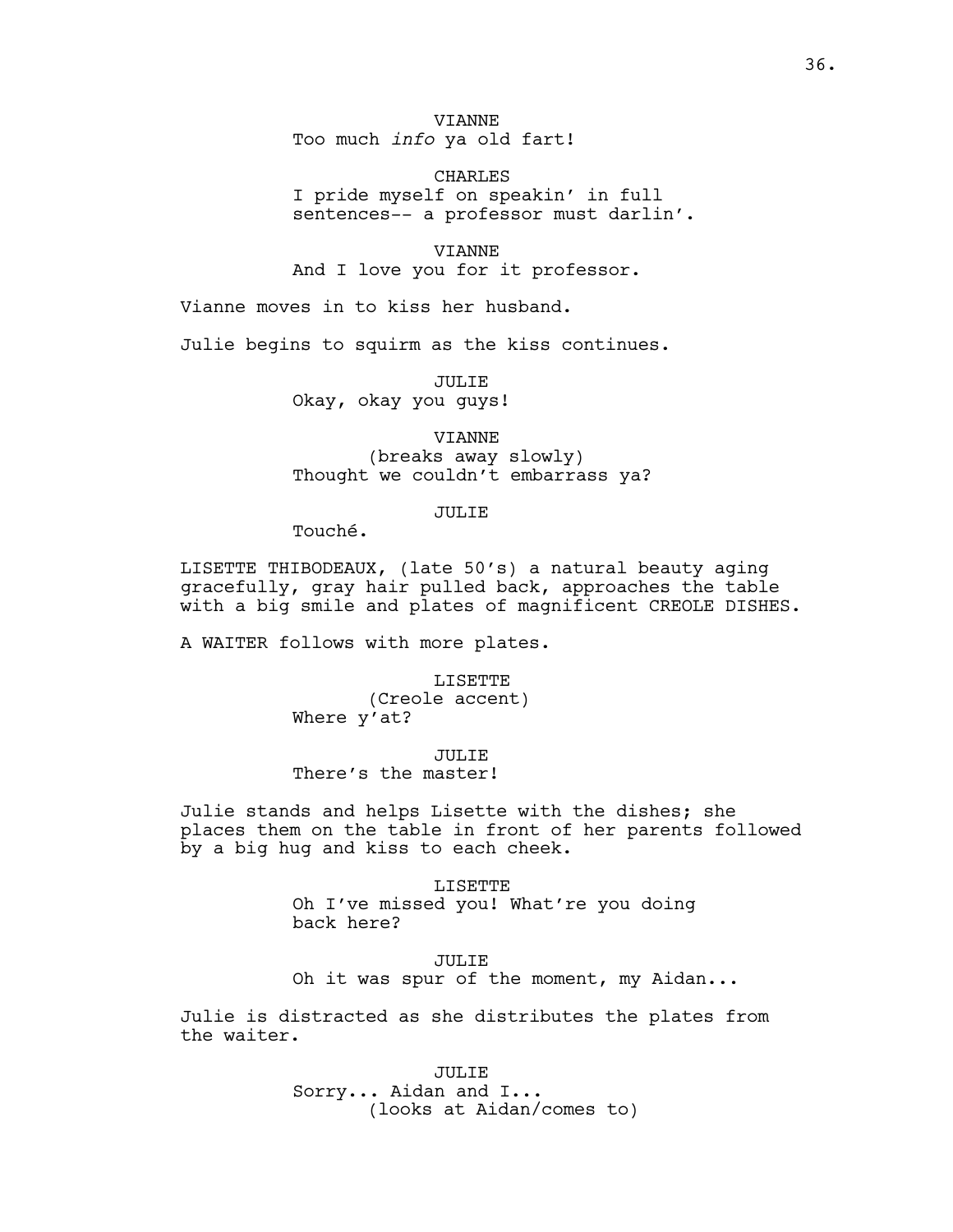Aidan! This is my mom's best friend Mademoiselle Lisette Thibodeaux.

AIDAN (stands achingly) Nice to meet you madam.

Aidan draws his hand forth, palm open.

Lisette looks at his hand with a blank smile.

LISETTE

Hah!

(hug/laugh) I'll be gentle poor child! But, this here is how we do thins 'round these parts. What'd you do to yo'self?!

AIDAN (humorously) Wish I could recall!

LISETTE Ah-ha! Fais do-do... Say no mo'!

Lisette turns her attention to Vianne.

LISETTE Ma Cherie! Charlie BaBa.

Lisette rounds the table and gives a kiss to a seated Vianne and mid-bite Charles.

LISETTE

(to Charles) I'm s'posed to make a joke 'bout how much ya hate it right?

Charles smiles through his food.

CHARLES (muffled chuckle) Is terrible...

VIANNE

Hello lovely... look at all the developments in the three days since Circle!

Lisette stands behind them, a hand on each shoulder.

LISETTE So... you and your Aidan...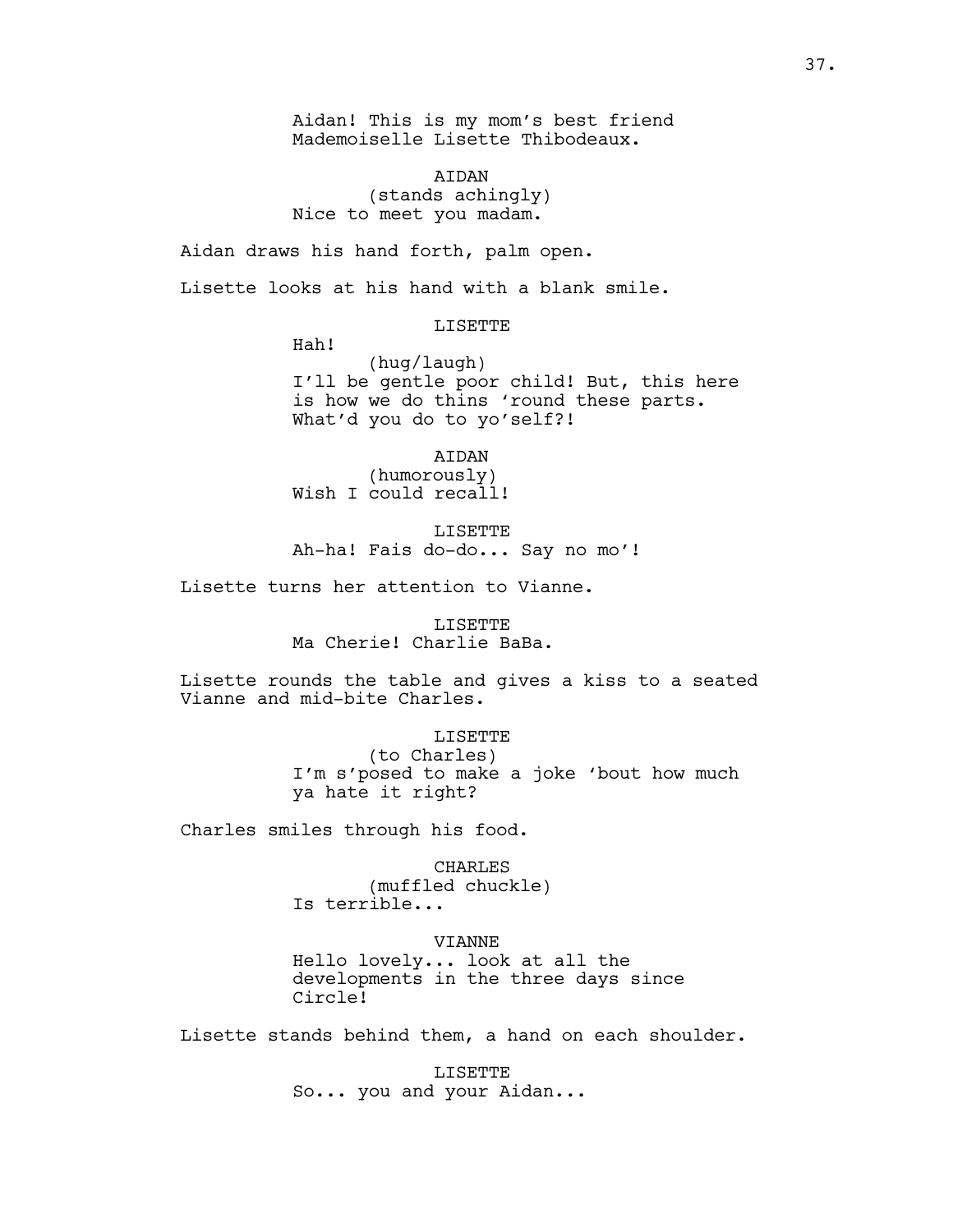JULIE (mid-bite; swallows) We're gone walkabout...

LISETTE Brilliant! Julie's Jambalaya?

JULIE

Of course.

AIDAN

Wait. You're on the menu?!

Lisette rounds back to Julie; wraps her arms around Julie from behind,

## LISETTE

She just can't get enough of her Godmother's jambalaya! Alright, I'll leave you discuss important matters.

Lisette releases Julie, plants her hands on Aidan's shoulders and massages a few times.

Aidan braces but surprisingly his shoulders relax.

LISETTE Bon appetite cheries!

Lisette turns to walk away, fingers flutter over her shoulders up and down magically; heat pulses through each finger creating a wave. She raises her face towards the ceiling and yells...

> LISETTE Laissez les bon temps rouler!

The restaurant halts and cheers with hoots and whistling; a general joie de vivre.

JULIE

VIANNE Bon nuit cherie!

Je t'aime LeeLee.

CHARLES Au revoir sister.

EXT. RESTAURANT/GARDEN DISTRICT STREETS - NIGHT

The night is warm and balmy. Osmosis creates a glow around the old city lamps. The air is fragrant with cajun spices. Cicadas whine beneath the conversation. BIG BAND MUSIC, comes from somewhere and nowhere; it vibrates the particles in the air. This city is alive.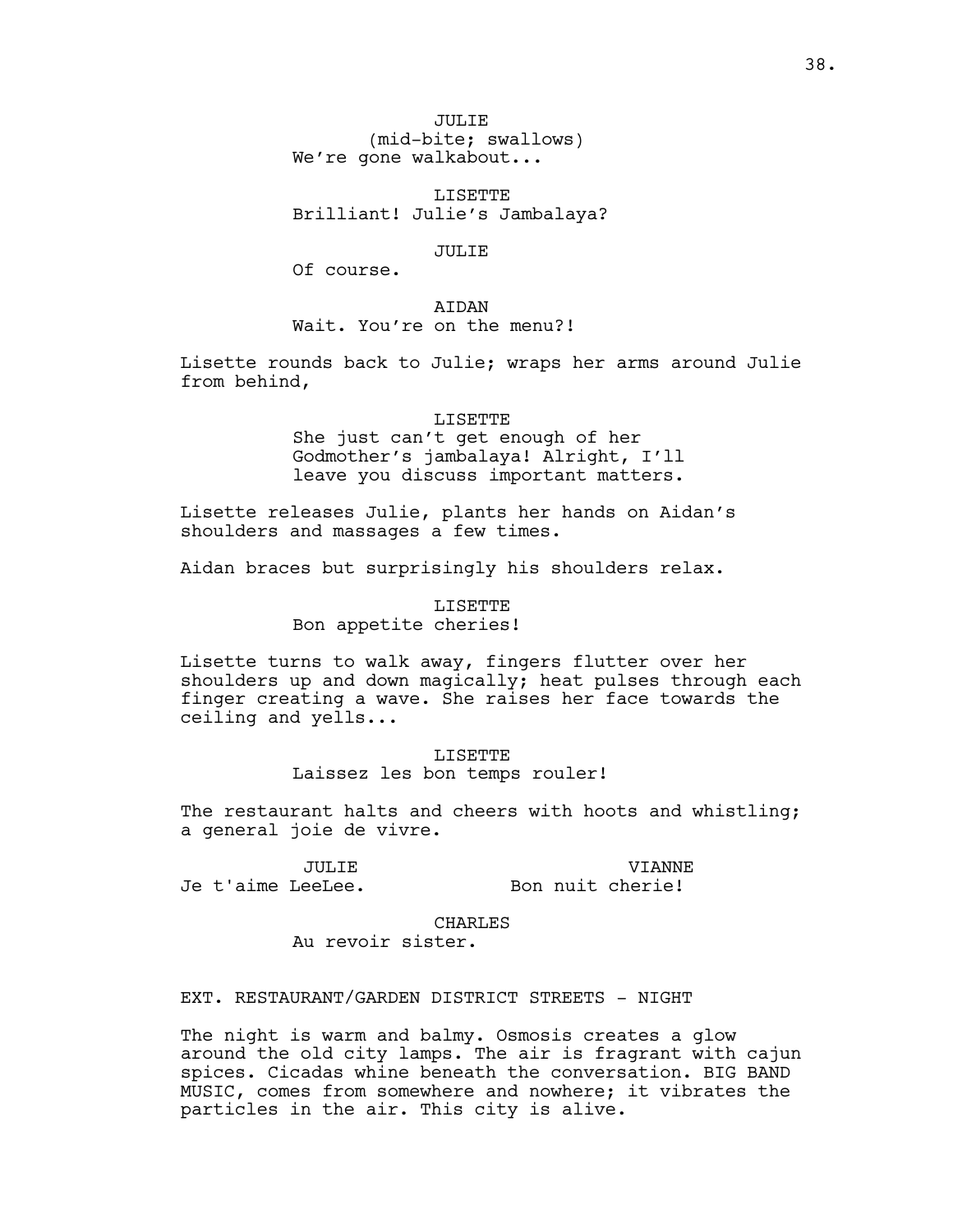Aidan and Julie follow-- all slightly intoxicated.

# VIANNE You've never had a reiki massage?

### AIDAN

Forget reiki massage, I've never had a massage!

# VIANNE

Julie Magdelena Lacroix! What kind of friend are you?!

# JULIE

(laughs) I do it when he's not looking. Willing participant is preferred.

## AIDAN

Nah it's all my fault-- I don't understand, or try to understand, half the things you talk about Jules... (hangs head) The most comedic part is I can't remember what my body seems to. What was I running from in those damn woods...

### CHARLES

Well see here son, work with me 'cuz took me a while too but I'ma prove I got it... (clears throat)

Ahem, from my understanding reiki is like a channel of energy one dials into. But see now, personally, I think of it as Vi, here, combing the energetic knots outta me. Granted, my gorgeous baby mama over here is particularly adept in the field. She's a Master you know...

#### VIANNE

Oh you! Always braggin' on me.

Charles reaches into his pocket for an antique cigarette case and pulls out a finely rolled joint; lights it up as he becomes a Neil DeGrasse Tyson kind of professor.

# CHARLES

The human body is a whole matrix of energies, comin' together and flowin' apart. The physical body is a microcosm of what we got going on out here... (looks up/lights up)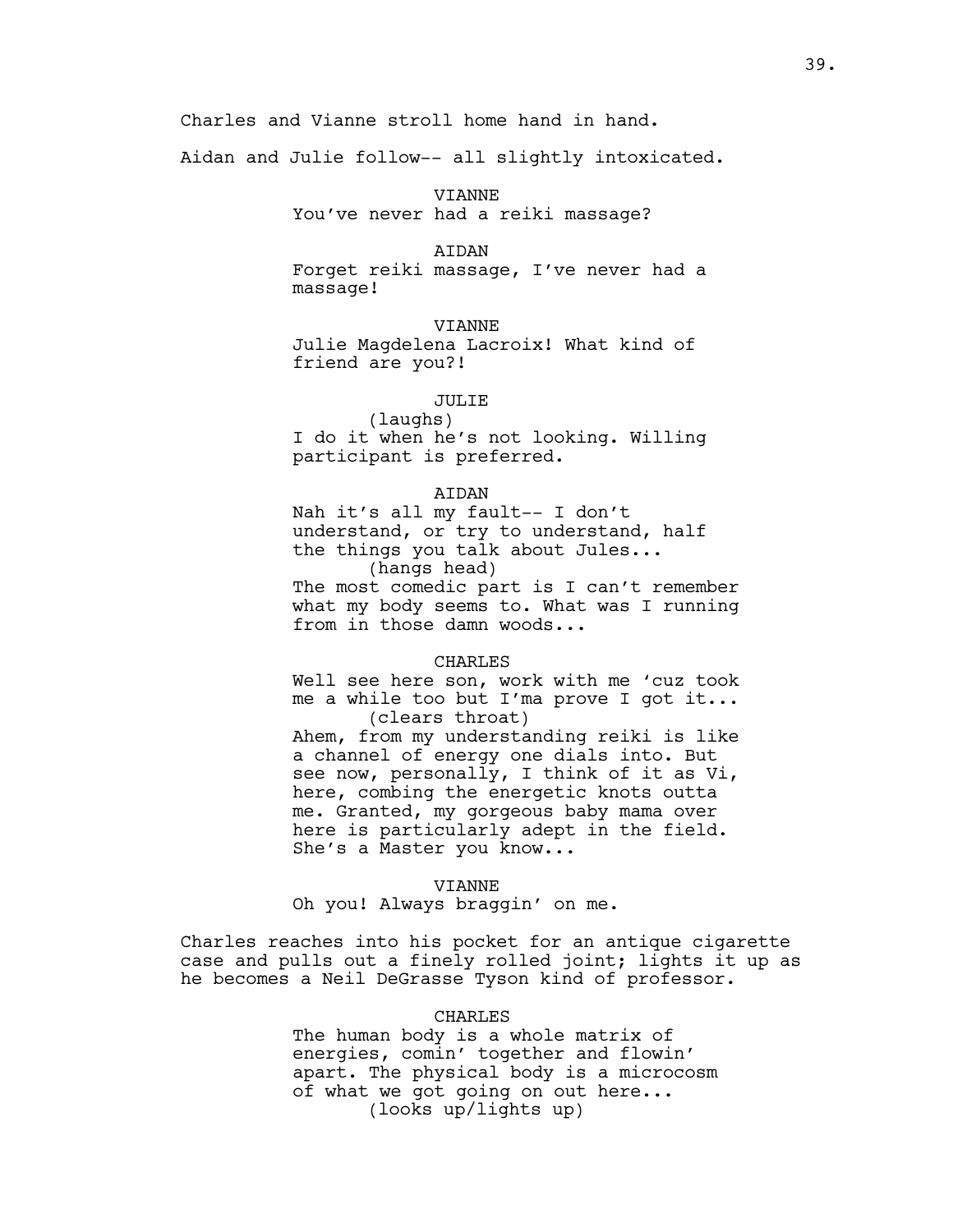Out there. We've got boundaries between the micro and macro... that creates different worlds and dimensions. Even still, what is happening on one level will be mirrored on another. Energy is flowin' all 'round us all the time and it is intereactin' with the magnetic field created by yer own body, yer own universe, also creatin' yer reality. What *they* don't talk about is you bein' able to shift that energy, projectin' it out and creatin' whatever reality you want.

Passes the joint to Julie.

#### JULIE

Which is what everyone's doin' all the time. But they attached themselves to those boundaries and then energy starts to build-- with nowhere to go.

Passes the joint to Aidan.

### CHARLES

Then my beauty... (kisses Vianne) Takes out her powerful hands and runs them up and down and 'round my body and it feels like I'm flowin' down the lazy river of consciousness--

Passes the joint to Vianne, 'no thanks', back to Charles.

## VIANNE

It's very healin'. When we create resistance in the mind, it manifests in the body. There's a sayin' 'mongst the yogi's in India where if you have to go to the doctor is already too late.

### JULIE

Mom... sensitivity training much.

### AIDAN

Guess I'm way gone.

#### VIANNE

It's not just you sweetie. It's everyone. Everyone's sick about somethin', it's all these blocks we have in society you can see how it operates collectively. Everyone is ill at ease... or dis eased.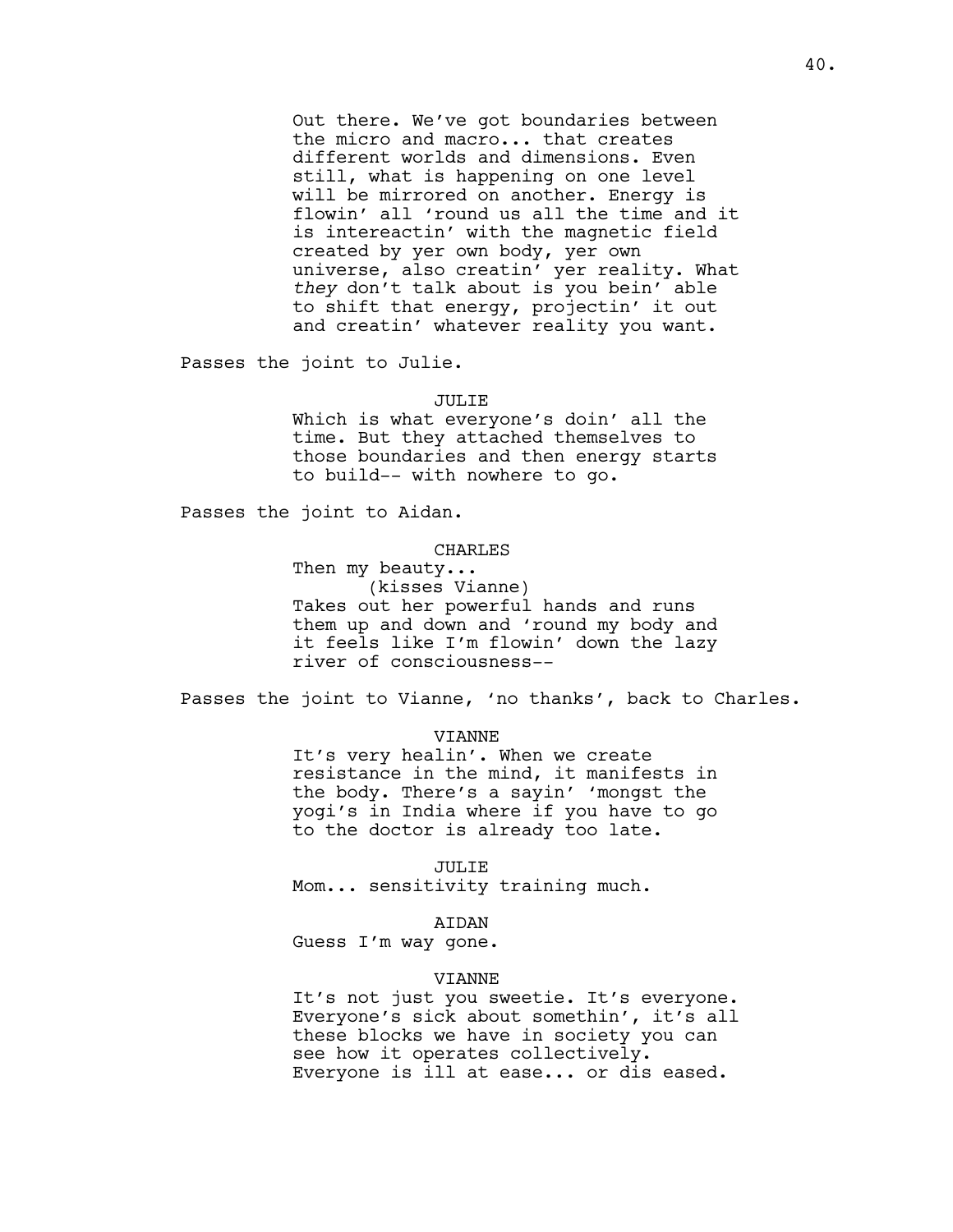# EXT. LACROIX RESIDENCE GARDEN DISTRICT

The LaCroix abode is in sight and looks even more enchanted at night. Gas lanterns flicker by a big glass door. Stringed WHITE GARDEN LIGHTS hug the tree trunks.

### VIANNE

If you'd permit me, I'd like to offer my services and explore any blocks for ya, see if it might help in some small way.

AIDAN It's up to boss lady over here. She's got the schedule.

Joint back to Aidan.

# JULIE I'm sure we can fit it in before we leave. Right now I wanna take him to Numero Uno.

# VIANNE

Ah... (beat) You think that wise?

## JULIE

I'm curious.

VIANNE You got 9 lives gurl. (turns to Aidan) Do you?

All stop at the top of the garden pathway.

Vianne stares into Aidan's eyes, a forgotten SOUTHERN DRAWL he once had comes in.

> AIDAN Where we goin' now?

### JULIE

Do some recon.

Aidan breaks Vianne's gaze, looks to Julie unnerved.

AIDAN (to Vianne) She gunna kill me?

VIANNE

Oh darlin'...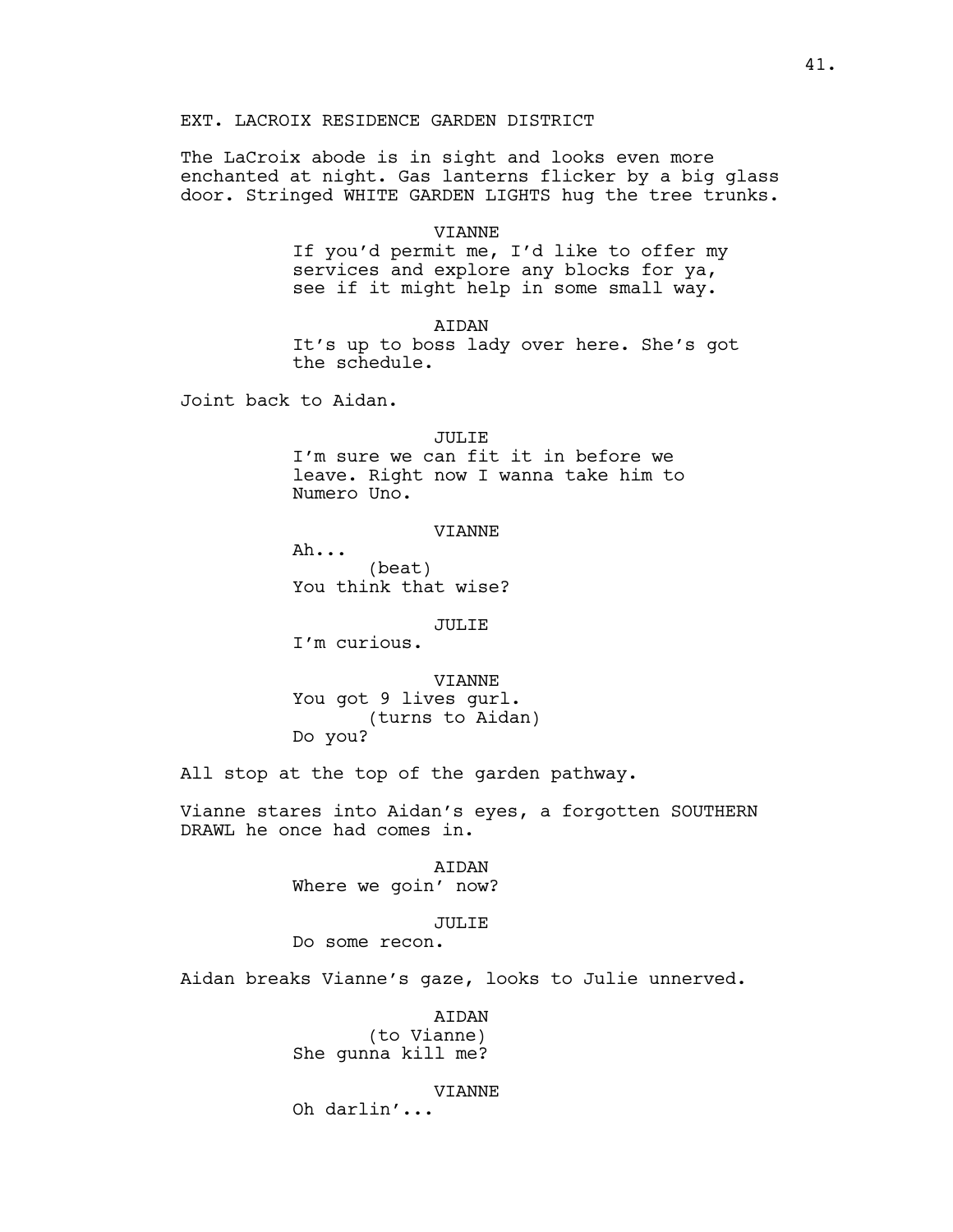She strokes a few flyaway hairs from his sweaty brow; a large flesh colored bandage exposes itself.

> VIANNE (smiles sweetly) You're already dyin'.

Julie tugs Aidan's arm; time to go.

Aidan holds up the half burnt joint to Charles.

AIDAN

Mind if I?

CHARLES All yours, here... (pulls out a fresh joint) I'll trade ya.

Aidan sandwiches the joint with his hands in prayer, draws his thumbs up to his third eye.

> **ATDAN** Obi-Wan Kenobi, you're my only hope.

CHARLES Use the Force Luke.

Aidan gets shivers - A MEMORY

EXT. HIKING TRAIL - DAY

**AIDAN'S POV**: Memory of walking in the woods with Julie. He turns his head to the forest-- REVEAL: TWO GORGEOUS ARABIC NAKED WOMEN dance with SILK SCARVES.

EXT. LACROIX RESIDENCE GARDEN DISTRICT - NIGHT

Charles and Vianne walk towards the house.

CHARLES Y'all have fun now ya hear?! That's the point of life anyway!

EXT. GARDEN DISTRICT STREETS - NIGHT

Julie and Aidan continue into the night.

AIDAN Where we headed?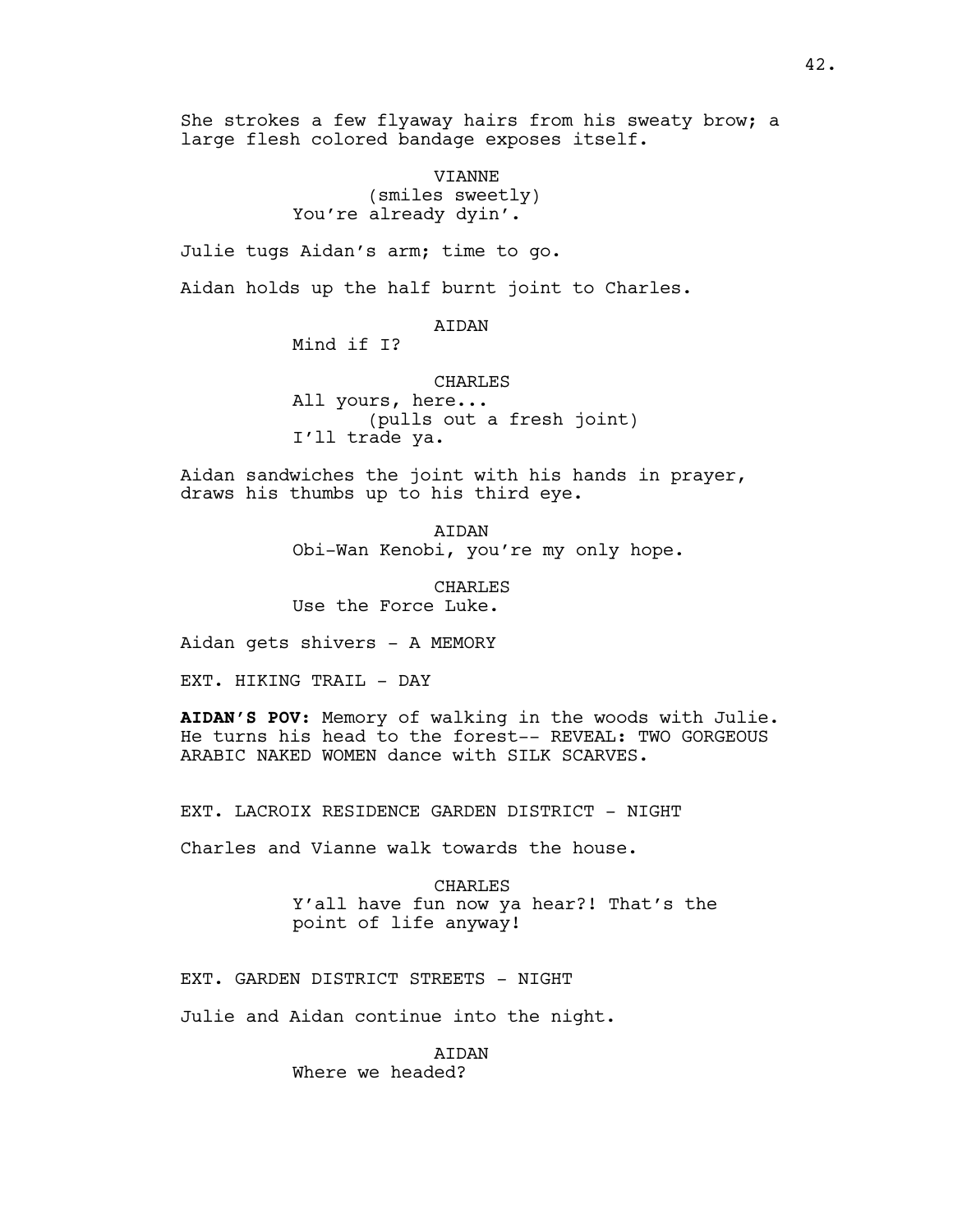# JULIE

Just up there.

Julie points to a dark opening at the end of the street.

JULIE How're you feelin' 'bout tomorrow?

AIDAN

(laughs) Wow, you sounded like your dad just then!

JULIE Hazards of the *sowth*!

**ATDAN** I don't want to be there, I'm not there right now so I just don't really wanna think about it.

JULIE Congratulations.

# AIDAN

What?

JULIE Welcome to the Now.

AIDAN (heel click jump) Why thank you ma'am. Happy to be here!

JULIE We hope you have a lovely stay.

EXT. SACRED ROSE OF AVALON COVEN (GARDEN DISTRICT SECT)

They stop outside a beautiful MANSION with large wrap around porches, huge columns, extensive grounds.

> JULIE This was my, is my... it's where I had my training.

> > AIDAN

Like school?

JULIE The untraditional education.

AIDAN

Ah. Is it open?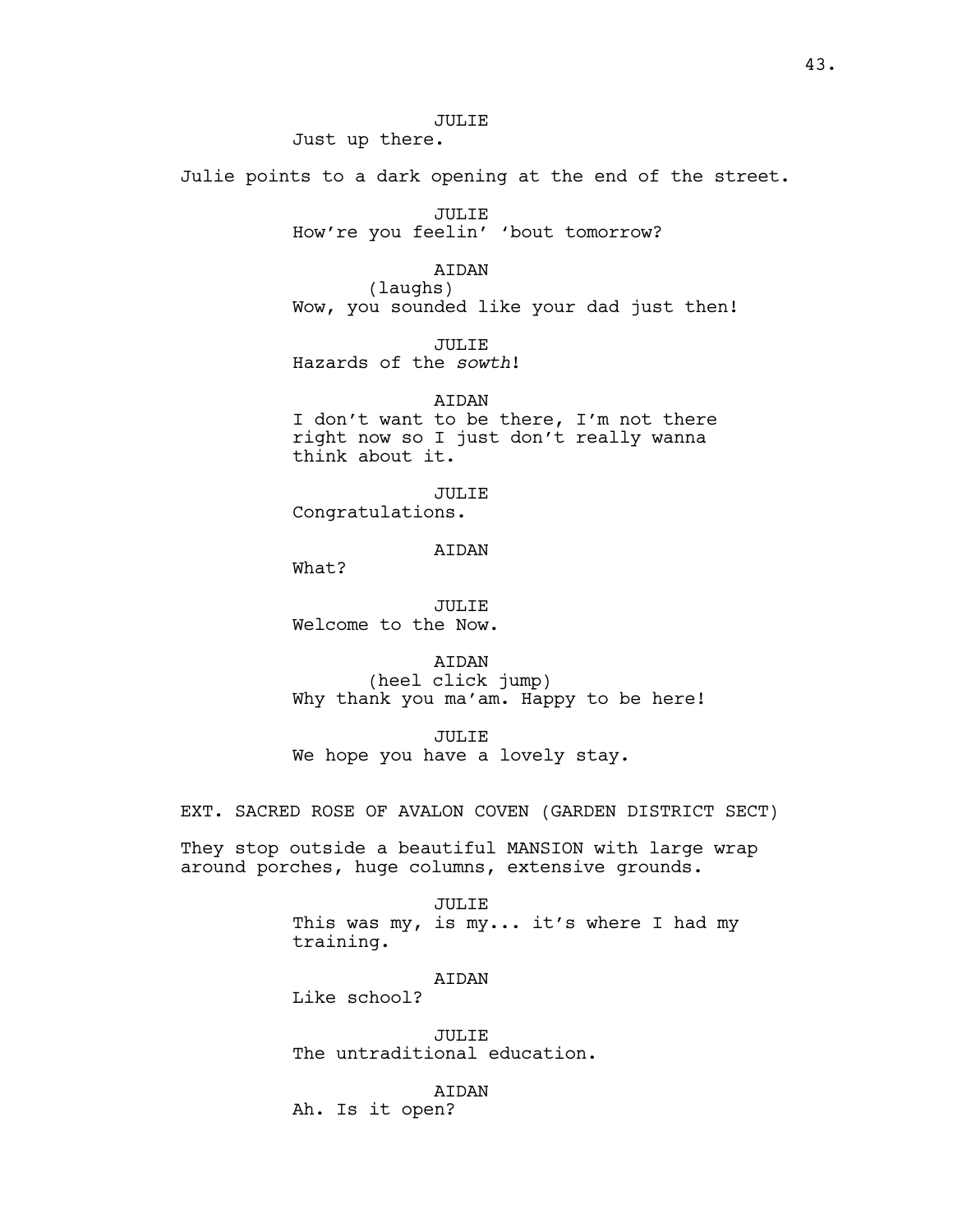JULIE

Always.

AIDAN

Shall we?

# JULIE

Lead the way.

# AIDAN

After you.

JULIE

You're very chipper this evening.

AIDAN

I know, I feel like I should be so much more stressed out right? That dinner--

JULIE Oh right, right, right, right, right...

# AIDAN

What?

### JULIE

LeeLee plays around with-- let's say food as medicine, as magick. She says the only food you should eat should come from those who love you.

#### AIDAN

(laughs hysterically) This is awesome. You're awesome.

# JULIE

(laughs at Aidan) Now you're just high.

Julie places her hand gently on one of the TWO MYSTERIOUS NAVY LACQUERED DOORS, left hand fingertips strum down one by one, lifting once they touch the door. She repeats this sequence three times. All fingers and palm rest as her left finger lifts and taps the door six times.

## JULIE

Open Sesame!

AIDAN Are you for real right now?

JULIE Nah, I'm fucking with you.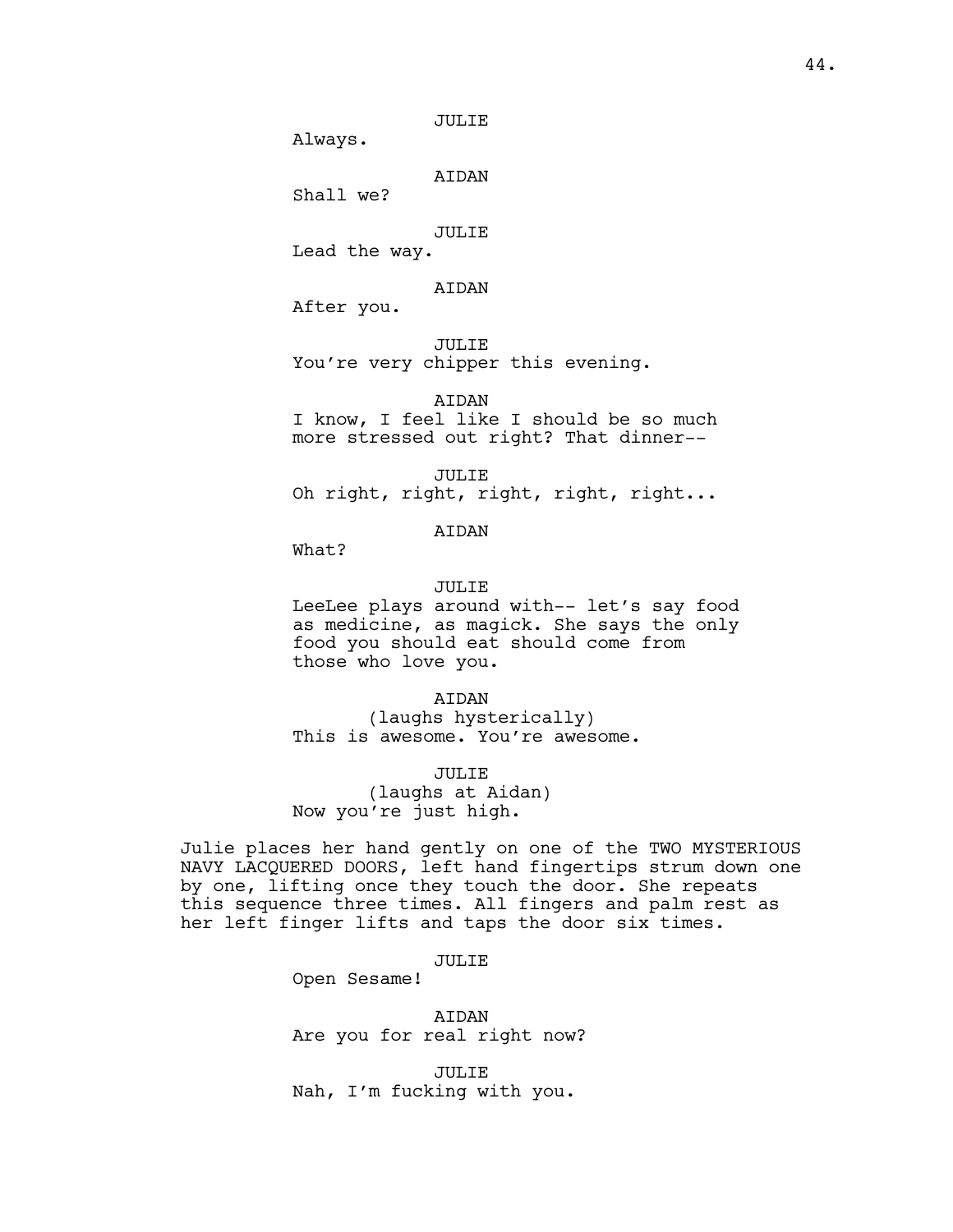Julie takes three steps back from the door. Positions Aidan to stand to the right of her; Aidan giggles.

> JULIE Close your eyes. (stares) Eyyyy! I said closed, keep 'em closed. (stares) Alright turn around...

AIDAN (chuckles) No, no, I promise I'll be good.

Julie reaches up to ring a clear quartz crystal bell suspended from the archway; it's camouflaged well.

DIIINNNG DIIINNNG DIIINNNG

JULIE (silent then,) *Ahhhhhhhwennnnnn, Ahhhhhhhwennnnnn, Ahhhhhhhwennnnnn.*

Spirits move through the trees. A beat.

AIDAN

That was--

The doors COUGH open.

CREEEEEEAK wider and wider they part.

JULIE

No shoes.

Aidan and Julie remove footwear.

INT. SACRED ROSE OF AVALON COVEN - FOYER

Pitch black inside, a solitary, bright white SPOTLIGHT illuminates an ornate bouquet of WHITE ROSES.

Julie steps up to the bouquet, followed by Aidan, and selects a rose.

> JULIE Any of 'em callin' to ya?

Aidan rounds the bouquet. Each rose is the epitome of what a rose should be; crisp, alive and almost breathing.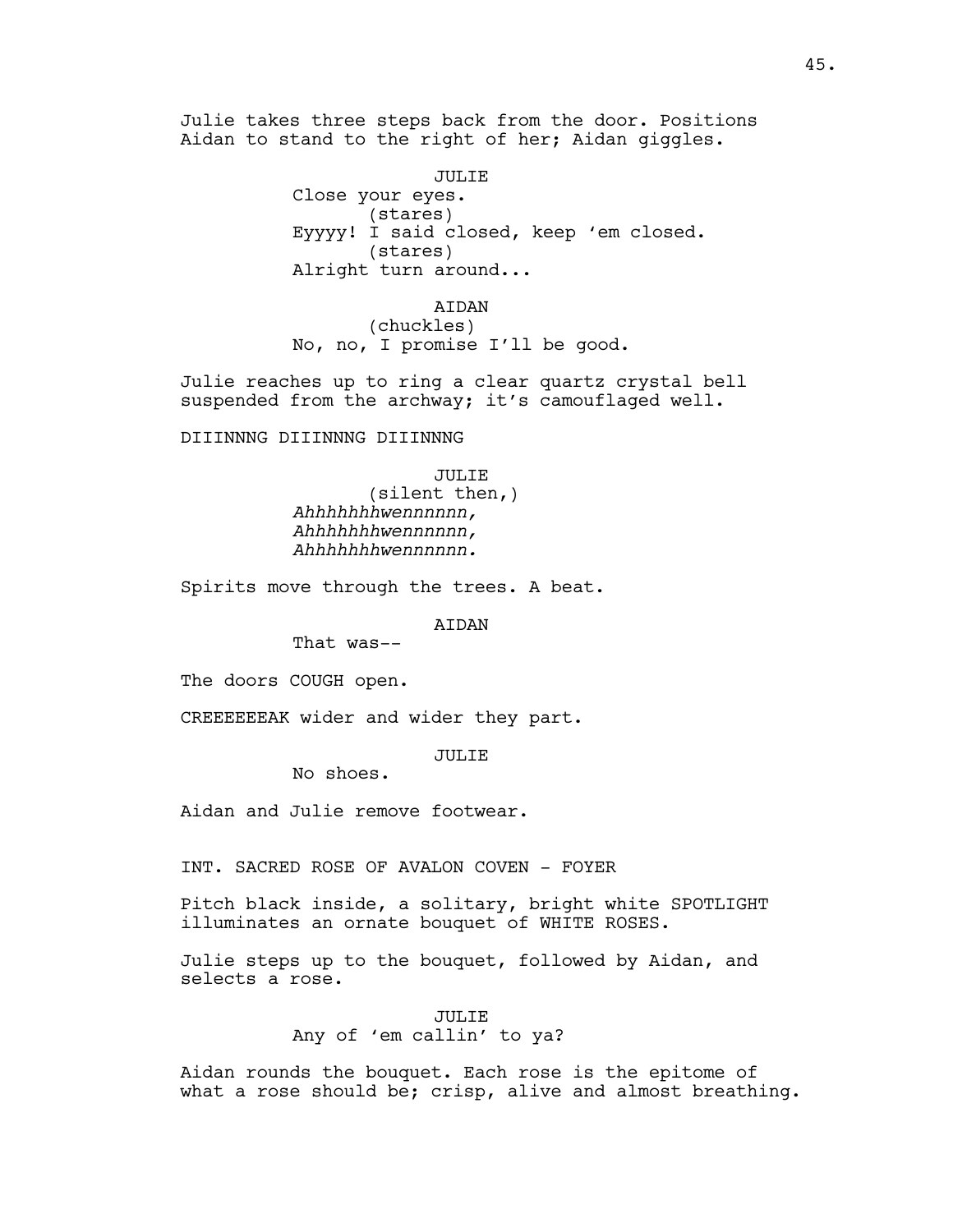One ROSE seems to SHINE. Aidan reaches for it, the other roses bow around it.

> **ATDAN** What's happening right now?

JULIE Shhhh... quiet, listen.

Aidan puts the rose up to his ear. He chuckles.

AIDAN (whispers) Hello? Hello?

The doors close behind them; of their own accord.

Aidan jumps.

AIDAN Stellar place for blood pressure!

JULIE

Shhhh... listen.

Aidan becomes still, closes his eyes.

SWITCH the SPOTLIGHT cuts. PITCH BLACK.

We can hear Aidan's BREATH-- it's erratic.

**AIDAN'S POV**: Shift into his body as the sound of his HEARTBEAT races in his head.

Aidan sees the silhouette of his mother's figure, a SPOTLIGHT behind her veils her face, WIREY MEDUSA HAIR. She comes in for a blow before she reaches him. FLASH.

INT. LIBERTY, MISSISSIPPI, LIVING ROOM TRAILER - DAY

FOCUS on OLD TIME BLACK AND WHITE MICKEY MOUSE CARTOONS on a RABBIT EAR TV; MOANS and PANTING HEARD.

PULL OUT as PERVERT ONE enters the FRAME, trousers down; SWEATY, HAIRY ASS violently pounds a face down Earnestine. She's bent over a built in dining banquette.

PERVERT TWO waits to one side pants down.

REVEAL: reflected through a MIRROR Pervert One's face, balding and missing some teeth; he's focused on release.

Earnestine is quiet; doped up.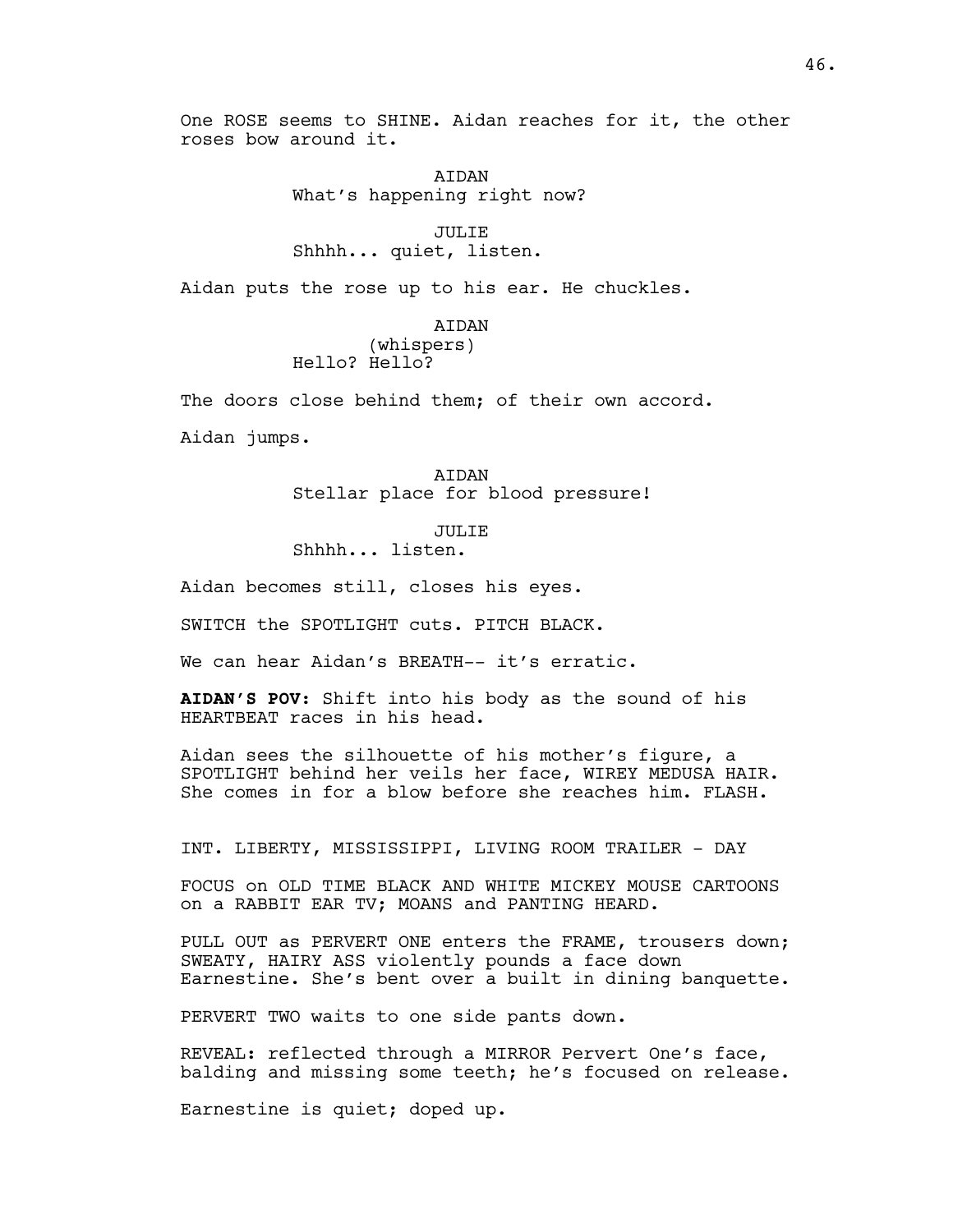# PERVERT TWO Heyyy! Stick to your hole!

# PERVERT ONE Almost... ALMOST! Fuckin' biiiitch!

PERVERT TWO moves into position; another pounding begins.

INT. LIBERTY, MISSISSIPPI, TRAILER - LATER

Pervert One drops two five dollar bills on the counter as the men leave the trailer.

FOCUS on the sweaty, gnarled bills as Earnestine runs out after them.

> EARNESTINE (O.S.) Hey! I said twenty!

PAN to YOUNGER AIDAN(4), watching cartoons.

PERVERT TWO (O.S.) Discount for babysitting. Gone next week--

An old, rumbling engine ignites; the perverts drives off.

We HEAR WHIMPERS from Earnestine followed by a short cry.

She returns inside; remains faceless. A cigarette ignites; her legs and waist obscure Younger Aidan as she paces back and forth.

> EARNESTINE What're you fuckin' lookin' at?!

Grabs Aidan by the arm and pulls him violently off the couch; he somersaults onto the floor. REVEAL a WET SPOT on the couch. She erupts.

### EARNESTINE

GODDAMNIT!

She kicks her son; definitely breaks something and then grinds her cigarette into his already singed shirt. Aidan screams bloody murder-- she flips couch cushions.

INT. SACRED ROSE OF AVALON COVEN

Aidan is in full on hyperventilation.

JULIE Breathe. Lengthen the breath.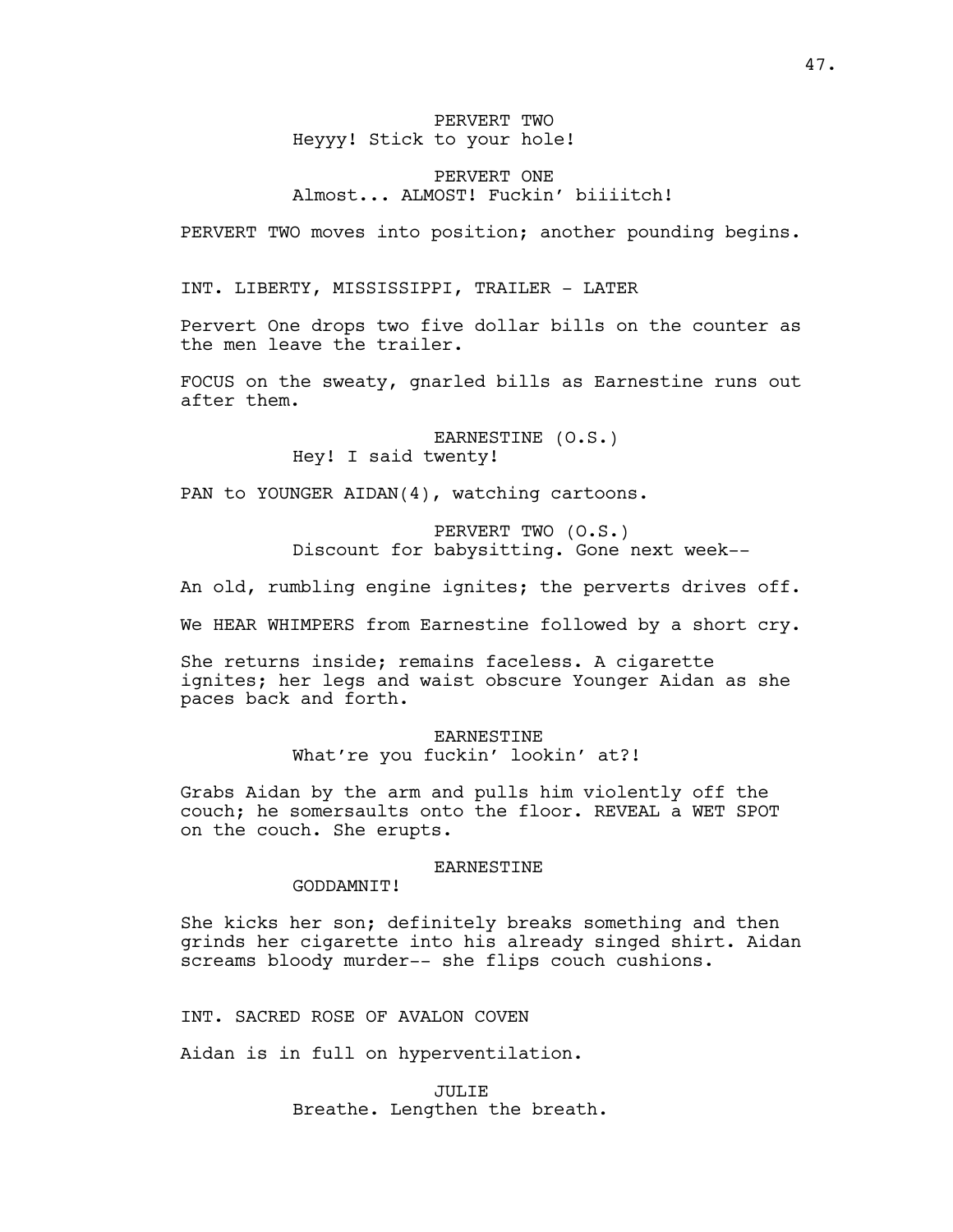Aidan tries without success. Chokes and coughs.

JULIE Breathe in, two, three, four... out two, three, four, and in two, three, four...

It's working. CLOSE on Aidan's face.

### JULIE (O.S.)

Follow this pace, see what it is, what it was. See from here, from now. Don't get sucked in, don't play the role. Be a witness, observe that boy, that innocent beautiful boy... how can you help him?

Aidan's face contorts.

JULIE (slowly) How can you help that boy Aidan?

AIDAN I-- I don't know?

JULIE See him, not you as him, see him.

INT. LIBERTY, MISSISSIPPI, TRAILER

Aidan gently approaches as four-year-old Aidan lies on the ground, curled up in pain. Mother nowhere in sight.

> JULIE (O.S.) What does *he* need?

Aidan bends down, he meets the eyes of his child self.

AIDAN

Love.

JULIE (O.S.) Tell him that.

Aidan hesitates. He cradles his hand to the contour of the child's face. It's like Young Aidan can see him.

AIDAN

(awkward) It's okay, it's okay-- Um... Everything's gunna--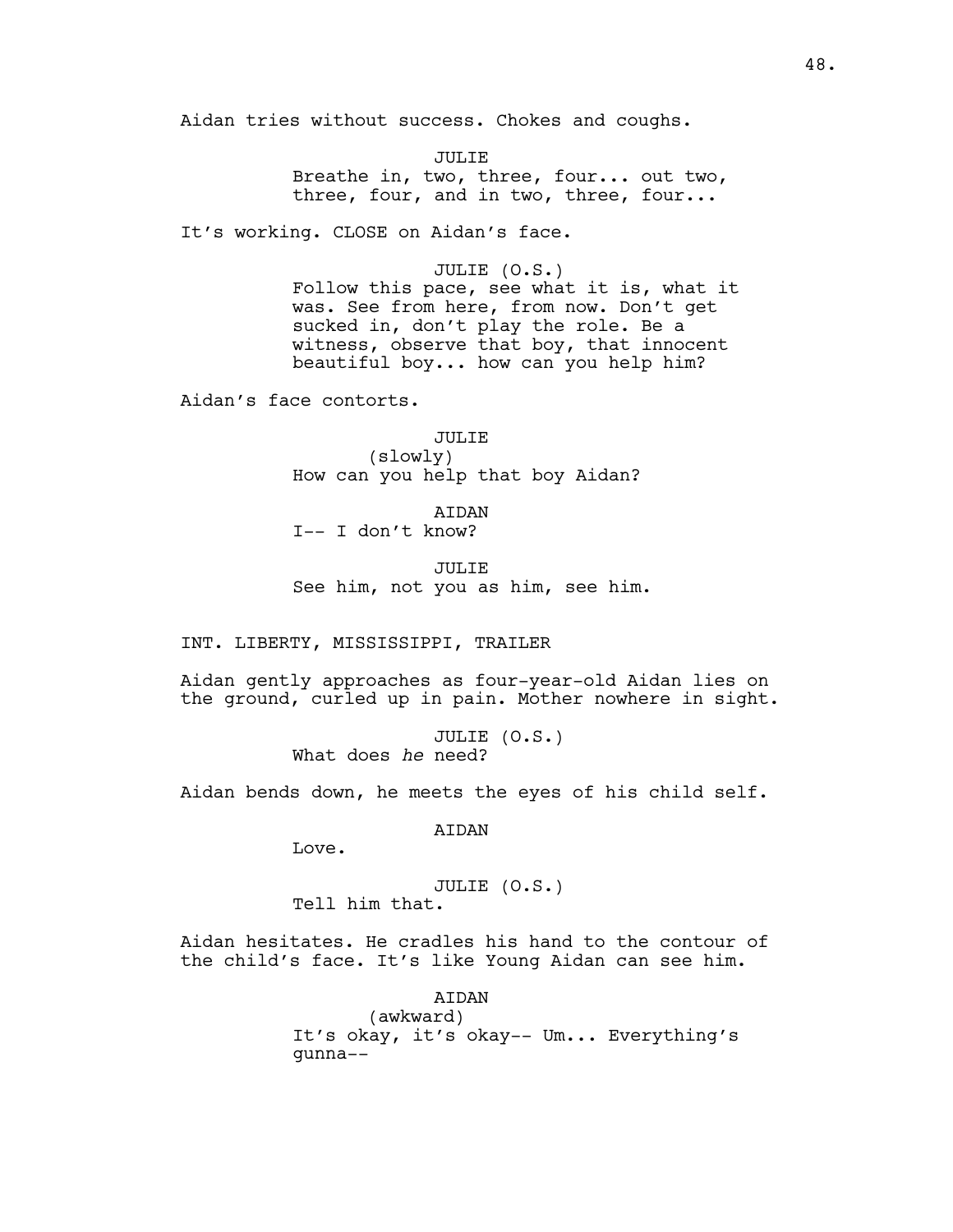Aidan opens his eyes.

# AIDAN But everything's not okay.

Julie hangs her head. So close.

Light floods the dark room as the FOURTEEN FOOT FLOOR TO CEILING DOORS open into a GRAND STAIRCASE/PARLOR.

INT. SACRED ROSE OF AVALON COVEN - PARLOR

This Parlor, minimalist, French Provincial inspired decor, has GRASS on the floor and a SOLAR SYSTEM PAINTED on the CEILING that might rival the Sistine Chapel.

MAMA ROBERTA BEAUREGARD(85), an extraordinarily youthful crone, minus the cataracts, a cajun witch doctor.

> ROBERTA So impatient dear one.

Julie enters and floats toward Roberta; Aidan follows.

JULIE I need something for time...

ROBERTA You are entirely in control of that dauphin. But yer exhausted.

Julie falls into Roberta's arms. She talks to Aidan with chin perched on Roberta's shoulder.

> JULIE Aidan, Mama Berty-- Mama, this is Aidan.

> > ROBERTA

(to Aidan) Such a pleasure.

Aidan meets Roberta's milky eyes, like a hurricane from a satellite. She seems to be blind.

ROBERTA

Tea?

JULIE

Please!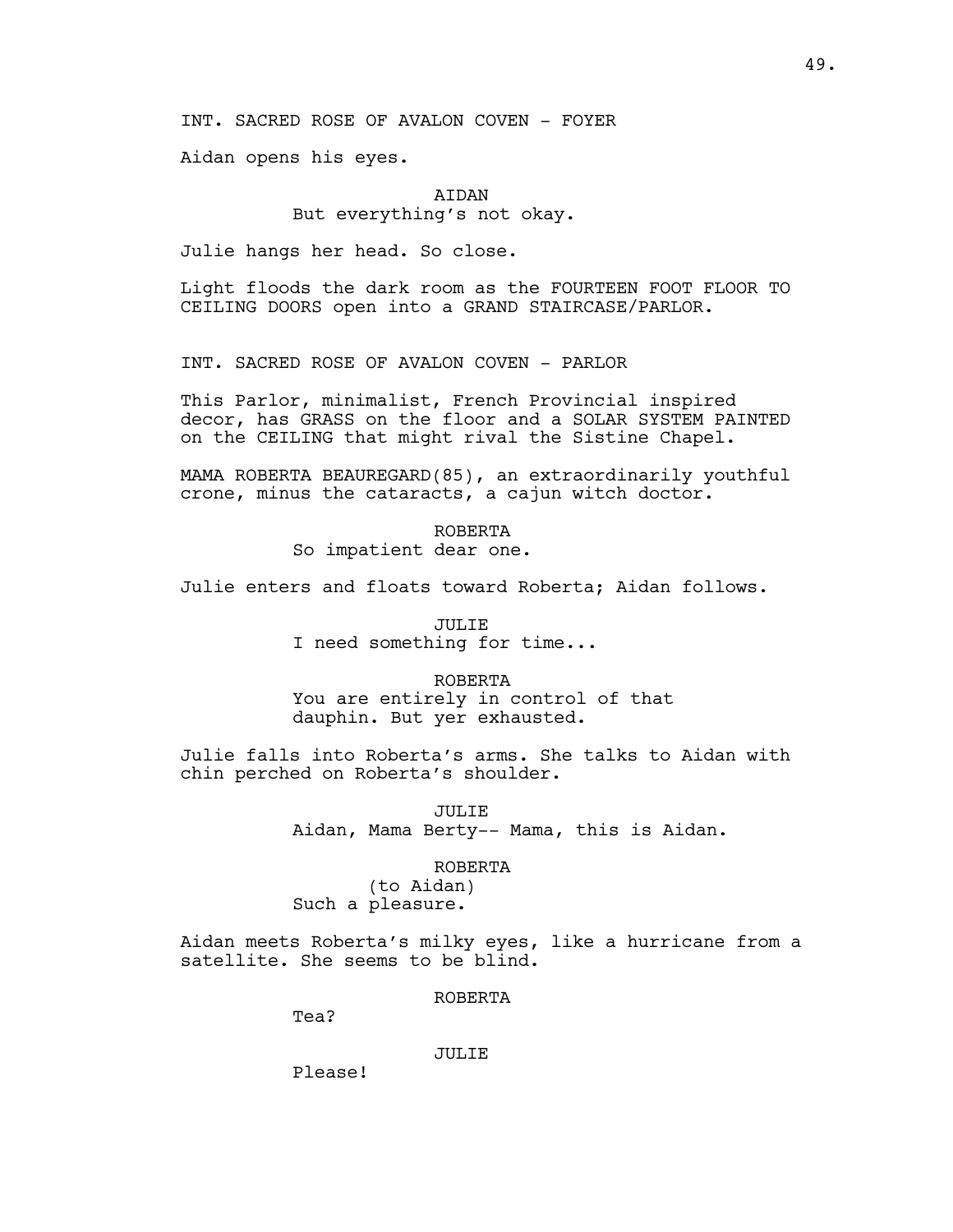Aidan's enthralled with the ceiling. He looks around as the women head off-- he rushes to catch up.

INT. GREENHOUSE - MOMENTS LATER

The OPULENT GLASS ROOM has an ecosystem unto itself. Recognizable and unrecognizable plants fill it's jungle. Etheric light dances around the room like pixie dust.

Roberta stands at the bar with a mortar and pestle, every so often turning around for a different herb.

Aidan wanders around, mystified.

Julie lays on a fainting chair, she taps her thumb to her ring and middle fingers; closes her eyes.

> JULIE Okay just a little recharge. Do you need help Berty?

ROBERTA You rest. Aidan might I request your service with this tray?

**ATDAN** 

Of course!

Aidan tries to find his way amongst all the vegetation.

AIDAN If I can find my way out of here--

# ROBERTA

Two lefts.

Aidan appears. He grabs the tray, there are TWO TEA CUPS with BLOOD RED LIQUID inside and one that is a CLEAR EMERALD GREEN with a sprig of CAT'S CLAW.

Aidan maneuvers the tray over to a sleeping Julie.

### ROBERTA

Sleeping beauty...

Roberta takes a red tea off the tray and places it on a side table.

# ROBERTA

Come.

Aidan follows Roberta around and out a beautiful stain glass door.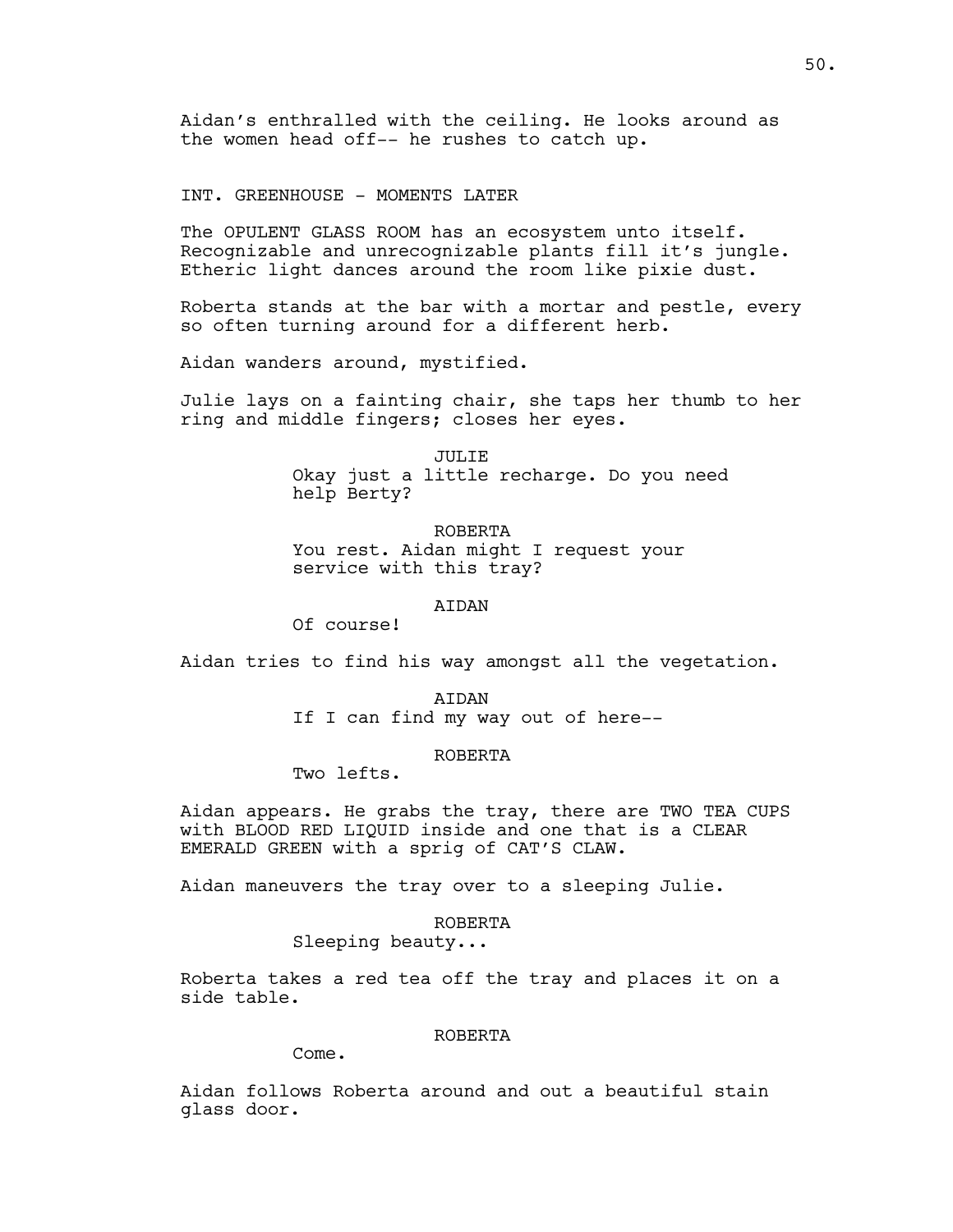A fairy garden, white stringed garden lights illuminate the SPANISH MOSS canopying the patio.

Roberta and Aidan sit under a pergola with Parisian style patio furniture. From the pergola hang MINI CHANDELIERS. Multiple RUGS overlap the space under their bare feet.

> AIDAN This is quite a place you got here.

ROBERTA Why yes, yes it is. I am so very pleased to be its custodian for this time.

AIDAN So, how about that ceiling!

Roberta gazes intensely into Aidan's eyes.

ROBERTA Dauphin is right about one thing, (sip tea) *You* don't have the time.

Roberta turns a small ancient HOURGLASS over.

AIDAN Why do you call her Dauphin?

# ROBERTA

It's french for dolphin. That's Julie's spirit animal. She holds great wisdom, a high priestess from Atlantean times... She's recovering her gifts-- she heals through sound.

Roberta looks to where Julie sleeps.

ROBERTA

She loves you.

## AIDAN

I love her too.

ROBERTA She *Loves* you-- Drink your tea while I...

Roberta drifts in consciousness.

Aidan drinks; all gone, moment passes.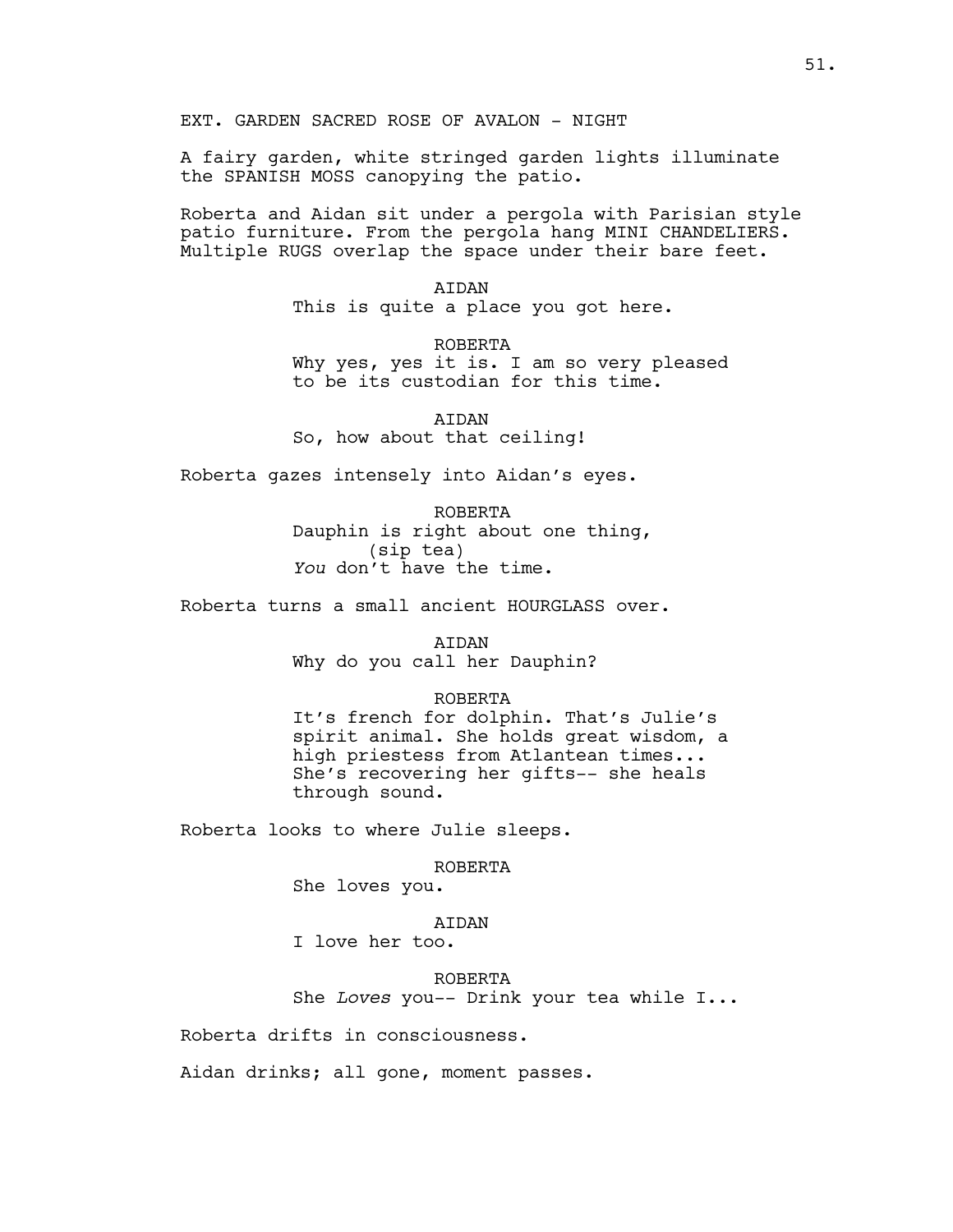ROBERTA (whispers/talks to spirit) Ah yes, yes.

Aidan looks around. Double take, behind them is LAFAYETTE CEMETERY NO.1 his eyes widen as he stands abruptly.

Tea cup hits the rug.

# AIDAN

Oh shit! I'm sorry!

Aidan picks up the cup.

#### ROBERTA

No, I'm sorry. Ya see, there's certain thangs a good and honest witch ain't gunna touch. We here, what we teach, this ain't magic,

> (travels to an aloe plant; plucks a leaf)

It's science but on a different level. (over to Aidan; bandage off) We know how to heal things, appear things, from...

(opens aloe; smear forehead) *Nowhere* or interrupt a cause because we're good lawyers and we understand the system-- That's what people pay us for. (replaces the bandage)

But we got rules same as you. I can't interrupt what's meant for ya, you gotta contract my friend. That *Little Man* inside you, he wants to talk. He won't talk to me, got a mouth on him that one... He's closin' it down. Well, you know *that of course.*

# AIDAN

What?

#### ROBERTA

Basically, I can't take ya on as a client... not even for Dauphin.

Julie appears on 'Dauphin'.

### JULIE

You rang.

Roberta and Julie have a conversation with their eyes.

#### JULIE

Please Mama.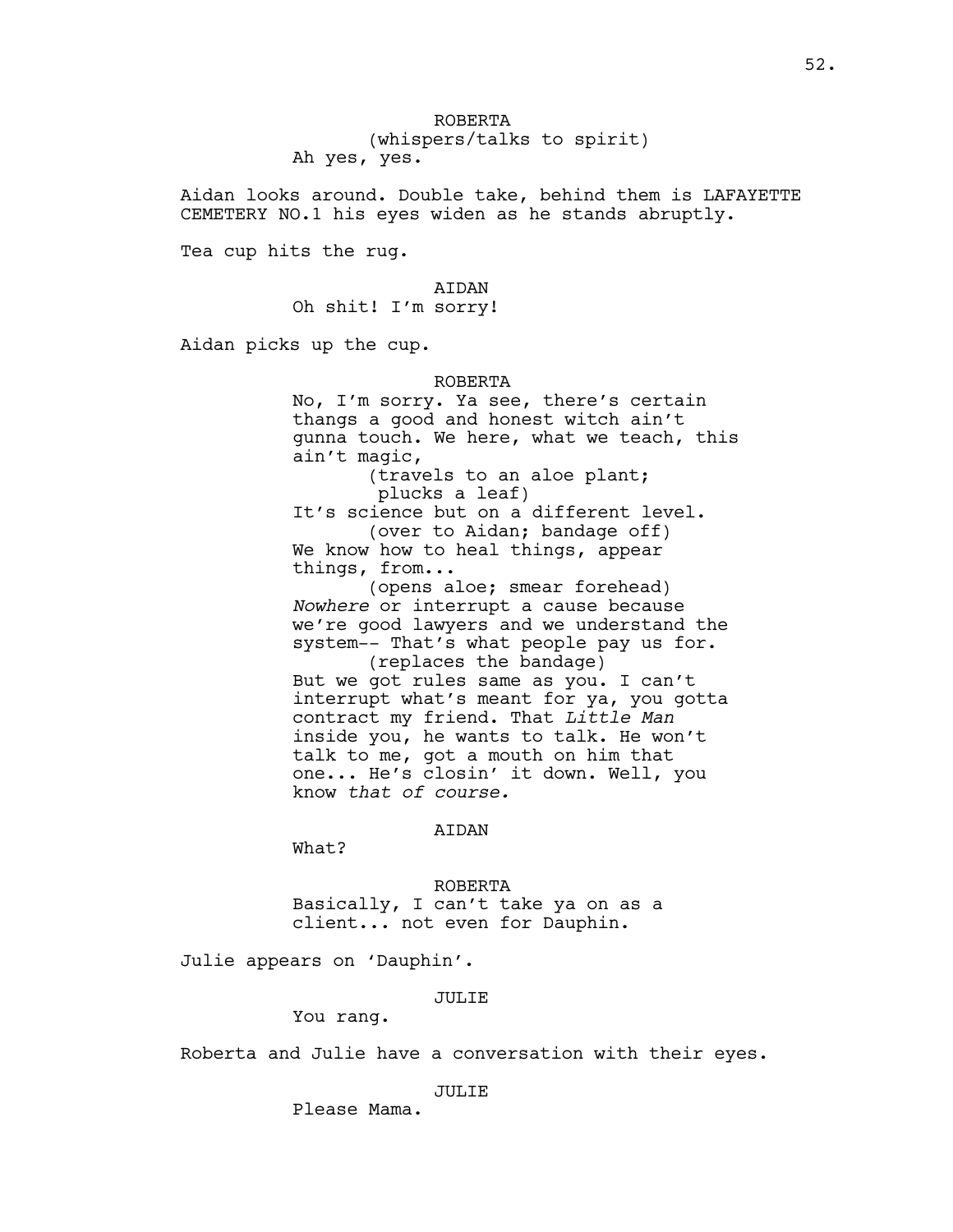ROBERTA

I can't child.

JULIE (surrenders) That's it?

ROBERTA We can't interrupt that stream. Ironclad he made it.

JULIE How're you feeling?

AIDAN

Tired.

Aidan contracts; face freezes; eyes roll up in his head. CRASH the teacup shatters on the slated patio.

JULIE

Oh shit.

Roberta catches him, struggles with the weight; Julie's already there.

JULIE

We gotcha. (to Roberta) You okay?

They get Aidan on the ground.

ROBERTA

Yeah, (into Aidan's right ear) Listen, remember, listen, remember...

Julie starts to chant.

JULIE *Aumm sahh shanice chara na mahhh... Aumm sahh shanice chara na mahhh... Aumm...*

The voices fade as darkness falls.

EXT. TOP OF THE MOUNTAIN - NIGHT

Wind howls furiously, a spell is cast; EMBERS swirl.

Alexander TWISTS an ORNATE KEY with vast effort from the MOLTEN CRACKED ground. Upon it's release;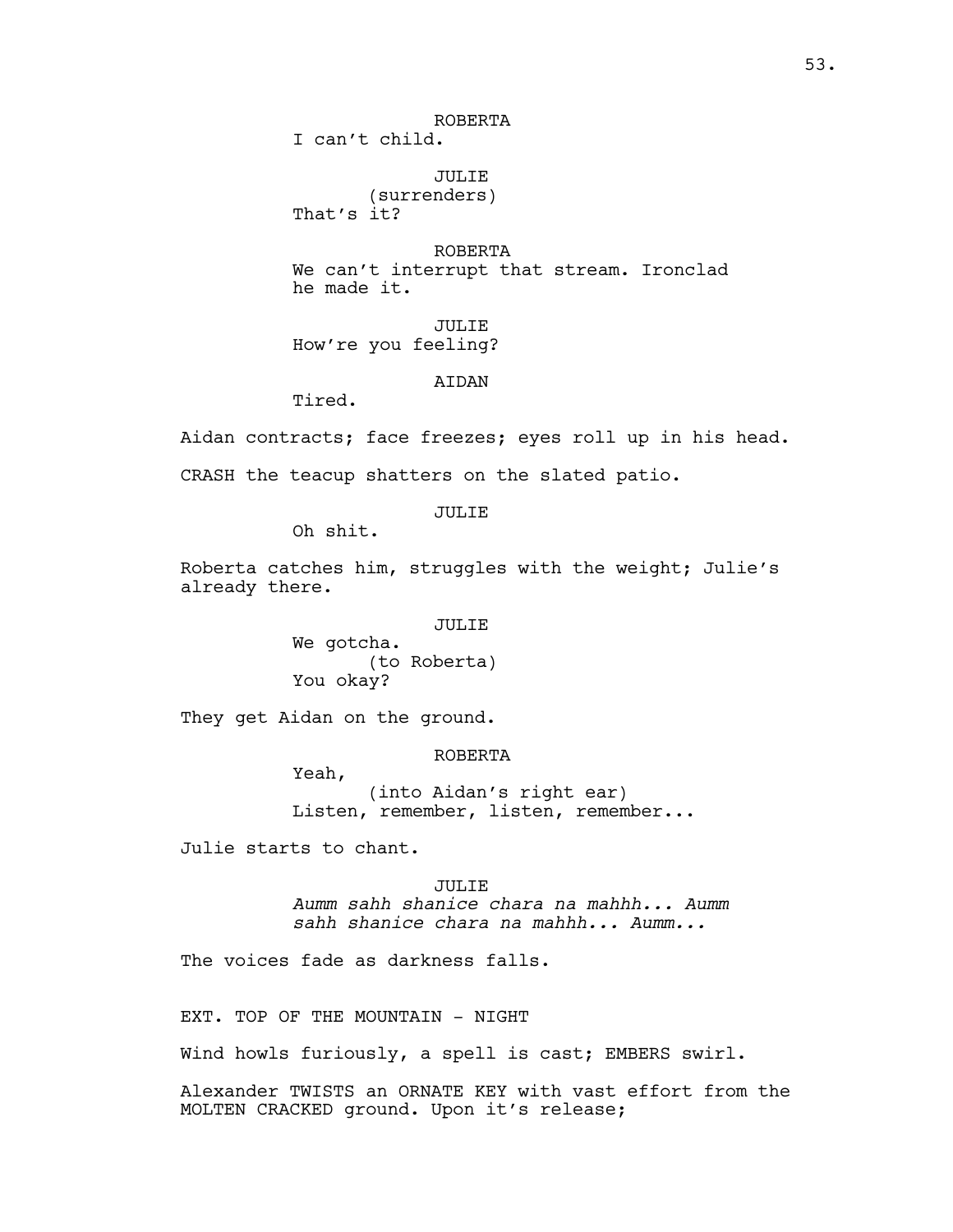this is no ordinary GOLD KEY-- the base of the key has 3 dimensions with two triangles overlapping; a STAR OF DAVID.

Alexander on bended knee, offers the key to a MANICURED FEMALE HAND.

EXT. GARDEN - SACRED ROSE OF AVALON - MOMENTS LATER

GASP - Aidan comes to; breathes deep . He remembers.

ROBERTA That's what you're looking for.

**ATDAN** 

What?

ROBERTA

The Key.

CUT TO:

INT. ERATH, LOUISIANA - CAR DRIVING - MORNING

Aidan appears weaker; toxins seep out of his pores.

AIDAN What the hell was in that tea?

JULIE She's only trying to help.

AIDAN I don't know Jules... this might be too much for me. I feel like I might want the Blue Pill.

Julie is quiet.

JULIE It should be right here... Where is it?

AIDAN Maybe it's not meant to be...

Julie pulls over and gets out.

INT. PARKED CAR - ERATH SWAMPLAND

Aidan checks his phone; **9:56am; Mikey 3 Missed Calls; St. Joseph Hospital Denver, CO 2 Missed Calls**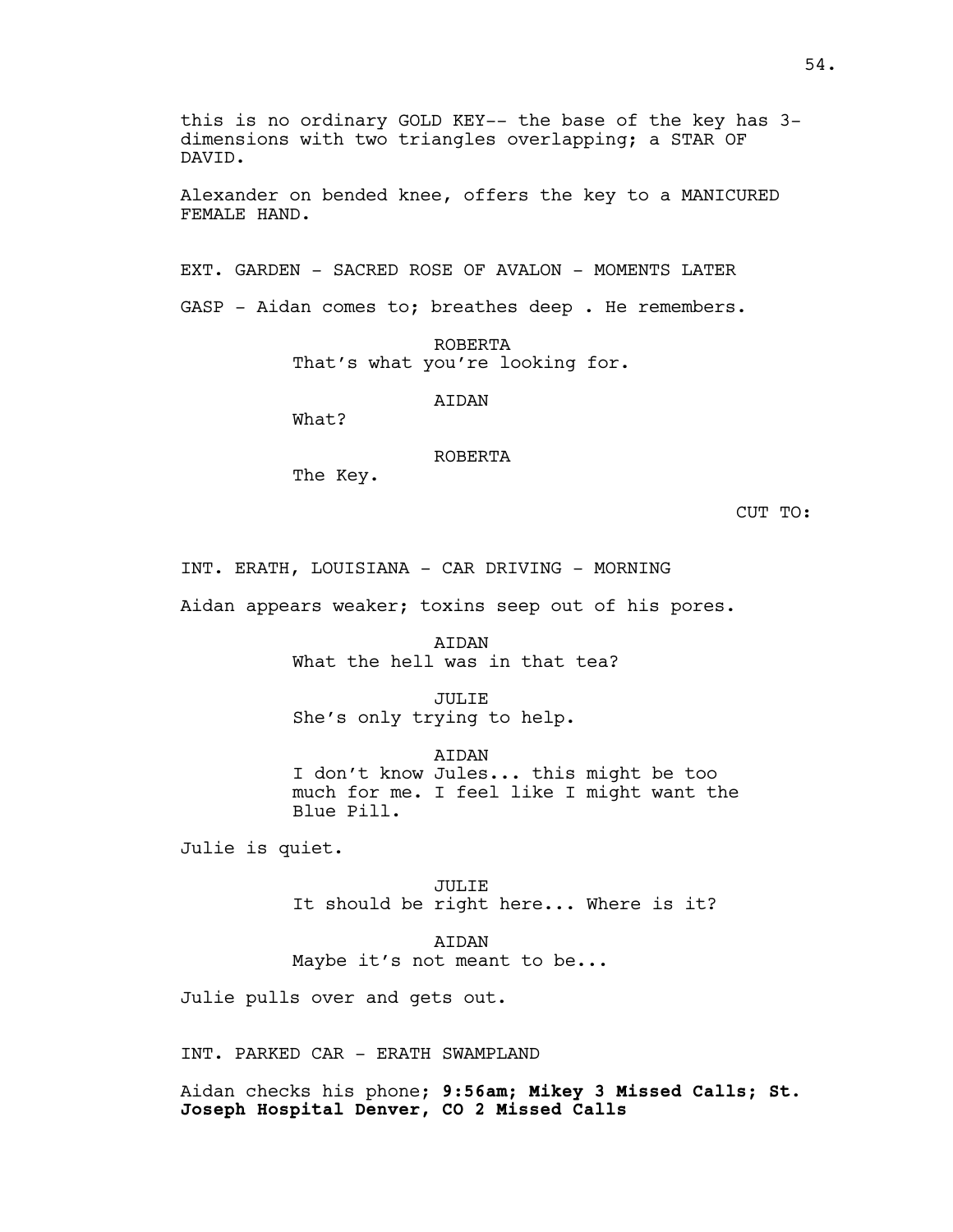Aidan checks his voicemail as he sees Julie outside in YOGA POSE WARRIOR TWO. She aims her gaze atop her thumb turned towards the sky and BREATH OF FIRE.

# EXT. ERATH SWAMPLAND FOREST

The landscape haunts-- a deep stillness underlies the movement of nature. Unearthly WEEPING WILLOWS, riddled with SPANISH MOSS obscure any path; maze-like.

Aidan departs the car as he listens to his brother's message from yesterday.

> MICHAEL VOICEMAIL Hey, just checking in, making sure you got ther--

CLICK Aidan disregards the messages.

ATDAN What in the what are you doin' now?

JULIE (in between breath) I just need to refocus-- Try. Feels good.

Aidan bends over; hands on his knees.

Julie stops.

# JULIE

You okay?

# AIDAN

Yeah, head rush.

JULIE Squeeze your thighs together. Brings the blood back into the legs.

It works.

# AIDAN Huh. That your party trick?

A CHURCH BELL starts to CHIME TEN O'CLOCK close by.

Aidan becomes solemn. Julie gently grabs his hand and they begin to walk towards the CHIMES, through the veils of Spanish Moss to an overgrown, unpaved roadway.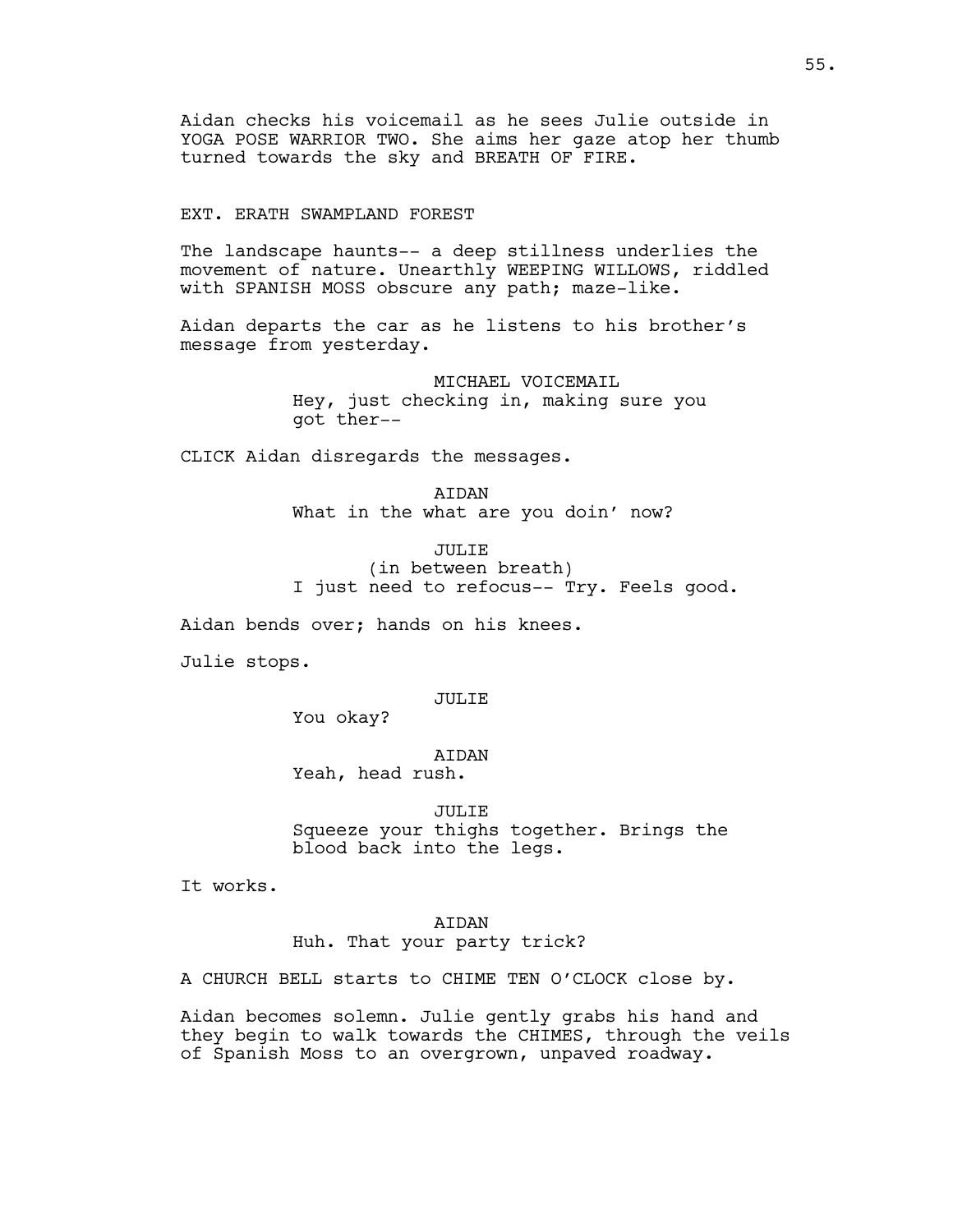EXT. HOLY ROSARY OF THE IMMACULATE MADONNA - DAY

Julie and Aidan walk through an archway with a CROSS, once ornate, devoured by the elements.

They stop at paint stripped doors to a simple church/convent with a few stain glass windows.

A BELL resides in a small STEEPLE. A STORM brews.

Julie waits. RAINDROPS begin to fall.

Aidan takes a breath and pushes the doors open.

INT. HOLY ROSARY OF THE IMMACULATE MADONNA - CONTINUOUS

They walk down the nave towards the altar, pass the pews.

A BEAUTIFUL BLACK MADONNA STATUE sits atop the altar; she looks down on Aidan. Aidan meets her gaze.

JULIE

She's a beauty... Black represents the feminine principle the negative to the positive pole. It's the yin to the yang.

Julie points to the BLUE SHAWL around her.

JULIE

You always see Mother Mary in some shade of blue... Mary represents the waters of the earth, etymologically it derives from marine.

**ATDAN** 

That's weird, isn't blue for boys?

### JULIE

Yeah, it's that yin yang thing. When- let's say energy takes a male form, that body innately has a lot of fire and air or masculine principles so as a child they are exposed to the color blue to water it down and balance out the fire.

# AIDAN

Ah so girls...

### JULIE

They are born into those innate feminine principles or earth and water elements and need to be balanced out by the fire, red spectrum... or pink.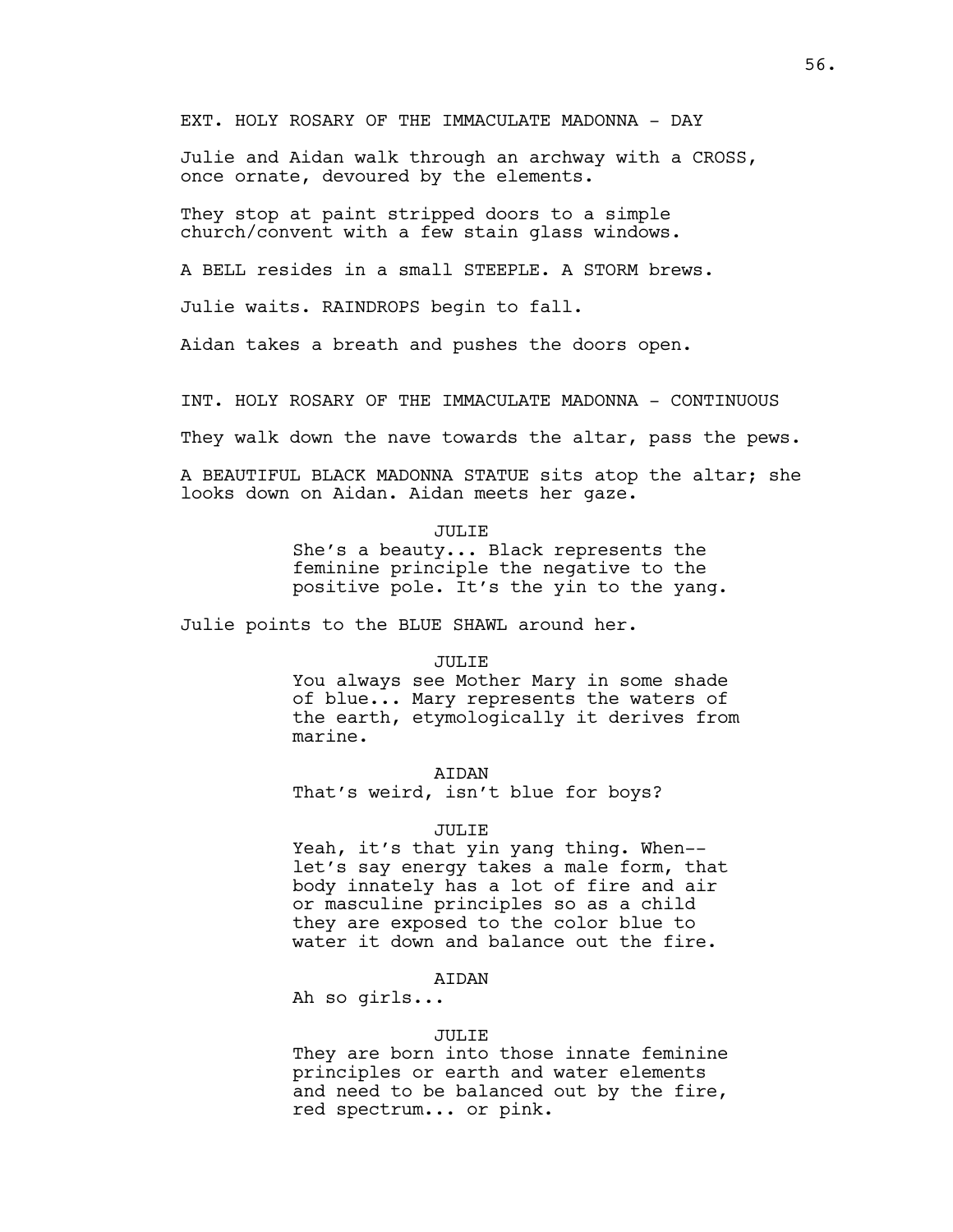FATHER FLOOD(70's), a weathered old priest, enters.

FATHER FLOOD

May I help you?

Aidan looks to Julie.

Coen--

JULIE

Yes, um. Hi, my name is Julie. Julie LaCroix.

She shakes Father Flood's hand; Aidan shakes Father Flood's hand. JULIE And this is my friend Aidan AIDAN (cuts in)

We're looking for Earnestine Knox.

FATHER FLOOD What's this in regards to?

## AIDAN

I'm her son.

FATHER FLOOD

I see...

Father Flood turns to the South Transept.

FATHER FLOOD

Follow me.

INT. OUTSIDE FATHER FLOOD'S OFFICE - MOMENTS LATER

Julie and Aidan sit on an old pew, RAIN begins to POUR on the old roof; tin cans strategic in place, catch water.

> AIDAN ...No it's good distract me with it.

### JULIE

So we have red and blue spectrums of light and the yellow symbolizes the pure crystal, or golden light that holds it all together, A.K.A. Prana in Sanskrit. Close your eyes and imagine breathing in beautiful crystal light...

SFX: Aidan, eyes closed, breathes a weak, unstable glow.

JULIE We see this number three, like those primary colors all the time.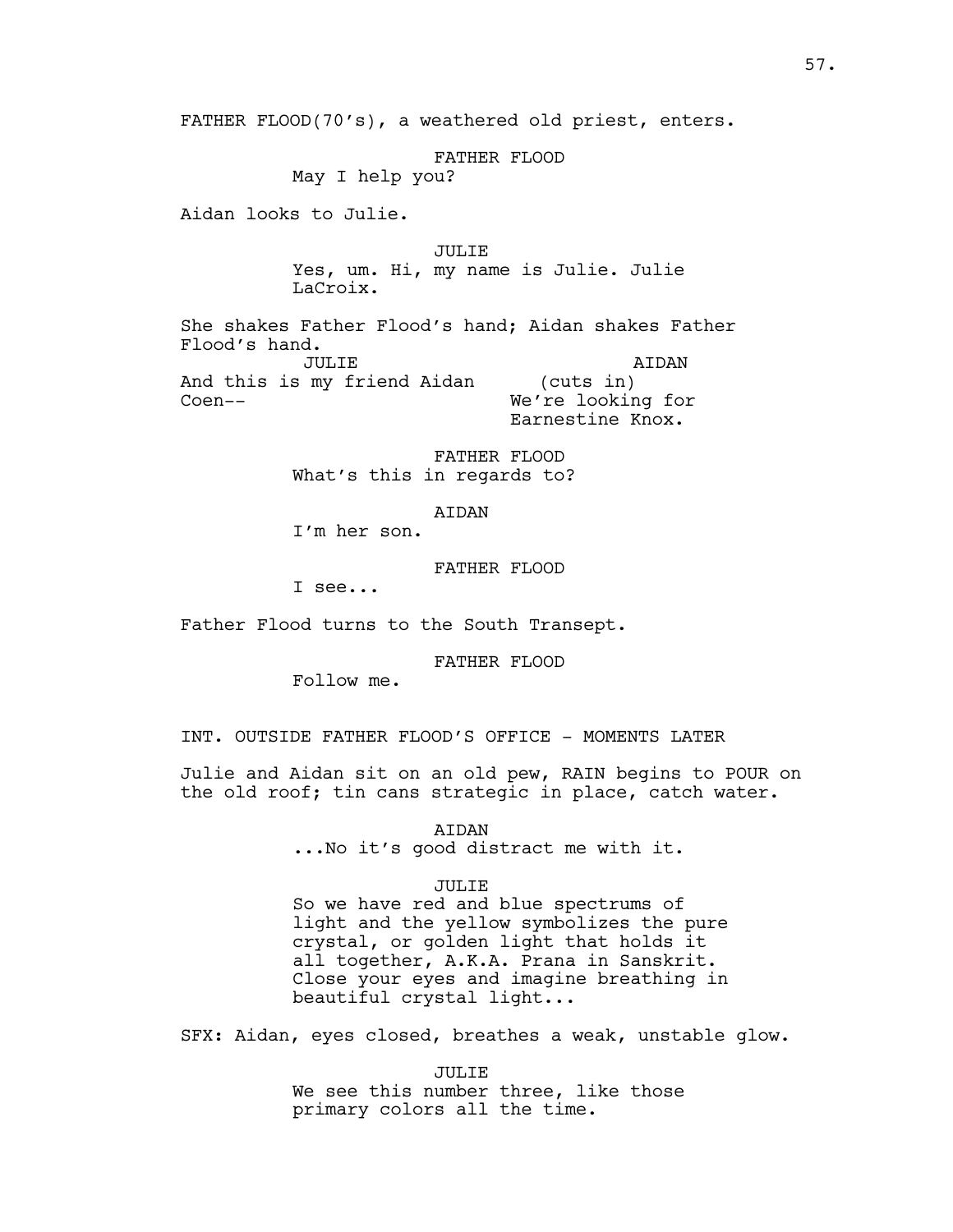Those colors unify in millions of different ways and make up the spectrum we see. We're all prisms for the light...

Aidan is still focused; a WEAK but STEADY GLOW flows in and out as he breathes. THUNDER RUMBLES.

#### JULIE

The cross represents the crystallization of two things when they have come together and create somethin'. It's a node, a knot, a point in time--

CREAK Father Flood opens a door; Aidan's GLOW goes away. A NUN is seated; she's turned away; the door closes.

> FATHER FLOOD I've spoken with Sister Earn and she's not...

THUNDER BOLT. The lights go out.

JULIE (cuts in) Well, *not* is not really an option.

Julie opens the door and walks into the office.

FATHER FLOOD C'mon now-- that's not respectful.

Aidan observes an ominous sky through an opposing GLASS DOOR; it leads outside where nature unleashes its fury.

INT. FATHER FLOOD'S OFFICE

Aidan enters as Sister Earn leans over Father Flood's desk, she LIGHTS a MATCH. The back of the office illumes.

She turns around; a CANDLE lit face - FLASH

EXT. TOP OF THE MOUNTAIN - NIGHT

**Aidan/Alexander POV**: the KEY has just been thrust from the ground, PAN UP with Alexander's right hand offering the KEY to OLYMPIAS (42), Alexander's mother, cue LIGHTNING a GORGEOUS DARK HAIRED woman's face FLASHES.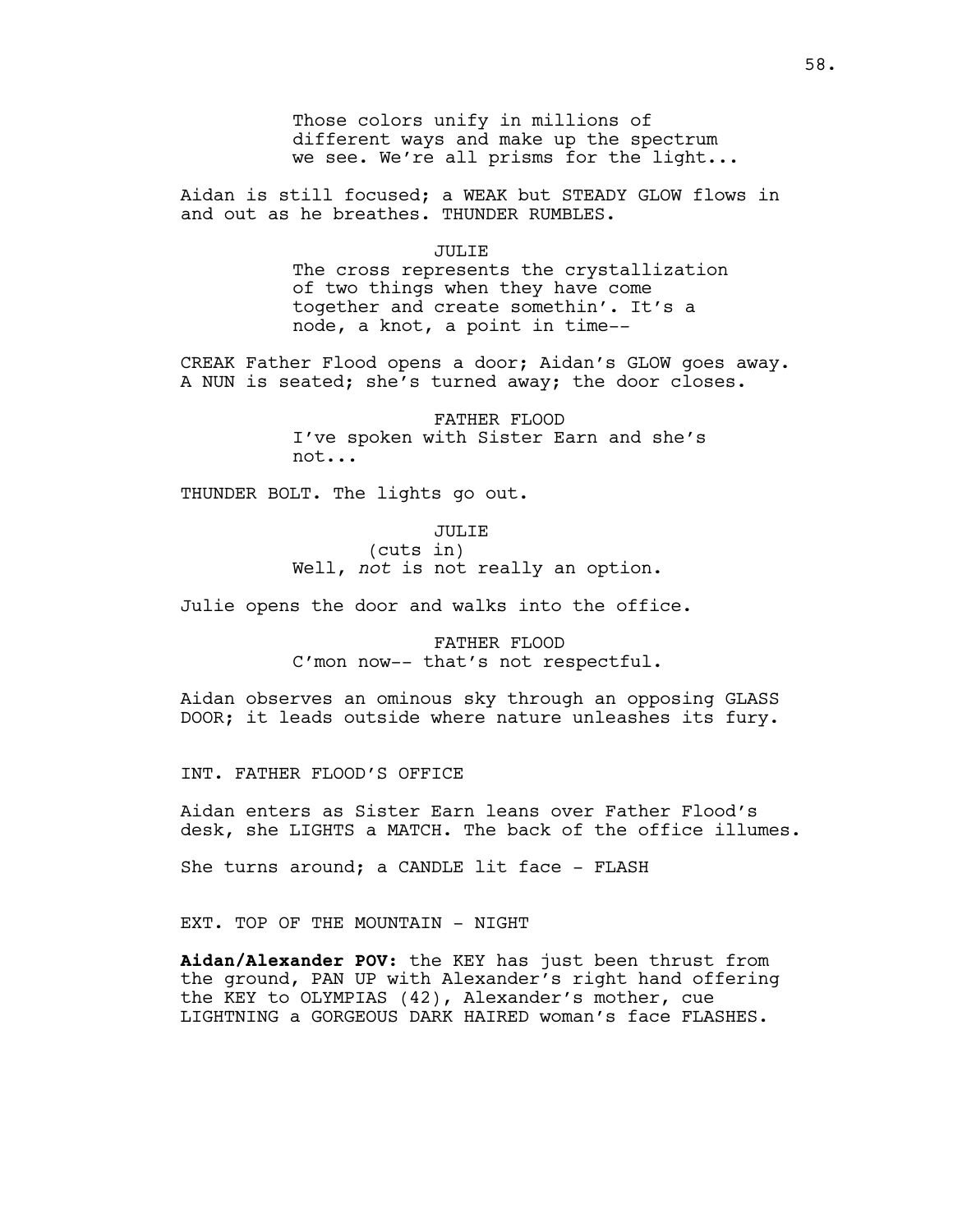# INT. FATHER FLOOD'S OFFICE - CONTINUOUS

The beautiful face AGES immediately revealing Sister Earn. The RIGHT side of her face paralyzed by Bell's Palsy. Aidan and Sister Earn stare at each other.

> FATHER FLOOD (O.S.) She's taken a vow of silence ya hear! So she ain't communicatin' with ya if she don' wan--

# AIDAN

# (cuts in) Anything wrong with her ears?

SFX: Aidan breathes in a WEAK GLOW.

INT. FATHER FLOOD'S OFFICE - MOMENTS LATER

The chairs have been reorganized.

Julie sits across from Father Flood in his desk chair. Aidan sits across from Sister Earn; she averts her gaze.

> AIDAN ...So, that's it. I need bone marrow.

Julie holds out a CLEAN SWAB in a medical TEST TUBE.

Sister Earn and Father Flood stare at it. Aidan grabs the tube from Julie.

> AIDAN Honestly, I don't expect you'll give me this swab, let alone a transfusion...

JULIE (sotto/bewildered) This is your--

AIDAN (over Julie) But if you remember who my father is... it wasn't on the Birth Certificate. Do you know who it is?

Sister Earn shoots daggers into Aidan's eyes. Writes furiously on a clip board; passes it to Father Flood.

> FATHER FLOOD (reading) Dead! Daddy shot him.

Julie and Aidan realize what this means.

Sister Earn claws the clip board back; writes more.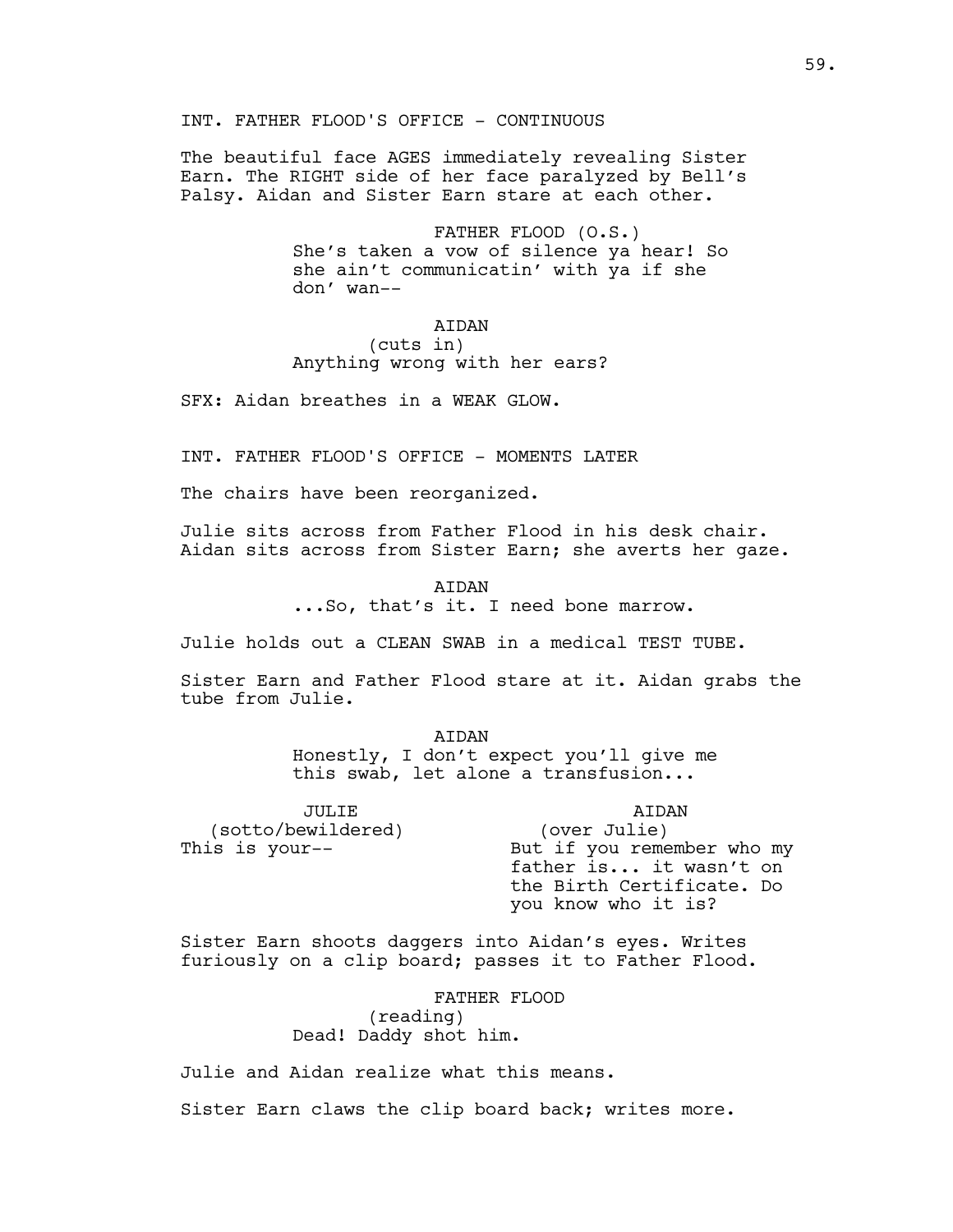# FATHER FLOOD Thinkin' we're dun here today. Sister, this is clearly disturbin' yer peace.

Sister Earn begins to lunge towards Aidan as Father Flood snatches the clip board from her.

# FATHER FLOOD

Yeap, we're dun.

Sister Earn grabs the clip board back from Father Flood and shoves it in front of a defeated Aidan.

It reads: **You belong in HELL with that DEMON!**

Aidan jumps out of his seat as Sister Earn shoves the clip board in his face; backs him onto a wall, a large cross affixed to it. Julie's up.

## JULIE

What the fuck?!

Sister Earn turns the clip board around. Scribbles violently. Julie grabs her arm; Sister Earn elbows her.

### JULIE

Seriously!

Father Flood tries to relieve Aidan, Earnestine thrashes and throws down the clip board. She runs from the office.

> FATHER FLOOD (out of breath) Think y'all should be goin' now.

Aidan looks down to the clip board **BEAST! ABOMUNATION! DIE!** He bolts for the door-- immediately throws up once outside. Julie rushes out after him.

EXT. HOLY ROSARY OF THE IMMACULATE MADONNA - GARDEN

Rain soaks Aidan; he's bent over, hurls in the swamp.

Julie cries and rubs his back.

JULIE I'm... I'm... so sorry Ai.

Aidan stands. He walks away from Julie-- she hugs him from behind. Julie starts to sob, Aidan turns around.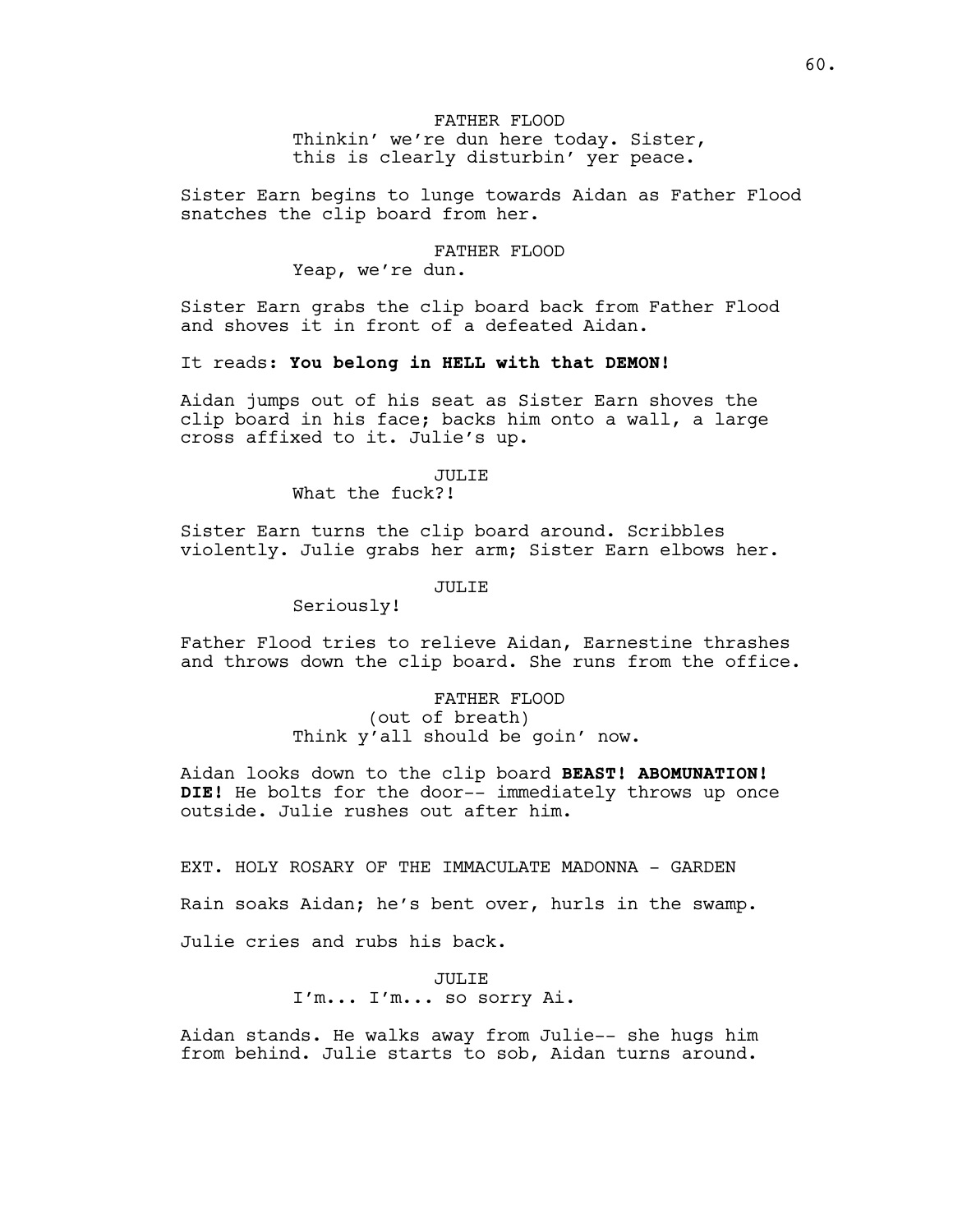EXT. ERATH SWAMPLAND FOREST - PARKED CAR - DAY

The rain dissipates into the thick humidity of the swamp. Julie helps a weakened Aidan back to the car.

> JULIE ...I'll call Dr. Morgan when we get back and maybe we've got a match?! You missed a couple calls ya?

Aidan stops.

AIDAN

It's over Jules.

JULIE Are you shitting me right now?

AIDAN

I'm... I'm done.

JULIE Fuck you, you're done.

**ATDAN** 

I-- I feel my body eating itself. I've never felt right in this skin... All makes sense now. I'm okay parting with it. It's fine. Better than fine.

JULIE

AIDAN I surrender.

You can't...

JULIE

Well, I-- I... What the fuck do I--

AIDAN

Go on...

# JULIE

No. Stop it, NO!

AIDAN What kind of life do you envision here?

Julie looks off into the storm torn swamp.

EXT. COLORADO SPRING HIKING TRAIL - DAY - JULIE'S VISION

**JULIE'S POV**: The swamplands mutate into the HIKING TRAIL Julie and Aidan have met on many times. Julie sees a HEALTHY Aidan up ahead. Twins, a boy and a girl pass her.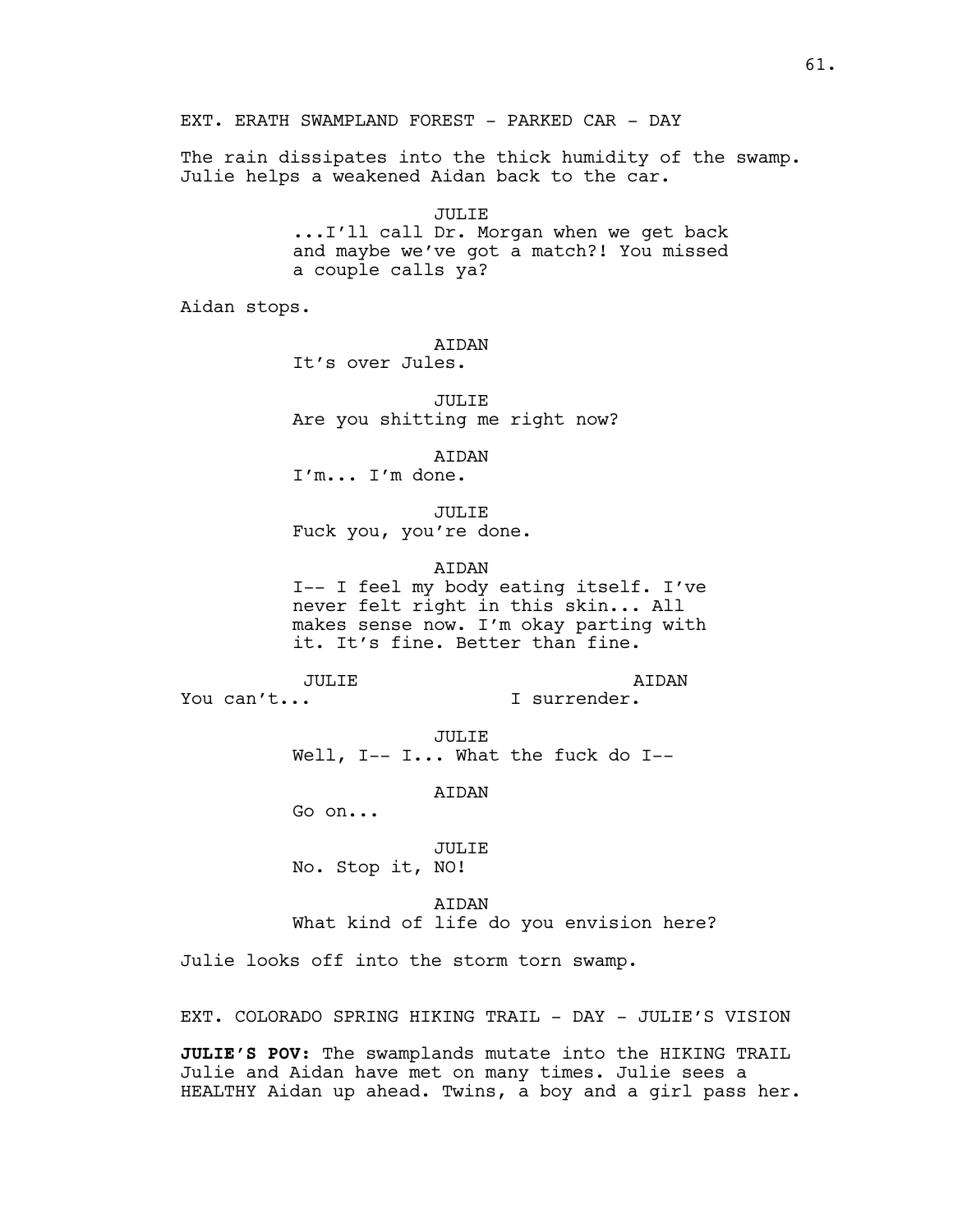# TWINS

Daddy! Daddy!

**BACK TO NORMAL:** ERATH SWAMPLANDS - CAR - DAY

AIDAN

I'm damaged goods... I can't-- this is too much shit to saddle you with.

Julie looks over to him; tears surge.

JULIE But... I love *you*.

AIDAN Don't fucking do that-- that's not fair.

JULIE

It's true.

Aidan throws his hands up; hulk-like. He screams into the swamp with everything he has.

### AIDAN FUUUUUUUUUUUUUUCKKKKK!

SFX: The harmonics of Aidan's howl resonate through the bayou; a more powerful GLOW STREAMS from his mouth; it beams forward into a point in space; a gentle ripple emanates from the point; disturbs the peace of nature.

FLASH - The background BLINKS TO,

EXT. COLORADO SPRING FOREST - NIGHT

Aidan is in the woods, before him a crack in space time, a spark of pure white light; from this a ball of light begins to form; light zigs and zags around an imaginary circular field. It becomes more stable. The color shifts to a fiery orange, molten color. Small formed and deformed faces begin to appear-- licking out from and into the parameters of the sphere.

# EXT. ERATH SWAMPLAND FOREST

CLOSE on Aidan as he falls to his knees.

(sotto)

AIDAN

Fuck.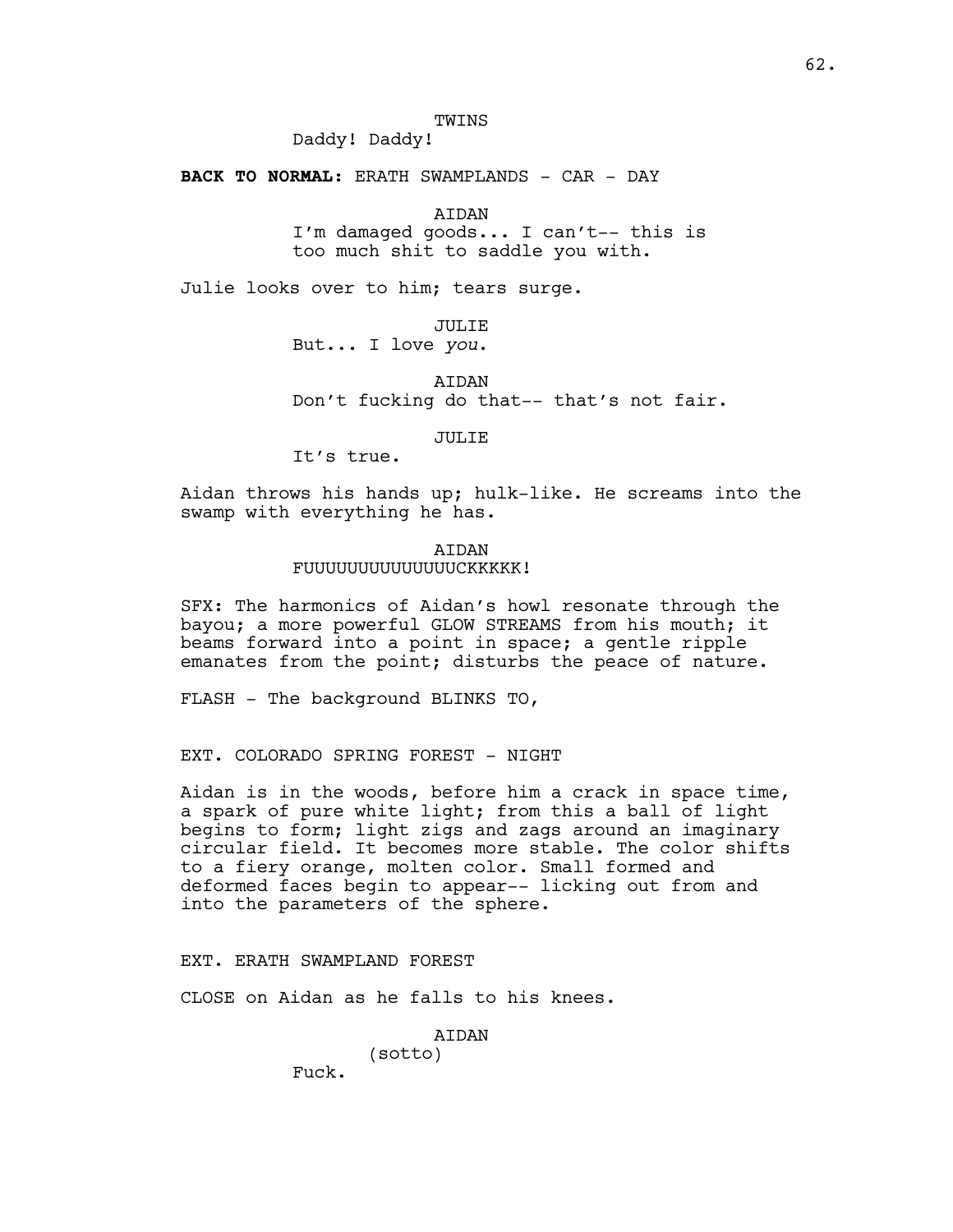Plates are stacked, dinner's been had. Julie ruminates over a game of BACKGAMMON with her father. She has THREE BLACK POINTS sitting on the BAR of the BACKGAMMON BOARD; Charles has all his WHITE POINTS in WHITE HOME BOARD.

#### JULIE

He's being a stubborn ass.

CHARLES

Aw baby, give that boy a break. That's a lotta processin' to do...

JULIE He wants to just give up. Like that...

Julie angrily rolls the dice; DOUBLE 6'S.

#### JULIE

Shit!

Julie throws the dice in the cup and thrusts it at her father.

CHARLES

You're stuck, angel.

JULIE

Ya think.

Charles moves over to a BAR CART and pours SCOTCH.

CHARLES You're lost in your *mine'd* my love.

Charles taps his temple with the bottle in his hand.

# CHARLES

Y'know betta.

Charles walks back over to Julie and hands her a glass. Julie shoots the glass and hands it back to her father.

> JULIE I need more perspective?

> > CHARLES

You need a strategy.

Charles hands her his glass. She sips. Charles rolls the dice. He begins to BEAR OFF his WHITE POINTS.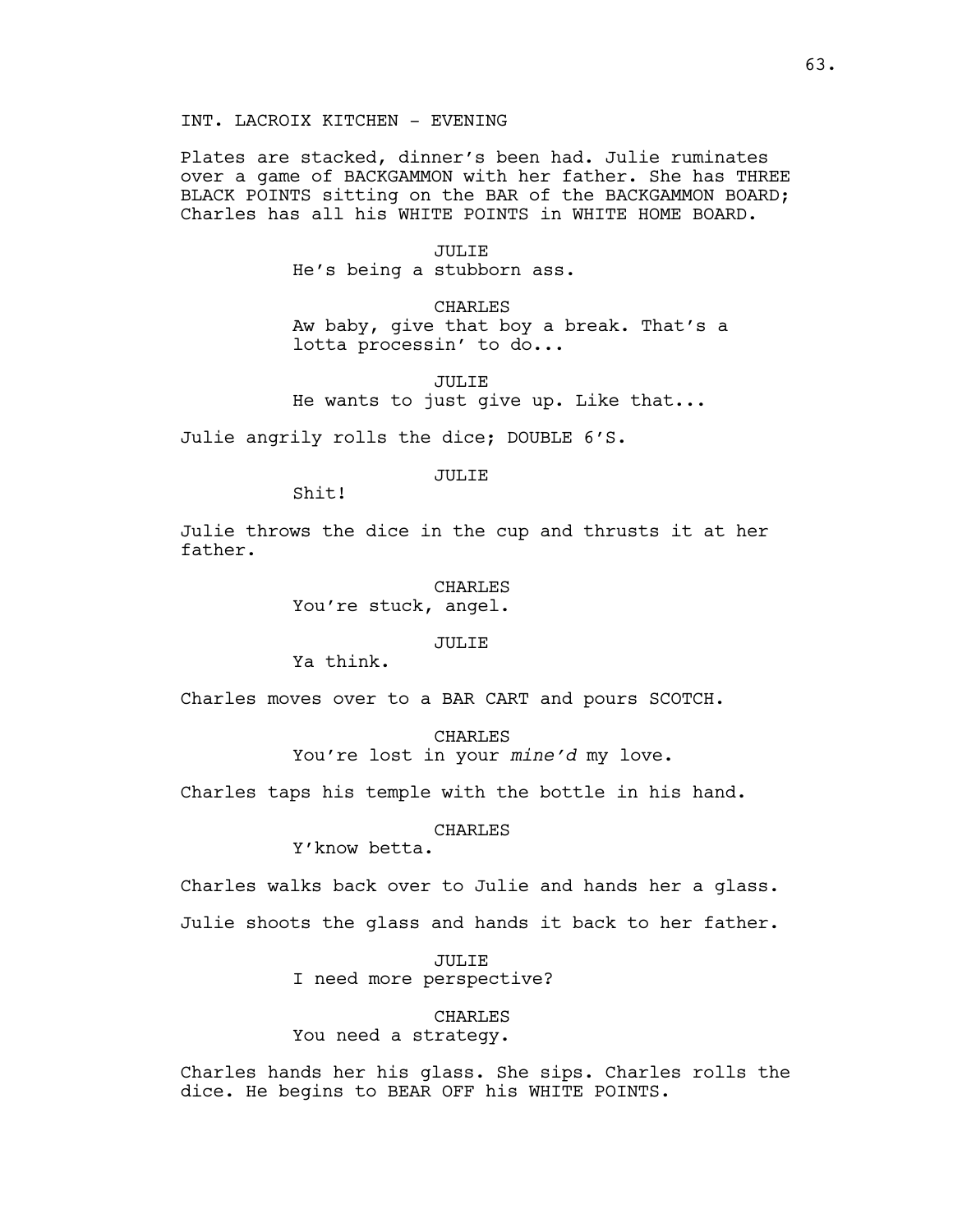# CHARLES

This game here is all about strategy. You got options... You just can't see 'em. 'Cuz you're too involved in the weight of it. Do what yer doin' for that boy, for *yourself*.

## JULIE

What if it was mom?

Charles and Julie converse with their eyes. Julie rolls. RING RING Charles moves to answer the PHONE.

#### CHARLES

LaCroix residence... Yes this is he... Okay, well... I will... Thanks for the call... You too.... Good evenin'.

Charles finds his seat. Julie rolls FOUR 3'S; BLACK POINTS move off the bar.

> CHARLES Well, it ain't perfect, but it's in the proximity.

### JULIE

What?

# CHARLES

My marrow.

# JULIE

What?!

#### CHARLES

Your ma and I... We went and got tested. Sent the labs to St. Joseph's before you got here.

Julie tears up... there's hope.

## CHARLES

Now, now.. We didn't wanna say anything if there wasn't anything to say... but it appears there may be a possibility.

Julie jumps up and sits right back down.

CHARLES

Well, let your mother finish first...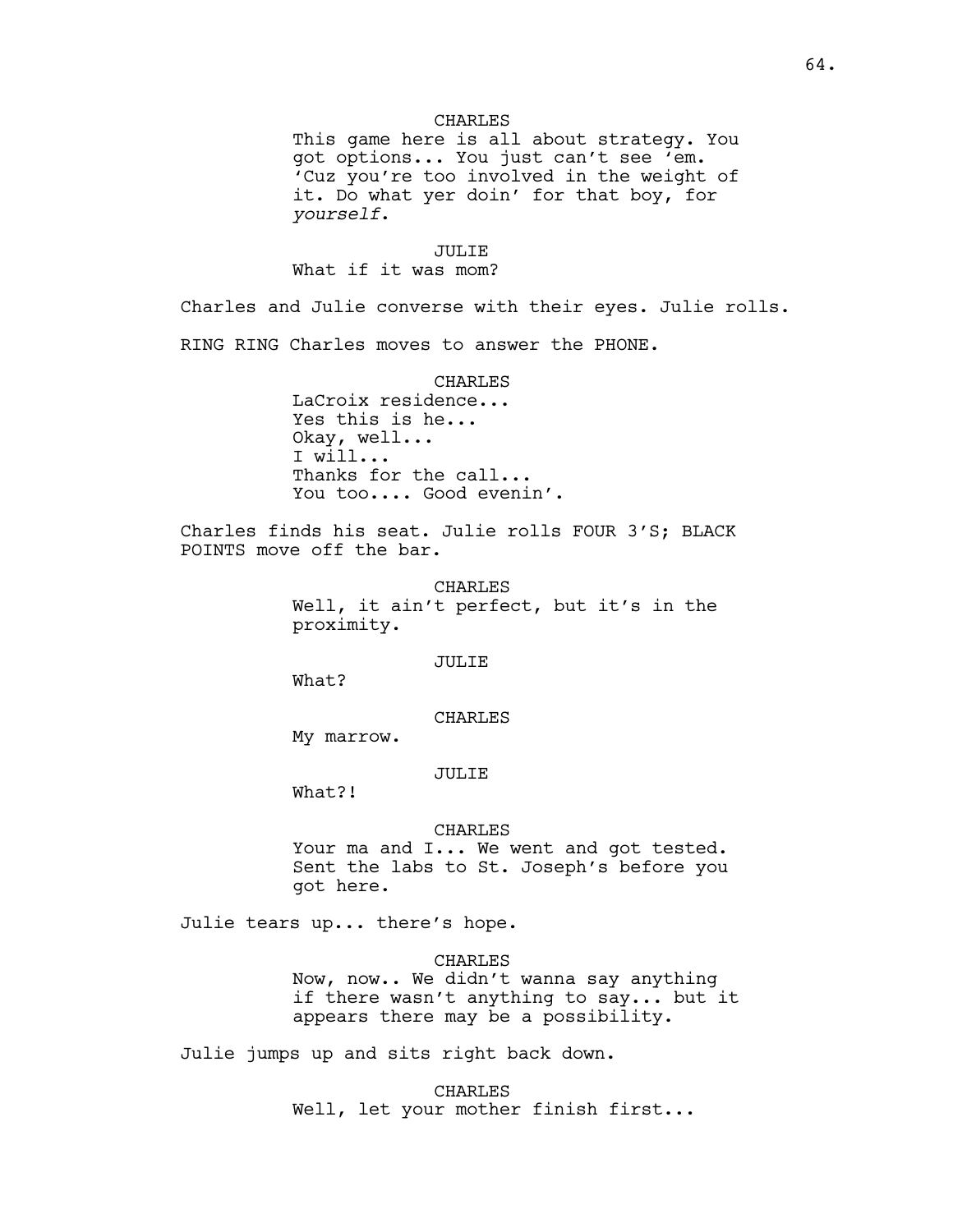JULIE It's not-- he doesn't want to fight.

Julie stares at a beautiful BLACK POTTERY BOWL on the kitchen island filled with apples. It has almost GLOWING FLECKS of TINY STARS painted on it.

#### JULIE

Where'd you get that?

# CHARLES

Your mama.

JULIE She has perfected the art of the ark. (a beat) The dark.

CLOSE BLACK POTTERY BOWL as it FADES to a reflection of The Mountain in a lake.

EXT. THE MOUNTAIN - NIGHT

EMBERS whirl in slow motion around the mysterious MOUNTAIN. At the base, an ominous CASTLE is carved into it's side, think PETRA, with a gothic flare.

Abrahim and Khalil arrive. Abrahim has matured.

EXT. THE MOUNTAIN - ENTRANCE

The CASTLE GATE OPENS as the duo approach.

INT. THE MOUNTAIN - CONTINUOUS

TORCHES illuminate TWO GUARDS.

GUARD ONE

Your business?

# KHALIL

Mission complete.

Guard One nods to Guard Two. Guard Two throws a BURLAP SACK around Abrahim's head.

Abrahim is quiet; his breath frantic.

KHAL<sub>I</sub>TI, We talked about this--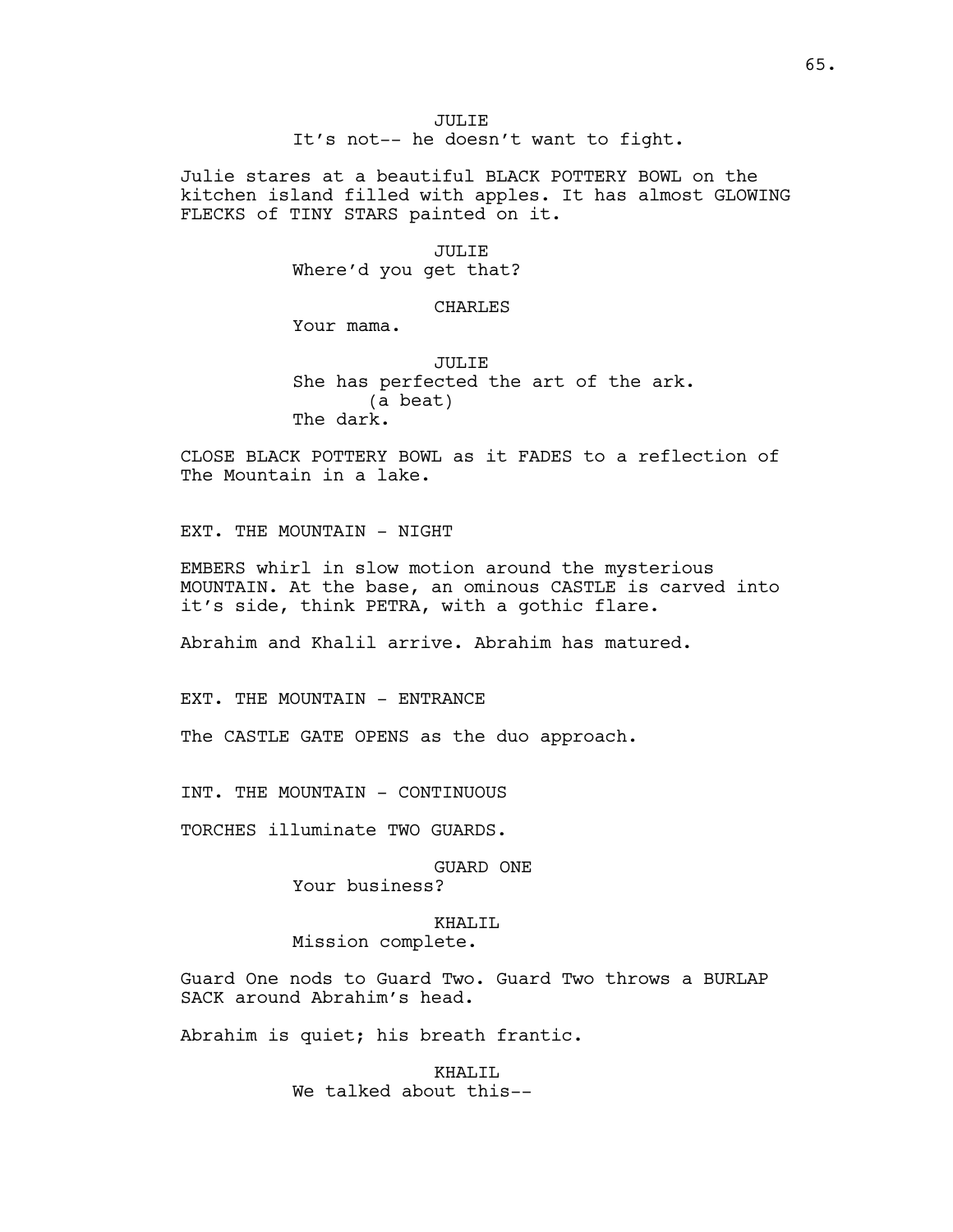Abrahim slows his roll.

Khalil places a hand on Guard Two.

KHALIL (sotto) I know he needs to be processed but remember... who *he* is.

Guard Two throws Abrahim over his shoulder.

INT. THE MOUNTAIN - DUNGEON - LATER

Guard Two shoves Abrahim into a STONE CELL; removes the burlap bag from his head.

Abrahim takes inventory; older teenage boys and young men fill the other cells.

Time is irrelevant as the torch light dims.

INT. THE MOUNTAIN - DUNGEON - INDETERMINABLE

The new recruits stir from slumber as a GUARD and YOUNG RECRUIT enter with a small BLACK CAULDRON.

#### GUARD

A gift from our most honorable master, the Man in the Mountain, our Father, our source.

The Guard ladles out smokey, lumpy, liquid into STONE BOWLS as the Young Recruit disperses it to the newbies.

Abrahim accepts the putrid water. He grimaces.

A TEENAGER, SOHEIL(15) in the next cell over accepts a bowl, downs it, looks to Abrahim,

> SOHEIL It's a special potion made by The Man in the Mountain.

Abrahim stares at a floating membrane; it resembles a loogie as it traverses the ocean of the bowl.

> ABRAHIM Who is this Man in the Mountain?

SOHEIL What? That's the reason we're all here. To train under him.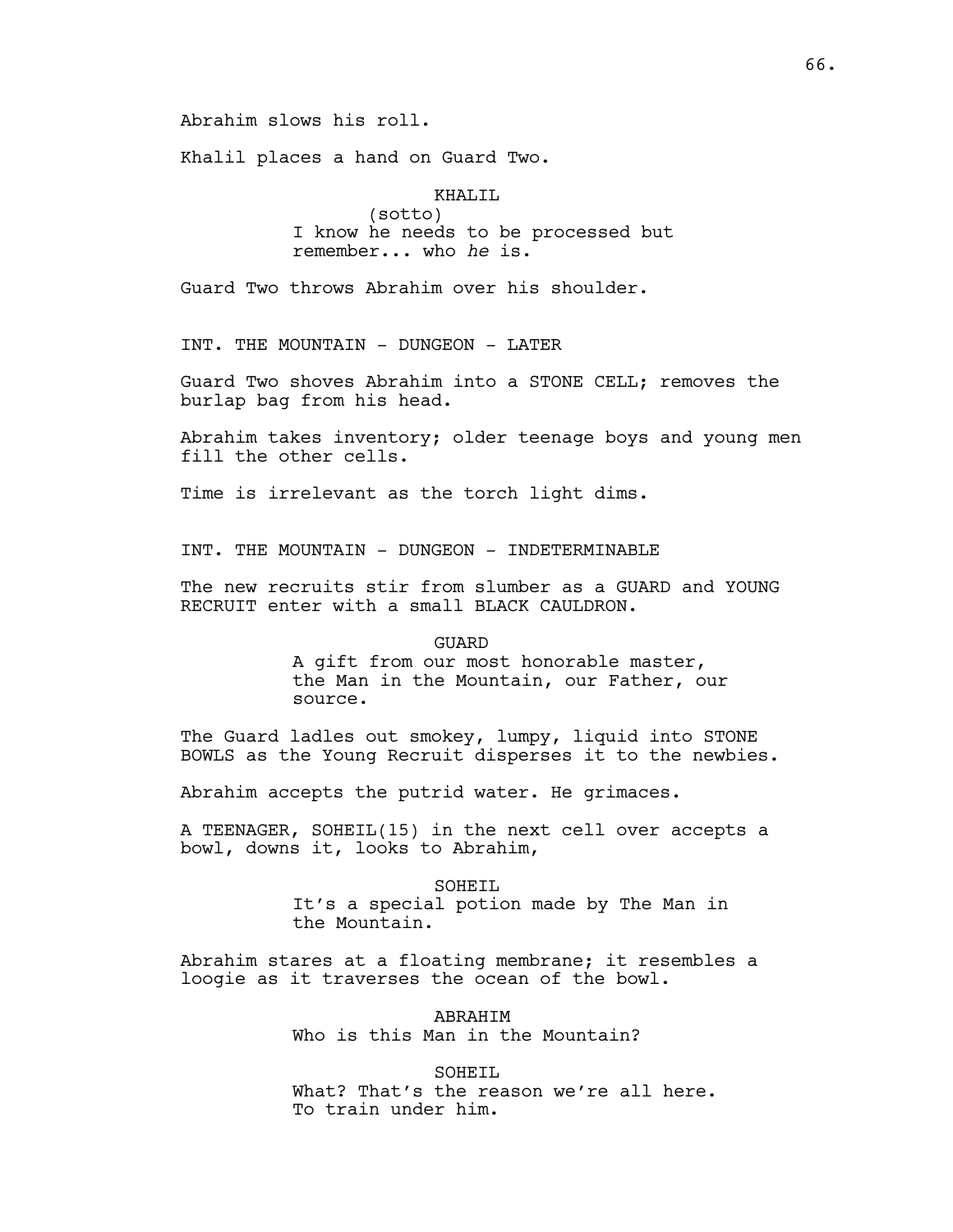He is a Master Conjuror. He knows the ways of this accursed world and how to survive in it... Drink!

Abrahim squeezes his eyes closed and downs the elixir.

# SOHEIL

My name is Soheil.

# ABRAHIM

Abrahim.

## SOHEIL

It will make you feel funny but you sleep real good. Sometimes I have the most wonderful dreams, I am in Paradise... Feels so real.

ABRAHIM Have you met the Man in the Mountain?

### SOHEIL

No, we have to do our time here first. Then they decide based on our talents where we are directed to serve.

Abrahim starts to feel funny.

ABRAHIM How long have you been here?

SOHETT.

I don't know? Maybe a year. I hope to be a Knight of the Night.

# ABRAHIM

What's that?

SOHEIL We rid the world of scum.

## ABRAHIM

How?

### SOHEIL

That's what the training is for. These are methods that were gifted to Hassan, peace be upon him, from the great beyond. What we learn here is magick!

Both boys become dizzy and collapse to the floor.

SOHEIL Just relax and let the potion become you.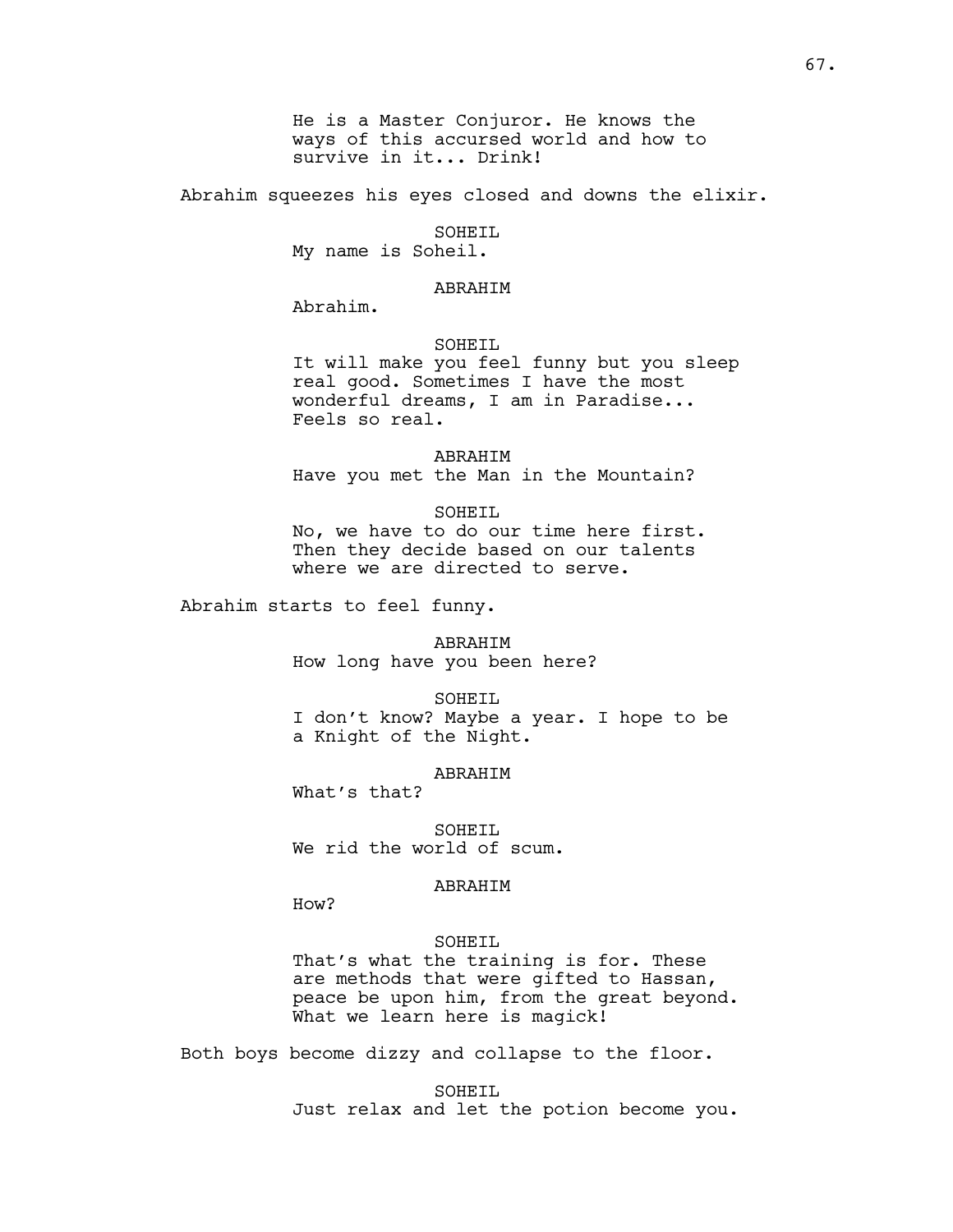**ABRAHIM'S POV:** Gaze up towards the cold stone ceiling, the torches flicker.

> SOHEIL (OS) Feel as it relaxes your whole body. Feel no pain... No sadness... Bliss...

FADE TO BLACK

MONTAGE - ABRAHIM'S NEW LIFE

- Wakes, groggy. Abrahim explores down there from wet dream. Wonders.

- Walks around his cell.
- Eats gruel.
- Other recruits work out in their cells.
- Abrahim and Soheil work on a handshake through bars.
- Potion comes. Repeat.
- Waking, groggy. Wet dream.
- Pacing.
- Handshake perfected.
- Gruel. Potion.
- OLDER ABRAHIM(13) wakes, groggy.
- OLDER SOHEIL(21) trains in his cell.

INT. MOUNTAIN - DUNGEON

A different GUARD enters with the cauldron and a different YOUNG RECRUIT.

> GUARD A gift from our most honorable master, the Man in the Mountain, our Father, our source.

The Young Recruit ladles the liquid into bowls.

Khalil enters looks around his gaze lands on Soheil.

Abrahim stands, his gaze is strong at Khalil who doesn't break his eye line from Soheil.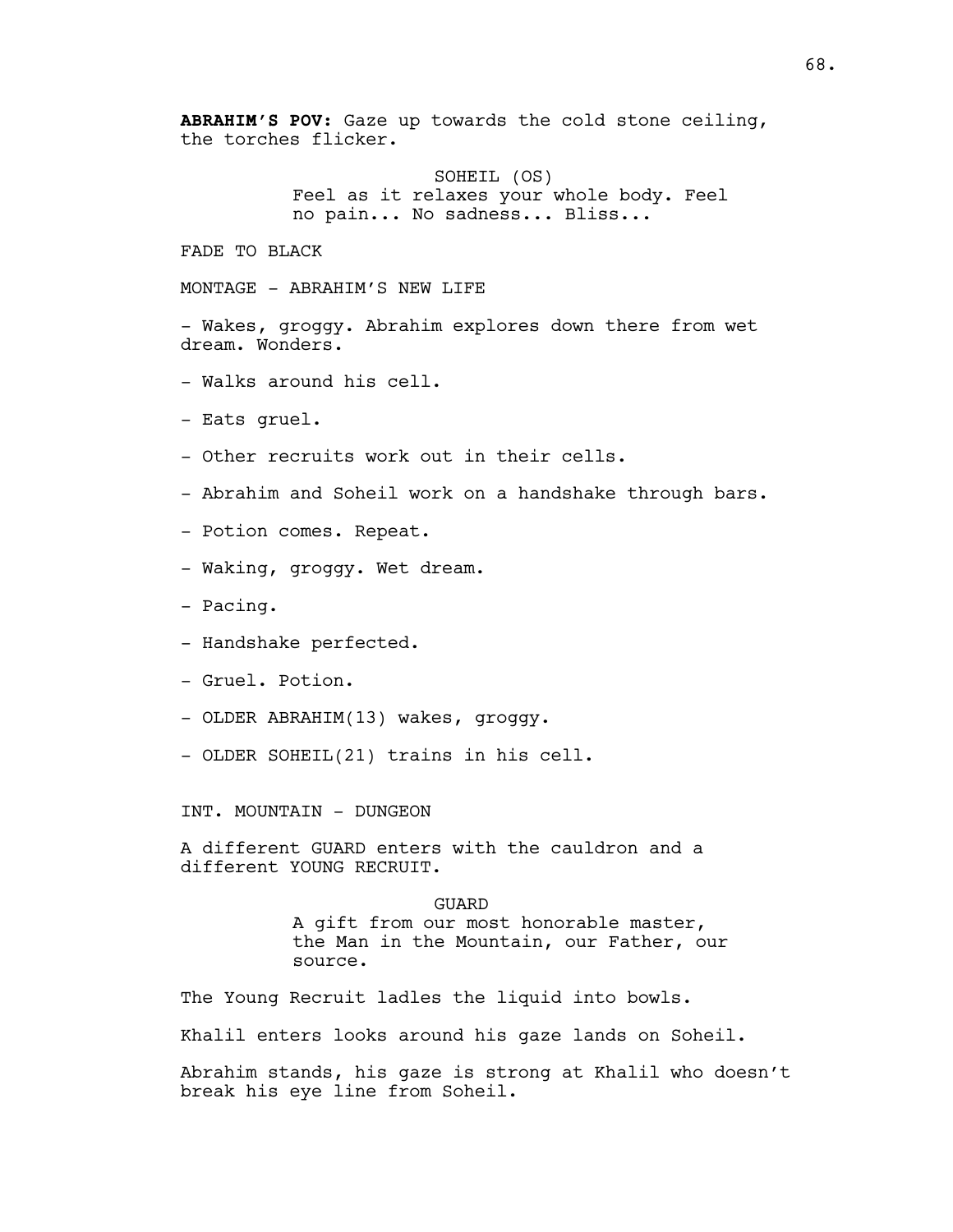Soheil is entranced by the gaze, he reaches to a latch outside of his cell door, CLINK the door opens. He walks toward Khalil.

The Young Recruit serves Abrahim a bowl.

Khalil and Soheil exit the room.

INT. MOUNTAIN - DUNGEON

Abrahim wakes, groggy... no Soheil. Cellmates sleep.

He reaches outside his cell to the door latch CLINK the door opens. Cellmates toss and stir; back to sleep.

With stealth, Abrahim makes his way to the dungeon gate/entrance. This one is locked. He fiddles with the latch when he HEARS commotion. He retreats into the shadows of a stone crevice.

CLINK CLANK the dungeon door opens. TWO RECRUITS enter with a large pot of gruel, Abrahim slips out, undetected.

INT. MOUNTAIN - HALL - DAY

Abrahim doesn't know his direction; he follows a winding hall as the SOUND of RAIN becomes louder. He arrives at a BARRED WINDOW. CLASH of THUNDER.

He reaches his arms through the bars. He laughs and cries as he tries to catch raindrops with a dehydrated tongue.

A PAINFUL SCREAM ECHOES through the barren hallway; Abrahim carefully follows the SOUND.

INT./EXT. MOUNTAIN - HALLWAY ATRIUM

Abrahim meets THREE ELABORATE DOORS; a LARGE AJAR CENTRAL RED DOOR; to the LEFT a LARGE CLOSED YELLOW DOOR; to the RIGHT an OPEN NAVY BLUE DOOR to the OUTSIDE WORLD. He walks away from the PAINFUL MOANING SOUNDS towards the GLOOMY NATURAL LIGHT; RAIN FALLS.

The RAIN turns into the SOUND of LICKING; Abrahim stops. A debilitating SCREAM; he turns slowly, moves back and toward the RED DOOR.

As he approaches, the DOORS OPEN.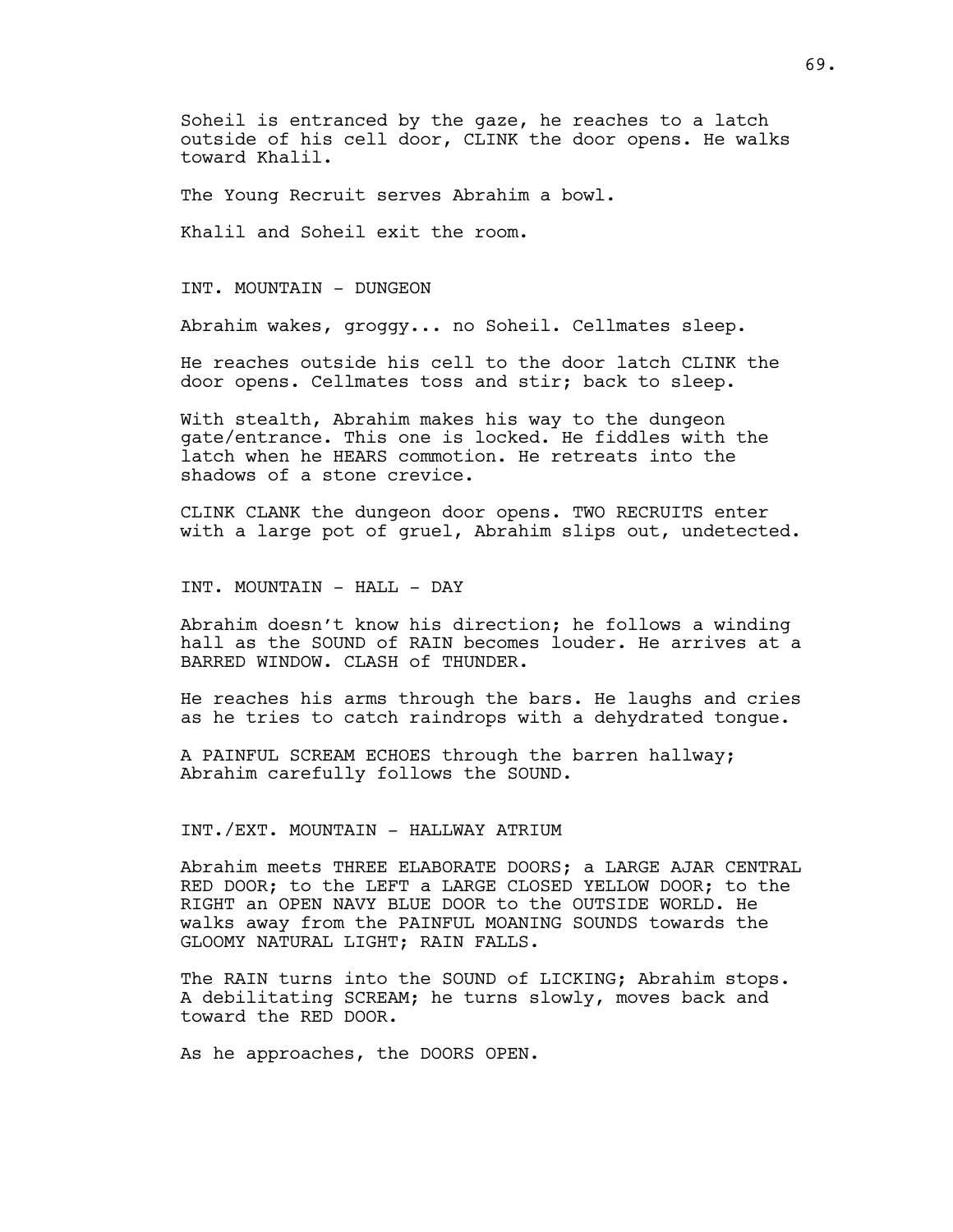INT. MOUNTAIN - HASSAN'S LAIR

**ABRAHIM'S POV**: The doors reveal a SPOTLIGHT on Soheil laid on a GOLD ALTAR, WHIMPERING in pain.

**BACK TO NORMAL**: Abrahim runs to Soheil; he puts Soheil's arm around his neck.

### ABRAHIM

(sotto) We gotta go!

Soheil is barely conscious from the pain, he tries to speak but when he opens his mouth BLOOD STREAMS out a GAPING HOLE where his TONGUE once was.

# ABRAHIM

(cries) What have they done to you?!

Soheil passes out; dead weight-- too much for Abrahim.

CLAP CLAP CLAP

HASSAN AL SABBAH, (44) tall and slender, a MANICURED BRIGHT WHITE GOATEE, CHARCOAL LINED EYES, his hair is wrapped tightly in a WHITE TURBIN, a RUBY affixed where a third eye might be. He is dressed in BLOOD STREAKED WHITE LINENS and SILKS with LARGE SHOULDER PADS. CLAW-LIKE HANDS with LONG BLACK FINGERNAILS.

> HASSAN A valiant effort dear one. It is time for your training.

Abrahim turns to Hassan. The room opens to an opulent wing of the Mountain with GOLD ACCENTS EVERYWHERE, FINE SILKS and OTHER-WORLDY FRUIT.

HASSAN

They like tongues.

# ABRAHIM

Who?

## HASSAN

Them...

Hassan points behind Abrahim.

Abrahim turns to see a MOLTEN PLASMA AQUARIUM living in the WALL of the Mountain.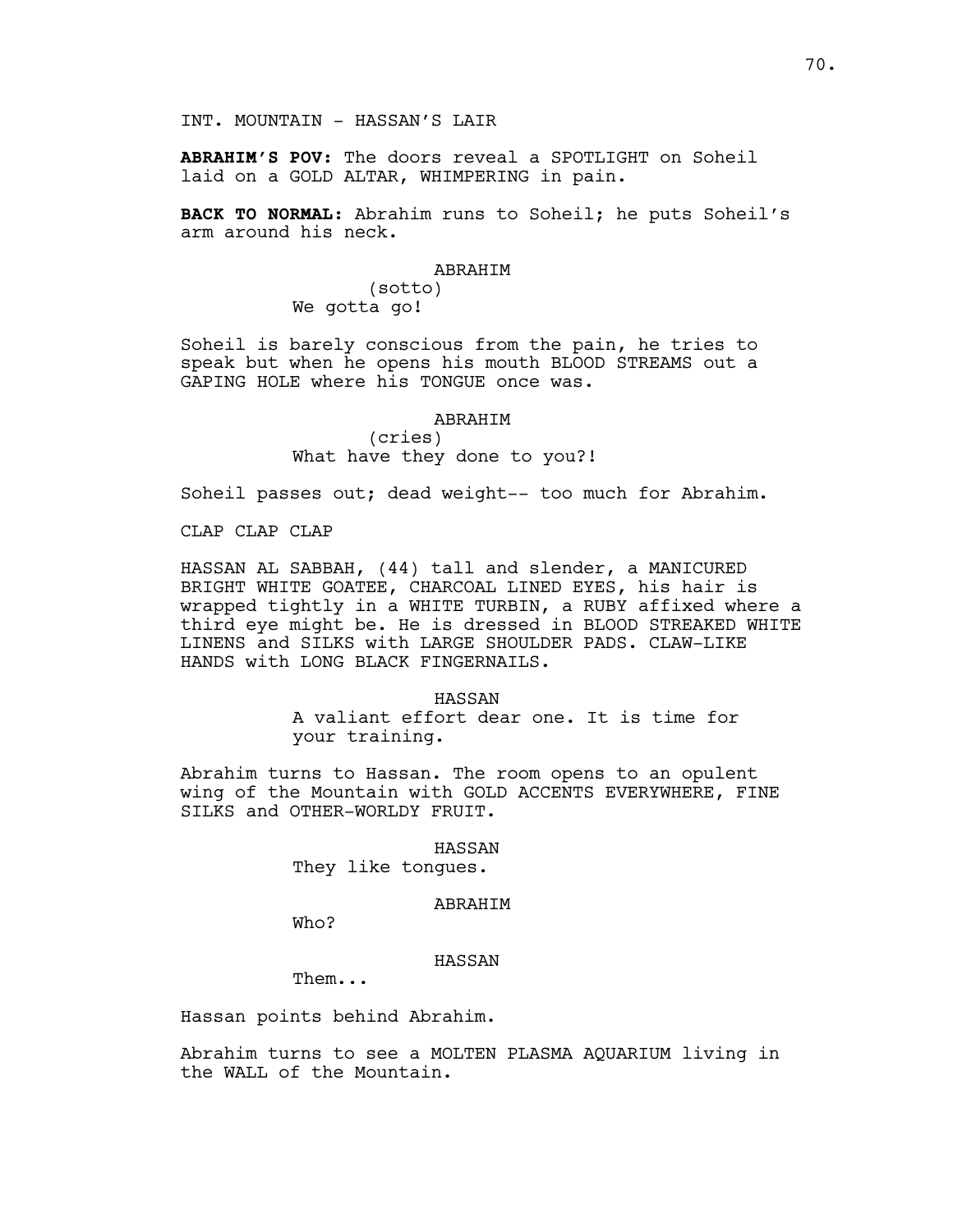SMALL DEFORMED BODIES and FACES reach out from the wall but remain in the MOLTEN MEMBRANE. A number of FACES gather and begin to LICK, TONGUES reaching toward Hassan and Abrahim.

Abrahim stands; releases Soheil, in awe he shakes.

CLOSE on Abrahim's EYES; BLINK.

INT. VIANNE'S STUDIO - NIGHT

GASP

A wide-eyed Aidan chokes on the air.

Vianne sits on a stool at the bottom of the massage table. She holds Aidan's feet.

> VIANNE Deep breath honey big breath!

Aidan coughs as Vianne fetches water from a cooler.

VIANNE That's it, here...

They both down a bottle of water.

Aidan stands.

**ATDAN** What is happening to me?

Vianne walks over to a SILVER TRAY with varying CRYSTAL LIQUOR BOTTLES; she pours bourbon into two glasses.

> VIANNE It's been a long day...

She hands him the drink.

**ATDAN** You know, don't you?

Aidan shoots the bourbon.

VIANNE These things honey...

AIDAN

Please.

Vianne sips.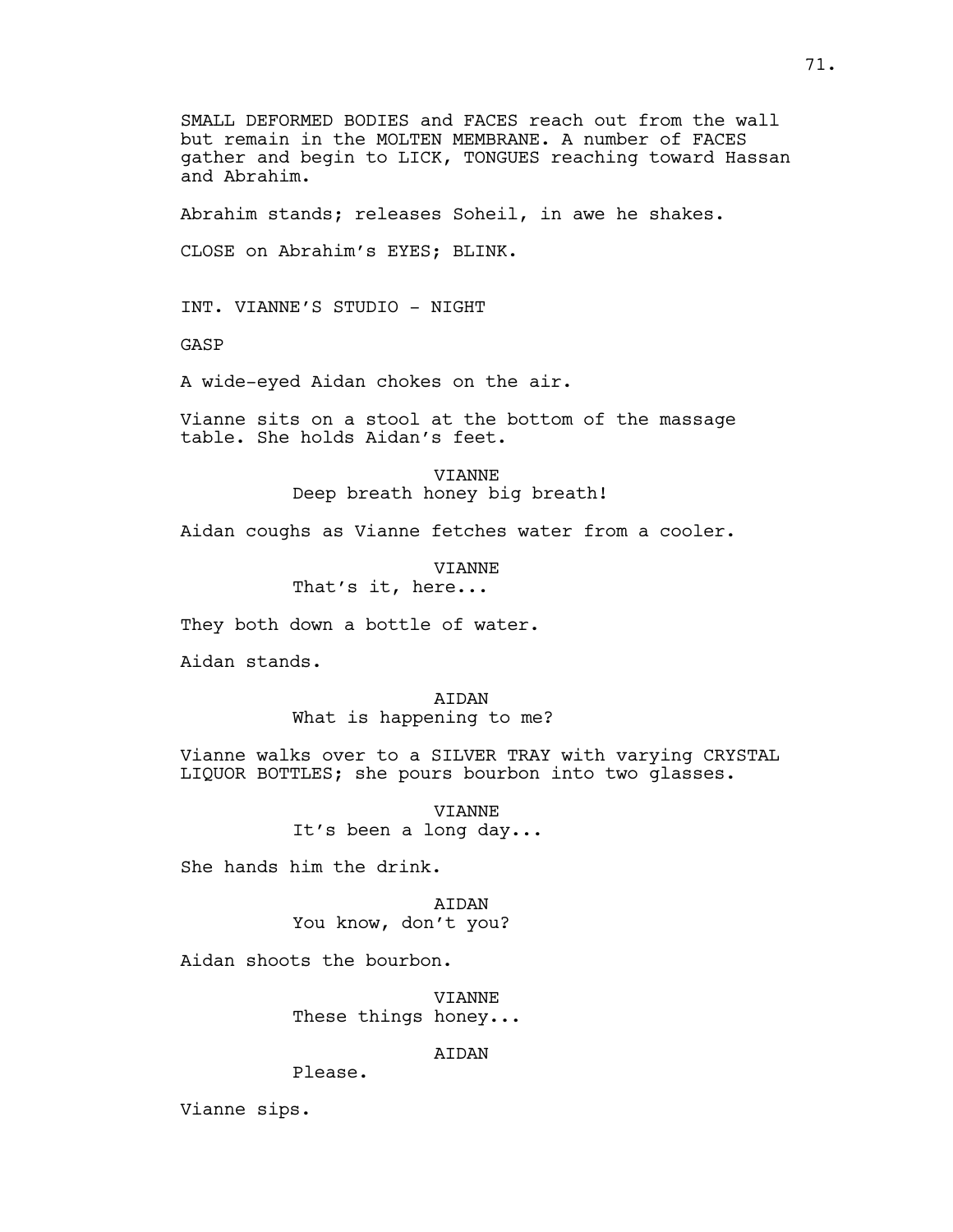#### VIANNE

As best I can tell, you locked yourself into somethin' that's gone on for... at least a millennia. You've carried a pain, a curse and it's still here...

Vianne gestures her hand up and down Aidan's side.

### VIANNE It's right there, beside you. Like a magnet. Won't never leave... until.

### AIDAN

Until?!

Vianne places her glass on the silver tray. She walks over to Aidan removes the bandage from his forehead.

#### VIANNE

All better.

Aidan's forehead is almost completely HEALED.

Aidan looks in a MIRROR on the wall, he sees Young Aidan reflected back; he jumps.

### AIDAN

What the...

#### VIANNE

What'd ya see?

AIDAN M-myself... younger.

He looks back into the mirror and it is him now, he touches where his wound was.

# AIDAN

(to Vianne) Until...

VIANNE You change the story.

AIDAN

(frustrated) What does that mean?!

### VIANNE

Well, you have to know the story in order to change it. There is a powerful urge in your being to break free, you will die but not in the way you think.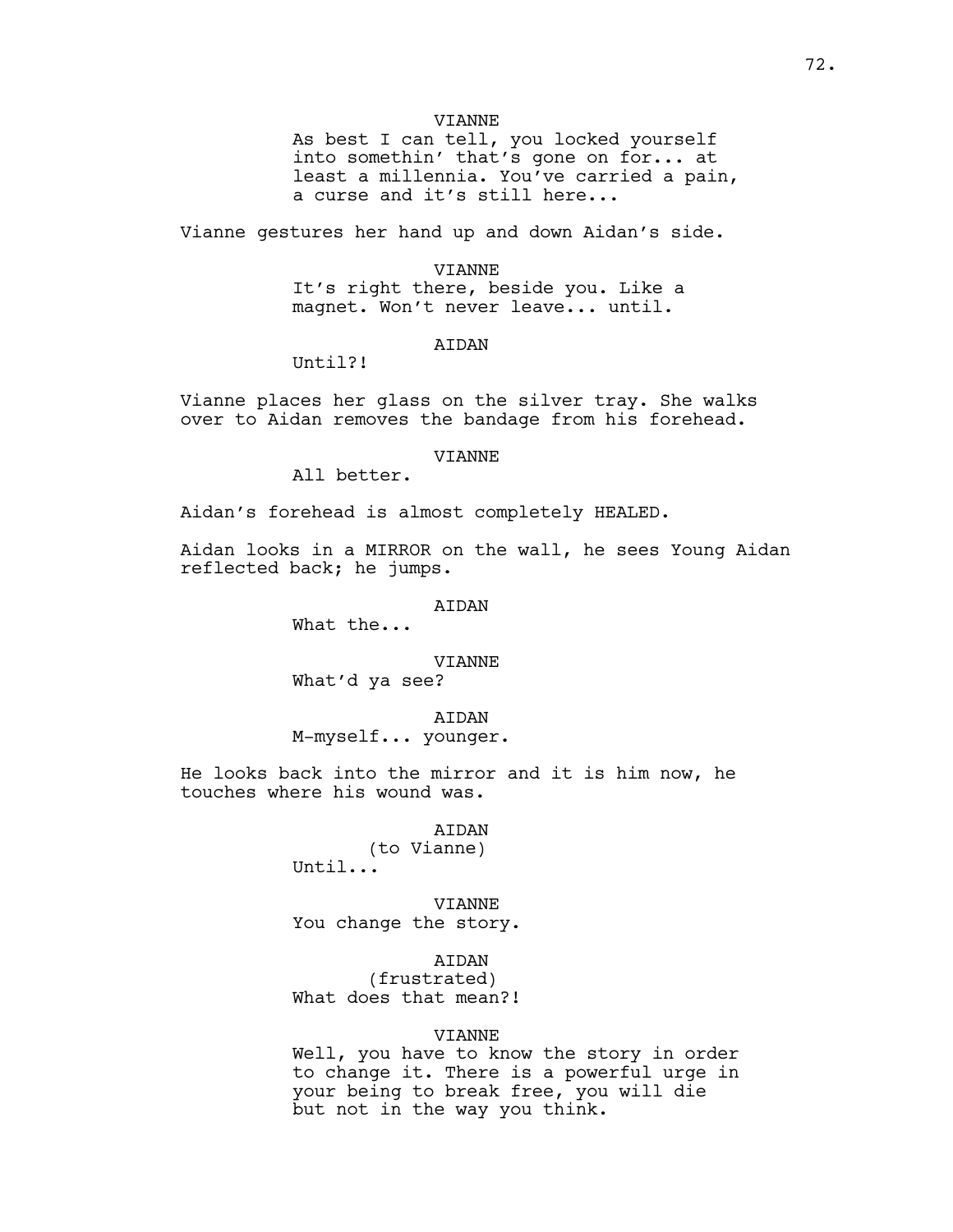I want to.

### VIANNE

Nothin' harder than livin'. But you just gunna come back and come back and come back until... you break the cycle.

Vianne clicks her heels together three times.

#### VIANNE

It's a bit like Dorothy. What a perfect depiction of how you go on a journey. But it's you who control where that home is, and that first home is that body you're wearin' right now. That body is a conduit for eternal energies floatin' all 'round. Receivin' and expressin' those energies in infinite forms. Once ya get that, then you can chew on the idea that you are not in the body but the body is in you... and you're attractin' certain energies that harnessed you to a cycle in time, Chronos, samskara. It's in your mind and spirit energy. You attached yourself to somethin' that went counter to nature's law, only you can break it.

Vianne goes to the door, she turns to Aidan.

#### VIANNE

I'll tell them you're asleep.

Aidan nods as Vianne exits through the screen door.

Aidan paces, ruminates, cries. He pours himself another bourbon, shoots it and exits through the screen door.

EXT. GARDEN DISTRICT STREETS - MOMENTS LATER

Aidan fights through bushes that line the property.

#### AIDAN

# Fucking shit motherfu-

He escapes from the bushes onto the sidewalk; a SCRAPE on his arm, he examines it, the BRUISE that he had on the hike is bigger.

> AIDAN (CONT'D) Goddamnit. Fucking change the story... Fucking ridiculous, change this story huh? That'll just poof!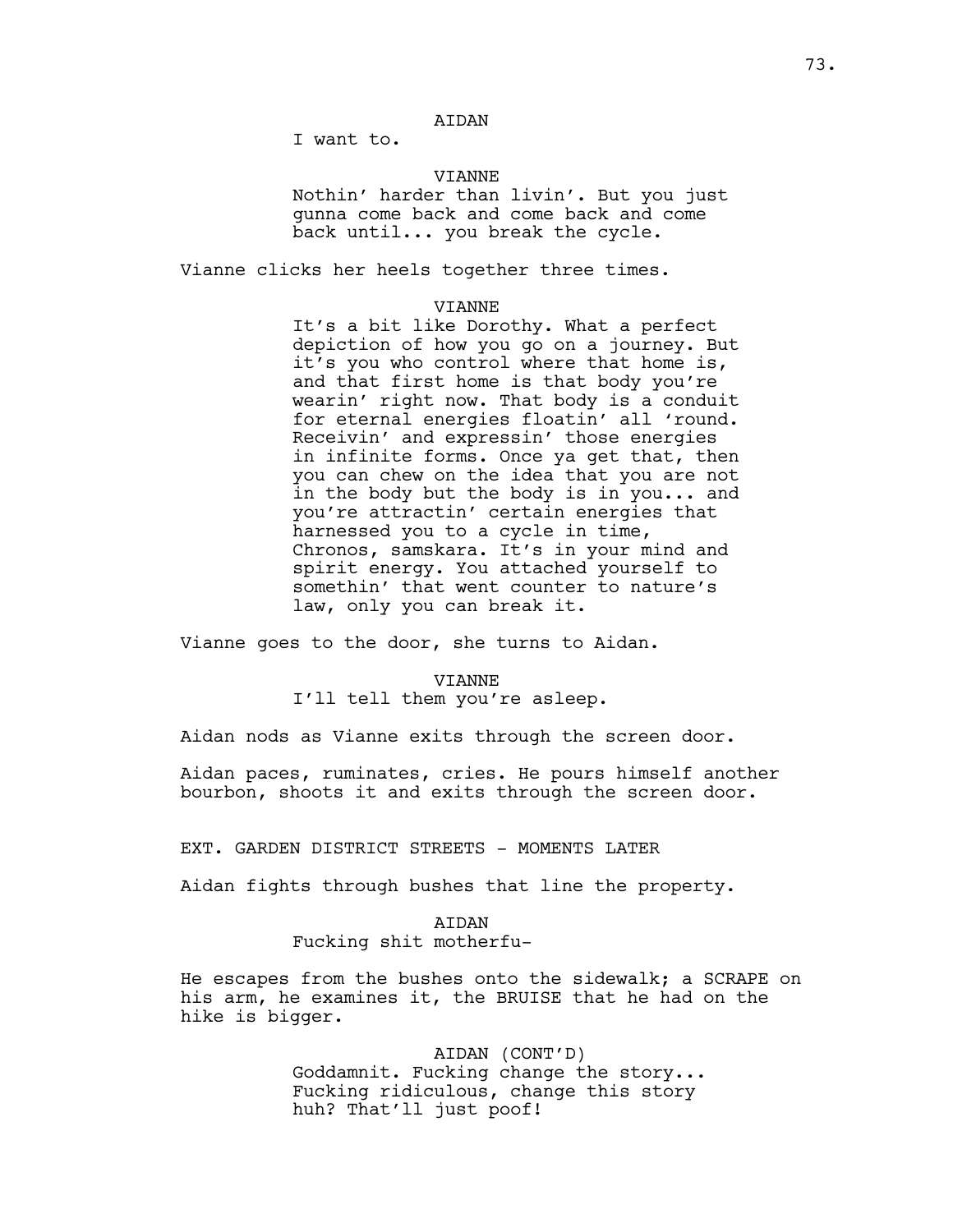Aidan mutters his way down the street; he HEARS a BEAT on a HAND DRUM; looks ahead and is drawn to at least a dozen TORCHES all synchronized; they float and dance in the,

EXT. CEMETERY NO. 1

Aidan enters through an ELABORATE IRON GATE. ABOVE GROUND TOMBS blanket the earth under a FULL MOON.

Aidan moves behind the tombs closer to the ritual. VELVET INDIGO CLOAKS shield the women's eyes as they dance to the beat; in tandem with torches in the right hand and silver chalices in the left hand.

They stop, face the sister across from them, extend their torch bearing right arms towards the center of the circle. Extending the left hand/chalice in the air.

COVEN

We welcome the Great Mother into this dimension of spacetime. Shower us with your mercy. We receive your wisdom and power with grace and majesty, we are the womb of Gaia, we are the holy grail.

A DRUMBEAT moves the coven in concentric rhythm.

ROBERTA (O.S.) Isn't it beautiful?

Roberta startles Aidan; she has yet to pull her indigo cloak over her head.

AIDAN

Jesus Christ!

He grabs his chest.

ROBERTA Ah ha, what do you know of Jesus then?

Aidan catches his breath.

ROBERTA

Good man that one. You know Christ means Christos... do you know what that translates to? From Greek?

Aidan shakes his head as Roberta takes silver gloves out from her pockets.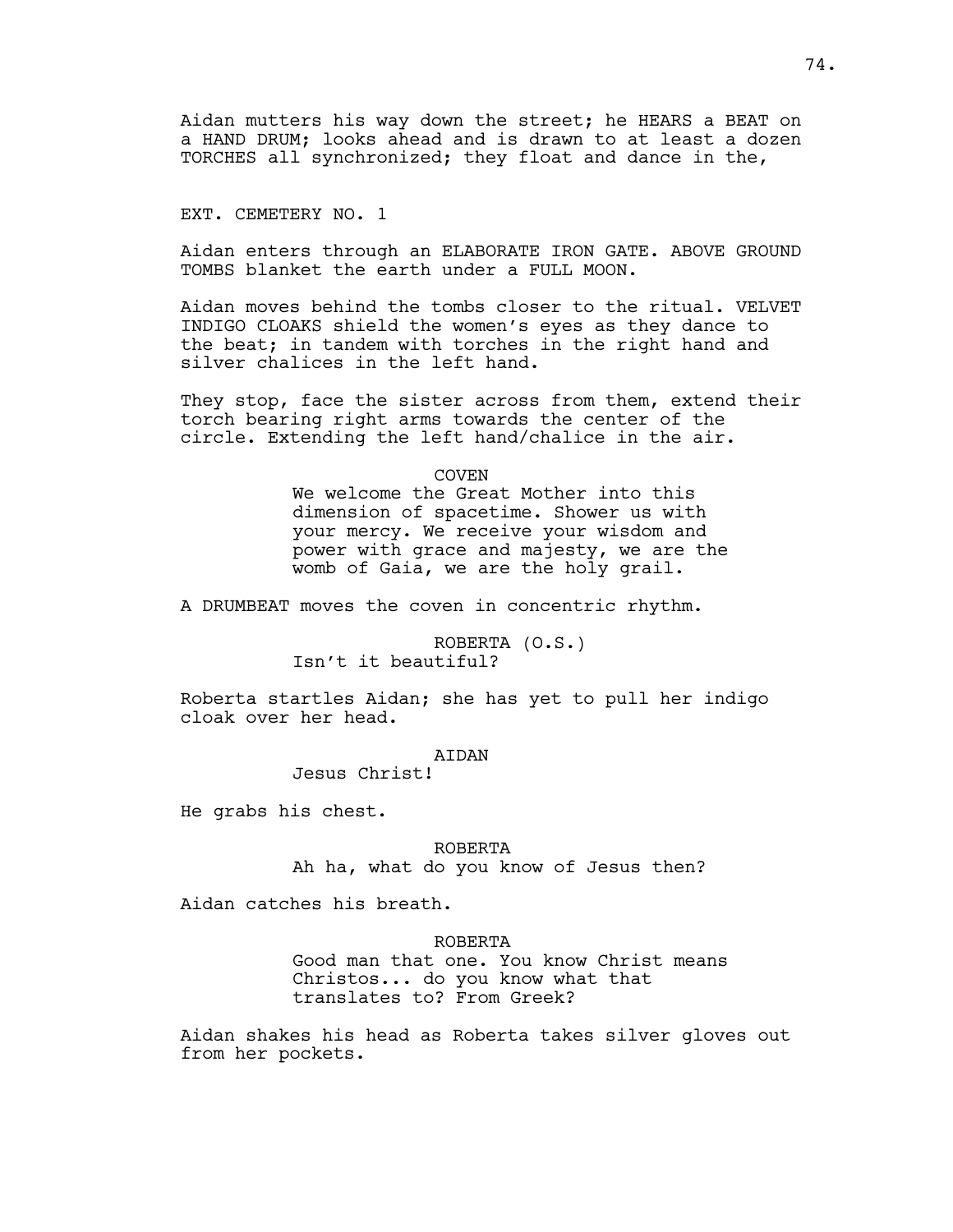### ROBERTA

*Oil*. It means oil. Specifically, it is the fluid, oil, or marrow which flows down the spinal cord, coming from the upper brain, the Creator or Father, the "Most High," and is known in physiology as ovum, or generative seed that life essence which creates the human form. (citing from memory)

My soul replied, 'What bound me is dead, what enveloped me has been vanquished; my desires are over, and ignorance is no more...

Roberta slides the silver gloves on; adjusts them.

#### ROBERTA

In this life I was freed from the world and the chains of forgetfulness. From now on I will rest in the eternal now; for this age, this aeon, and in stillness.'

**ATDAN** 

Never heard that one.

ROBERTA

Few have sadly... Gospel of Mary Magdalene.

#### AIDAN

That's not...

### ROBERTA

Oh but it is. One part of the puzzle that was conveniently left out from them architects of Christendom.

(chuckles)

The *Womb-Man* is the vessel through which we are birthed into this dimension, the seed implants the circular egg, the womb is the chalice in which the seed will grow and from that seed, we get...

### AIDAN

Oil.

### ROBERTA

Bon travail!

Roberta moves closer to Aidan.

ROBERTA It is your time to receive.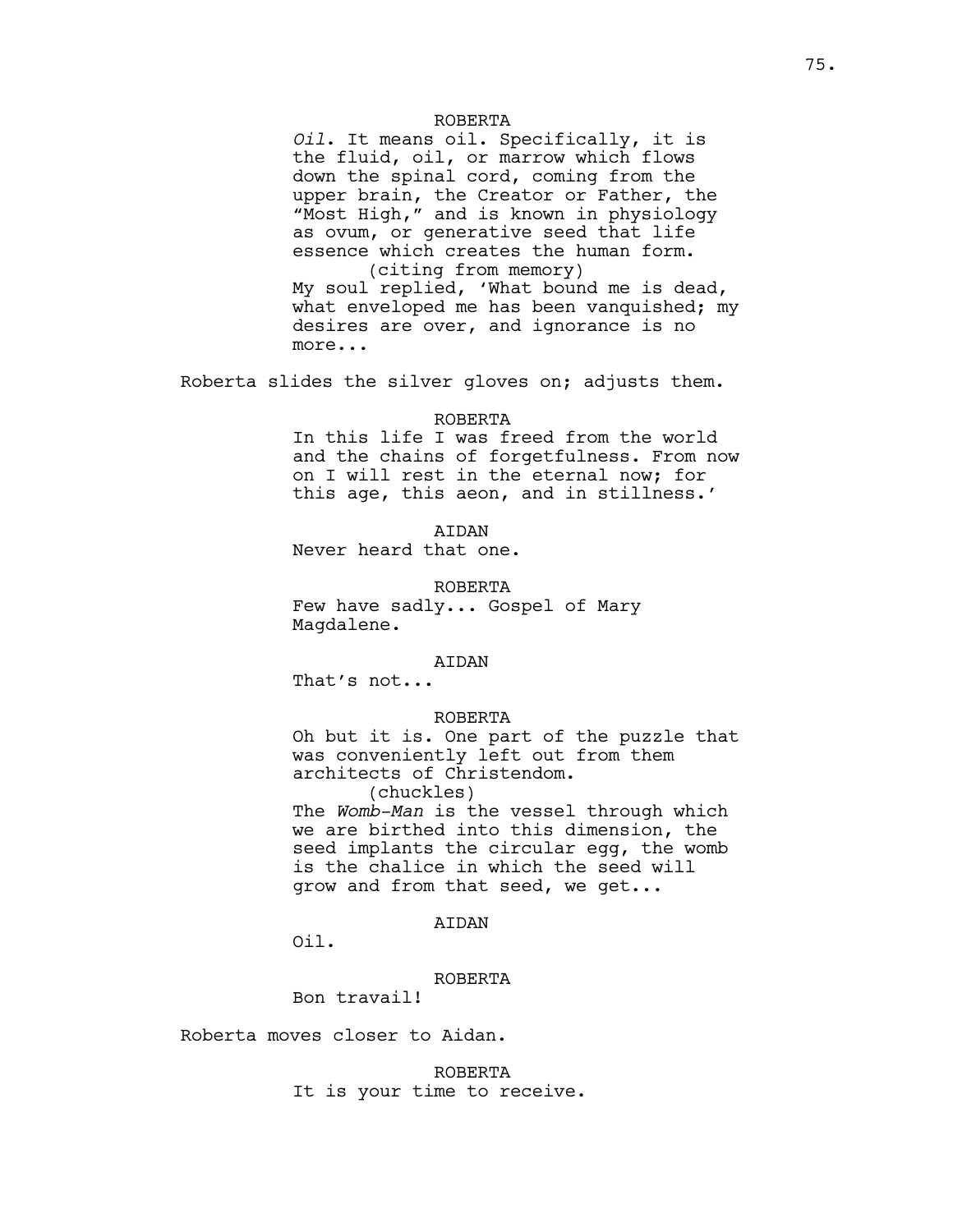She opens her silvery right palm and blows something that resembles glittery white snowflakes into Aidan's face.

Aidan becomes woozy.

### ROBERTA

It will help you to relax. Observe from another perspective.

Roberta sits Aidan on a raised tomb; he begins to speak but she places her right index finger to her lips.

#### ROBERTA

(sotto)

Listen.

She retrieves her SILVER CHALICE containing OIL, dips her gloved ring finger into it, and draws a CROSS over Aidan's third eye.

### ROBERTA

Remember!

Roberta taps the back of her right fingernails to Aidan's chest three times and quickly, fluidly turns her hand to lightly punch the base of her palm onto Aidan's chest.

SFX: Aidan's LIGHT BODY moves from his physical form; it is him but ILLUMINATED; he moves out of this time into another DIMENSION. A BRIGHT WHITE CRACK PULLS him back.

**AIDAN'S POV:** Roberta becomes smaller as Aidan floats back. She walks toward the circle. The DRUMBEAT stops. The coven face outwards to the graves as Roberta approaches. Each sister holds the torch and chalice.

Roberta breaches the circle, she looks like she has stepped into a lightly glowing arch of jello. The sisters stake their torches into the ground and turn left to face Roberta in the middle of the circle.

Roberta chants.

ROBERTA

*Awen*...

COVEN

*Awen*...

ROBERTA

*AUUUMMMMMMMMM*...

BLINK to,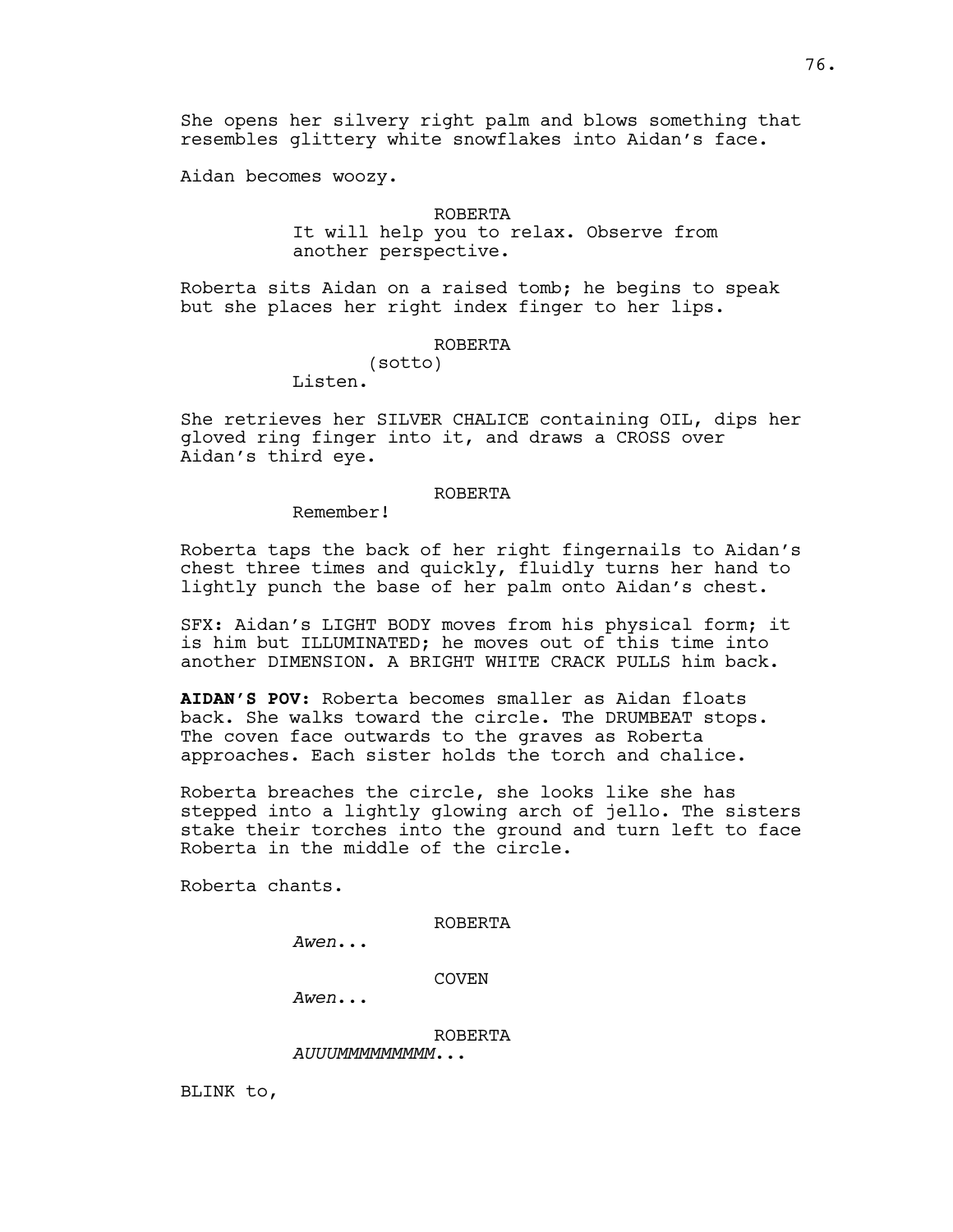### INT. ALEXANDER'S TENT

MONKS CHANT AUM in the distance as Aidan's spirit travels into Alexander's body.

PAPYRUS SCROLLS are splayed all over the opulent tent.

Aidan/Alexander sit atop a throne; layered with animal hide. Scrolls are sprawled on an ELABORATE DESK.

REVEAL: DRAWINGS OF DEMONS on SCROLLS, ARCHITECTURAL BLUEPRINTS SCROLL, MATHEMATICAL BREAKDOWNS SCROLL, A DRAWING OF **THE KEY**. Alexander stands when he reaches **ALEXANDER'S GATE**.

Enter Cleitus, Olympias and Azrael.

## CLEITUS

(to Olympias) Your highness-- but these are not demons! They're feral children cast aside from this Land of Magog, Duhl-Quarnayn and I both explored the interior of the Mountain. They are peaceful, they would've remained in the Mountain in the safety of their confines, had the water not been diverted.

#### OLYMPIAS

Son, this is an architectural feat in engineering. But you'll need my magick to seal the Mountain.

### CLEITUS

Please, Alexander listen... (then)

If they reroute the water back to the way it was then we can diplomatically achieve peace...

Alexander thinks. Cleitus approaches him.

#### CLEITUS

(sotto) These children were discarded for purely cosmetic, material calculations. It's a miracle they have survived! They were raised by each other, of course the villagers fear what they do not understand.

Azrael, struggles to listen.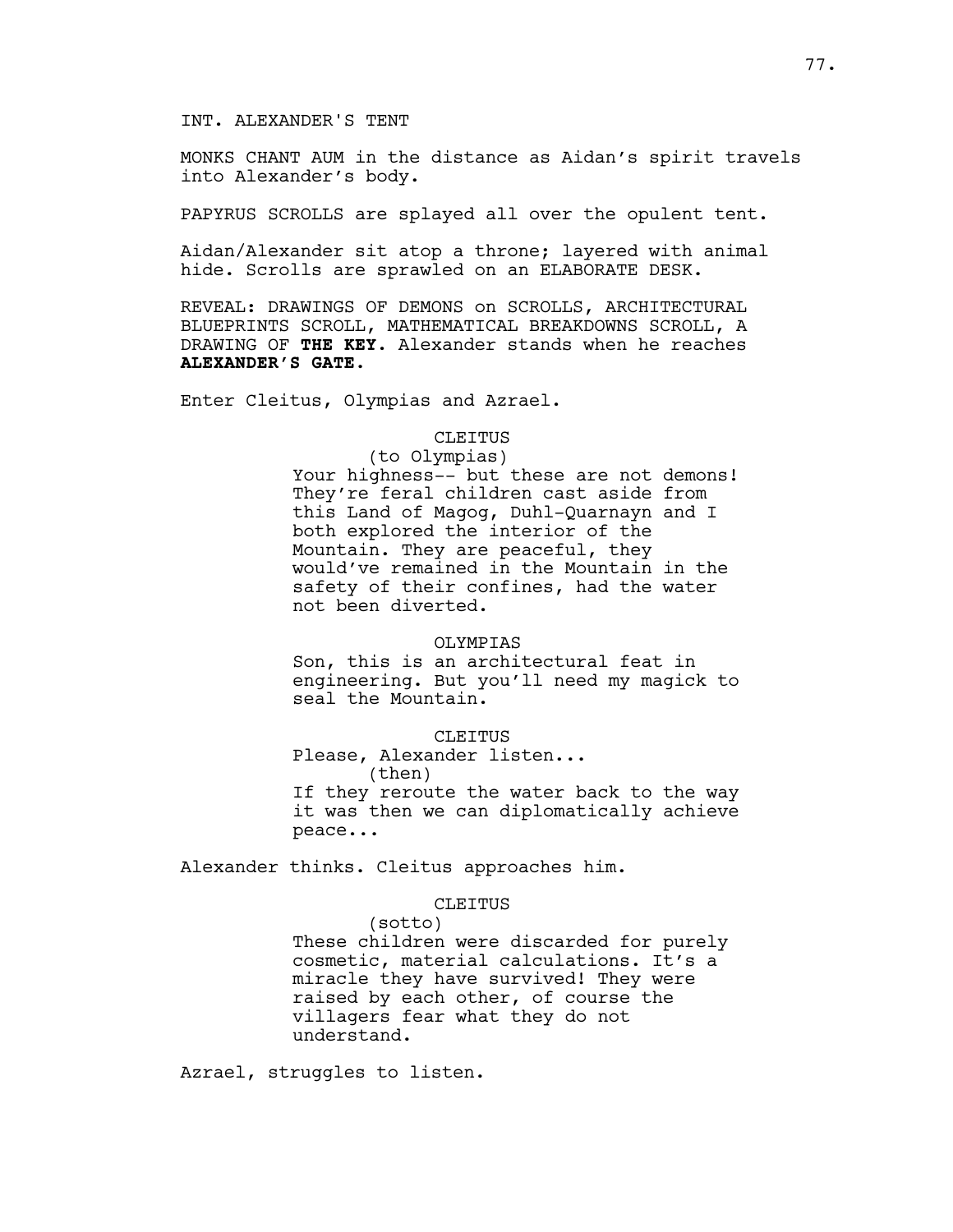### AZRAEL

But sire, think of your mission. You are Son of Zeus, Duhl-Qarnyan, pupil of Aristotle, you are Alexander the Great. These people will surrender to you as their King and Savior if you rescue them from these putrid, vile creatures!

### OLYMPIAS

Azrael is right my love. Sacrifices must be made for your legacy.

Olympias moves closer to Alexander, she kisses him inappropriately.

> OLYMPIAS My beautiful, son of Zeus. (whispers in ear) I've found you a mate.

FLASH

EXT. CEMETARY NO. 1 - NIGHT

Aidan wakes up naked on a different tombstone.

AIDAN Wait, wait! I, I didn't make a different choice! (realizes) Oh c'mon... why naked!

Aidan stands and follows his trail of clothing.

EXT. CEMETARY NO. 1

Aidan reads epitaphs in the moonlight.

Aidan finds Julie's keys in his pocket. Her esoteric DAGGER dangles from the chain. He unsheathes it and presses it hard against his wrist.

CLUNK Aidan is knocked out.

EXT. CEMETARY NO. 1 - EARLY MORNING

Aidan lays on the tomb where he got knocked out, coming to; Charles walks toward him with a dog.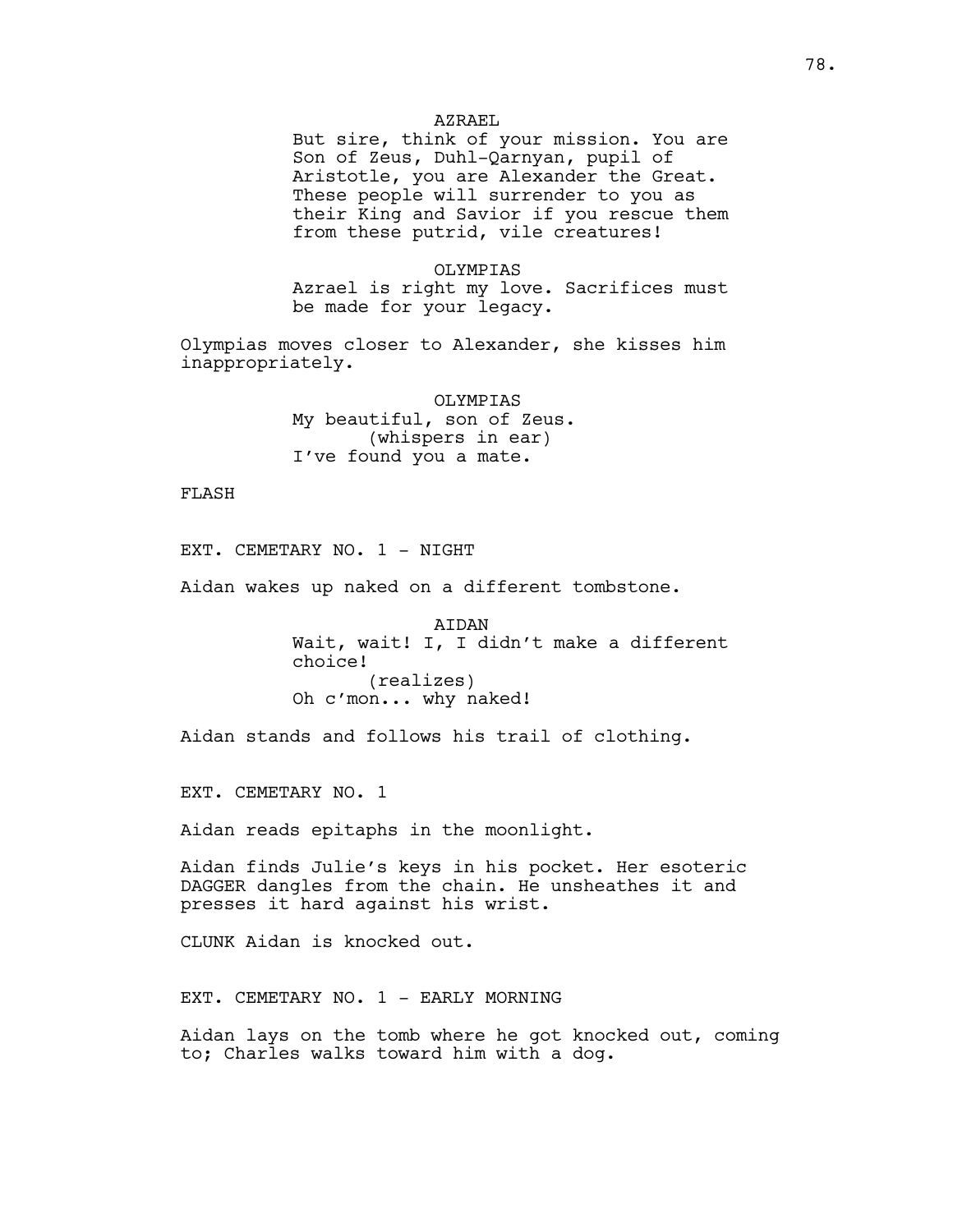CHARLES Whoo boy! You got some people lookin' fer ya at the house!

Aidan rubs his head.

AIDAN Fuck. I don't know what happened I was sitting here with...

Aidan's shoes and jacket are gone along with the keys.

CHARLES Well they gotcha.

### **ATDAN**

Who?

CHARLES Them hooligans-- Let's get you back. Did ya have yer wallet on ya?

### AIDAN

No.

CHARLES Well there's a blessin' right there!

AIDAN

You have a dog?

CHARLES No, this here is Braunwyn, Lisette's dog. We have a date on Saturday mornin's.

INT. LACROIX KITCHEN

Anise, Michael, Julie, and Vianne converse as Charles enters followed by Aidan.

CHARLES

Look who I found!

Anise runs to Aidan.

AIDAN What're *you* guys doin' here?!

## ANISE

You scared me!

Anise cries and hugs him.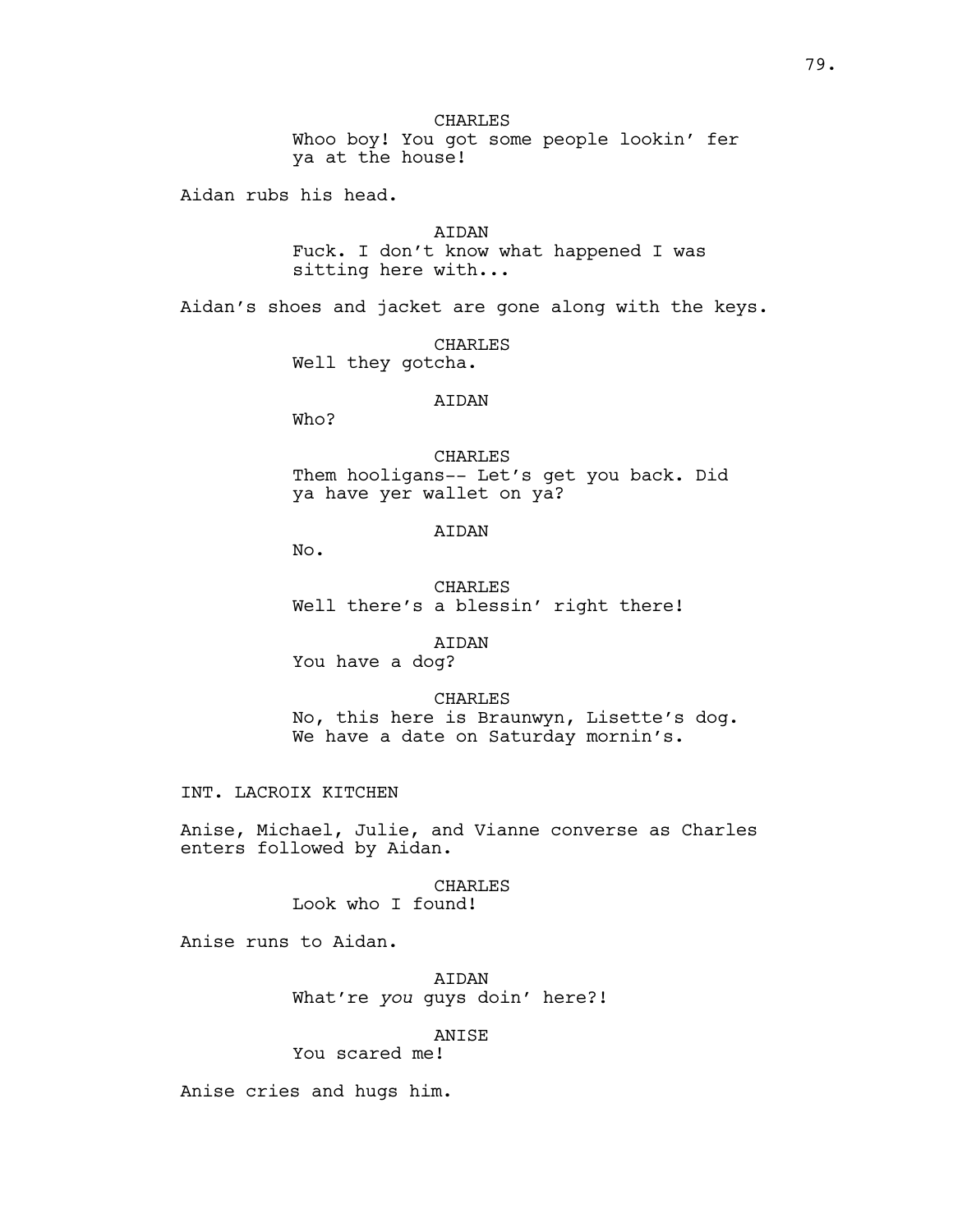## CHARLES

Y'all, y'all... He's had a rough night, some deranged youth knocked him out and stole his shoes and jacket...

ANISE

Oh my poor baby! How's your head, bend down let me see. It's not the same place.

Aidan bends down.

ANISE It's only a bruising-- hair covers it.

MICHAEL

Ma!

## ANISE

What?

### MICHAEL

Focus.

Anise warps yet again.

ANISE Oh yes, oh honey it's the most amazing news!... There's a match.

Michael tries to chime in.

ANISE But not just a match, it's a perfect match!

AIDAN Mom... I... I don't want to...

### JULIE

Ai...

Aidan looks to Julie.

JULIE It's a perfect match.

**ATDAN** What does that mean?

JULIE Your father *can't* be dead.

AIDAN What? That's not possible.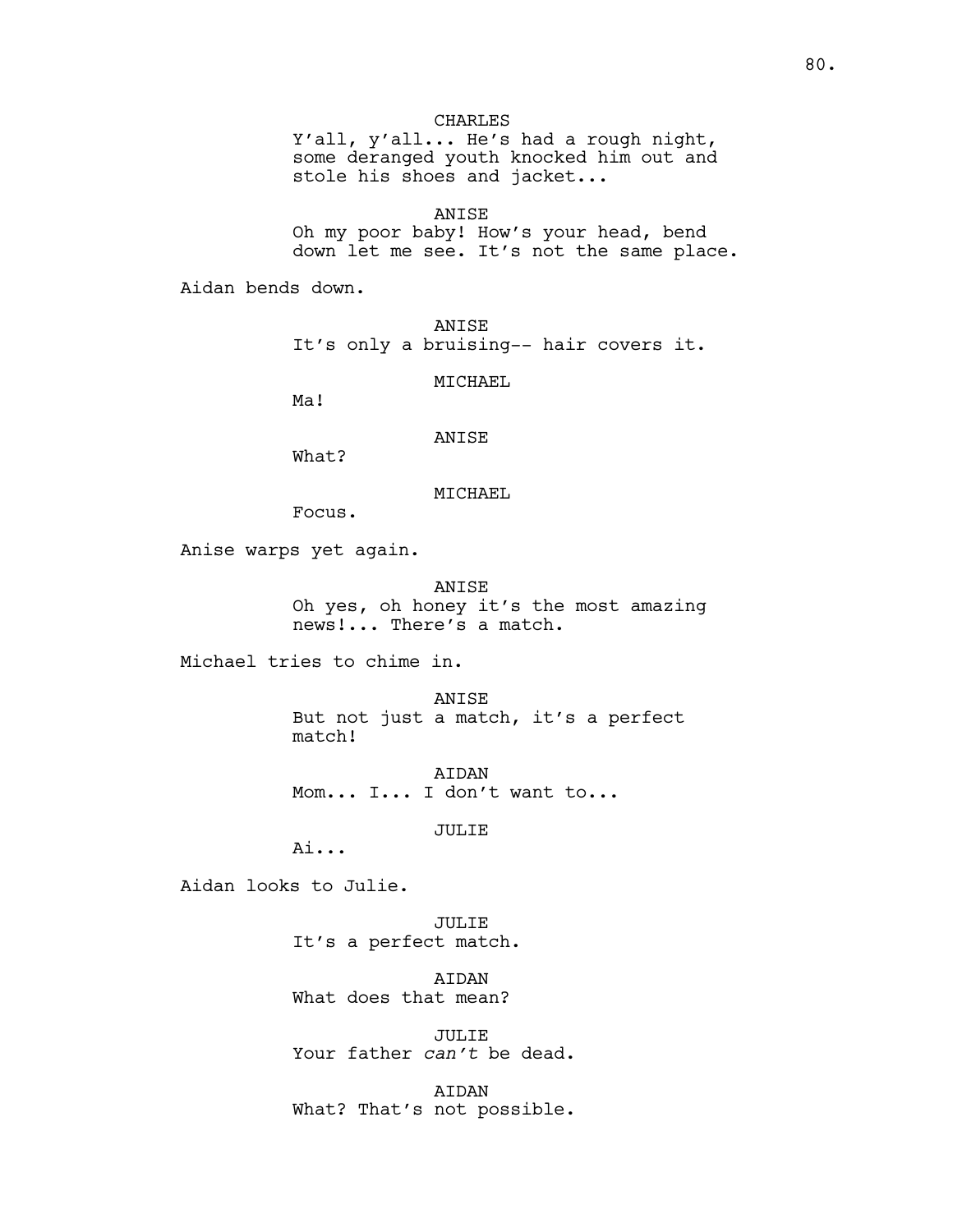Julie hands Aidan a folder.

Aidan looks through it.

AIDAN (disbelief) Richard... that's... that's my middle name. (then) Richard Alan Carlisle.

Aidan flips the page.

AIDAN Age forty-six. Currently an Archeology Professor at Yale... Yale!

Aidan sheds a tear before he looks up with pride and then right back down for more.

> AIDAN But he's on expedition in the Caucus Mountains... How would we?

MTCHAEL I've sent a message over there, and been in contact with some people. It's not an easy location to get to...

AIDAN

So this means...

Aidan collapses onto a dining room chair and cries.

JULIE We're going to Russia.

Aidan gathering himself, looks at Julie.

AIDAN I'm going to Russia.

Julie starts, but...

AIDAN *I* need to do this part.

Aidan places his hand on Julie's.

# AIDAN

Please.

Julie pulls her hand back and hurries out the side door.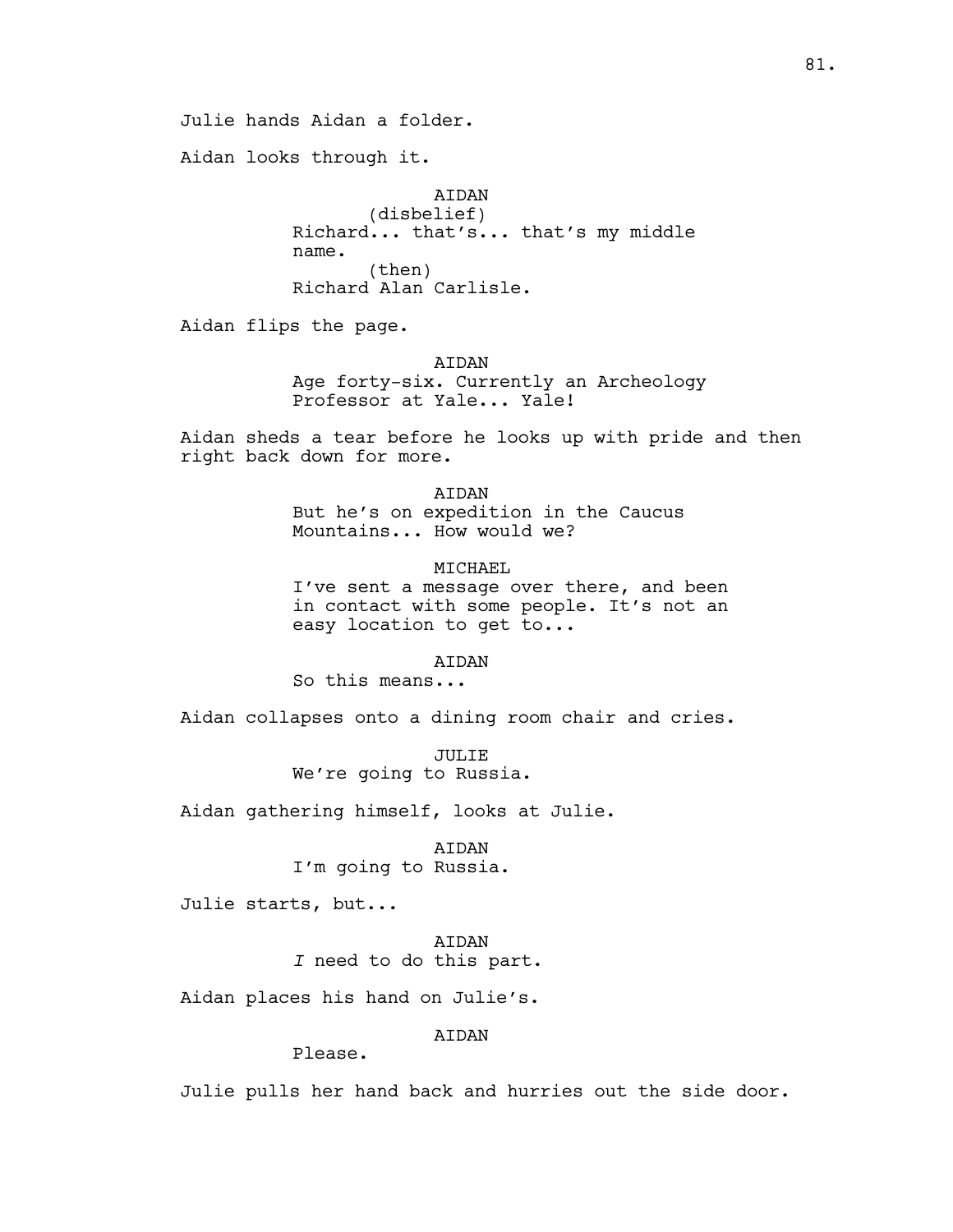## AIDAN

Jules...

ANISE

I'm sorry darling but you are not going by yourself... Michael is going with you.

CHARLES

So am I...

The room looks to Charles.

ANISE Okay... and so is Julie's father... (to Charles) Are you sure? It's an awful long way to chauffeur... but I won't lie to you, it would put me at ease. (whispers) Given this one's track record.

Anise motions to Michael.

### MICHAEL

I can hear you mom.

#### CHARLES

Oh I'm sure they are mighty capable. Would you mind if I inquire... where do you plan to do the transfusion?

MICHAEL

My father's in Israel so I've got it all planned out.

## ANISE

(proud) He is very good at planning you know.

### MICHAEL

We'll retrieve the marrow from Richard and fly to Israel where my father has some of the best oncologists awaiting us.

### CHARLES

Well, just in case... I can be donor numero deux-- backup.

## AIDAN

What?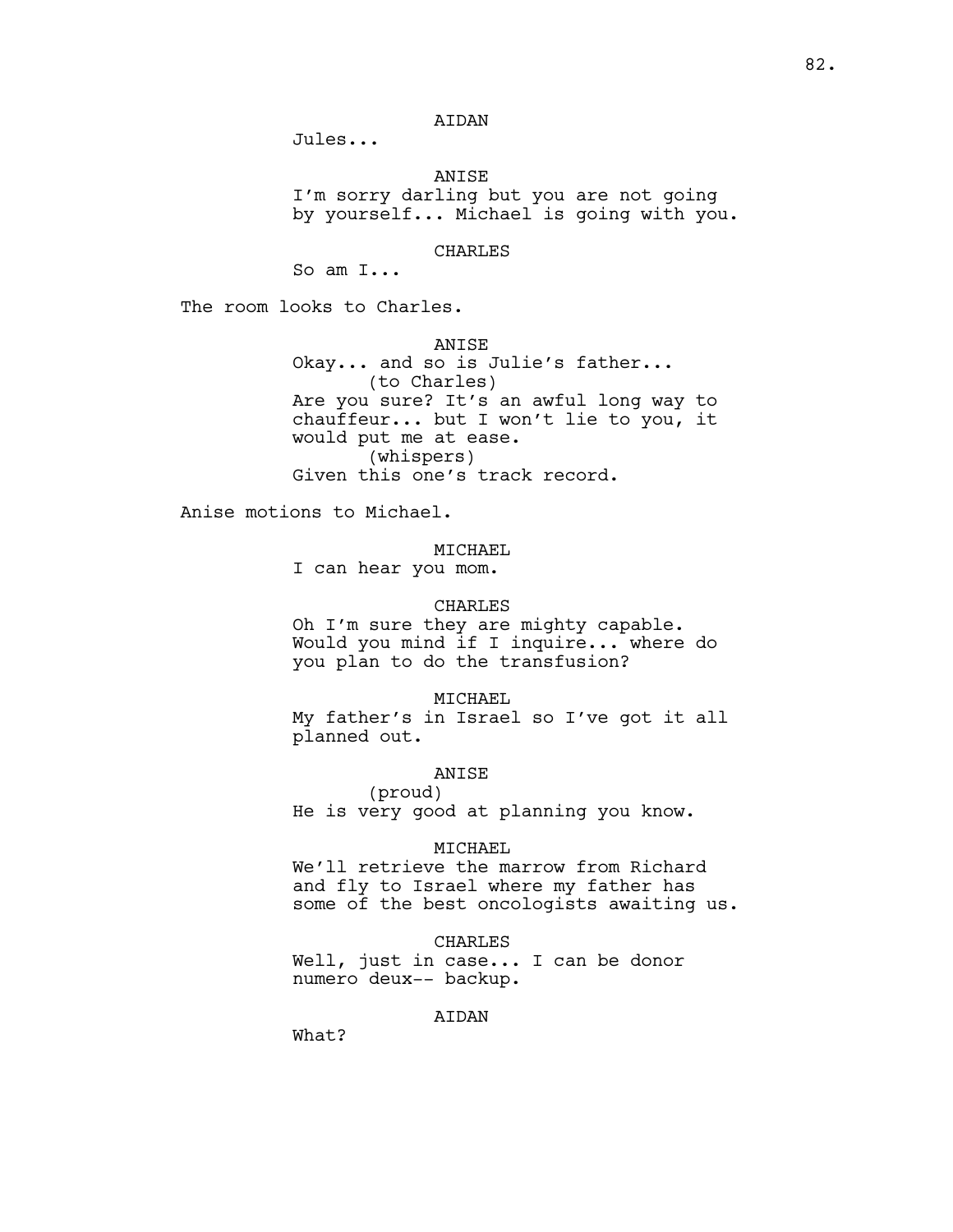## CHARLES

Yeah we got the news last night. I too, could be a donor, but it was only a sixtythree percent match. This here, this here's a hundred.

## ANISE

(cries) This is so generous! What an amazing man you have here Mrs. LaCroix!

#### VIANNE

Vianne, please! Well, when Julie came to us with the news, we just really wanted to do all we could.

Anise hugs Vianne and Charles.

#### ANISE

Please let me cover the travel expenses. I won't take no for an answer!

Michael rolls a CARRY-ON SUITCASE over to Aidan.

MTCHAEL Packed you some clothes.

Aidan throws his arms around his brother.

#### AIDAN

Thank you.

Michael is taken aback by the affection.

MICHAEL It'd be nice if you'd call me back.

Aidan laughs.

Michael releases the carry-on and wraps one, then the other arm around his brother.

INT. TREEHOUSE - DAY

Julie sits on a small cot; childhood momentos surround. KNOCK KNOCK

### AIDAN

Can I come in?

Julie is quiet.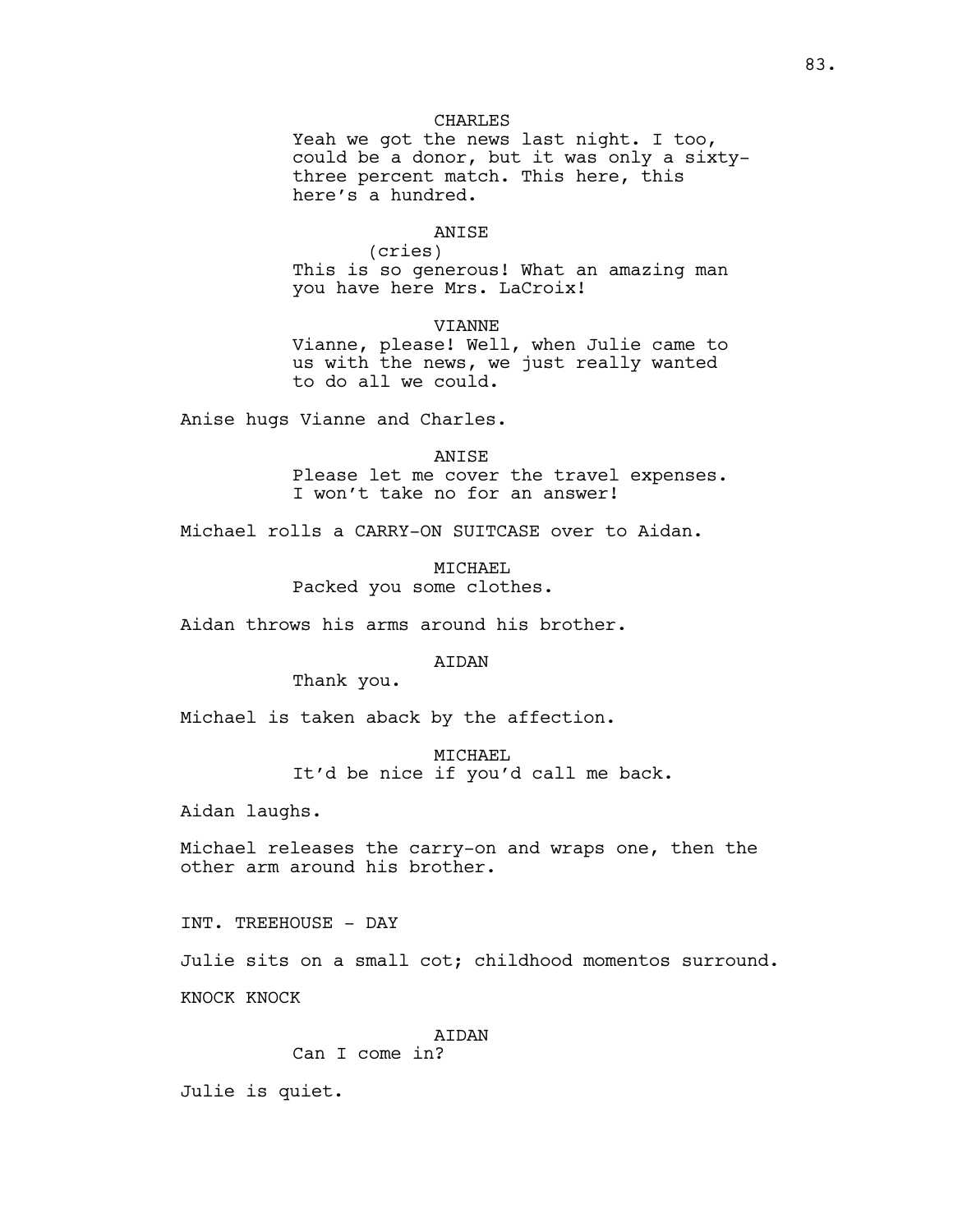Aidan peeks his head in.

## **ATDAN**

Is it safe?

Julie is quiet. Aidan sits next to her.

#### AIDAN

I love you so much. I just, I want to say thank you... for helping me through this. (long pause) I'm sorry Jules, I feel like you're the one who gave me the strength to do this--

He leans his head in toward her, she jolts her head away. Aidan crawls toward the door; turns around to climb down.

> AIDAN Well... I'll see you when I get back.

Julie perks up.

### JULIE

Wait!

She crawls toward him and kisses him passionately.

She stops abruptly.

JULIE You better come back... And I'm still mad at you.

AIDAN

I understand.

#### JULIE

Go!

Aidan smiles dopily while he crawls down the treehouse ladder.

> AIDAN Aye, Aye Capt'n.

Julie begins a CHANT.

#### JULIE (O.S.)

Aad guray namay, Jugaad guray namay, sat guray namay siri guru devay namay.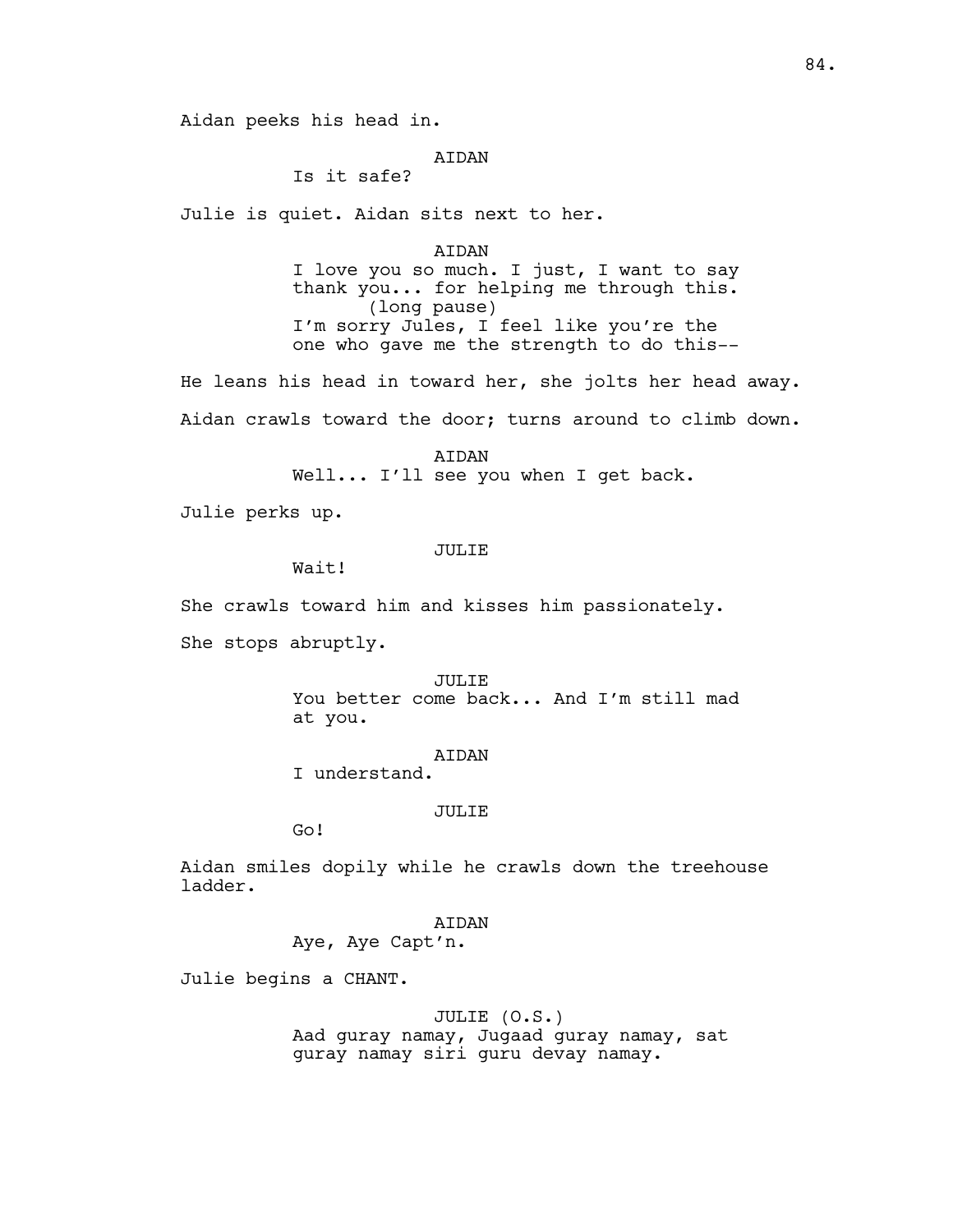INT. CHARLES STUDY - AFTERNOON

A CRAFTSMAN STUDY, beautiful original mahogany wood acts as a home for the precious library that it contains. Masonic symbols all around. A JADE CHESS SET is frozen mid-game on a CHESS BOARD TABLE with two NAVY LEATHER WINGBACK CHAIRS over in a bay window.

Charles searches file folders; Aidan passes by.

AIDAN Do you need any help Mr LaCroix?

**CHARLES** Charlie son! Char-lie.

## AIDAN

Charlie.

Aidan steps into the office in wonder.

AIDAN Wow, this is some place you got here.

Aidan cocks his head to scan the titles.

AIDAN

Morals and Dogma... Gnostic Bible. The Ancient Mysteries of Modern Masonry. Knights Templar. Mysticism... quite a collection.

CHARLES Anything that interests ya?

Aidan wanders over to the CHESS BOARD.

AIDAN This chess board! Who're you playing?

#### CHARLES

(laughs) Myself at the moment. You play chess? (then) Ah! Here it is!

## **ATDAN**

What?

### CHARLES

My passport.

Charles grabs a book off the shelf; walks toward Aidan.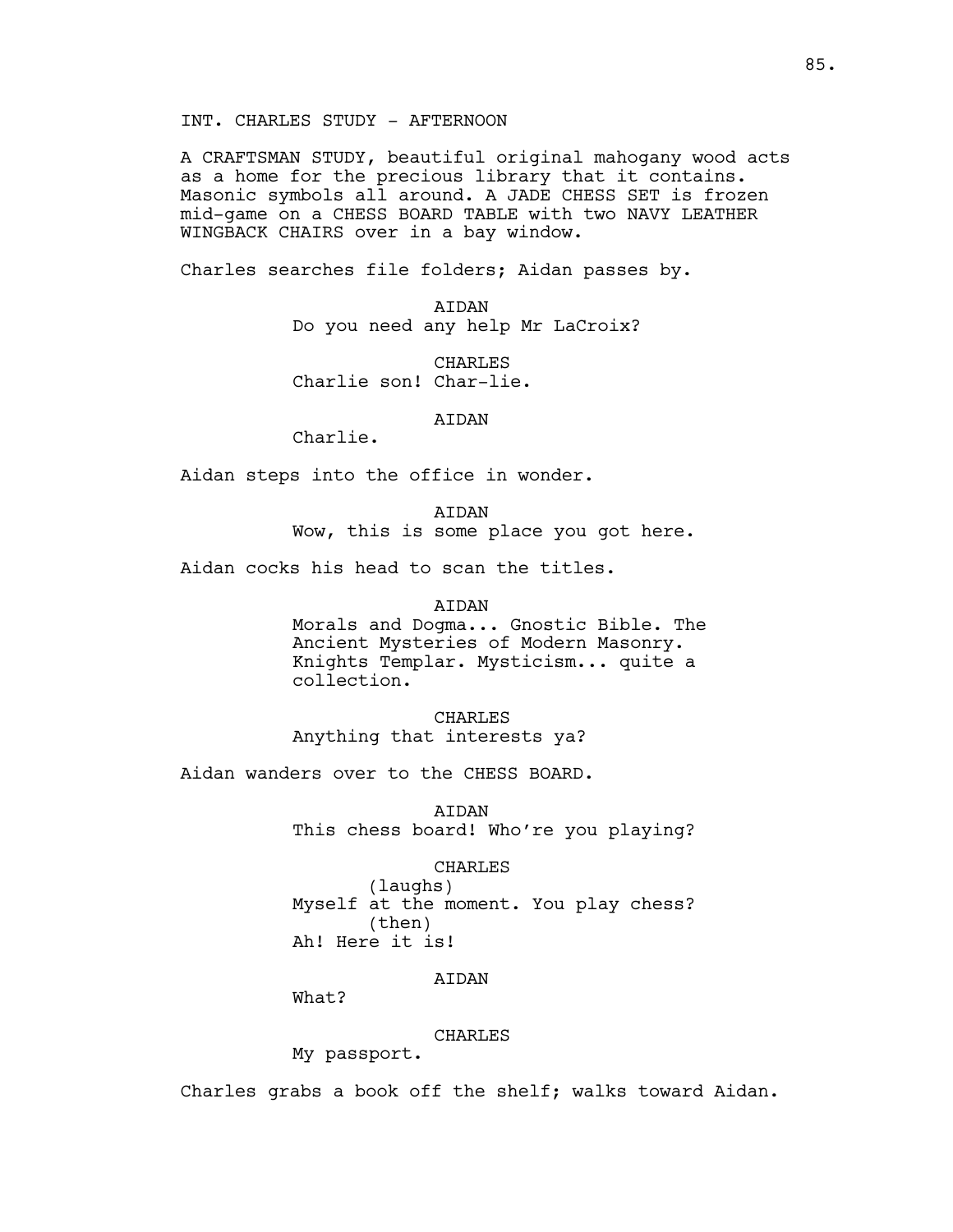## CHARLES Well, grab a seat.

The men sit at the chess board.

AIDAN

It's been a while...

Charles picks up the QUEEN PIECE.

#### CHARLES

This game... is all about protecting the queen. She's the most powerful, if you lose her, you're toast.

Aidan moves his ROOK in front of his exposed QUEEN.

### CHARLES

Look son-- I know my offspring. When she gets in something, it's hard for her to see clearly. You need to focus now, without disruption.

Charles moves his KNIGHT to capture Aidan's BISHOP.

AIDAN That's an important one yeah?

#### CHARLES

It's all for fun. This game has all these moving parts that you have to adapt to. It's yet another microcosm of energetic battles we have throughout activities of daily living, interactions we have with others. We protect the Queen because she represents regeneration, life-- You did the right thing in protectin' her.

Charles winks at Aidan and lifts the book off his lap.

Aidan looks for his next move.

## **ATDAN**

(to himself) Can't go there.

CHARLES

Ancient Macedonian History... I think this here might be of interest to ya.

Charles reaches the book over; Aidan grabs it.

#### AIDAN

By Richard A. Carlisle.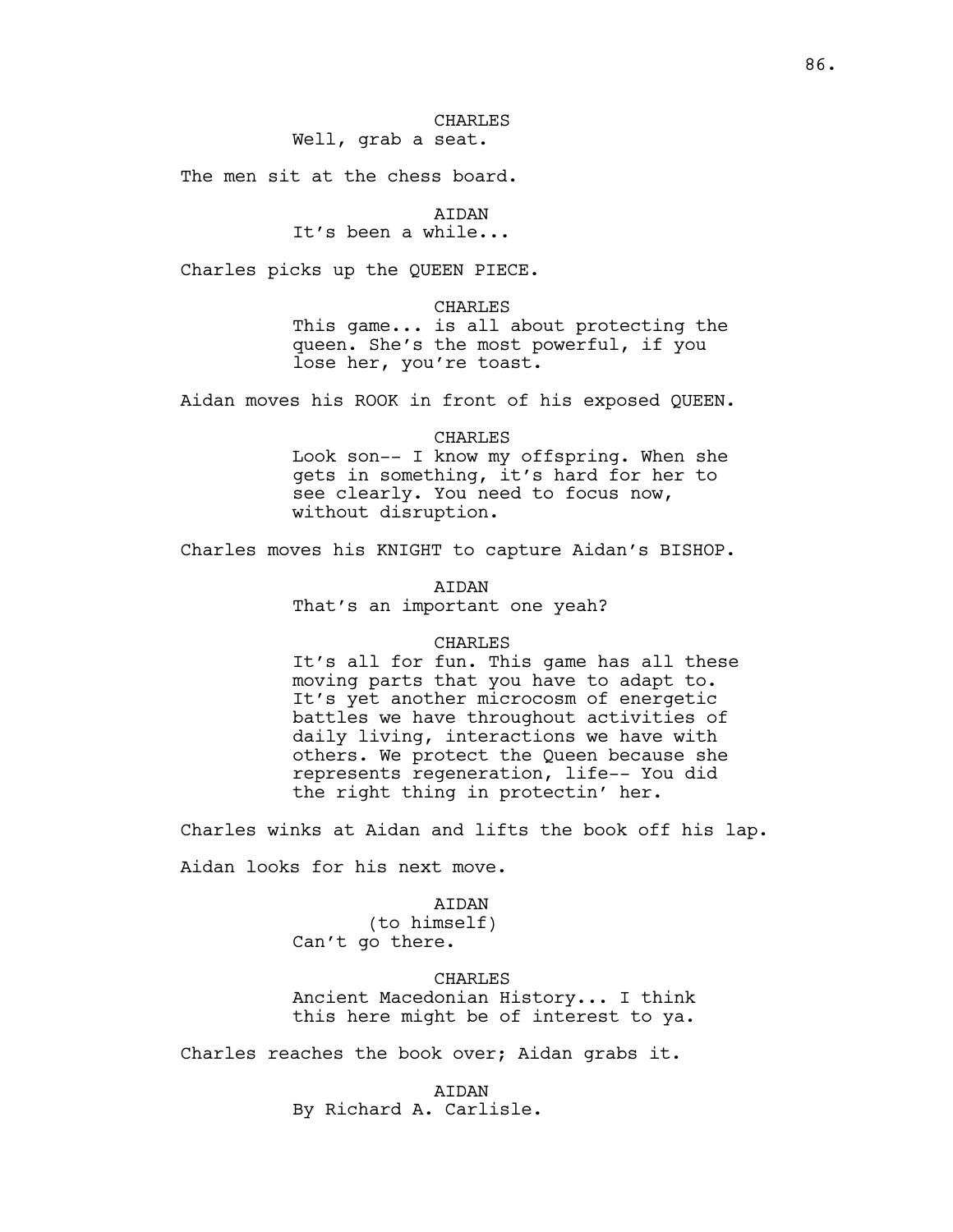### CHARLES He's a colleague of mine.

Aidan opens the book and devours the information, he looks for pictures.

#### AIDAN

This is...

CHARLES

I've only met him a few times when he's come down here for conferences, but our paths have crossed from time to time... with our professions and all.

CUT TO:

INT. EXPEDITION BASE CAMP - CAUCUS MOUNTAINS - DAY

A stark LAB environment with computers, anthropologic equipment and fossil catergorization.

> CHARLES (O.S.) I've emailed him, so he knows we're coming. He's very excited to meet you.

REVEAL: the back of RICHARD ALAN CARLISLE, (46) ginger hair, tall and fit, as he sits at a folding desk and pens a letter to:

**Dearest Earnestini, I can't believe this news! We have a son!**

INT. AIRPLANE - NIGHT

Return to Charles and Aidan as the NAVY STUDY CHAIRS have become NAVY AIRPLANE SEATS; conversation continues.

> AIDAN Have you read this?

Charles drinks a whiskey in economy plus; Aidan in the window seat.

Michael and Anise sleep across the aisle from Charles.

CHARLES Oh yes. Your father has a fascination with Ancient Greece and Macedonia.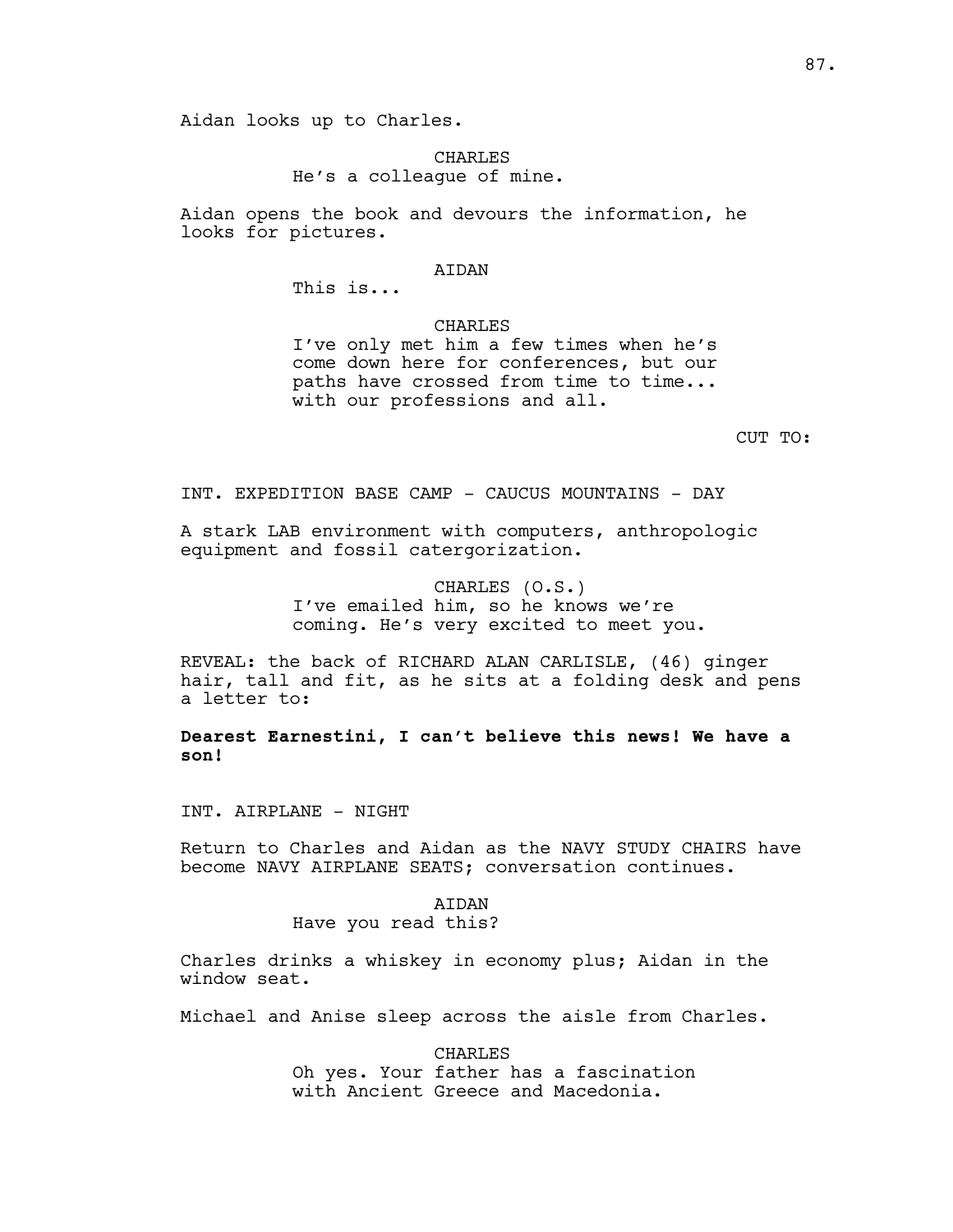He's led some very successful expeditions. Solvin' myst'ries and findin' his'tries.

Aidan's already half way through the book.

CHARLES History... Hisss Story... Ever thought of that word? History. What's your story? (beat) What do you tell yourself?

Aidan looks at the book.

CHARLES How has the story changed in the last 48 hours?

Charles flags down an attendant.

CHARLES Could I grab another sweetheart?

CLINK CLINK ice cubes in an empty glass.

AIDAN Could I? One for me too.

The attendant obliges.

#### AIDAN

So-- you change the past you change the future...

CHARLES Just gotta change the story. What you tell yourself. Who you are.

AIDAN Like a sociopath?

#### CHARLES

(laughs) Look here... What does love feel like?

Aidan searches his mind for an answer.

CHARLES Something easier-- What does success feel like?

AIDAN Liberating I guess.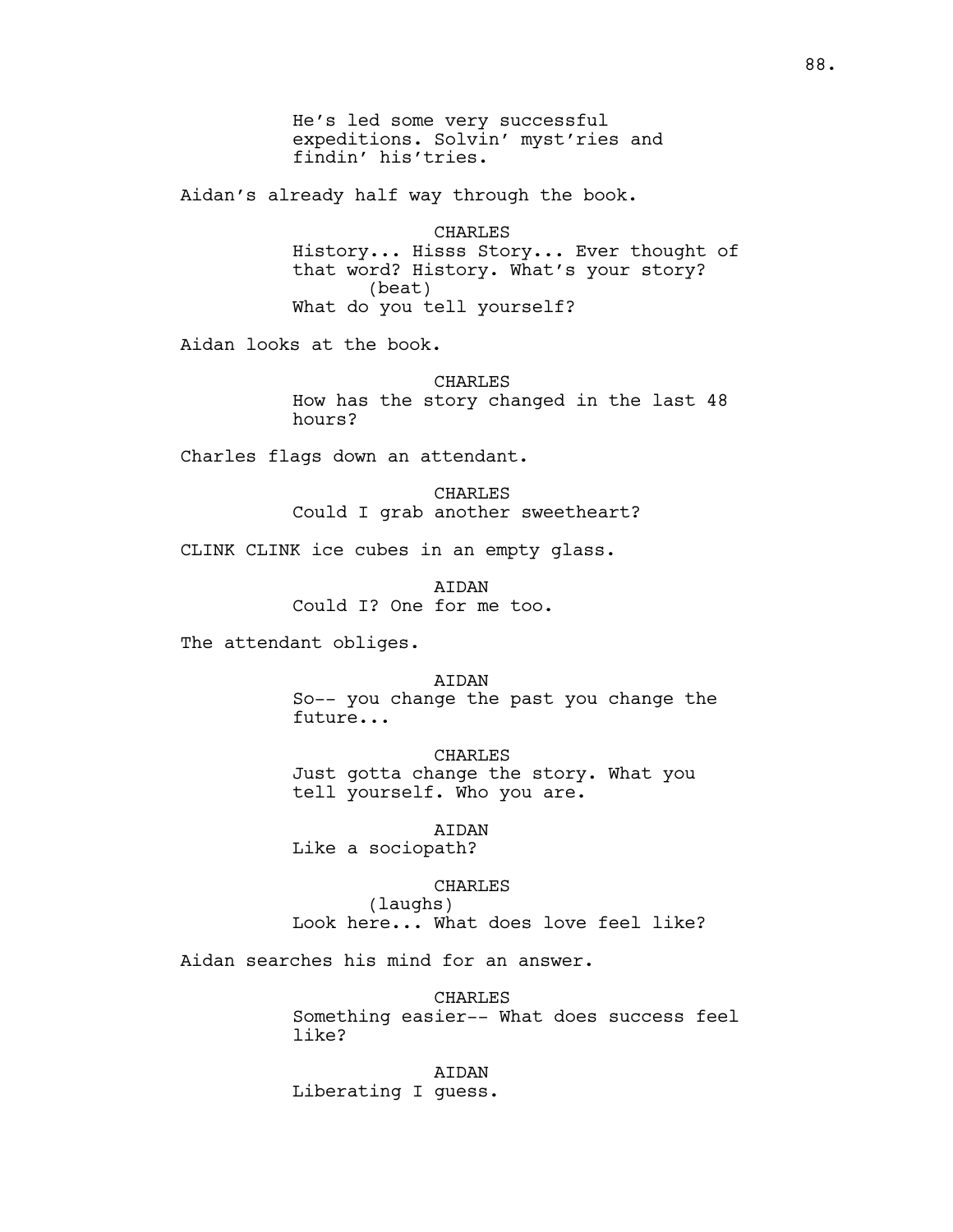**CHARLES** What does fear feel like?

AIDAN Constricting. Trapped.

CHARLES And the interplay between those two things create your life. Unless...

The attendant returns with drinks.

CHARLES

Thanks darlin'.

AIDAN

Thanks... (to Charles) Unless...

Charles takes a sip; dangles his knowledge.

**CHARLES** Your father and I are at the forefront of technology you know.

AIDAN

How's that?

#### CHARLES

We get to see things. As a Professor of Ancient History... I can assure you our history and technology goes back much further than those regulating your history books would like you to know. (a sip) But I know certain truths as a Mason.

AIDAN

Aren't they the enlightened ones?

MONTAGE - THE MEN TRAVEL TO THE MOUNTAIN

### CHARLES (V.O.)

The Masons... The *real ones*, have a lot of information that would be helpful to the world, 'specially here in these times... to those sufferin' I mean. I understand why some information is kept, can't be helped. It's too powerful for those who would be irresponsible with it. But times are a changin'. Consciousness is a risin'. The Yogis came out of the cave!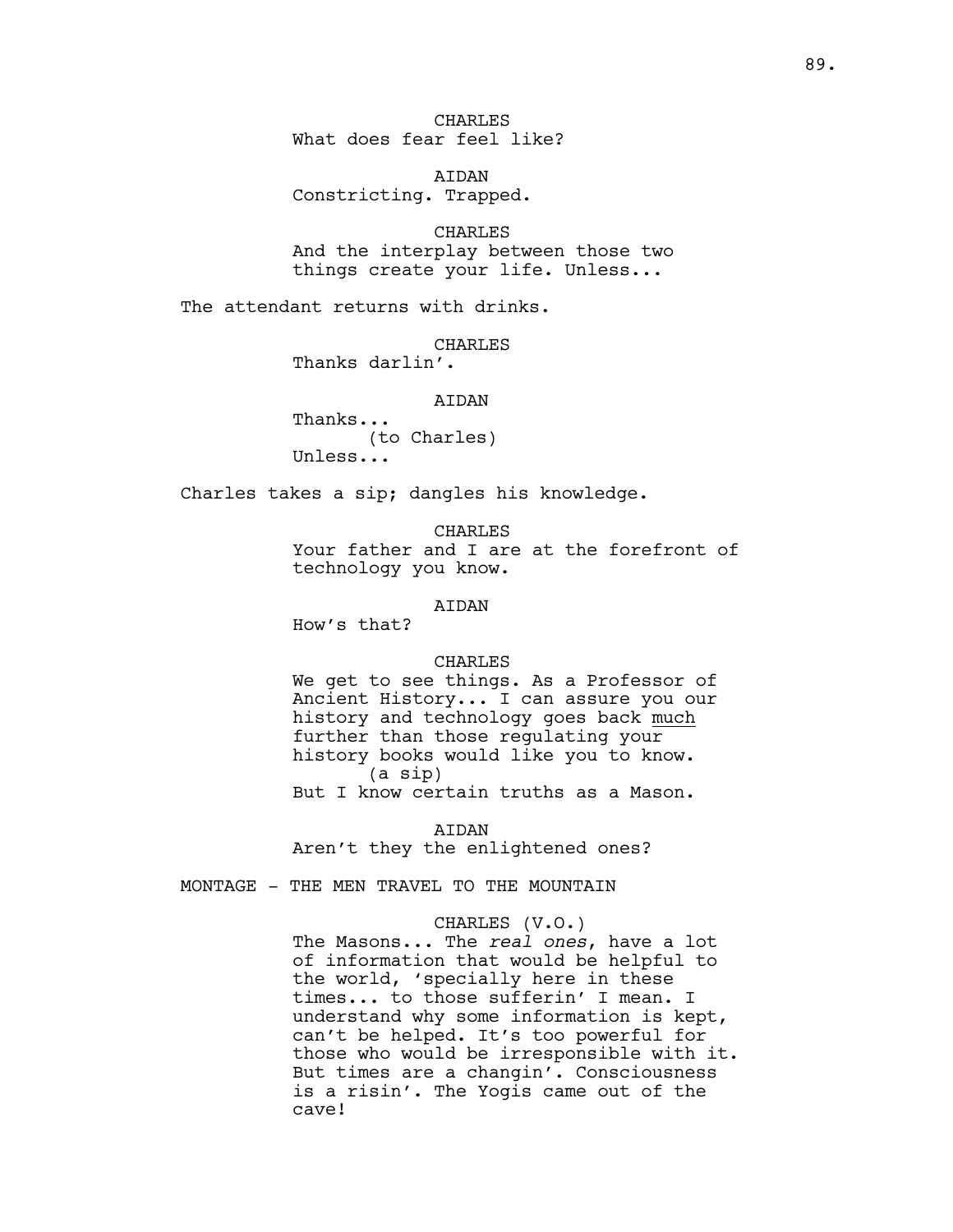There's no need to still be in hidin'-- 'cept for greed. If you're gonna keep the truth from folks, you best be my brother's keeper with those less fortunate, otherwise... it's just slavery. No better than the Illuminati.

- Aidan, Charles, Michael and Anise deplane.

- A teary Anise says bye to her boys and Charles.
- The men hop on another flight; it's packed in economy.
- The men land.
- And onto another smaller, propeller wing plane.
- Propeller plane lands; grab luggage.
- The men ride in a rugged SUV with no suspension.
- Enter the closest city to basecamp.
- Aidan enters a motel room; sits on the bed at TWILIGHT.

INT. AIRPLANE - PRIOR TO MONTAGE

Back to Aidan and Charles before the Montage.

#### AIDAN

## The Illuminati? Reptiles?

### CHARLES

(laughs) We're all reptiles partner. We're just now enterin' the Age of Aquarius but the Piscean Age was very real. Have you ever looked at the Pope's hat from the side? Looks like a fish!

Charles sticks out his tongue and points to it.

CHARLES There's your reptile right there.

### **ATDAN**

Huh?

#### CHARLES

The tongue, represents desire... Connected to the creation energy. The creation of desire. Desire makes you move, makes you want...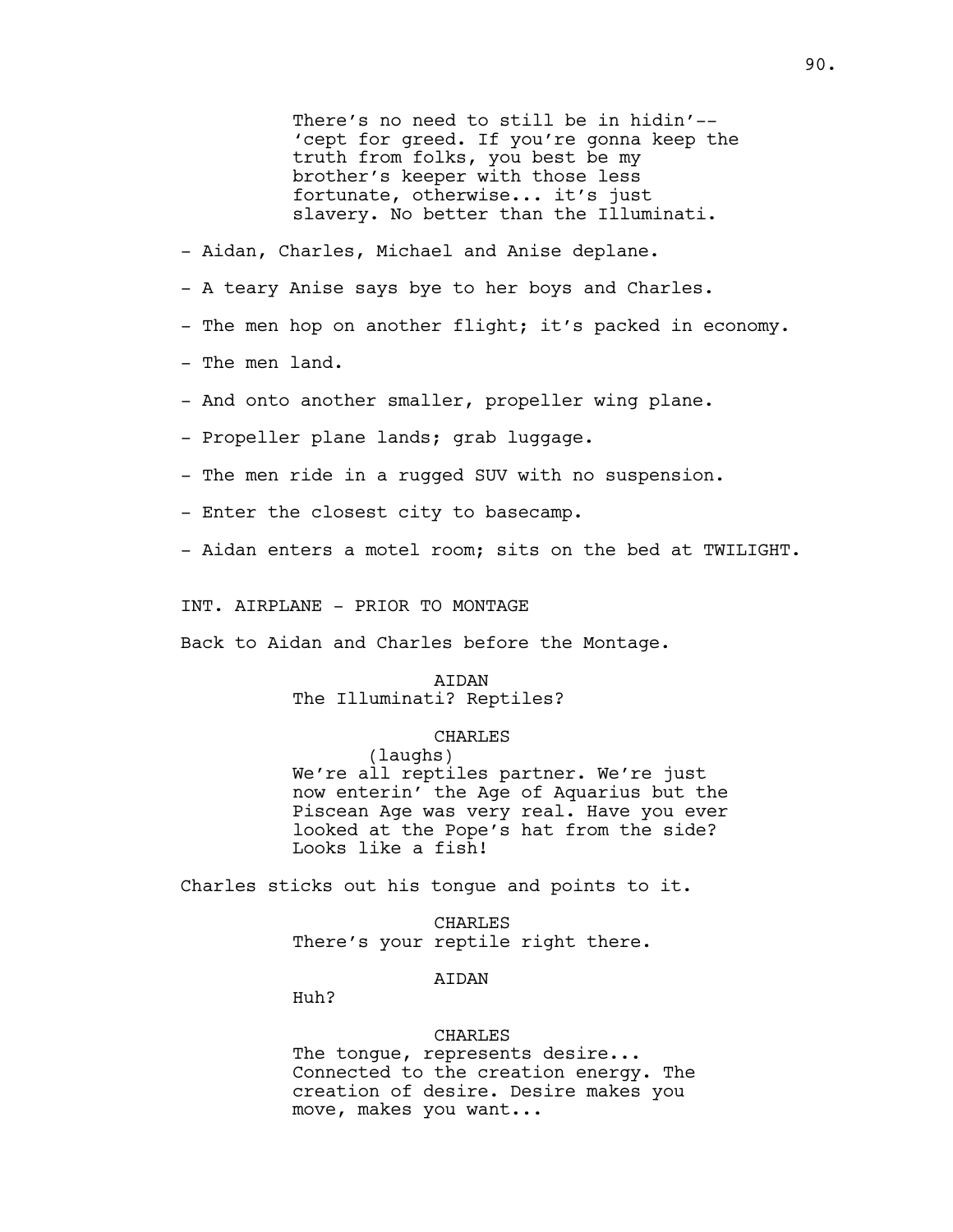The tongue starts a journey for anythin' that is consumed. Food is alchemized, transmuted, through the body 'til what was not nutritious, the excrement comes out the other end. It's all one line from the mouth to the rectum. Most will be consumed by the machine.

#### AIDAN

Unless...

#### CHARLES

Unless you stop letting the situations control you. The Machine is an illusion. But illusions become real over time; they are the scaffolding on which we build reality. Reality is... You control you. You are the Creator; and you create, cocreate your reality. What reality do you choose? One that's told to you? Or the one you create for yourself?

INT. SPARSE MOTEL CAUCUS MOUNTAINS - NIGHT

Aidan still sits alone in an outdated motel, circa 1980's; he gazes out the window to the mountains.

### AIDAN

(sotto) Change the past, change the future.

Aidan eyes his suitcase a few feet away.

He kneels from the bed to the floor and crawls toward it.

ZIP ZIP

Aidan unpacks clean underwear, shirts and socks; a pair of winter boots; jeans.

He stops and softens as he discovers a framed picture of a candid Julie, Raj, Sean, Michael and Aidan, all in the same wayfarers, right after attaining their under graduate degree. Aidan makes a goofy face as Julie laughs; she wields a bottle of champagne gone aspray; Michael, Sean and Raj pose like MC HAMMER.

Aidan opens and closes well wish letters from Raj, Sean and Michael.

SFX He breathes in a gentle glow that circles his heart.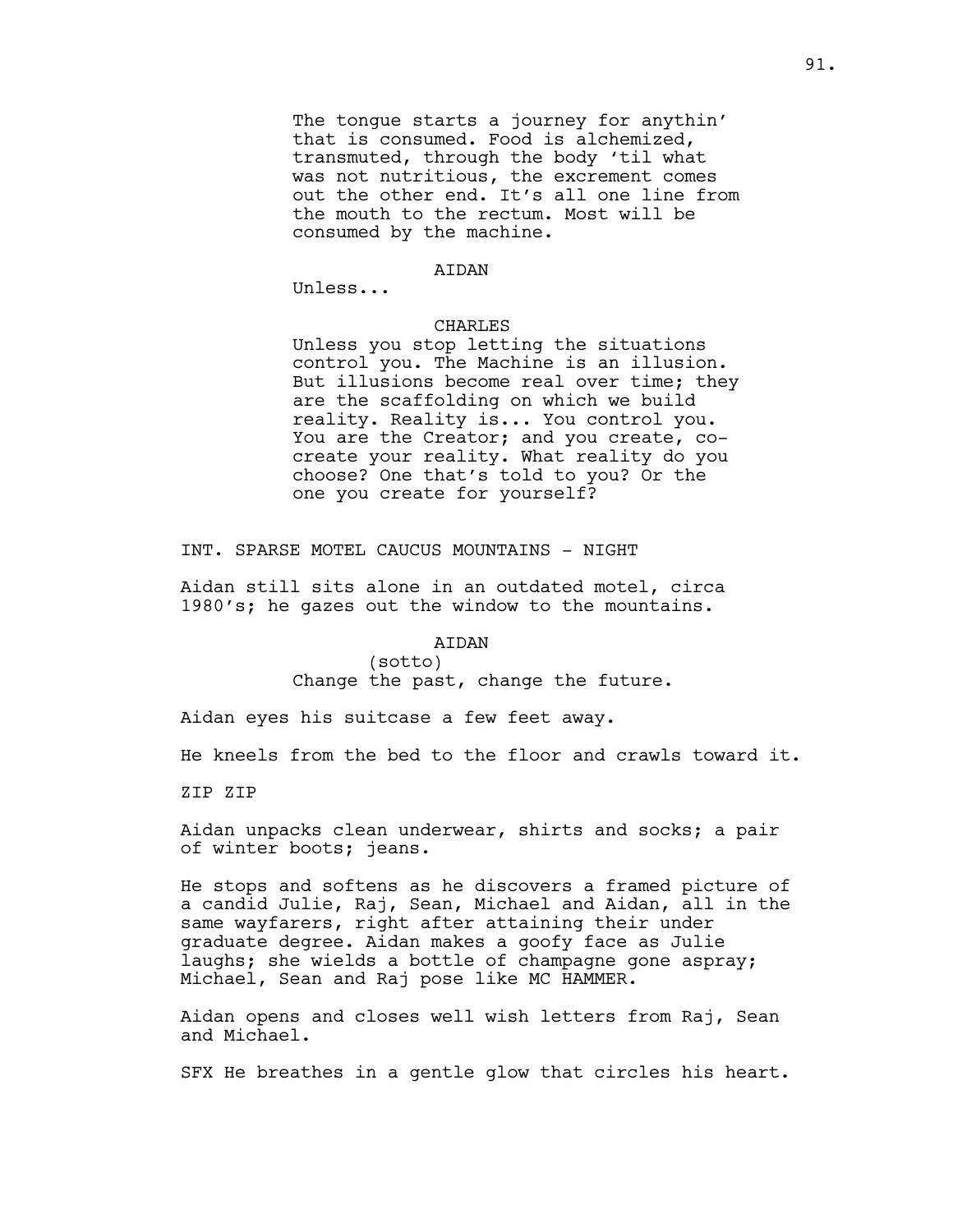A SMALL, BLUE, AGED, FAMILY ALBUM that says **ARC**; it contains a few PHOTOS of when Aidan and Michael became brothers; good times at playgrounds; Hanukah's; Bar Mitzvah; Rabbi stands by Aidan as he opens Bar Mitzvah present, the base of the KEY from Alexander's Gate.

Aidan's eyes widen.

One last article-- wrapped in his BAR MITZVAH TALLIT, it is the relic from the PHOTO, the base of the KEY.

Aidan places the shawl over his head; he straightens his spine while holding the KEY, now an artifact.

He closes his eyes.

FLASH

EXT. ALEXANDER'S GATE - NIGHT

EMBERS whirl wildly as Alexander stands up to Olympias; she has the KEY.

CLASH a THUNDERBOLT - FLASH

INT. THE MOUNTAIN - ALEXANDER TIMELINE

LICKS ECHO throughout a large CAVERNOUS, HOLLOWED OUT DWELLING. Alexander and Cleitus are behind BOULDERS; they watch as malnourished, decrepit caveman like, feral children guide one another to a trickle of water the FLOWS down the mountain from RAIN outside.

The children pool around and lick the wall where the water flows.

Another trickle starts down a different wall of the mountain, a group flock there.

CLASH a THUNDERBOLT - FLASH

INT. LIBERTY, MISSISSIPPI - TRAILER - DAY

Aidan walks down a DEEP PITCH BLACK HALL/CLOSET; he sees himself as a child through a door in a day lit room.

REVEAL: Return to Young Aidan who lies on the floor.

Aidan picks up the pace as he enters through a CLOSET DOOR with LOCKS and LATCHES on the DOORFRAME.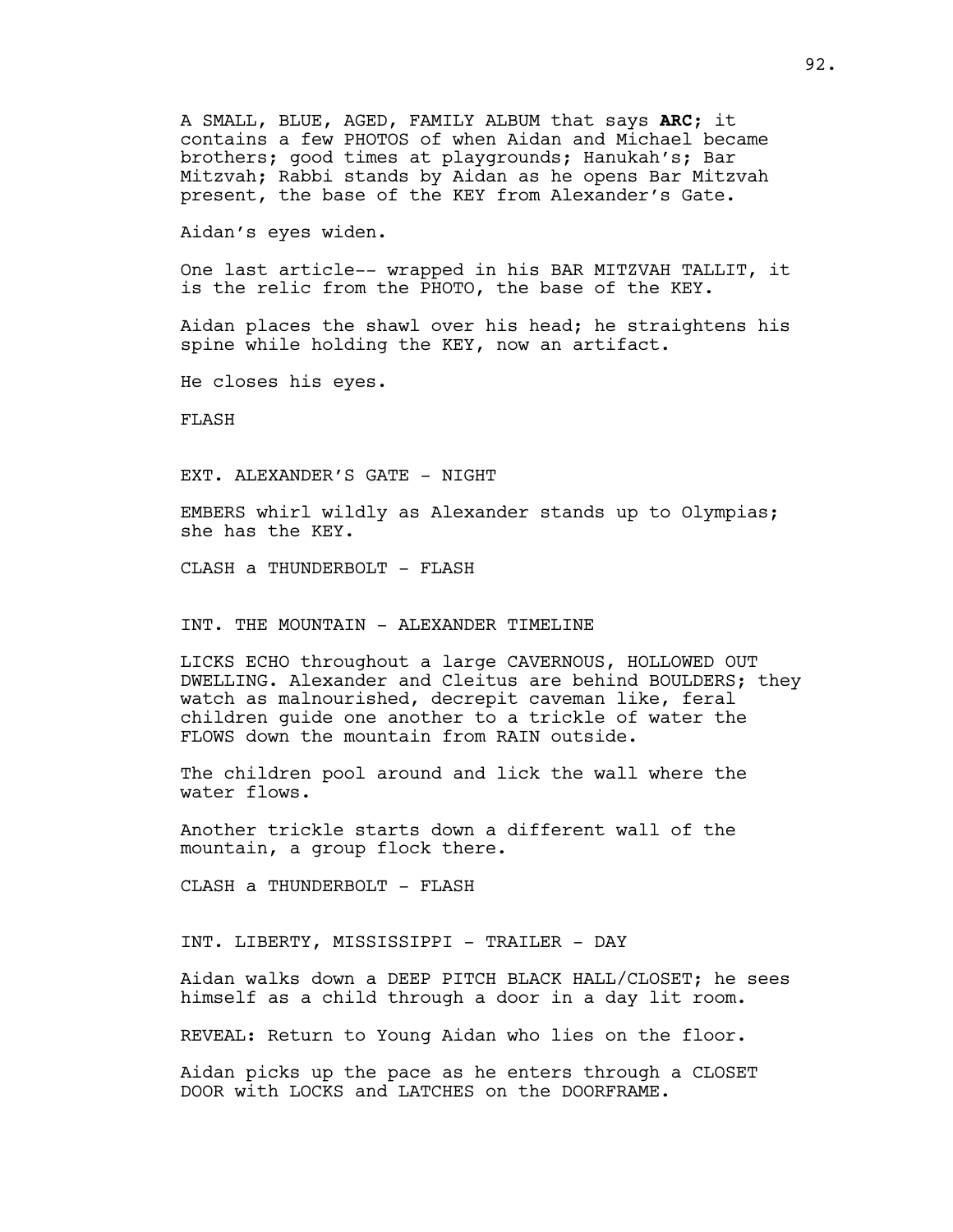He kneels down to Young Aidan, who whimpers.

Aidan cradles his childhood self. He cries, he sobs.

Young Aidan tries to catch the tears with his mouth.

SFX: Young Aidan's tongue becomes lizard like, he morphs into one of the FERAL CHILDREN.

Aidan jumps as YOUNG FERAL AIDAN hisses and spits at him.

Aidan backs away slowly; Young Feral Aidan SCREECHES and begins to lunge toward Aidan when,

CLASH a THUNDERBOLT - FLASH

EXT. FOREST - COLORADO CAMP TRIP - NIGHT

The SCREECH echoes into the mystic forest.

**AIDAN'S POV**: The BALL OF LIGHT becomes a portal of MOLTEN LAVA as Young Feral Aidan lunges from Liberty, Mississippi into the then. Beautiful naked women caress Aidan's body, they lick him all over as a fiery, demonic, Young Feral Aidan's molten energy bursts forth.

EXT. FOREST

Aidan SCREAMS as he stumbles and begins to run.

The energy follows him.

**AIDAN'S POV:** RAPID HEARTBEAT INTERCUT with STRENUOUS BREATH is HEARD as he runs through the forest; jumps over the camp fire; looks behind; MOLTEN ENERGY still follows; he trips; Julie and Raj are frantic, they yell but Aidan is deaf to the sound.

Julie cries as she presses her hand to Aidan's forehead.

Dissolve.

INT. SPARSE HOTEL CAUCUS MOUNTAINS - MORNING

GASP

Aidan's EYES OPEN. He lies on the floor on his side, he looks around; a moment of confusion; then 'light bulb'.

KNOCK KNOCK KNOCK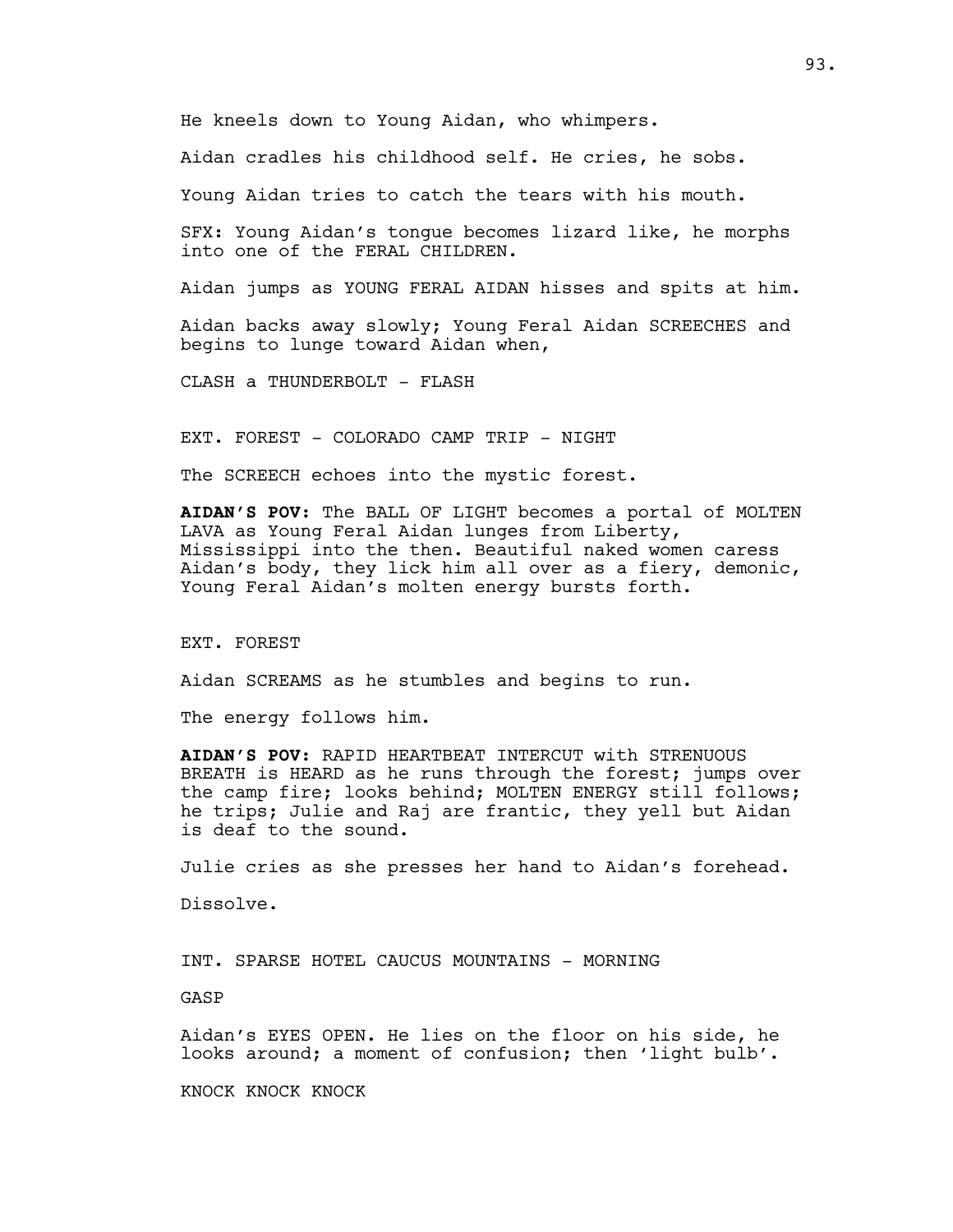Michael pokes his head in.

## MTCHAEL

Ya decent?

Michael walks in and over to Aidan.

MICHAEL You like my packing?

Aidan looks up, face stiff from tears.

AIDAN

You're getting sentimental with age.

MICHAEL I suppose I've taken for granted that you'll always be there.

Michael helps Aidan up off the floor.

MICHAEL

And I'm sorry I haven't been around this last little while... I could've noticed your symptoms...

MICHAEL What's been happening... AIDAN It's not your fault.

Both brothers get teary and go for a deep powerful hug.

SFX A gentle GOLDEN GLOW circulates in through Aidan's nose down and around to intertwine with Michael's heart/ chest; after a few breaths the GLOW begins to flow gently out on Michael's exhale.

Aidan pulls back. He places his right hand on his brothers left cheek.

### AIDAN

Love you bro.

Michael's right hand, already in motion to Aidan's left cheek-- fraternal bond.

### MICHAEL

Love you bro.

They pull each others head toward the other, a gentle ram of the foreheads.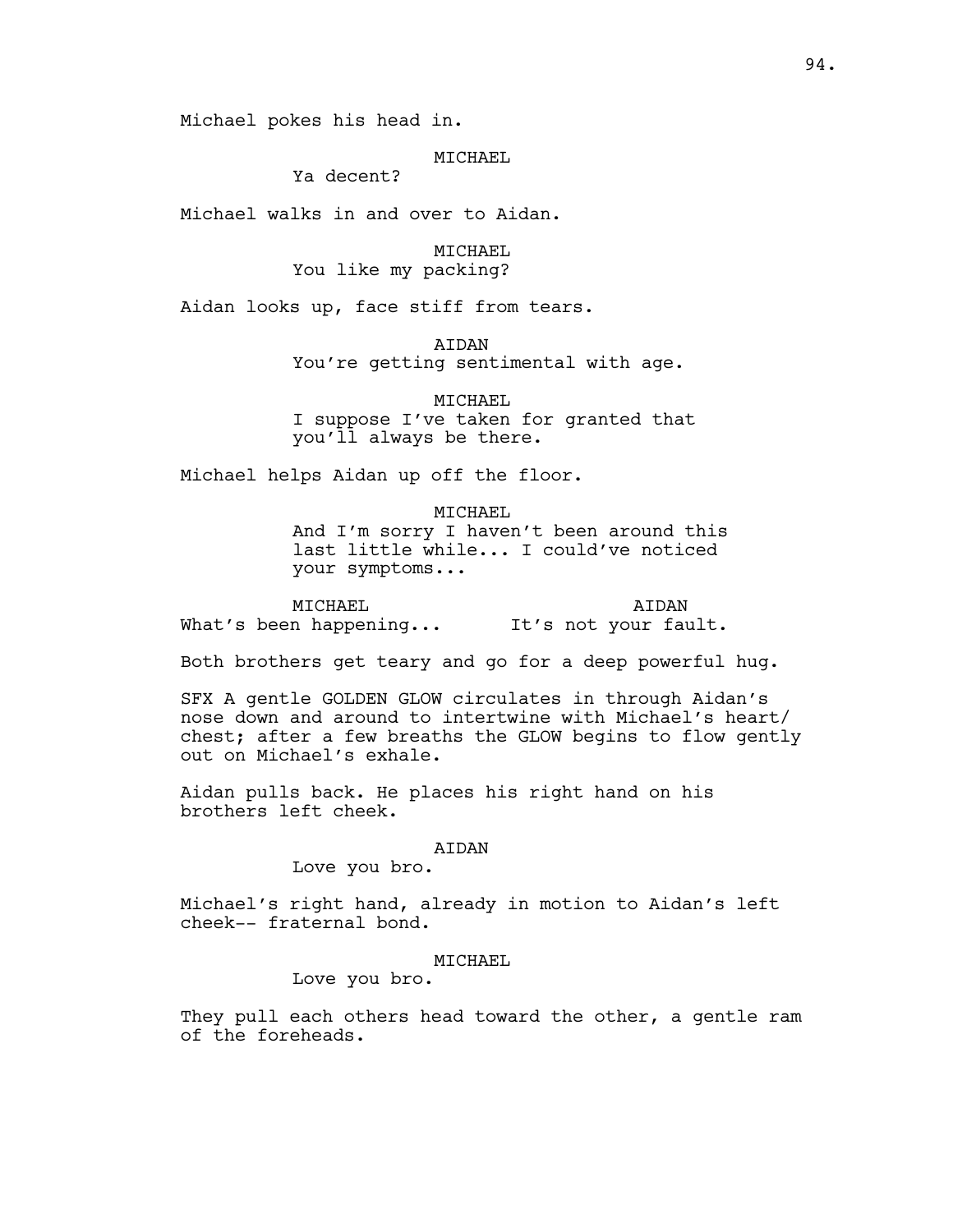ATDAN GRRRRR. DO THIS! (faster) 1, 2, 3 BREAK!

MICHAEL GRRRRR. DO THIS! (racing) 1, 2, 3 BREAK!

MICHAEL

Goddamnit... beat me *again*.

AIDAN

Get used to it.

Aidan throws a WATER BOTTLE, the FILE FOLDER, Richard's BOOK and the KEY wrapped in his TALLIT into a back pack. He pulls out a tuque and gloves from his suitcase.

AIDAN

You ready?

MICHAEL I should be askin' you that.

AIDAN

Well, you got more stuff to remember than I do, *Doctor* Coen.

EXT. SPARSE HOTEL CAUCUS MOUNTAINS - CONTINUOUS

It's a crisp, snowy morn, slight overcast in these mythic mountains. FOUR SNOWMOBILES sit in the lot. Charles receives a tutorial from VLAD(29), graduate student.

> MICHAEL Oh shit the stuff!

Aidan types a message to Julie: **Going off the grid.**

REVEAL: previous messages unanswered: **Landed. In Amsterdam**/**Mom's off to Tel Aviv/Somewhere in Russia?!**

AIDAN

You're good but you're not that good.

**I miss YOU!** Send. Aidan pockets his phone.

He slides on his gloves; adjusts the fingers.

MICHAEL

(sotto/serious) Yeah, that's something Raj would do...

They both laugh; Charles spots them and waves.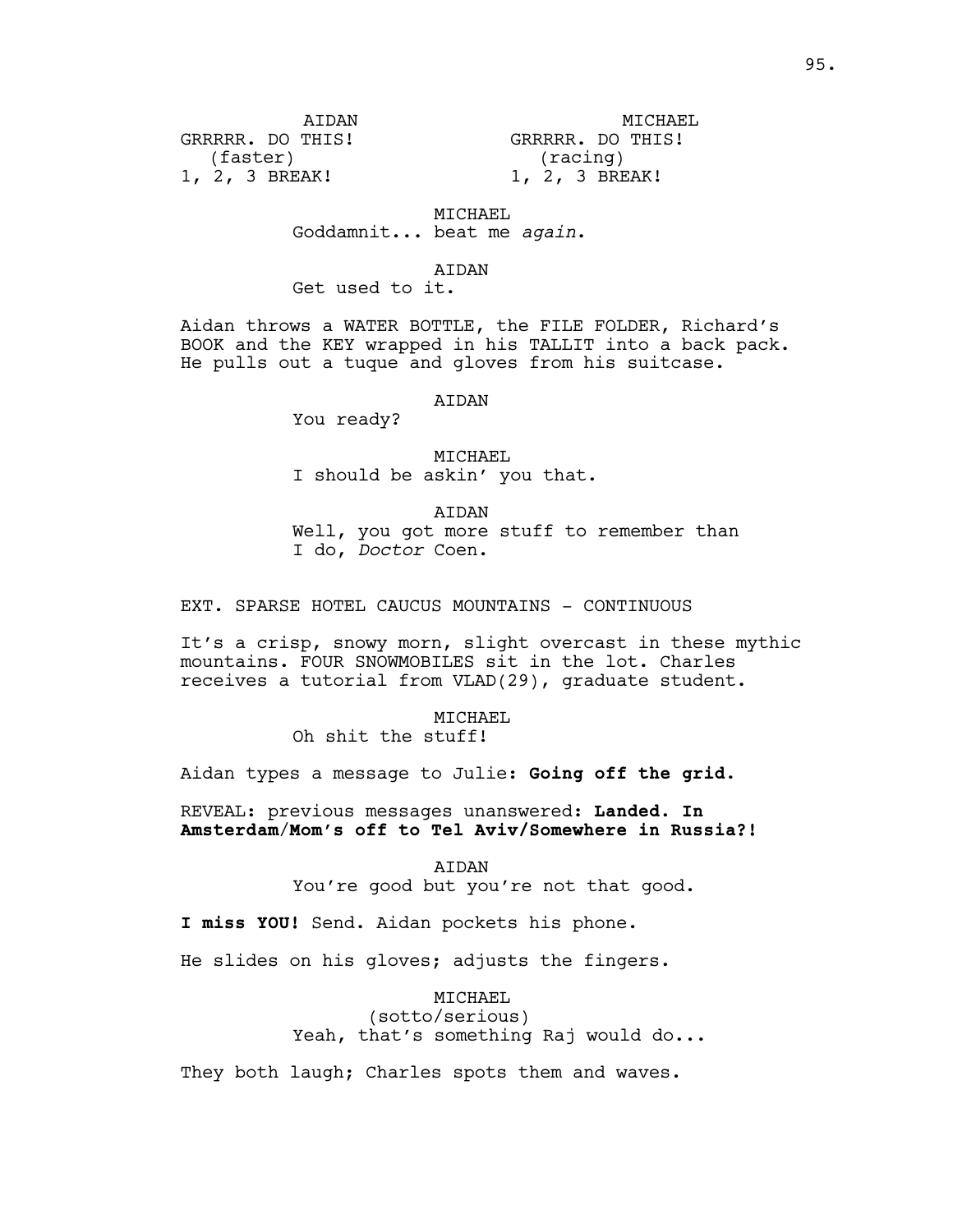## CHARLES (yells) Y'all didn't tell me there'd be TOYS!

VROOM VROOM

## CHARLES (CONT'D) GIDDY UP! YEEEEE-HAWWW!

Aidan wraps his scarf around his face and both brothers adjust their wayfarers.

VROOM VROOM

EXT. AERIAL MOUNTAIN SHOT - DAY

The men ride through the rugged mountain terrain.

EXT. CEMETERY NO. 1 - NEW ORLEANS - TWILIGHT

Night approaches on the other side of the world as wind moves through the trees. A RAVEN CAWS as THREE SETS of FEET move through the CEMETERY; INDIGO CLOAKS sway.

INTERCUT MOUNTAINS/CEMETERY

The men stop at a rustic log cabin to refuel. Michael checks Aidan's vitals.

The women, Julie, Vianne and Roberta are cloaked as one POURS SALT in a LARGE CIRCLE. Another places WHITE ROSE PETALS along the interior of the circumference. Another drops AIDAN'S SHOES and JACKET in the CENTER of the circle, another places the BLOOD DRIED on Julie's DAGGER in a GOLDEN CHALICE; she draws forth a SMALL BEAUTIFUL CRYSTAL VIAL GLEAMING with PURE CRYSTAL WATER and POURS it into the golden chalice. The water and blood blend.

Aidan is on the back of Michael's snowmobile.

The women stand at sixty degree angles from one another inside the circle. TORCHES are lit; a CEREMONY commences.

The men arrive at a LARGE TRAILER, half buried in SNOW.

INT. BASECAMP - AFTERNOON

Michael and Charles help Aidan inside this stark, technology based workspace. It is much larger than it looks from the exterior-- excavation is in progress.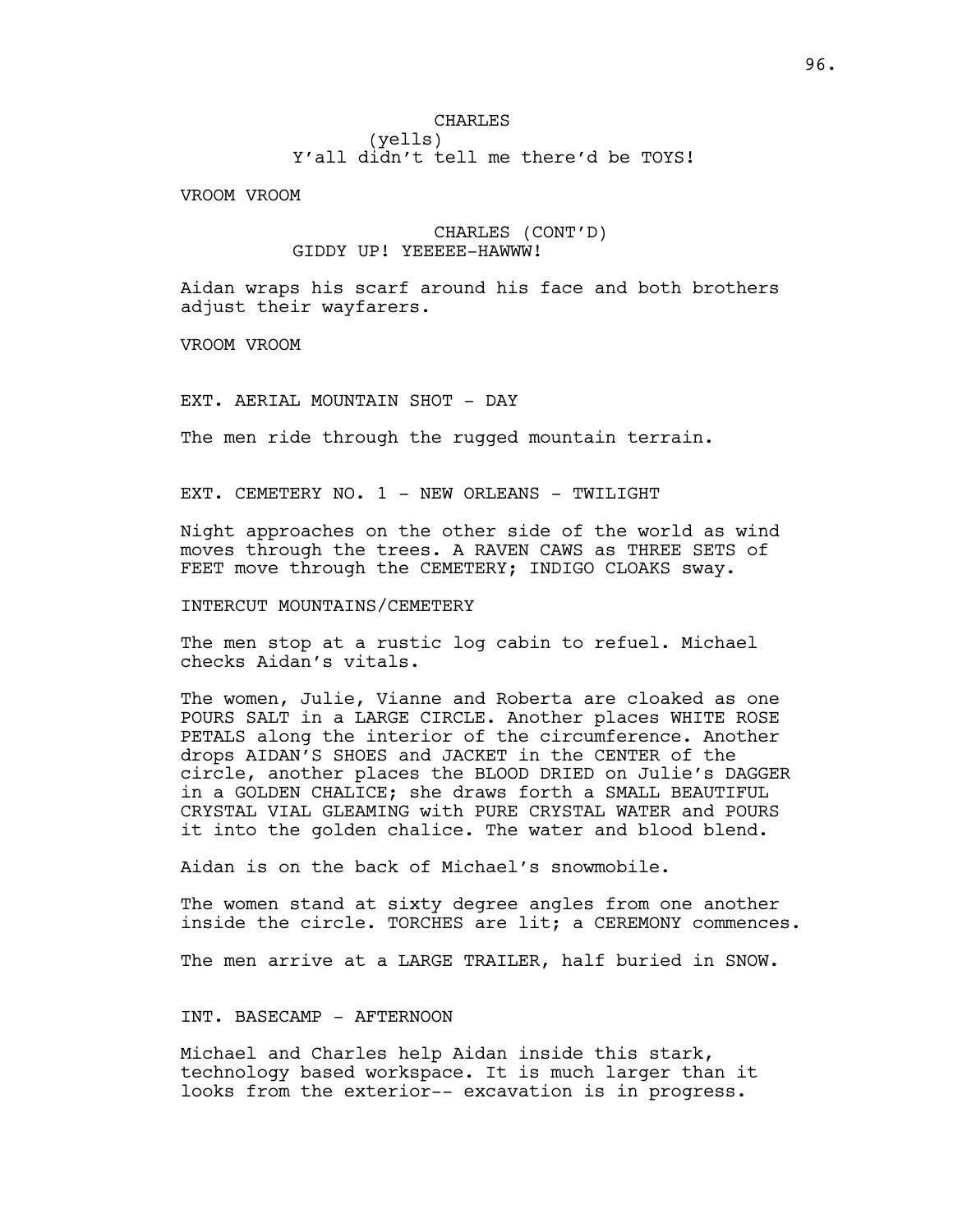Richard rushes down a darkened hallway as the FLUORESCENT LIGHTS BLINK.

> RICHARD Oh my Goodness! Oh you made it!

Aidan is shivers with blue lips.

REVEAL: Richard is closer, he is Cleitus.

RICHARD You're frozen!

**CHARLES** Need to de-thaw the poor boy.

MICHAEL

With his meds, his circulation is...

Aidan aches as he stands taller; he puts his hand forth.

AIDAN

Richard.

Richard's eyes soften as he looks at his feeble dying son. He stretches his hand out to meet Aidan's.

## RICHARD

Is dad too much?

Aidan's eyes flood with tears; he throws himself onto Richard as best he can.

INT. MEDIC ROOM - BASECAMP - LATER

Richard lies on an obsolete gurney with a blood pressure machine on the wall and a STANDING IV; tubes flow down into and out of his left pelvis.

Michael hovers over Richard, monitoring blood pressure.

MICHAEL How's the sedation?

RICHARD Feelin' pretty fly.

Michael adjusts some tubes; looks at the MARROW RETRIEVAL BAG as the deep MAHOGANY colored BLOOD collects.

> MICHAEL You let me know if you feel anything other than pressure.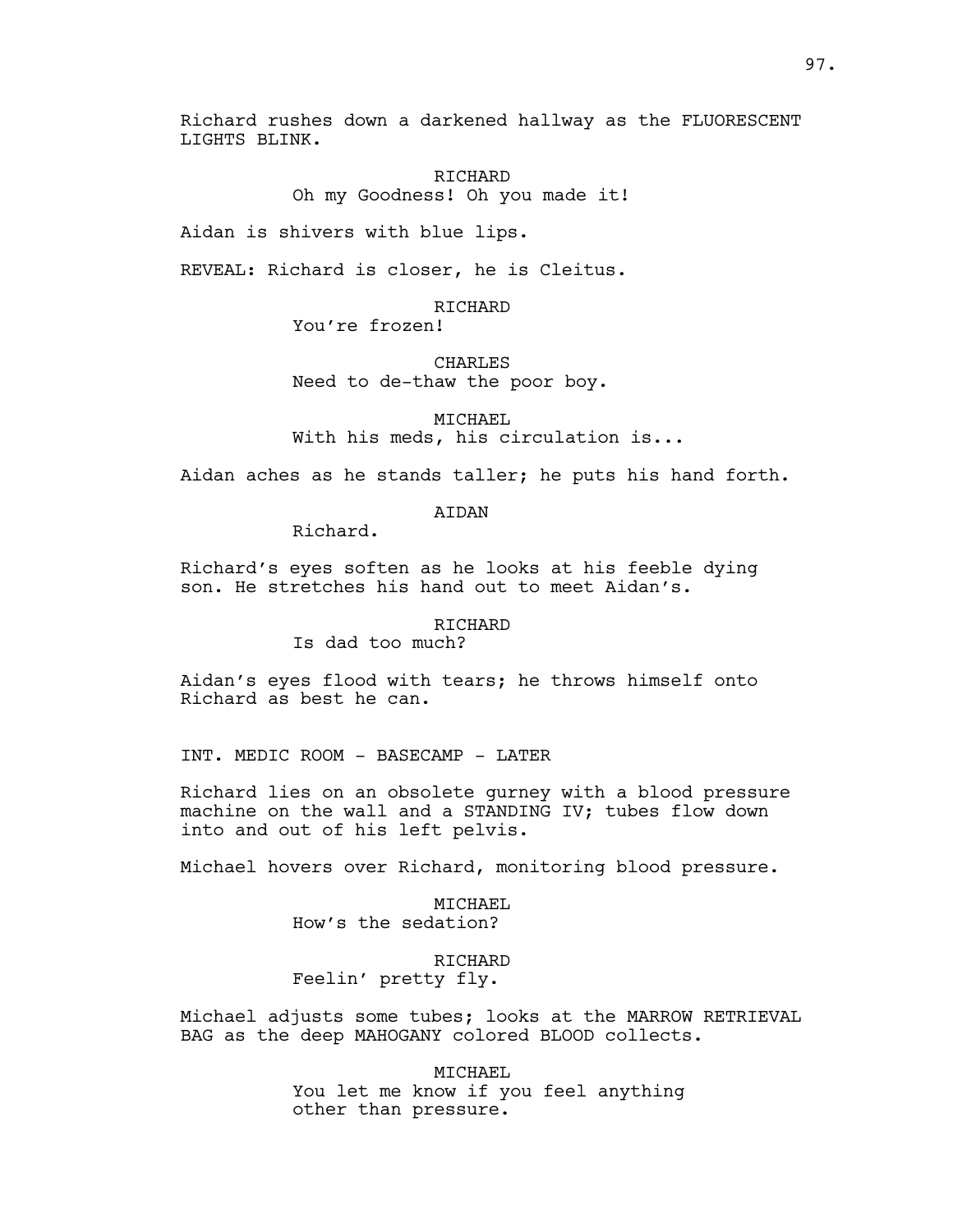### **RICHARD**

Will do... Sorry again y'all had to come all the way out here. We just had this avalanche the other night and based on the irregular electromagnetic energy we've been detecting, we're trying to get in and out as fast as possible... (to Aidan) Vlad got you here though!

MICHAEL I'll be back, nature calls.

Michael pats Aidan on the shoulder on his way out.

RICHARD So, tell me something Aidan...

AIDAN I'd rather you tell me.

RICHARD

Ask away.

**ATDAN** You really had no idea about me?

#### RICHARD

God as my witness... them days. My father was in the military. We moved around a lot. But we were in Liberty the longest. (adjusts) We were neighbors with the Knox's. I used to call your mom Earnestini. We were the same age and I suppose you could say she was my first friend and whiff of love.

Aidan hangs his head.

#### RICHARD

You know, we were kids. Playin' doctor. They didn't educate us about sex or anything in those days... Hell, probably these days too. We just thought it felt good. Weren't meanin' nothin' by it. (then) The last time we got caught in the act by her uncle. Can't remember his name... but he was a mean ole S.O.B.

Aidan breathes in a gentle glow.

AIDAN That's when the abuse must have started.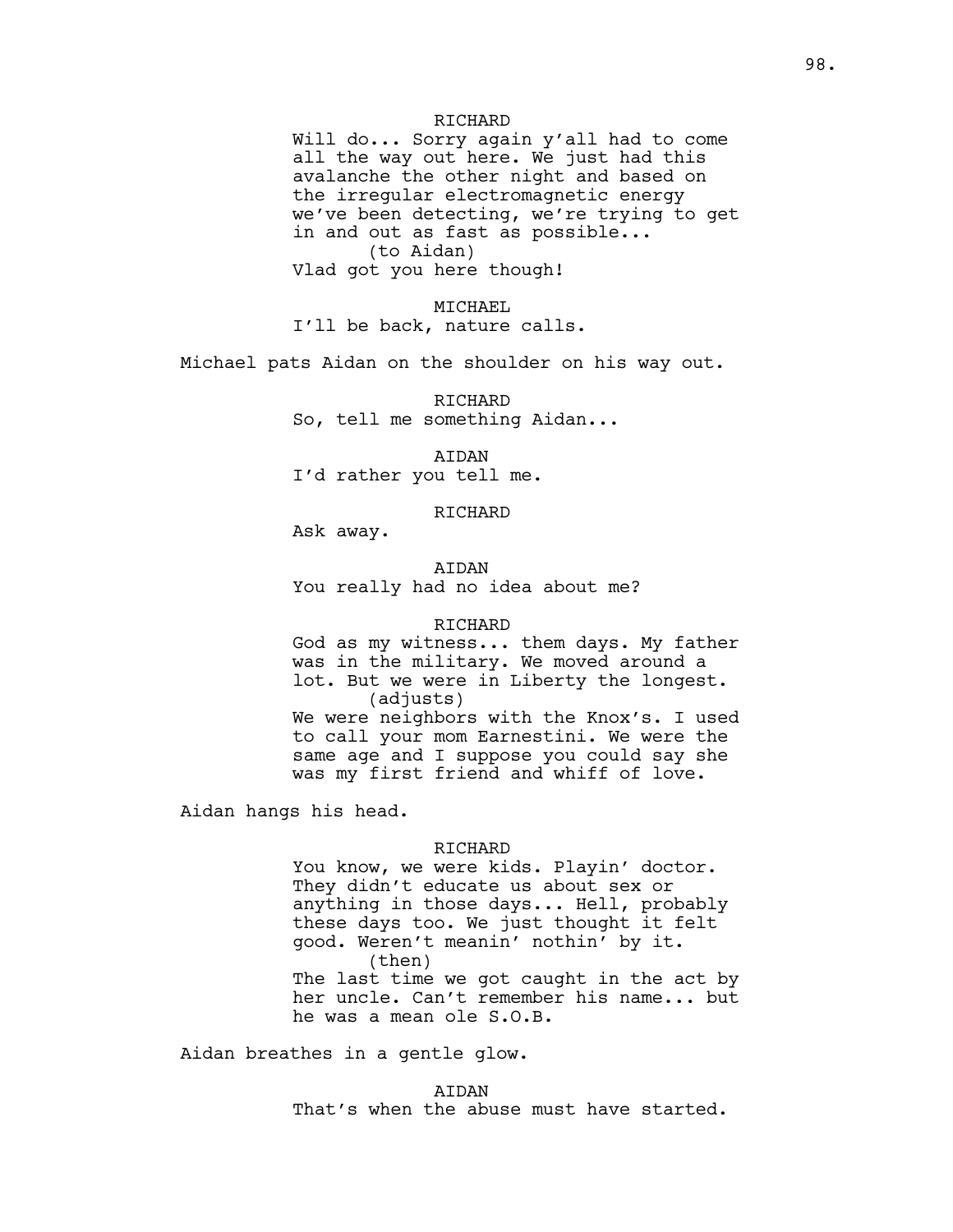Richard's face grows bleak.

### **RICHARD**

Abuse?

INT. MEDIC ROOM - BASECAMP - LATER

Michael interrupts Richard and Aidan; both in tears.

MICHAEL We're almost to an hour... (stops) I can come back...

Michael checks his watch.

AIDAN (overlap) Come in. Come in. (wipes his cheeks) All good.

Michael moves to check the BAG OF MARROW.

RICHARD (teary/to Aidan) I'm so... I'm so sorry I couldn't be there for you...

Richard lifts his hand to cradle his son's head.

RICHARD (CONT'D) But-- I'm overjoyed that I know you now.

Michael moves behind Aidan; a hug from above.

RICHARD (CONT'D) You're my son! I have a son!

INT. KITCHEN - BASECAMP - EVENING

A HOT PLATE, BUCKET/HOSE and SMALL REFRIGERATOR make up the KITCHEN; sectioned off by a CLEAR PLASTIC TARP.

The men sit around a table; they finish SPAGHETTI.

A BLUE MINI COOLER sits on the table.

CHARLES Nah this is great! Didn't think I'd be dining in the Caucus Mountains a week ago! I'm rarin' to go after that cat nap!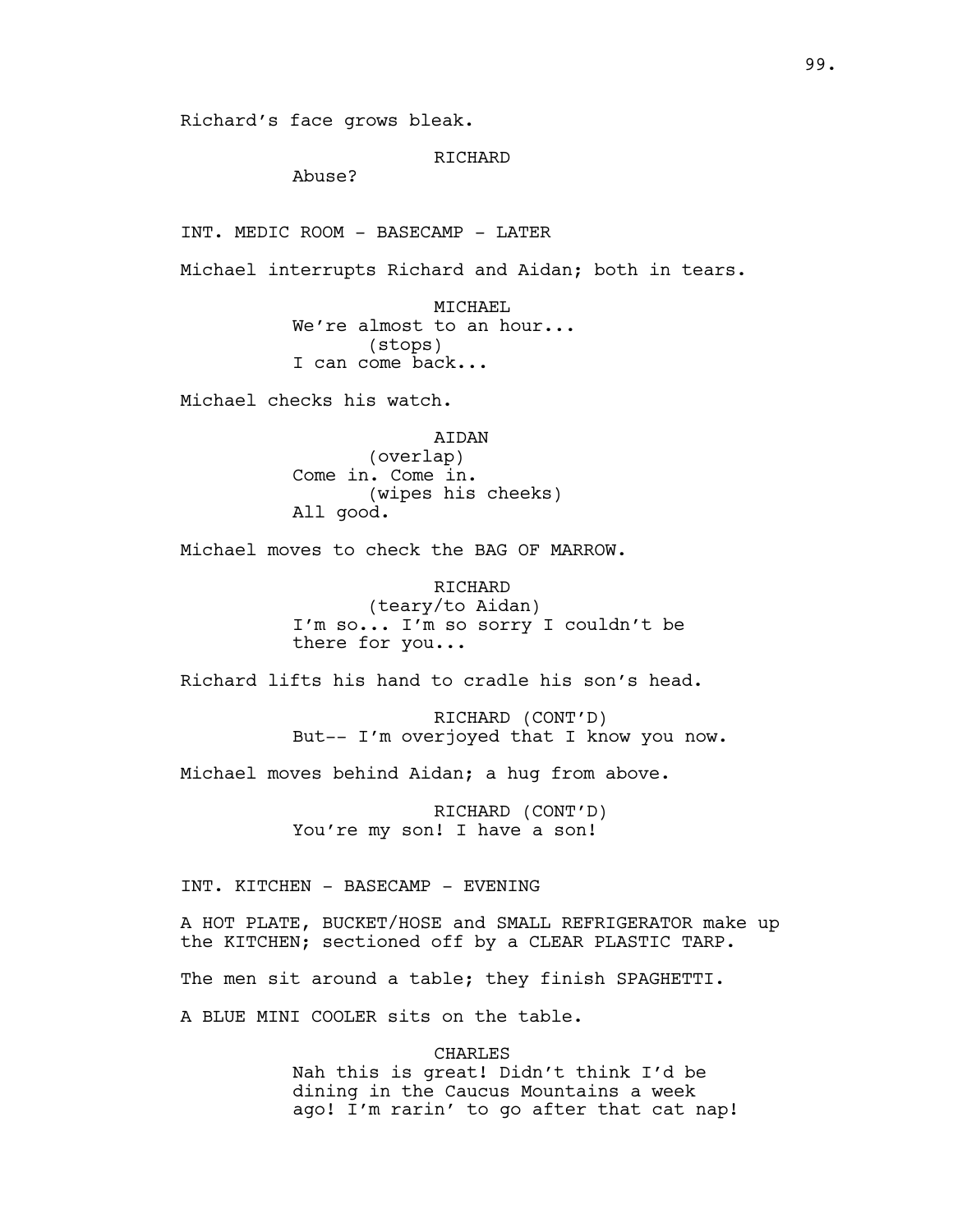MICHAEL

Yes siree Bob. (taps the cooler) We are good to go.

RICHARD I think it best if you leave first thing. We have some extra cots, the crew went east to grab supplies.

Aidan opens the cooler and stares at the MARROW ON ICE.

AIDAN So this is my cure...

Aidan retrieves the bag from the cooler.

### MICHAEL

Well, they have to spin it and whip it and send it through some synthesizers to get the stem cells but... yeah.

AIDAN

It's more purple then red.

#### MICHAEL

When the blood mixes with oxygen, that's when you get that red color we all think about, when we think of blood...

## AIDAN

Huh.

#### MICHAEL

When it comes straight out of the body, that's that deep, almost purplish red.

#### CHARLES

(to Richard) I've been tellin' this one here how this

work we do-- we get to see the most advanced technology.

### MICHAEL

I've sat in on some pretty spectacular neuro surgeries guys. The advances they are making... it's from the future.

CHARLES

Or is it from the past?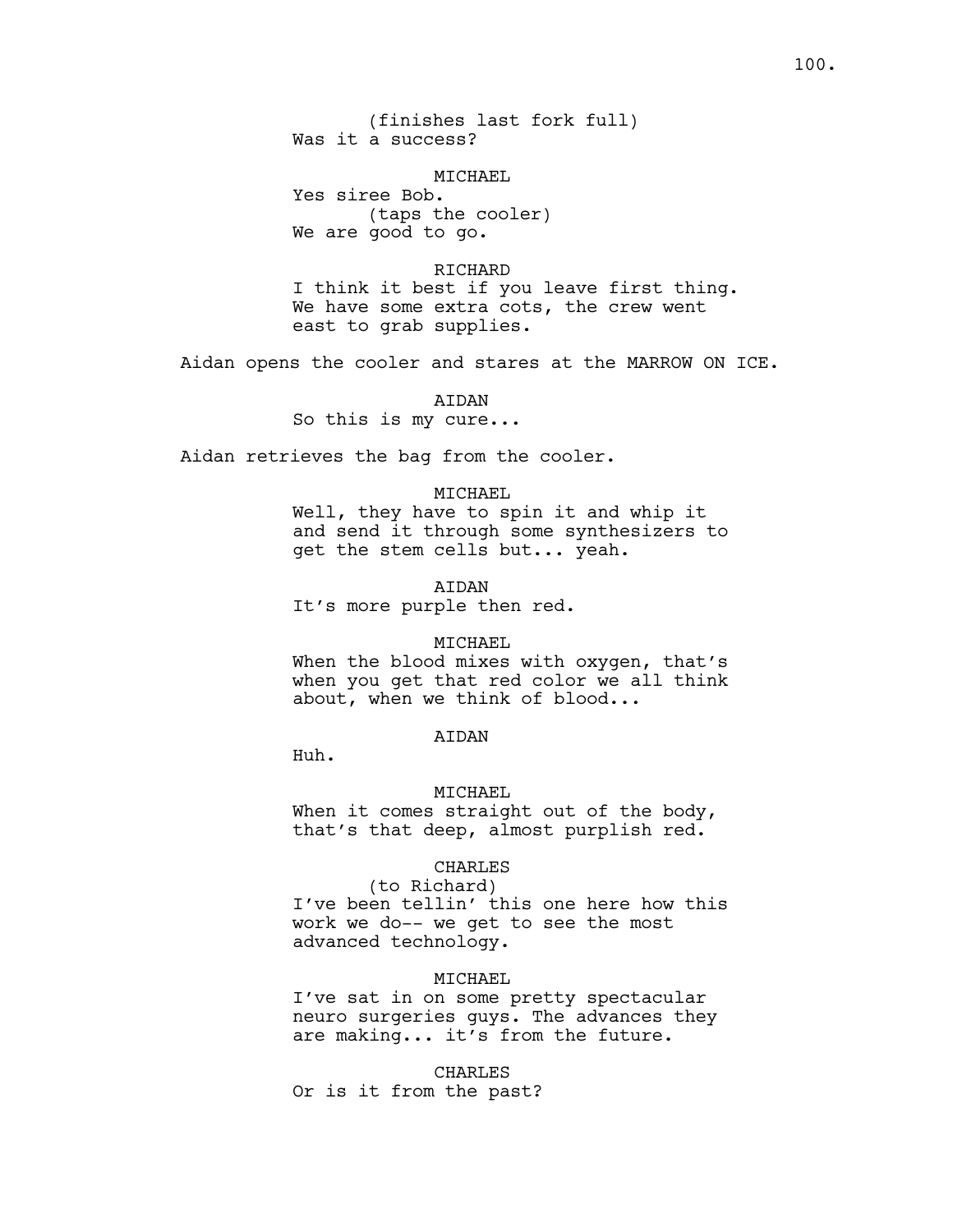A TREMOR throughout the Mountain.

CHARLES

Always.

# RICHARD

Follow me.

Richard stands, too fast, he stabilizes himself.

MICHAEL Careful, careful.

#### RICHARD

All good. (then) Coats!

Richard ushers everyone through the PLASTIC CURTAINS.

INT. EXCAVATION SITE - NIGHT

Richard turns a timer dial that illuminates the site.

CONSTRUCTION LAMPS SHINE against a HOLLOWED OUT CAVERN. STAKES and ROPES LINE where to step.

Richard leads as Charles, Aidan and Michael walk the tight rope between the outlined paths.

> AIDAN (laughs) Blue and red...

#### MICHAEL

What?

AIDAN That's how you make purple.

MICHAEL What're you talkin' 'bout man?

AIDAN Nothin'. Just talkin' to myself... (whisper) Julie.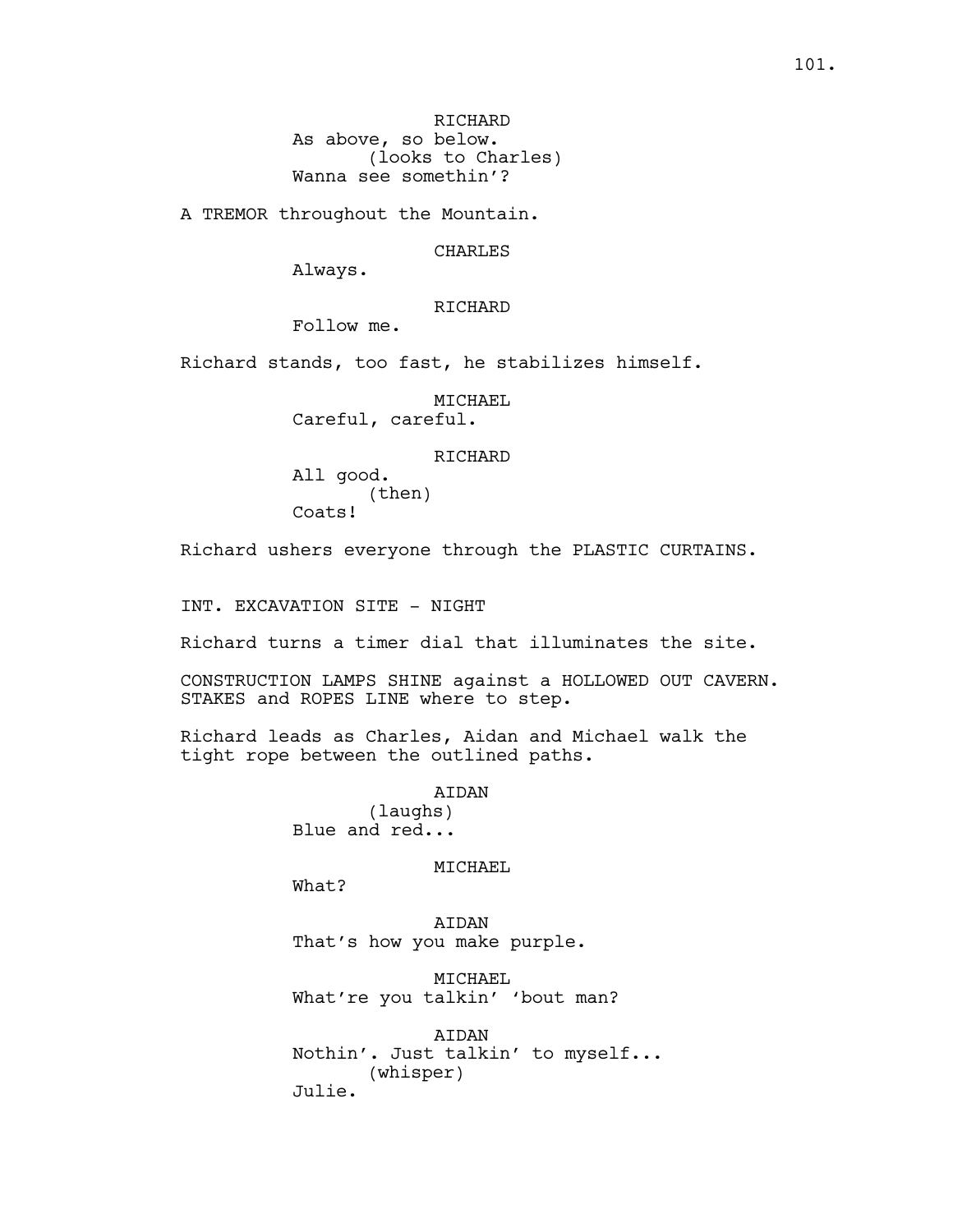Julie's name echoes to,

EXT. CEMETERY NO. 1 - NEW ORLEANS - NIGHT

The women sit on the ground; they meditate.

Julie opens her eyes in response to her name.

JULIE

And so it is. (then) It is time.

The women position themselves; palms face towards the sky, fingers interlaced (such as you can see all the people in the steeple), elbows pulled back as the fingers pull apart at the base of the ribcage.

In sync, the women turn their head left to inhale through the nose and then right to exhale through the mouth at a rapid pace.

INT. EXCAVATION SITE

The men follow a winding, narrow path.

RICHARD This was all here... none of this was us.

CHARLES How extraordinary!

RICHARD How you doin' guys?

Aidan has fallen to caboose status.

MICHAEL

Hold up...

Aidan isn't behind Michael anymore.

MTCHAEL

Ai?

Michael retraces his steps back around a corridor.

Aidan leans against a wall; his BACKPACK on the ground. This place appears eerily similar to Abrahim's experience with the BARRED WINDOW in DEATH MOUNTAIN.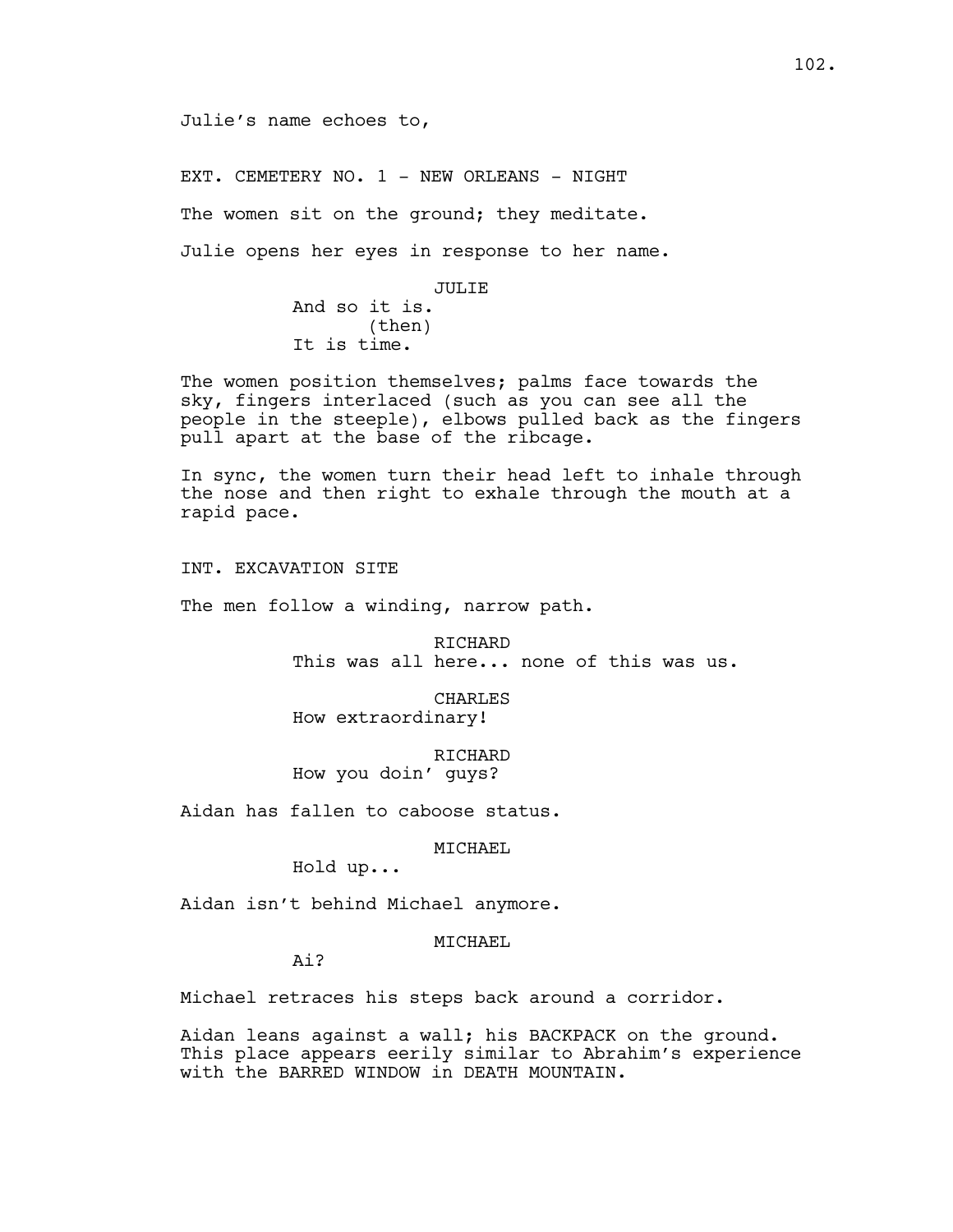**ATDAN** I'm good, I'm good. Just need some water.

Richard and Charles appear. Aidan's out of breath.

RICHARD

We should go back.

AIDAN Nah... I want to see. Just... (to Michael) My backpack, I got some in there.

Michael kneels to retrieve the WATER BOTTLE.

He pulls out RICHARD'S BOOK, followed by the wrapped KEY in the TALLIT, then the WATER BOTTLE goes to Aidan.

RICHARD (grabs his book) What'd you think?! MICHAEL Awww, you brought it.

Aidan downs some water.

## CHARLES

(to Michael) What's that there?

AIDAN Really enjoyed it. Started it on the plane.

### MICHAEL

(to Charles) Our Rabbi gave this to Aidan for our Bar Mitzvah.

He hands it to Aidan.

MICHAEL An antique Star of David he picked up in Israel.

Aidan unfolds it.

## MICHAEL

Hey! You might know more then we do!

Richard's eyes widen as Aidan hands him the treasure.

RICHARD

This... This is...

Richard rotates the KEY.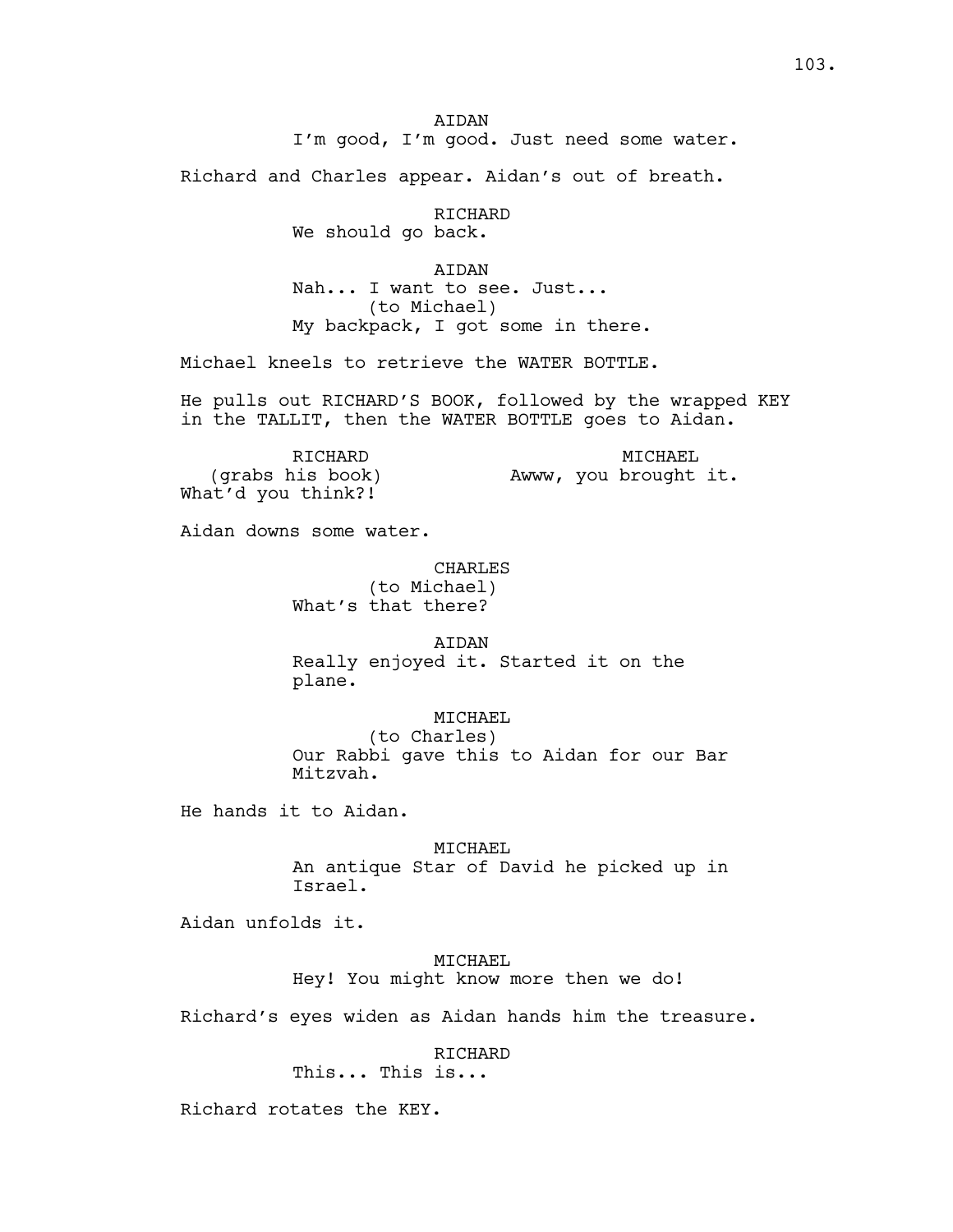RICHARD (turns to Charles) This can't be!

Richard moves over to a lantern; looks closer.

CHARLES

What is it?

RICHARD See here... The Star of Vergina.

Richard shows Aidan and then Michael.

RICHARD This is the Key! (to Aidan) You... You are the key my boy. Son.

Aidan stands; Michael repacks the BOOK and TALLIT.

MICHAEL What does it mean?

**CHARLES** It's the emblem for the Macedonian Dynasty, A.K.A. Alexander the Great.

RICHARD Which is why we're here! (to Aidan) You ready? You okay? This... Well, I just don't know what will happen next!

AIDAN I'm good, just a little woozy.

Michael feels for Aidan's pulse.

MICHAEL How much further?

RICHARD Not far. Five hundred feet.

AIDAN

(leads) Oh we're goin'.

INT./EXT. MOUNTAIN - HALLWAY/ATRIUM/GARDEN

**AIDAN'S POV:** The ATRIUM up ahead MORPHS into how it was during Abrahim's timeline.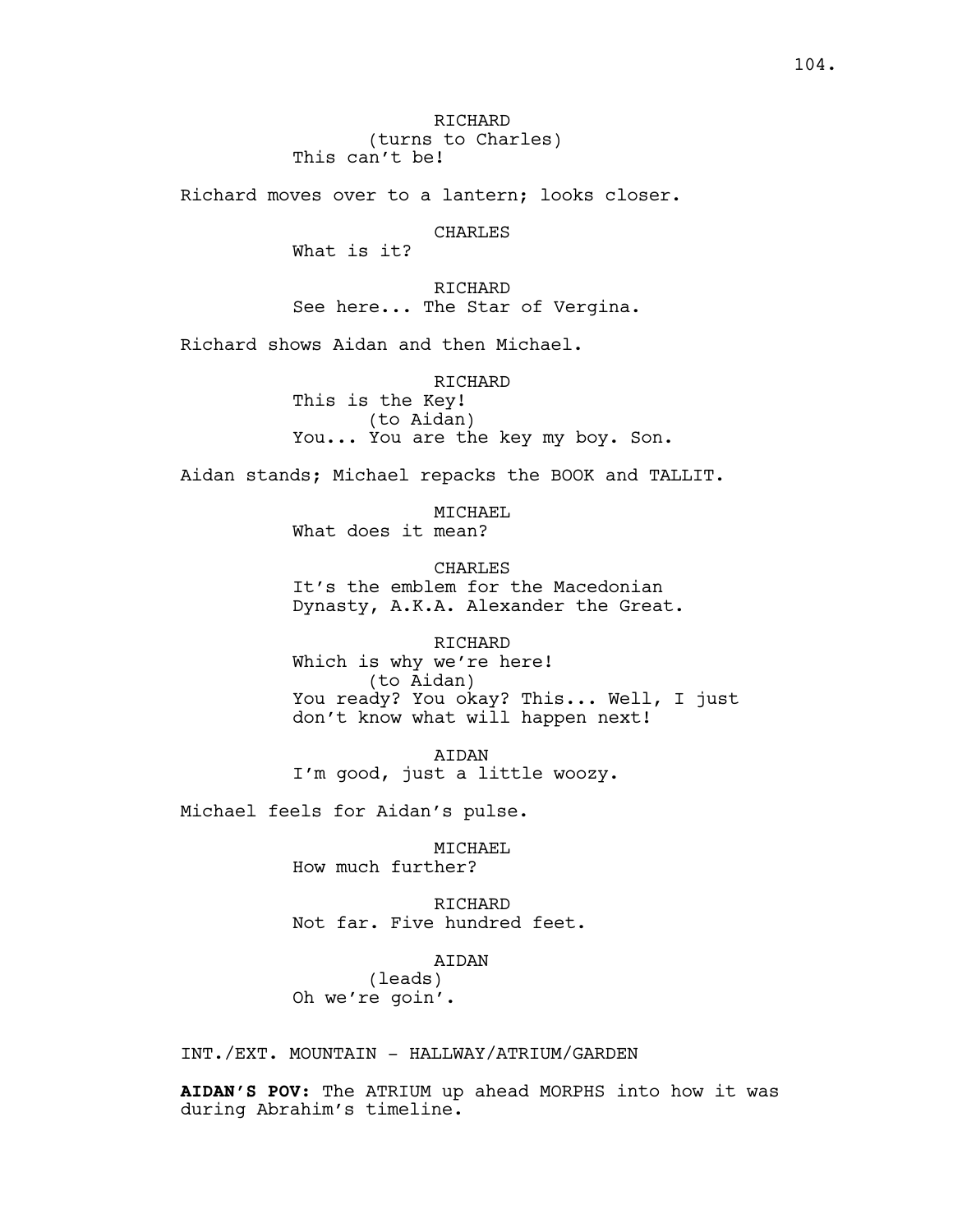**BACK TO NORMAL:** Aidan steps into this familiar, unfamiliar place. The once ELABORATE ATRIUM is now decrepit. Time has eroded the bright colors of the DOORS and leveled the masonry that once was.

Aidan looks left and moves around the lined areas.

RICHARD This was done all around the Crusades.

CHARLES

Fascinating. (moves around the room) This is spectacular.

RICHARD I'll keep you posted on the next one!

CHARLES

Really?!

**AIDAN'S POV:** He moves through an archway that would have been the YELLOW DOOR next to the RED DOORS.

He looks up REVEAL: the MILKY WAY in the NIGHT SKY.

He looks back down and sees a GARDEN fit for BABYLON illuminated by the stars.

A BEAUTIFUL NAKED WOMAN prances behind ORANTE GREEK COLUMNS. She beckons Aidan to come to her; he feels an involuntary pull.

> RICHARD (O.S.) (distorted) Isn't it something...

**BACK TO NORMAL**: Richard climbs over and around to Aidan.

RICHARD We've found evidence of a pretty stellar garden that was here... once. (moves a beam) Alexander's Gate is definitely here somewhere but we suspect this was the work of a diabolical leader that founded the Order of the Hashashins... Hassan.

Richard plants a hand on Aidan's shoulder, which brings him back to now, and lifts the other hand up to the sky.

> RICHARD There's the Galactic Center.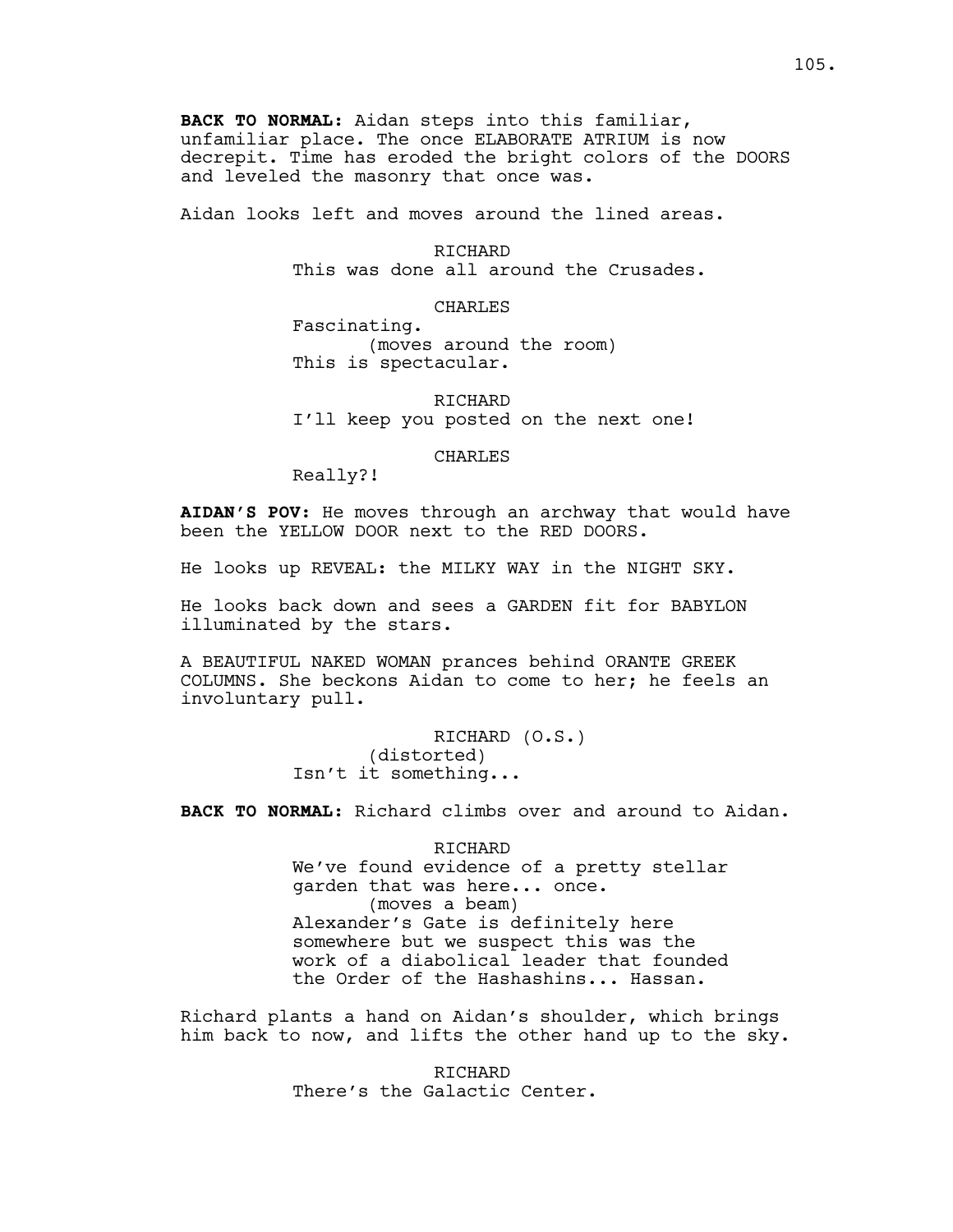## AIDAN

Sounds important.

#### RICHARD

It's the center of our Milky Way galaxy. A massive black hole resides there that keeps us spinning through space... through time... Chronos. Saturn. Boundaries. He ate his children you know?

### AIDAN

Hassan?

## RICHARD

(ponders) I suppose Hassan 'ate' his children too-- But, Charles would probably know more about that time period... This was where his militia was 'trained'.

## **ATDAN**

Trained?

## RICHARD

Well, brainwashed is more like it but you've heard of the Assassins, comes from Hashashin. Say that ten times!

#### AIDAN

Why this place?

The men turn to go back the way they came.

### RICHARD

Young recruits, poverty stricken and probably orphaned from what was goin' on with the First Crusade in Jerusalem... They became enamored with this-- some say sorcerer, but he could have just been a really good politician! So they'd come, he'd lock them away, feed them scraps...

Charles and Michael are absorbed in conversation.

## RICHARD

Hey Charles!

CHARLES And so you get that duality... (to Richard) What's up doc?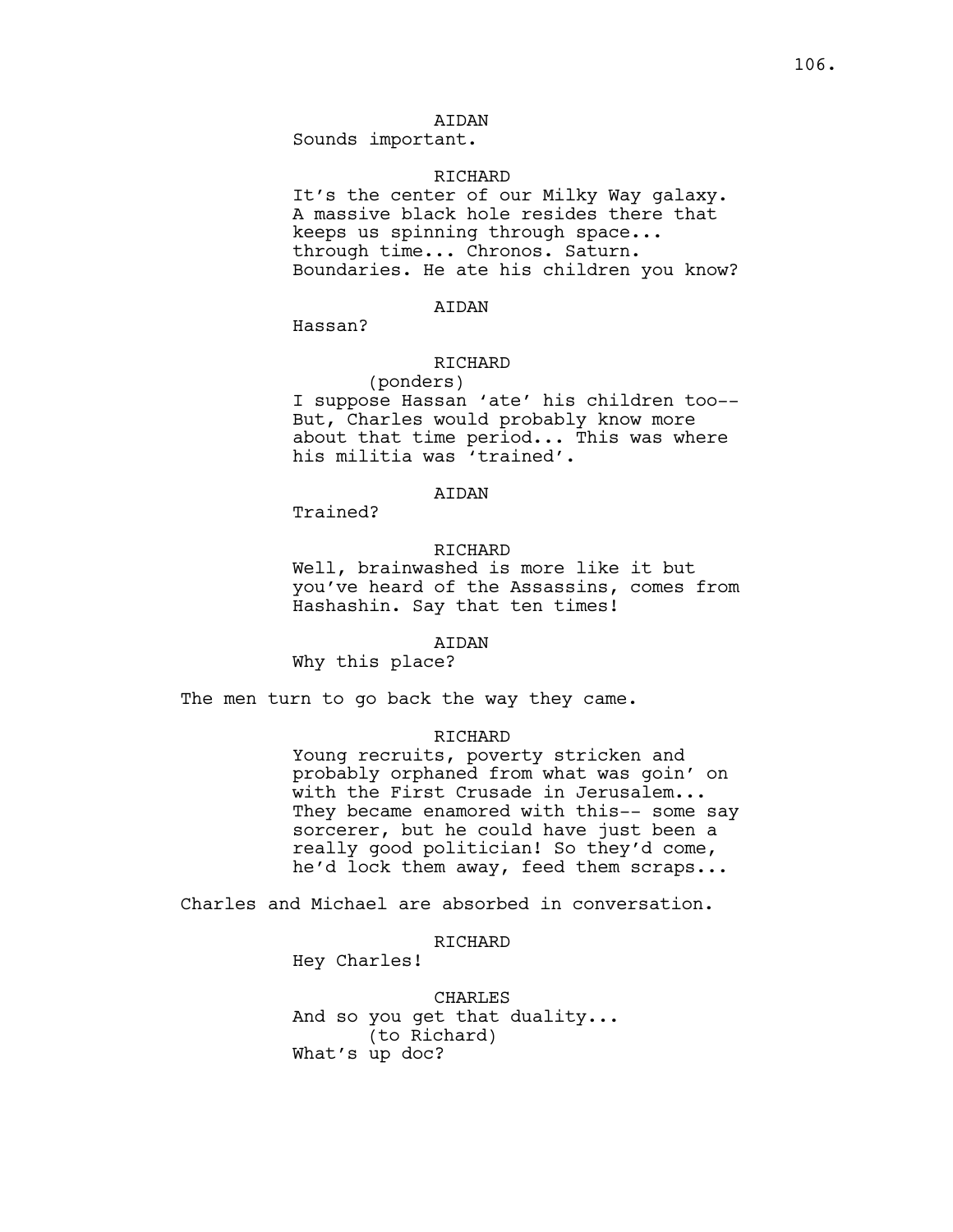### **RICHARD**

Sorry to interrupt. What do you know of the Hashashins? Hassan-i Sab--

### CHARLES

Hassan! Oh he'd take them boys and make 'em into fightin' machines! They'd do anythin' he asked. That's how he killed Conrad of Montferrat.

#### AIDAN

Who?

FLASH

EXT. JERUSALEM, 1192 - EVENING

A majestic SUN SETS juxtapose a CITYSCAPE.

CHARLES (V.O.) King of Jerusalem... By marriage to Isabella. He was a Templar, on his way home from a friends home one night when BAM two assassins posing as monks got him. Apparently they even spoke latin... Now, the Templars pissed off a lot of the Arab world so I can't say he didn't deserve it... (interrupts himself) But the brilliance of Hassan's method was

none of them folks ever saw it comin'. He had them study the habits of a person, blend in... Then, WHAM! They'd strike!

CONRAD OF MONFERRAT(40's) same actor as CLEITUS/RICHARD, styled mid-length hair and kept beard, adorned with an EMERALD CLOAK and fine jewels, walks as olive trees canopy his sky. He crosses the street as TWO CLOAKED MONKS, heads bowed, hands in prayer, a ROSARY between their palms, walk along the curb of the street.

Conrad bows his head with respect as he passes them.

One Monk REVEALS Julie's ORNATE DAGGER attached to his ROSARY; he plunges into Conrad's SIDE and BACK.

Killed on the spot; Conrad's BODYGUARDS rush over.

INT./EXT. MOUNTAIN - HALLWAY/GARDEN/ATRIUM

**BACK TO NORMAL:** Charles stands with hands together.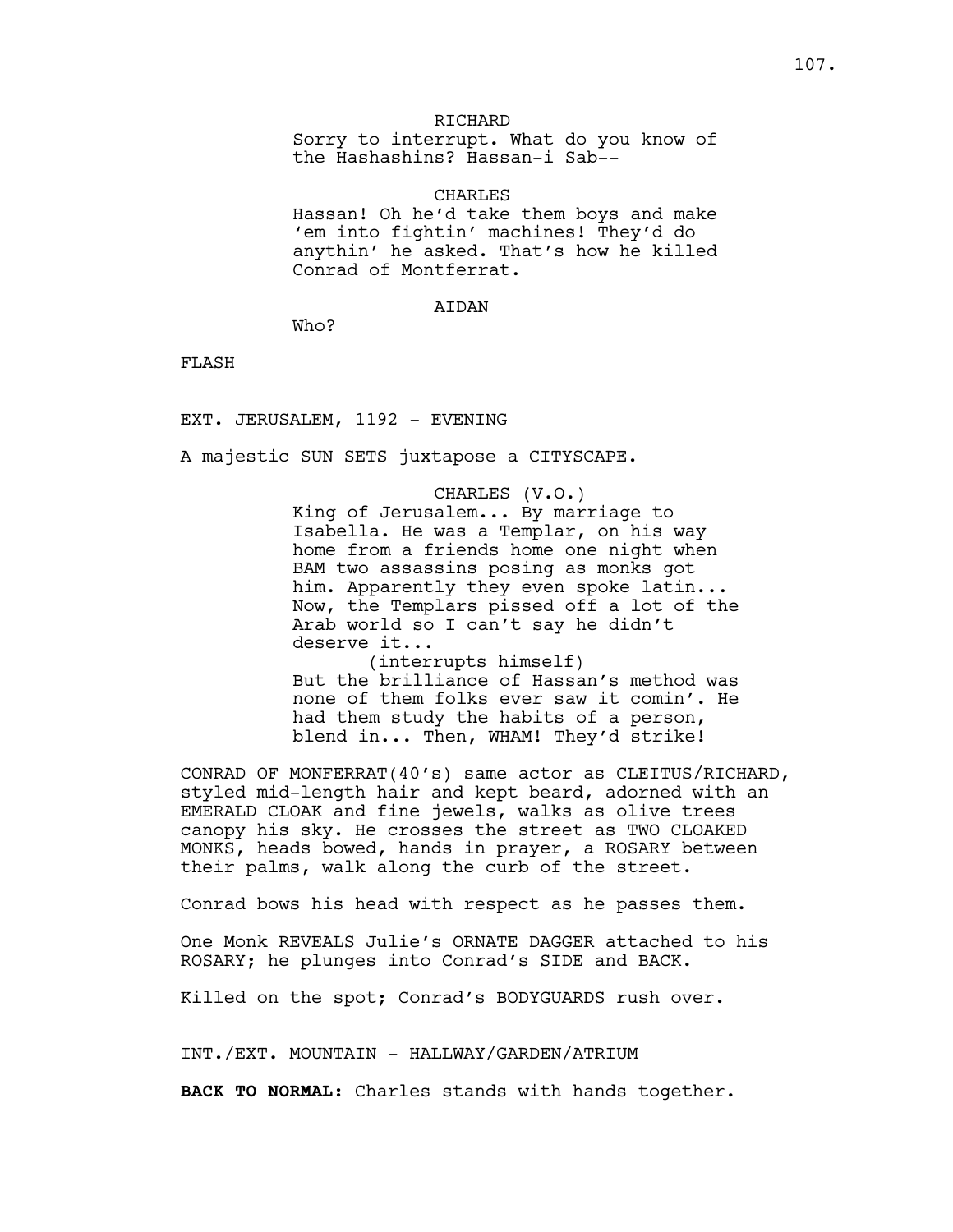# CHARLES

The assassins ravaged the middle east. Everyone was paranoid. He'd lock up these youth, feed 'em gruel and some kind of concoction made of hash, old bong water, LSD, some say ketamine. Then he'd bring 'em to this Babylonian Eden-like garden with the most beautiful women and he'd tell 'em that it could all be theirs if they'd follow him.

#### MICHAEL

That's some fucked up shit.

Aidan glides to what would have been the NAVY DOOR.

**AIDAN'S POV:** He floats towards the PLASTIC TARP that seems to GLOW as WIND BLOWS through it. He HEARS a LICK, and another...

**BACK TO NORMAL:** As Richard, then Michael, then Charles follow Aidan.

#### CHARLES

Of course there were a few sad saps that didn't make the cut. They still remained attached to desire... so what'd he do? (answers himself) Cut out their desire-- Ai?

Aidan reaches the threshold; he grasps the gentle ILLUMINATION of the PLASTIC CURTAIN.

# **ATDAN**

Tongues.

INT. ALEXANDER'S GATE - EXCAVATION BUBBLE

Aidan leads the way through the maze of unnecessary plastic tarp. The men funnel into an igloo-like bubble structure; LED construction lights BRILLIANTLY ILLUMINATE the room before them.

> RICHARD Damn this is bright at night.

Richard turns off the lights; Michael helps.

RICHARD We were photographing during the day. These puppies run on solar power--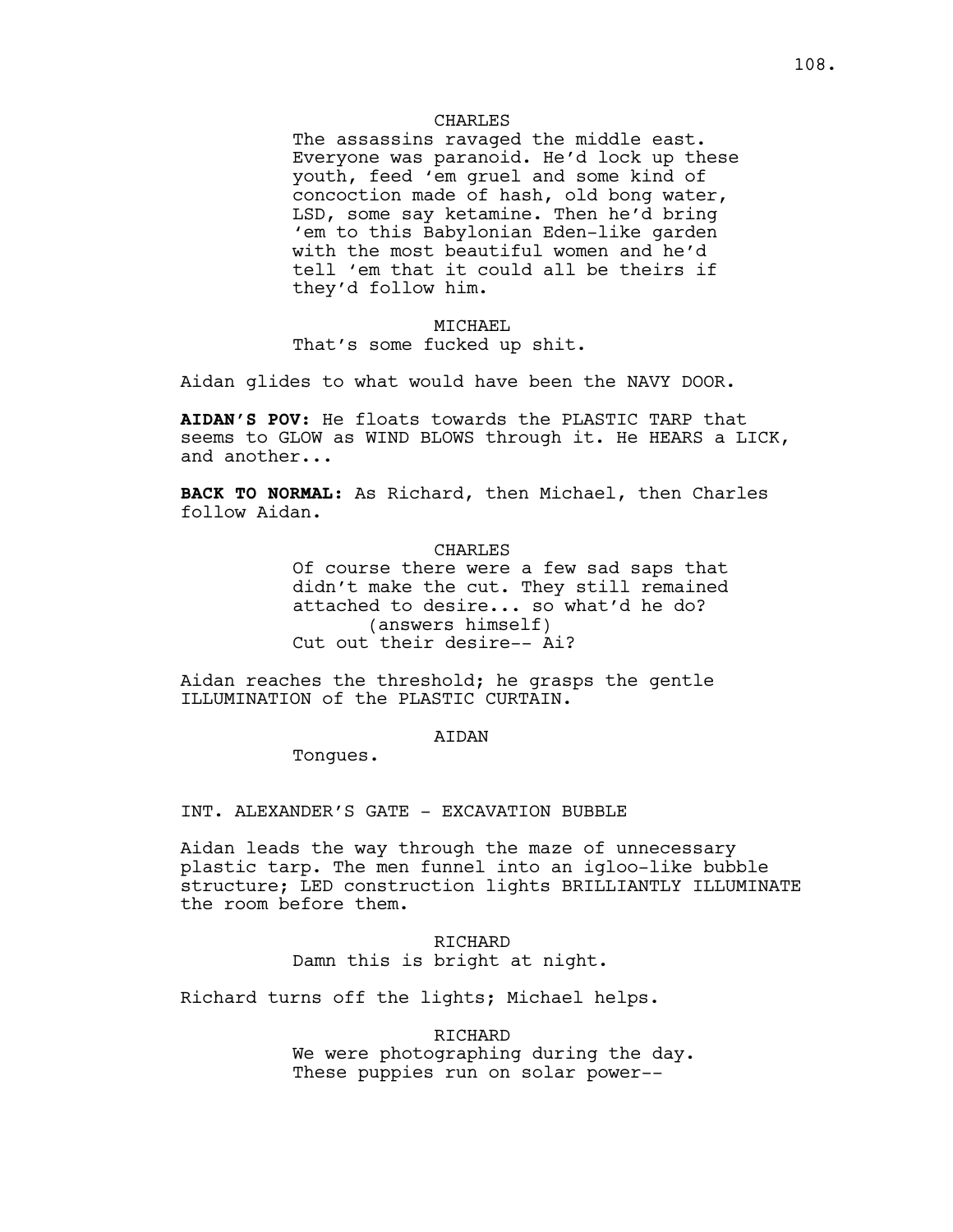## CHARLES What we got here?

RICHARD

You'll see, it's easier to see in the dark.

AIDAN Then why photograph it in the day?

RICHARD Because they only put explainable things in books.

Richard removes a THICK BLUE TARP.

# RICHARD

This here... no one can explain.

REVEAL: A LARGE SMOOTH CIRCULAR MOLDAVITE PLATFORM is slightly raised; embedded into the ROCK of the Mountain. The carvings within the stone have been stripped for the once inlaid gold. The STAR OF DAVID SYMBOL is raised in the CENTER of the CIRCLE, it GLOWS from MANTLE.

> CHARLES Holy shit on a stick with a donkey...

Aidan starts to laugh... then Michael, then Richard.

MICHAEL

What?!

RICHARD I will pay for you to come on these things and say shit like that!

Charles circles the structure. Aidan examines it.

CHARLES This is unbelievable.

MICHAEL I'll grant you... impressive but I don't thin--

CHARLES Let'm finish, let'm finish. (to Richard) Sooo... what is it?

RICHARD

(paces) Predates Hassan...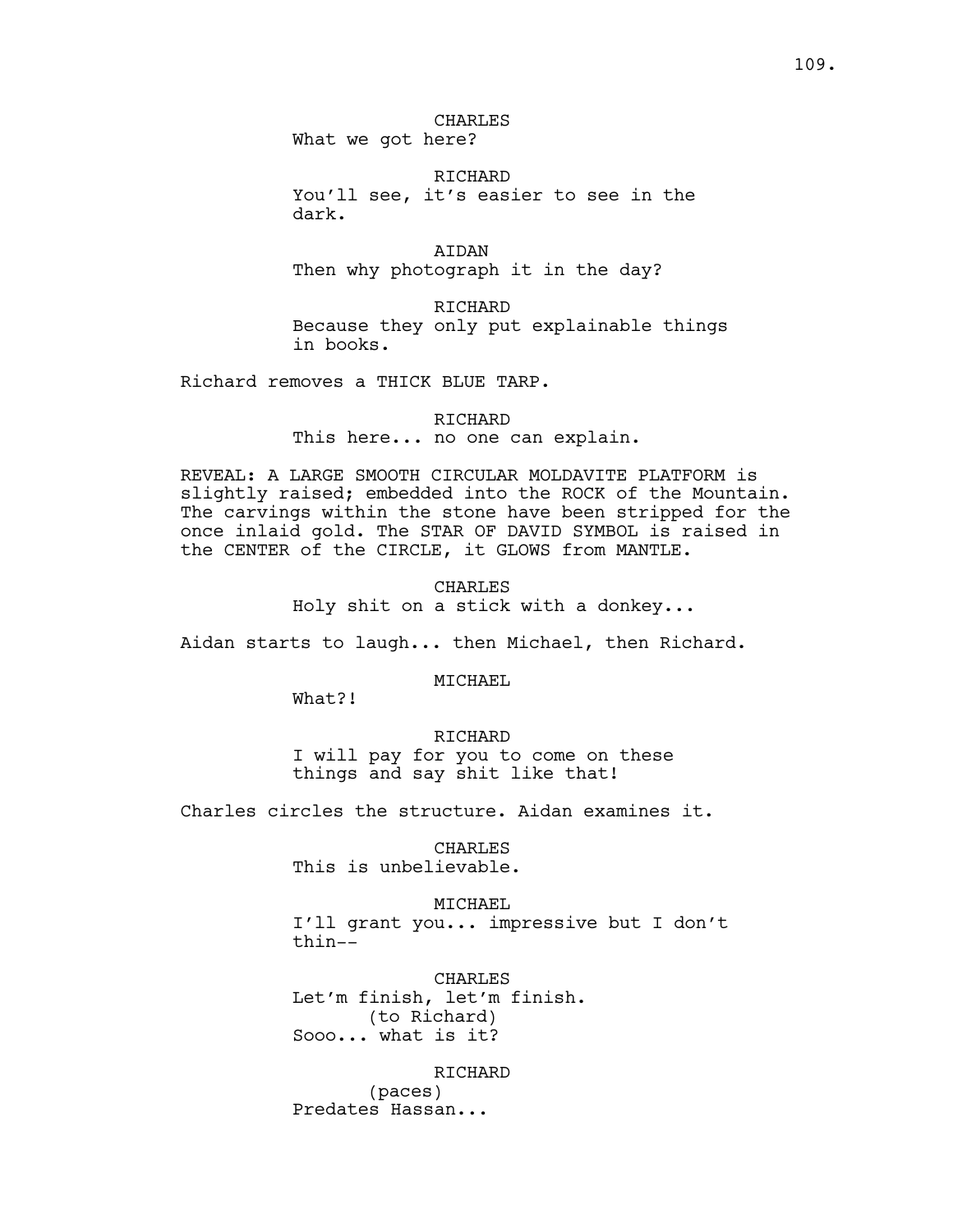Definitely the work of my man Alexander. But if he was workin' with this-- Everyone has their theory.

#### CHARLES

What's yours?

RICHARD Well this here is Moldavite.

Richard points to the raised crystal.

# RICHARD

Some say the Emerald Tablets were written on this stuff. Moldavite was formed from the violent meteoric impact with Earth around Czech territory... And it's here-- The largest piece I've ever seen! (to Aidan) Where's your key?

Aidan already knows. He takes the KEY from his backpack.

They all gaze at the SYMBOL'S MOLTEN GLOW.

MICHAEL

How's it lit?

## RICHARD

Good question! We don't know! Once upon a time volcanic activity but that was long ago. (looks to Charles) What do I think?

Aidan moves closer to the platform.

## RICHARD

Alexander was remarkable, thirty-two when he died. Can you imagine? Having the power he did at your age! Of course we know he had a tumultuous relationship with his mother, a priestess in her own right.

Charles nods and listens intently to this theory.

RICHARD There is this parable in the Old Testament. Ezekiel...

MICHAEL Now you're speaking our language.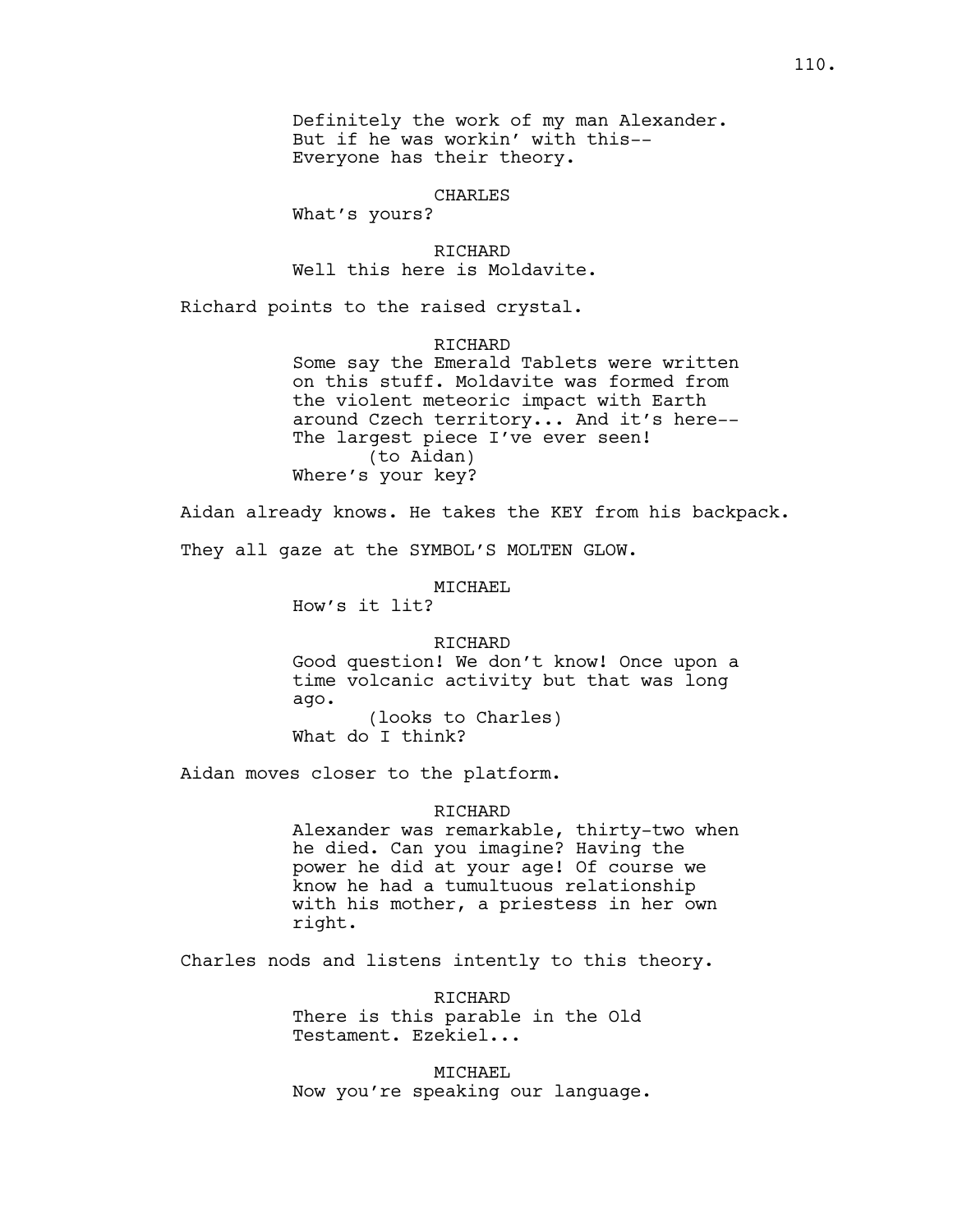# RICHARD

The Bible, is a numerical code containing secrets of sacred geometry and a myriad of esoteric knowledge, like the Torah... Kabbalah. Funnily enough, a similar story to Ezekiel is told in the Qu'ran of a great leader Dhul-Qarnayn, directing his armies to melt iron and form impenetrable walls that will imprison energies working against Generator, Operator, Destroyer-- G.O.D. Are Alexander and Duhl-Qarnayn one and the same?

### MICHAEL

## You lost me at Qu'ran.

Aidan steps onto the Moldavite slab, with the Key as the others are absorbed in Richard's narrative.

> CHARLES What does that have to do with this?

Aidan has the KEY aligned with the SYMBOL.

## CHARLES

(notices Aidan) Oh shit!

Aidan drops the KEY into it's symbolic cradle.

CHURN CRANK CLINK

The Mountain starts to RUMBLE.

MICHAEL What'd you do?! RICHARD Oh fuck.

Aidan grows tall and appears stronger than he has; ever. It's as if he absorbs Alexander; in confidence and power.

AIDAN

It is time...

## MICHAEL

What time?

AIDAN Time to right a wrong...

CHARLES He's in trance-- Quickly. We need to encircle him.

Done.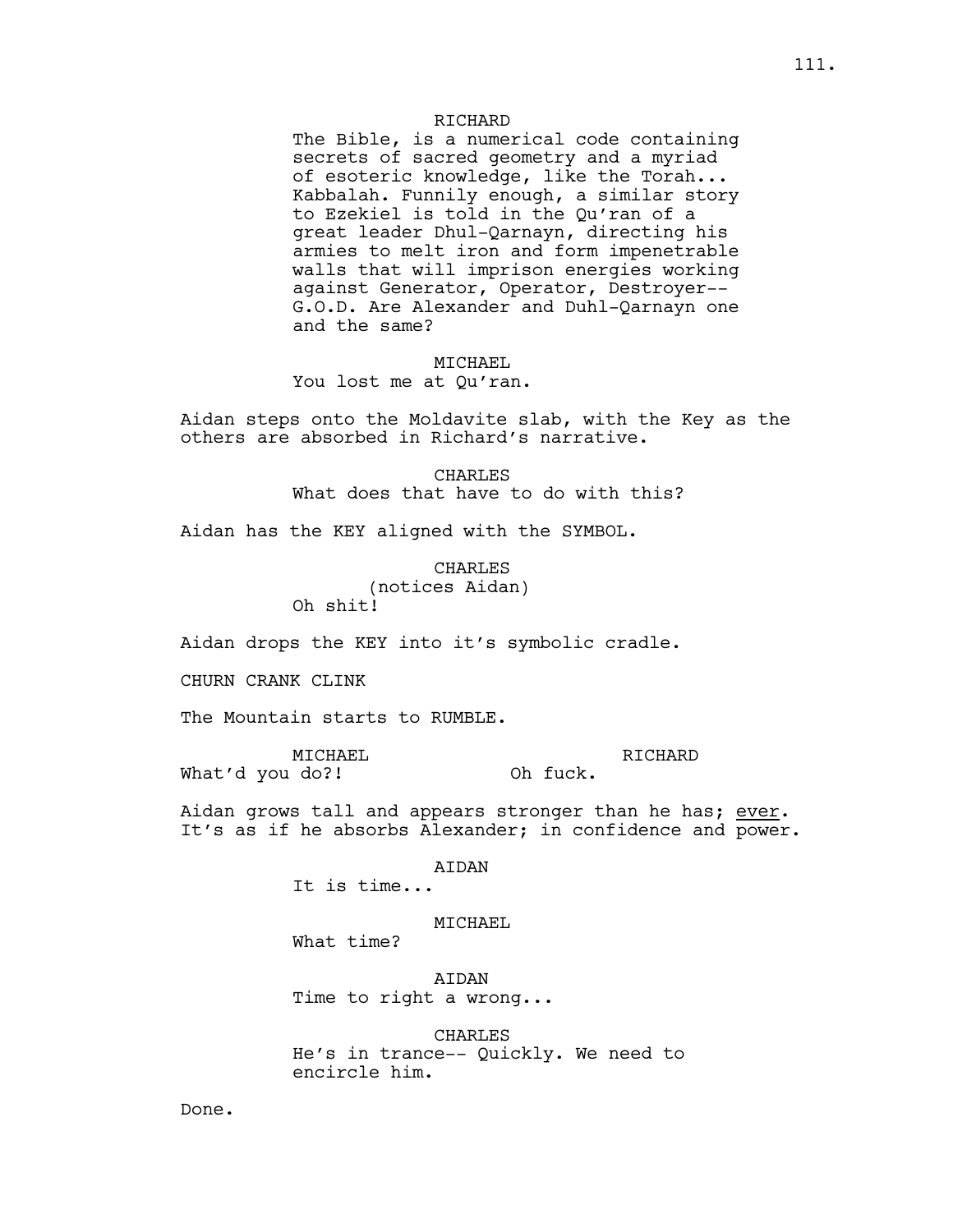Hold hands! (done) Repeat after me. Om Namah Shivaya, Om Namah Shivaya, Om Namah Shivaya.

#### MICHAEL

Om. Na. Mah...

RICHARD Om Namah-- Shiv-- ayah

FLASH

EXT. CEMETERY NO. 1 - NEW ORLEANS - TWILIGHT

The women stand in the same position as the men at the opposite end of the Earth.

They CHANT *Om Namah Shivaya* as their bodies surround a BEAM of CRYSTAL LIGHT that descends with the speed of light from the heavens down, through the ground.

INT. ALEXANDER'S GATE - EXCAVATION BUBBLE

A BEAM of light switches ON, like a spotlight on a dark stage; it ascends up and through Aidan's feet.

**AIDAN'S POV:** Stares into Charles' chanting eyes while he FADES into BRIGHT WHITE LIGHT.

BLINK - BLACK

INT. PITCH BLACK HALL/PORTAL - DAY

**AIDAN'S POV:** LIGHT BEAMS EMANATE from the RIGHT SIDE to REVEAL: Young Aidan once again, up ahead, involuntarily lain on the LIVING ROOM FLOOR.

**BACK TO NORMAL:** Aidan's face becomes BRIGHTER as he rushes toward his younger self; through the closet door.

INT. LIBERTY MISSISSIPPI - TRAILER - DAY

Aidan arrives; drops to his knees; scoops the limp boy up in his arms; hugs him close; into his RIGHT EAR,

AIDAN

(sotto) I love you. I love you! I love you.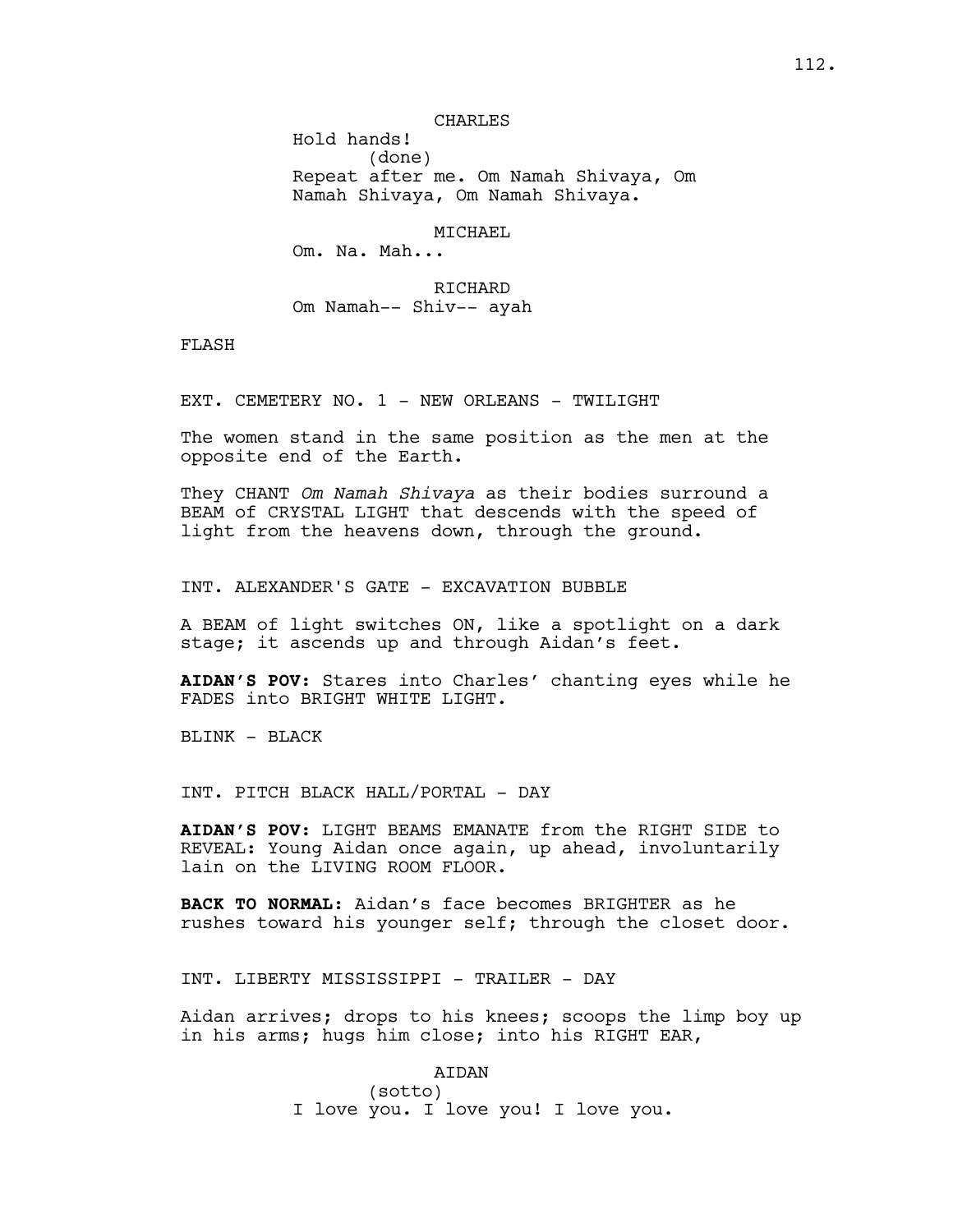It's okay, I gotcha now. Everything's gunna be alright. Don't you worry okay little man? I've gotcha.

Aidan closes his eyes; squeezes them tight. He stays in the SHOT but the location BLINKS TO,

# INT. THE MOUNTAIN/ALEXANDER'S GATE - INDETERMINABLE

Aidan is alone inside the jagged womb of the Mountain when he opens his eyes, this is where he saw the lost Children of Magog with Cleitus. Young Aidan has disappeared as Aidan HUGS himself; he pops up; unsure of his surroundings.

A BEAM OF LIGHT pierces downward from a small opening in the center of the chamber; Star Trek TRANSPORTER style.

# **ATDAN**

Hello?

Aidan/Abrahim/Alexander's VOICES ECHO throughout.

He turns around to examine the surroundings; meanwhile, the BEAM is materializing a small figure.

Aidan finds his way to a surface in the chamber with scratches etched all over it; intermittent LICKS HEARD.

A CHILD-LIKE LIGHT BODY APPEARS inside the BEAM. FLESH covers the LIGHT as a CHILD'S FOOT steps out of the BEAM.

Aidan rounds the surface of the Mountain's interior; HIEROGLYPHS begin to tell the tale of the struggle.

A CHILD dressed in WHITE LINENS approaches Aidan; pokes his fingers into Aidan's lower back. Aidan JUMPS.

# AIDAN

Shit!

The child is Young Aidan. Aidan kneels to his eye line.

Young Aidan shimmers in beauty and innocence; angelic.

**ATDAN** 

I'm... I'm so sorry.

A straight faced Young Aidan places his RIGHT INDEX and MIDDLE FINGERS onto Aidan's forehead.

FLASH - TIME SUSPENDS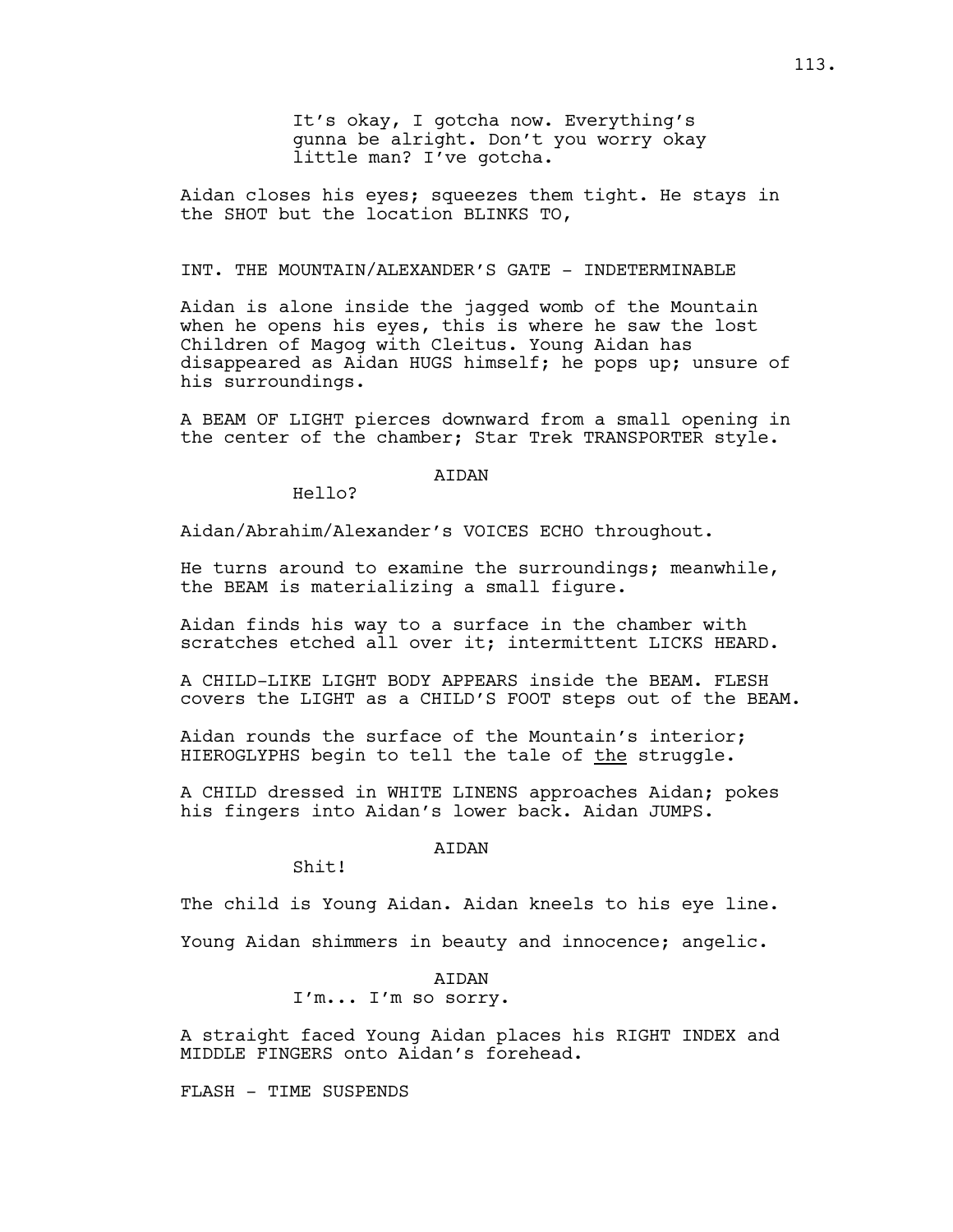GOLDEN STREAMS OF LIGHT broadcast a memory.

EXT. JERUSALEM, 1192 - TWILIGHT

The Monk Assassins escape with haste. One lifts his HOOD; it is a maniacal OLDER ABRAHIM(16); BLACK BALBO BEARD, wisps of WHITE HAIRS protrude-- he lifts the DAGGER to LICK Conrad's BLOOD as he flees the scene, pedestrians begin to flock to Conrad, assassinated King of Jerusalem.

IMAGES BREAK into PARTICLES - STATIC GOLDEN LIGHT

GOLDEN CYMATICS; SACRED GEOMETRICAL IMAGES shift into,

INT. ANCIENT GREEK DINING TENT/HALL - TWILIGHT

ELEVATED on a PLATFORM above the MVP's of his conquest, Alexander drinks too much as he stares down PLUSH RED VELVET CURTAINS, entrance to the TORCH LIT FEAST; his mood counter to the boisterous merriment in the hall.

He rolls the KEY to his GATE around with his hands as it rests on a GOLDEN BOX CHAIN around his neck.

Olympias and Azrael dine; their conversation libidinous.

A CHEST with POLES extended out from the bottom lies open; filled with GOLDEN COINS, CHALICES and JEWELS.

Cleitus whips through the curtain; his gaze intentionally averted from the head of the dining hall. His movement is stiff as he sits next to an officer in the back.

Conversation and laughter fill the room when

ALEXANDER (drunken) Cleitus! Brother!

Conversations disperse while Alexander speaks.

ALEXANDER Come sit next to me.

Alexander pats an ELABORATE CHAIR to his right side.

Silence-- Cleitus stares at his untouched plate.

ALEXANDER (up from his chair) Oh come now!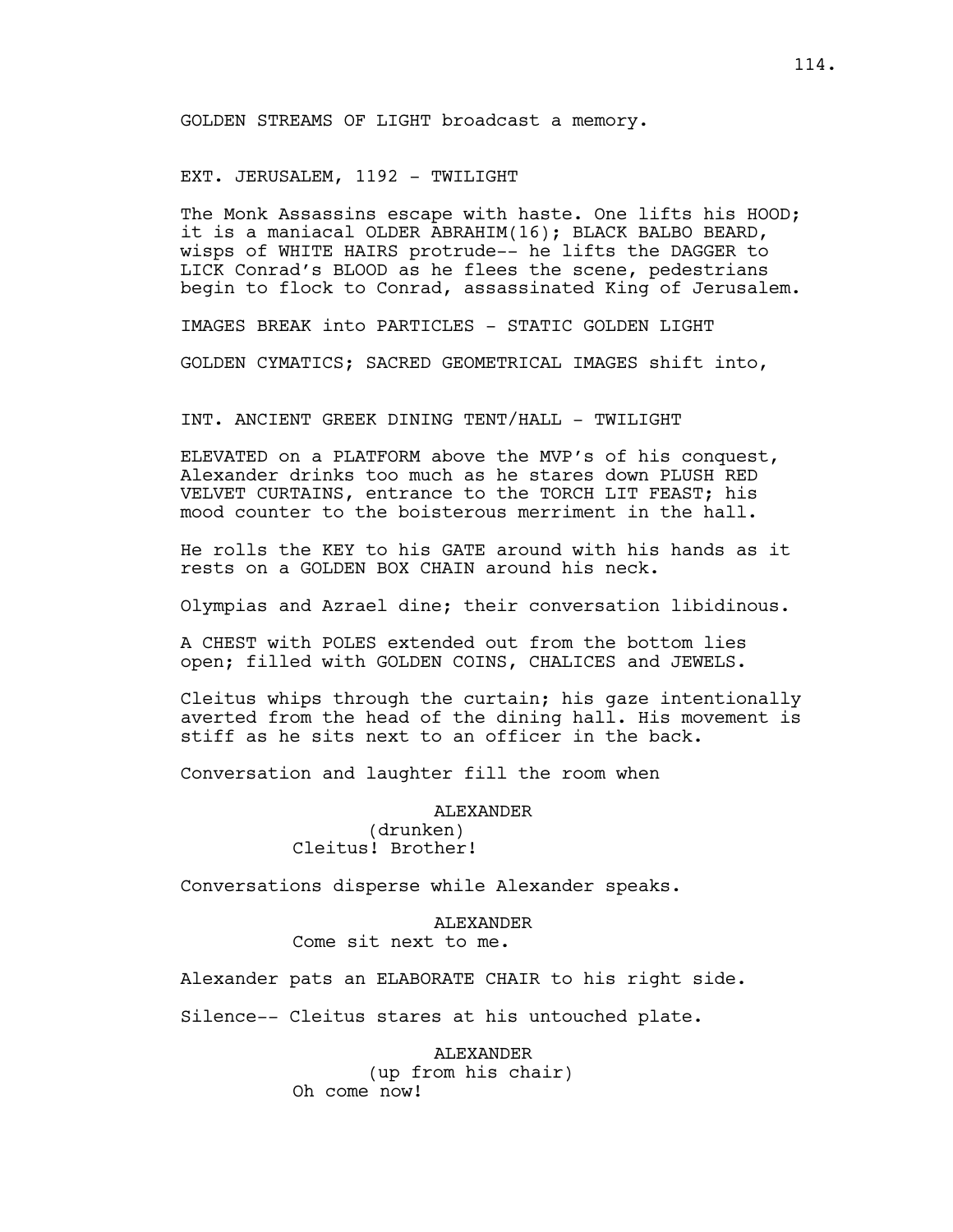We must do what we can to gain alliances along these treacherous roads! Am I right?!

The men CHEER 'AYE'

Alexander hops down from the platform; He wanders by the treasure; plays with the loot.

#### ALEXANDER

The more land we conquer, the more we prosper! The more wealth for your family!

CHEERS as HANDS POUND the tables. Alexander flicks a massive RUBY in the air, seen before in Hassan's TURBIN; catches it; fidgets it; continues his stroll to Cleitus.

#### ALEXANDER

This is a great game my friend-- We are building an Empire!

### CHEERS

## ALEXANDER

A new way! We establish the rules! We control the law! We must beat the beasts of this world into submission... we will bring our way! The civilized way!

Alexander is upon Cleitus who hangs his head.

#### CLEITUS

(sotto) Civilized to condemn the sick? (louder) Civilized to condemn the weak? (louder) Civilized to condemn decrepit *Children*?!

Alexander laughs; he places the RUBY in his pocket.

## ALEXANDER

And now we can control that. (to Azrael) Compose a mandate for laws around this practice and new legislation governing the acts we have spoken of heretofore be punished by that of *Death*. (a beat) That will circumvent these hedonic rituals. We can call it the Compassion of Cleitus Act... Will that ease this moral disturbance my friend? Brother?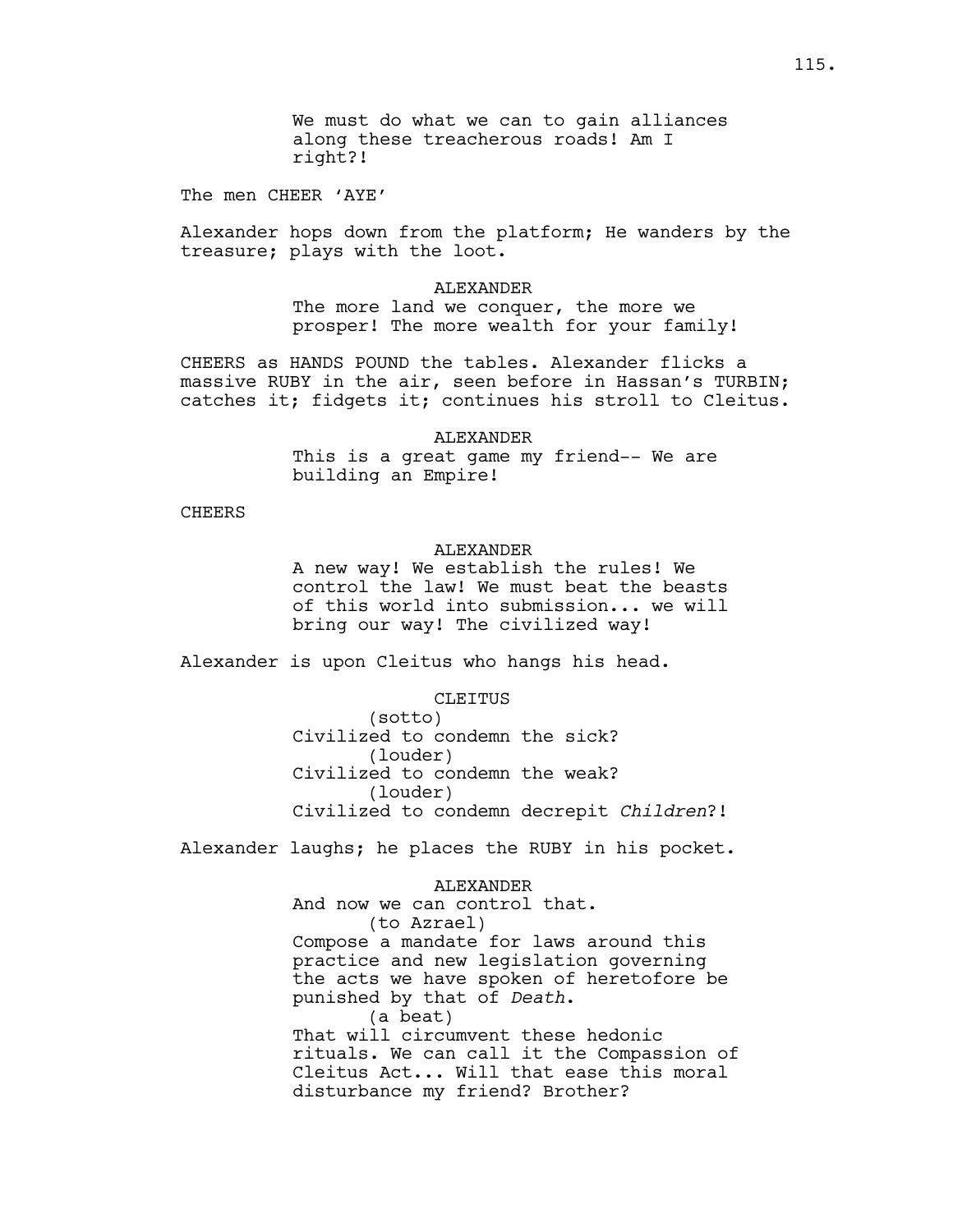Cleitus erupts to his feet; plates smash to the floor.

**CLEITUS** 

You're not the leader I thought you were! This power eats you. Consumes you. Or is this merely a reaction to the ostracism you experienced by your own father?

Cleitus has hit a nerve. Alexander's temperature rises.

ALEXANDER Careful brother... I am the Son of Zeus.

It is Cleitus' turn to laugh, he leans into Alexander.

#### CLEITUS

(sotto) Or is that just a story she told you, (looks to Olympias) while she fondled you at bedtime to make you feel better?

Spins around and marches off.

Alexander is apoplectic. He throws down his drink; rips the BASE of the KEY from it's ELABORATE SHAFT; the shaft becomes Julie's DAGGER, the same used in the killing of Conrad; and with laser precision Alexander whips the dagger; pierces Cleitus' heart. Instant execution.

#### ALEXANDER

We can't have this indolence in our new world now can we?

The men CHEER a solemn 'AYE' and resume the feast.

Alexander walks towards the corpse; retrieves the RUBY from his pocket; throws it onto Cleitus' expired body.

> ALEXANDER For your services... Cleitus the Black.

Unapologetic, Alexander walks away as a LIGHT-BODY Young Aidan(5), who resided in Alexander, breaks from him; he stands solemn.

Young Aidan/Alexander walks over to Cleitus; he removes the RUBY and the KEY SHAFT DAGGER from Cleitus' BACK and begins to cry; he kisses Cleitus gently on the head.

He walks out the red velvet curtain.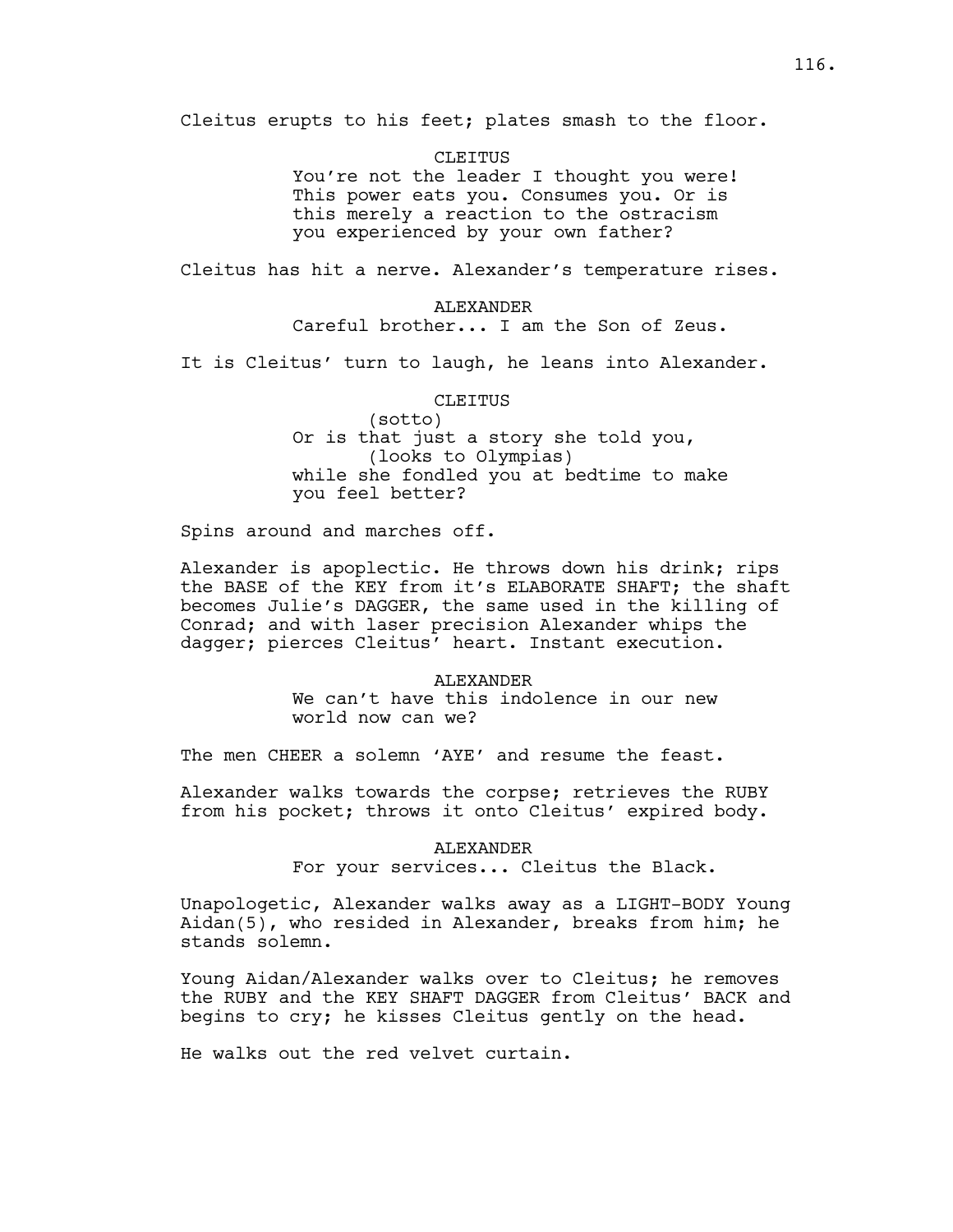The Milky Way shines BRIGHT as it illuminates the twisted dirt path ahead, up and around the Mountain.

EXT. ALEXANDER'S GATE - NIGHT

Young Aidan arrives at the freshly minted, GOLDEN HEXAGRAM INSCRIBED, MOLDAVITE SEAL of Alexander's Gate; a few EMBERS still dance in a gentle breeze.

He places the KEY SHAFT DAGGER into place with the RIGHT HAND; RUBY in the LEFT; looks up to the stars.

#### YOUNG AIDAN

(eloquent) For the assassination of my kin, comfort, and conscience... I surrender to the Universal Authority of Balance and Equanimity. Thou'st knows of my deeds and the rules I have obscured on this plane. Permit access Great Mother so that I may purify the darkness in my soul... (hangs head/tears flow) I beg of you...

MOLTEN ARMS begin to pull the boy into the MOUNTAIN; TONGUES LICK the WATERY CRYSTAL TEARS from his cheeks.

FLASH - TIME RESUMES

INT. THE MOUNTAIN/ALEXANDER'S GATE - INDETERMINABLE

**AIDAN'S POV:** Young Aidan's eyes SPARKLE.

YOUNG AIDAN Forgive the energy you know as mother.

INT. EARNESTINE'S BEDROOM - SIMULTANEOUS - DAY

Earnestine sits on the edge of her bed. She reviews a mail stack; one addressed to **Holy Rosary of the Immaculate Conception, P.O. BOX 98475, ERATH, LA**; a CHRISTIAN MAGAZINE, POSTCARD from the VATICAN.

> YOUNG AIDAN (V.O.) She has many regrets-- She was incapable of loving herself because of the lessons she endured on this plane. She could only operate in fear...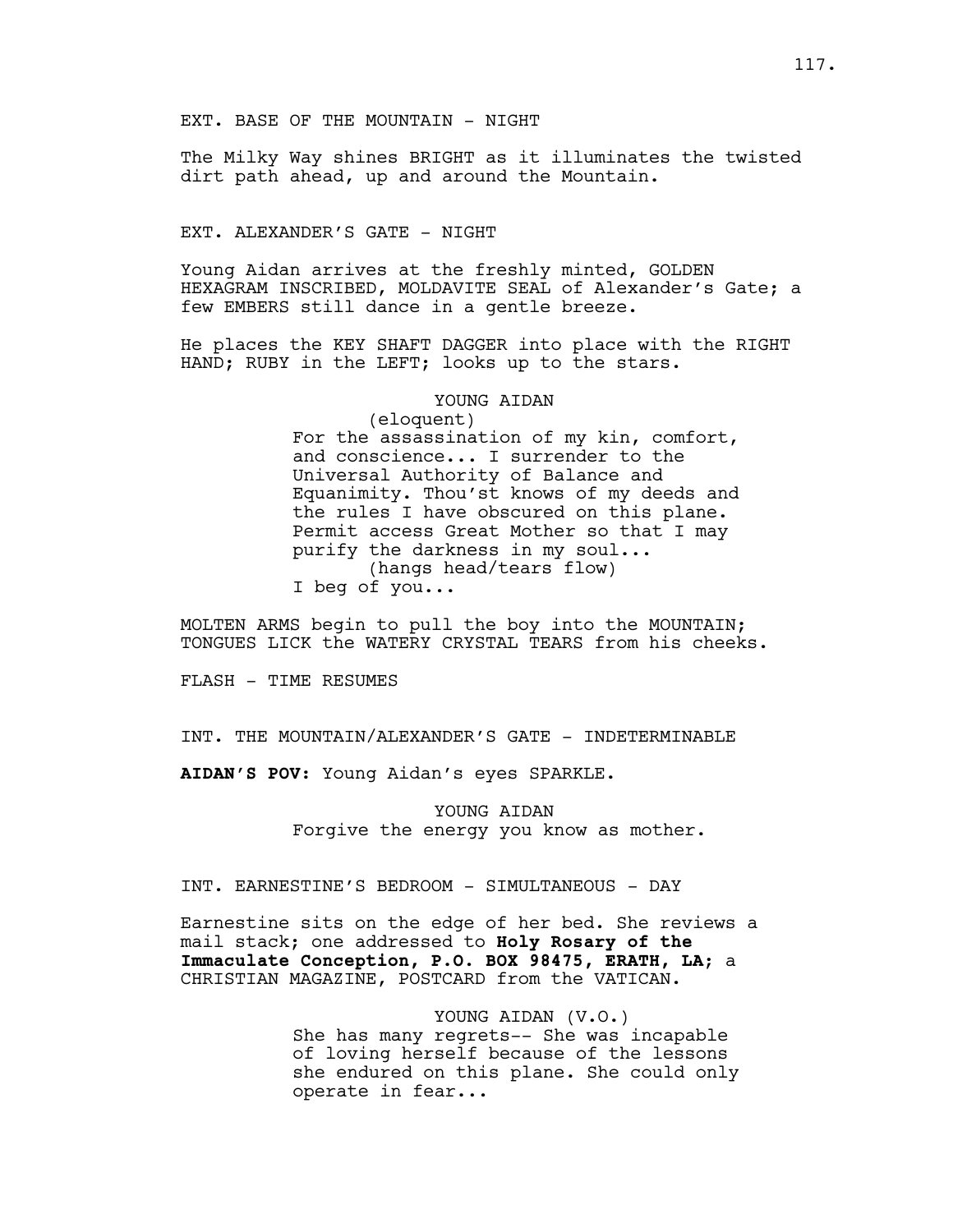there is a deep, inaccessible love possessed for you and it will be her cross to bear.

An ENVELOPE addressed to **EARNESTINI KNOX.** For the first time, she smiles; a gentleness washes over her harsh exterior, a beauty. She looks to the addressee, **RICHARD CARLISLE,** and rips open the letter with excitement.

Earnestine's glee turns into confusion as the blood drains from her face. A memory; she convulses while she integrates; she pulls at her COLLAR; rips off her HABIT.

The energy builds before she lets out a piercing scream of LIGHT that is not HEARD; her face contorts horrified; profound sadness; LIGHT STREAMS from her MOUTH - FLASH

#### INT. ALEXANDER'S GATE - EXCAVATION BUBBLE - SIMULTANEOUS

A BRIGHT LIGHT FLOWS through the space in front of Richard, his face illumed while mystical winds blow his hair in all directions.

# YOUNG AIDAN (O.S.)

Forgive the energy of father. He was ignorant to your plight. You're connected through more than blood as he withstood many energetic battles with you during hardship. His love is pure.

SFX: Richard CHANTS as LIGHT BUILDS in his chest; tears stream as concern, love and frustration wrestle - FLASH

INT. THE MOUNTAIN/ALEXANDER'S GATE - INDETERMINABLE

SFX: A slow spinning VORTEX forms around the duo; a LIGHT PYRAMID spins CLOCKWISE as another INVERTED PYRAMID spins COUNTERCLOCKWISE atop each other; faster and faster.

The VORTEX rises off the ground as it carries the pair into the BEAM; WATER POURS into the Mountain.

**AIDAN'S POV:** Into Young Aidan's majestic, eternal eyes.

YOUNG AIDAN But the hardest and most difficult act, (a beat) Forgive yourself for knowing and not knowing any better-- From forgiveness, comes gratitude...

MONTAGE - AIDAN'S FRIENDS AND FAMILY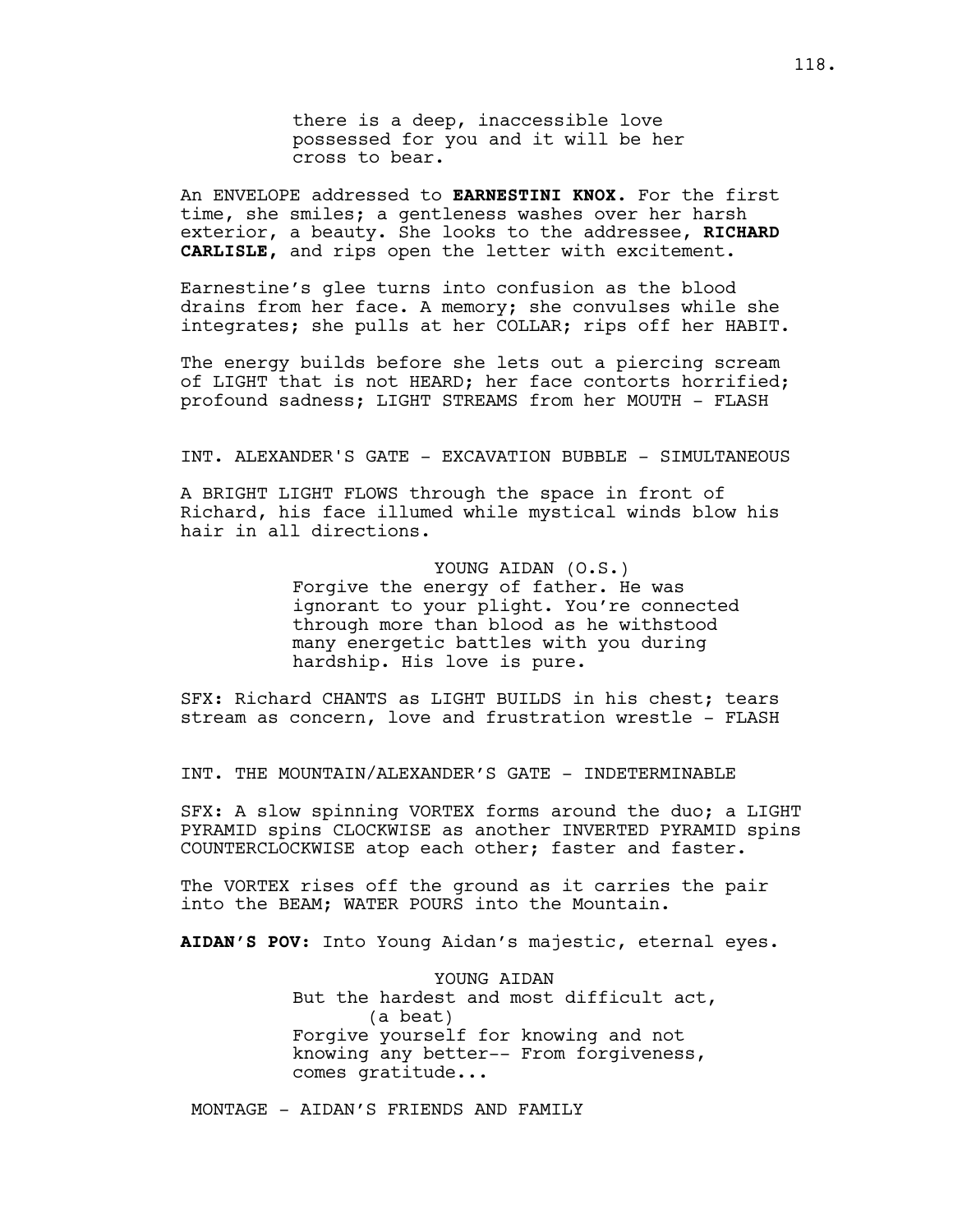### YOUNG AIDAN (V.O.)

Deep gratitude... For the lessons, for the journey and for all who guided and participated in your story... Then my child, focus on the love. The love that moves mountains, the love that changes the story. The love that heals all wounds. "Love is patient, love is kind. It does not envy, it does not boast, it is not proud. It does not dishonor others, it is not self-seeking, it is not easily angered, it keeps no record of wrongs. Love does not delight in evil but rejoices with the truth. It always protects, always trusts, always hopes, always perseveres. Love never fails. But where there are prophecies, they will cease; where there are tongues, they will be stilled; where there is knowledge, it will pass away."

- Aidan(7) is adopted, YOUNG MICHAEL hugs him.

- Anise at the stove joyful and singing.

- Aidan sleeps atop MICA COEN(50); Aidan's adopted father, post bedtime story.

- The graduation PICTURE comes to life as Julie(23) plants one on Aidan; everyone drinks, hoots and hollers.

- Julie smiles and laughs as Aidan teases her, recording her on his phone; she makes funny faces.

- Julie sleeps commando next to Aidan as he gently strokes her hair.

- Julie and Aidan don wedding attire as they kiss on an etheric WHITE SANDED BEACH; lights twinkle in palm trees at TWILIGHT as the intimate wedding rejoices.

- Julie is pregnant in meditation as Aidan lovingly creeps on her; she opens one eye; catches him.

- Julie gives birth to twins; a girl and boy; a profound moment as Aidan cries tears of joy onto his progeny.

- Aidan and Julie run around as BOOGEY MONSTERS in the LaCroix's child friendly garden; they chase the TWINS(5); the twins look shockingly like their parents at that age; Julie's image comes to life.